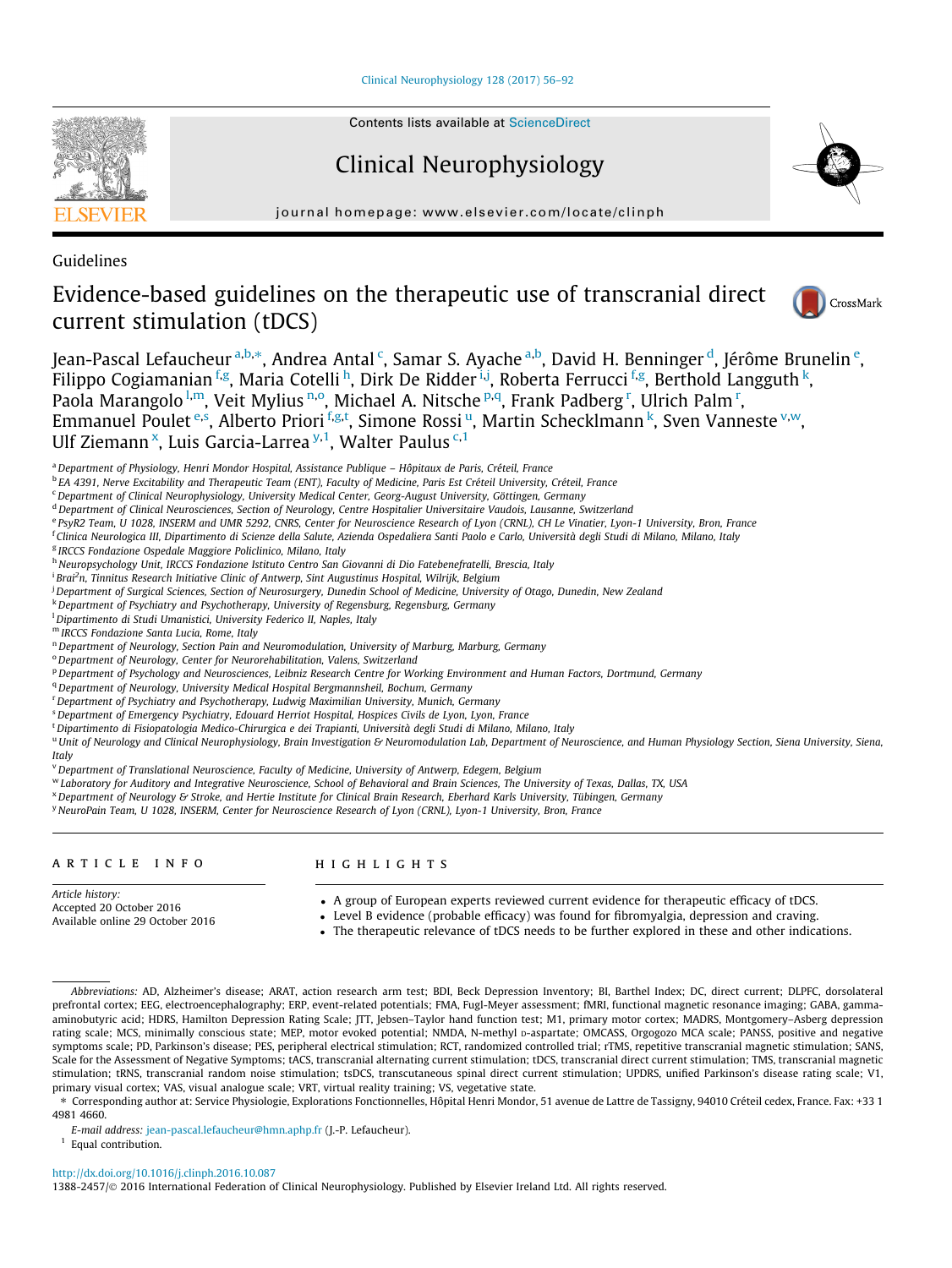#### Keywords: **Cortex** Indication Neurological disease Neuromodulation Noninvasive brain stimulation Psychiatric disease tDCS Treatment

# <u>abstractive</u>

A group of European experts was commissioned by the European Chapter of the International Federation of Clinical Neurophysiology to gather knowledge about the state of the art of the therapeutic use of transcranial direct current stimulation (tDCS) from studies published up until September 2016, regarding pain, Parkinson's disease, other movement disorders, motor stroke, poststroke aphasia, multiple sclerosis, epilepsy, consciousness disorders, Alzheimer's disease, tinnitus, depression, schizophrenia, and craving/ addiction. The evidence-based analysis included only studies based on repeated tDCS sessions with sham tDCS control procedure; 25 patients or more having received active treatment was required for Class I, while a lower number of 10-24 patients was accepted for Class II studies. Current evidence does not allow making any recommendation of Level A (definite efficacy) for any indication. Level B recommendation (probable efficacy) is proposed for: (i) anodal tDCS of the left primary motor cortex (M1) (with right orbitofrontal cathode) in fibromyalgia; (ii) anodal tDCS of the left dorsolateral prefrontal cortex (DLPFC) (with right orbitofrontal cathode) in major depressive episode without drug resistance; (iii) anodal tDCS of the right DLPFC (with left DLPFC cathode) in addiction/craving. Level C recommendation (possible efficacy) is proposed for anodal tDCS of the left M1 (or contralateral to pain side, with right orbitofrontal cathode) in chronic lower limb neuropathic pain secondary to spinal cord lesion. Conversely, Level B recommendation (probable inefficacy) is conferred on the absence of clinical effects of: (i) anodal tDCS of the left temporal cortex (with right orbitofrontal cathode) in tinnitus; (ii) anodal tDCS of the left DLPFC (with right orbitofrontal cathode) in drug-resistant major depressive episode. It remains to be clarified whether the probable or possible therapeutic effects of tDCS are clinically meaningful and how to optimally perform tDCS in a therapeutic setting. In addition, the easy management and low cost of tDCS devices allow at home use by the patient, but this might raise ethical and legal concerns with regard to potential misuse or overuse. We must be careful to avoid inappropriate applications of this technique by ensuring rigorous training of the professionals and education of the patients.

 2016 International Federation of Clinical Neurophysiology. Published by Elsevier Ireland Ltd. All rights reserved.

#### Contents

| 1.           |       |  |
|--------------|-------|--|
| 2.           |       |  |
| 3.           |       |  |
| $\mathbf{4}$ |       |  |
|              | 4.1.  |  |
|              | 4.2.  |  |
|              | 4.3.  |  |
| 5.           |       |  |
| 6.           |       |  |
| 7.           |       |  |
| 8.           |       |  |
| 9.           |       |  |
| 10.          |       |  |
| 11.          |       |  |
| 12.          |       |  |
| 13.          |       |  |
|              |       |  |
|              | 13.2. |  |
| 14.          |       |  |
| 15.          |       |  |
| 16.          |       |  |
| 17.          |       |  |
| 18.          |       |  |
|              |       |  |
|              | 18.2. |  |
| 19.          |       |  |
| 20.          |       |  |
|              |       |  |
|              |       |  |
|              |       |  |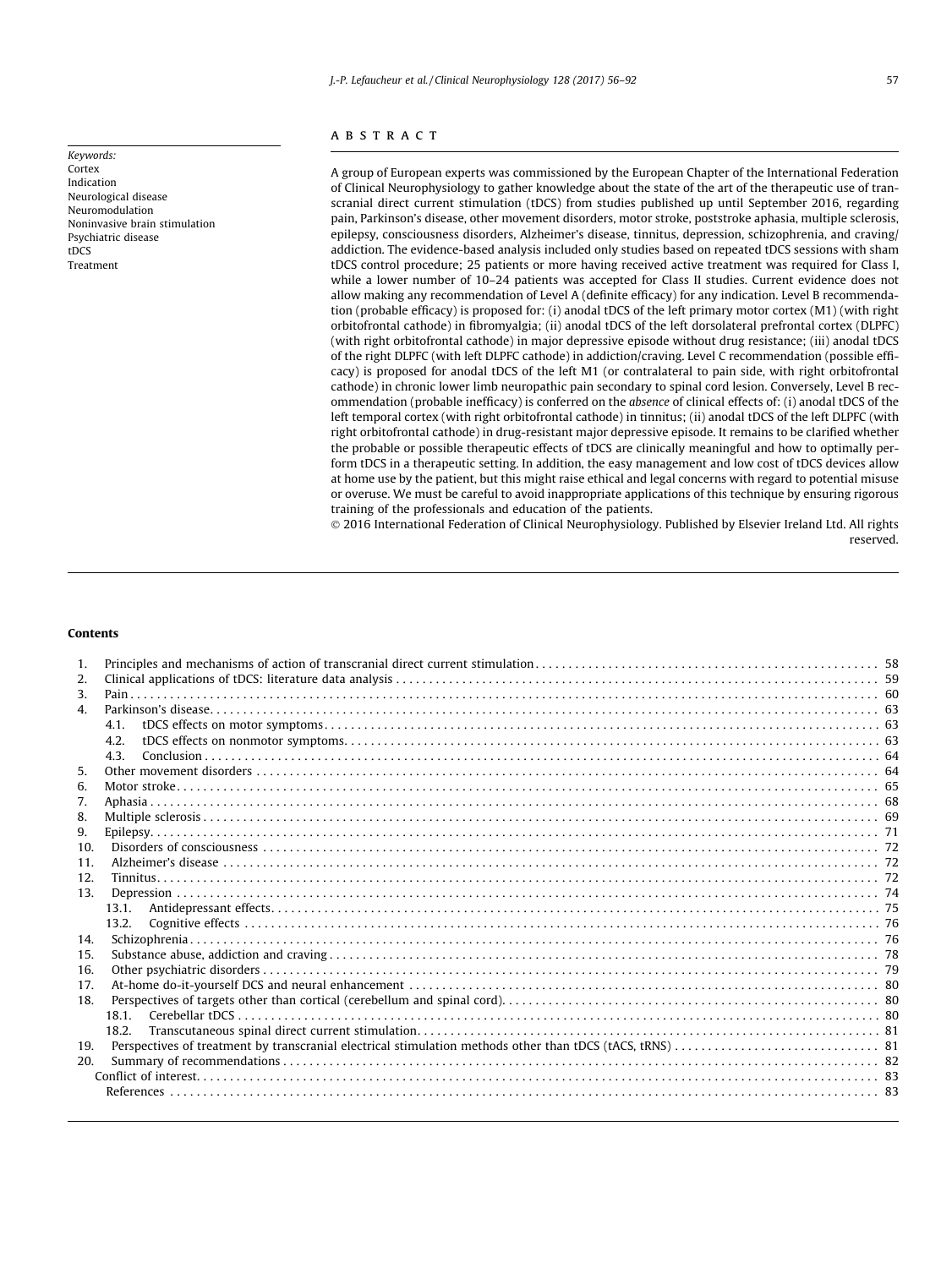# 1. Principles and mechanisms of action of transcranial direct current stimulation

Alterations of neuroplasticity and cortical excitability are important pathophysiological factors in many neuropsychiatric diseases. Thus, to modify cortical activities by using non-invasive brain stimulation (NIBS) might be a valuable therapeutic approach. One of these NIBS approaches is transcranial direct current stimulation (tDCS). Fifty years ago, it has been demonstrated in anesthetized rats that neural activity and cortical excitability could be modified by the application of direct current on the sensorimotor cortex, these effects depending on stimulation polarity and persisting for hours after the end of stimulation [\(Bindman et al., 1964](#page-28-0)). A few years later, it was established that a current flow sufficiently large to achieve physiological and functional effects could also be induced into the brain via transcranial application of such direct currents in both healthy subjects and patients suffering from psychiatric diseases [\(Rush and Driscoll, 1968; Dymond et al., 1975;](#page-35-0) [Lolas, 1977](#page-35-0)). However, mainly due to the lack of relevant tools to assess its heterogeneous effects, this technique was nearly forgotten in the following years. About 15 years ago, tDCS was re-discovered as a tool to modulate human brain activity and its physiological effects started to be systematically explored ([Priori](#page-34-0) [et al., 1998; Nitsche and Paulus, 2000](#page-34-0)).

The primary effect of tDCS on neurons is a subthreshold shift of resting membrane potentials towards depolarization or hyperpolarization, depending on current flow direction relative to axonal orientation [\(Bindman et al., 1962, 1964; Purpura and McMurtry,](#page-28-0) [1965; Gorman, 1966\)](#page-28-0). Delivered to the motor cortex of healthy subjects, anodal tDCS increases the excitability of the underlying cortex, as revealed by an increase in the amplitude of motor evoked potential (MEP) to transcranial magnetic stimulation (TMS), whereas cathodal tDCS decreases it [\(Nitsche and Paulus,](#page-33-0) [2000\)](#page-33-0). Stimulation of short duration (several seconds) is sufficient to induce these excitability changes, which however does not relevantly outlast the stimulation period ([Priori et al., 1998; Nitsche](#page-34-0) [and Paulus, 2000\)](#page-34-0). A longer stimulation duration (several minutes) induces excitability changes that can last for one hour or more ([Nitsche and Paulus, 2001; Nitsche et al., 2003b; Priori, 2003\)](#page-33-0). As shown by a navigated TMS study, M1 excitability changes become steadily significant after the end of tDCS application rather than during stimulation ([Santarnecchi et al., 2014](#page-35-0)). In these studies cited above, M1 was primarily targeted, but similar tDCS effects were obtained for the stimulation of visual ([Antal et al., 2004\)](#page-27-0) and somatosensory ([Matsunaga et al., 2004\)](#page-33-0) cortices.

Overall, calcium-dependent synaptic plasticity of glutamatergic neurons is thought to play a key role in the outlasting neuroplastic mechanism of action of tDCS, since blockade of N-methyl D-aspartate (NMDA) receptors diminishes tDCS effects ([Liebetanz](#page-32-0) [et al., 2002; Nitsche et al., 2003a\)](#page-32-0). In addition, tDCS can locally reduce gamma-aminobutyric acid (GABA) neurotransmission, regardless of stimulation polarity ([Stagg et al., 2009](#page-35-0)) and this may also impact on glutamatergic plasticity due to the close relationship between the two neurotransmitters.

Beyond local effects, connectional effects of tDCS have also been described. Neuronal networks respond to DC fields even more sensitively than single neurons [\(Francis et al., 2003\)](#page-30-0) and tDCS may interfere with functional connectivity, synchronization, and oscillatory activities in various cortical and subcortical networks. This has been shown for tDCS delivered to M1 [\(Polanía et al., 2011a,b,](#page-34-0) [2012\)](#page-34-0), the prefrontal cortex [\(Keeser et al., 2011a\)](#page-32-0), or during slow-wave sleep [\(Marshall et al., 2004](#page-33-0)).

In addition, since tDCS modulates resting membrane potential at the synaptic level but more generally along the whole axons, this may result in non-synaptic effects, which might also contribute to the long-lasting after-effects of tDCS [\(Ardolino et al., 2005](#page-27-0)). These non-synaptic mechanisms of tDCS might be based on changes of conformation and function of various axonal molecules, involved in transmembrane ion conductance, membrane structure, cytoskeleton, or axonal transport, when exposed to a DC field ([Jefferys, 1995\)](#page-31-0).

Another important consideration in understanding tDCS effects is that almost all tissues and cells are sensitive to electric fields and, therefore, tDCS might also elicit changes in non-neuronal tissues in the brain, including endothelial cells, lymphocytes, or glial cells ([Ruohonen and Karhu, 2012\)](#page-35-0). These non-neuronal effects, which have not been systematically explored to date, could also be involved in the therapeutic action of tDCS. In patients with cerebral diseases, besides neuronal damage, other important pathological processes may exist in the axonal microenvironment, such as inflammation. Beyond neuroinflammatory diseases, such as multiple sclerosis, inflammation in the central nervous system has been implicated in several neuropsychiatric conditions, such as in the progression of neurodegeneration in Alzheimer's disease (AD) ([Heneka et al., 2015\)](#page-31-0). Hence, through its possible influence on the inflammatory response, tDCS might theoretically impact on the course of the disease. Also relevant in AD, one should note that the conformation of beta-amyloid and other pathological proteins can be changed when exposed to appropriate electric fields ([Toschi](#page-35-0) [et al., 2009\)](#page-35-0), possibly modifying their susceptibility to degradation. In addition, DC fields can enhance axonal regeneration and neurite outgrowth ([Fehlings and Tator, 1992; Wood and Willits, 2006;](#page-30-0) [Pelletier et al., 2014](#page-30-0)) and therefore hypothetically improve functional recovery. Finally, tDCS could also be useful to limit the vicious circle of autodestructive events due to the increased  $Ca<sup>2+</sup>$ influx resulting from excessive membrane depolarization or intra-axonal Na<sup>+</sup> overload in the context of ischemia or energetic resource failure [\(Lefaucheur, 2009](#page-32-0)). In other words, tDCS might be able to influence several pathological processes and pathogenetic cascades in the central nervous system, well beyond the sole change of neuronal excitability.

The classical influence of tDCS polarity on cortical excitability (i.e. excitatory anodal tDCS versus inhibitory cathodal tDCS) primarily concerns motor cortex stimulation, but cannot be considered as a general rule, since numerous factors can turn facilitatory changes into inhibitory, and vice versa. The local cellular influence of DC fields into the brain is complex, depending on the distance and orientation of the axonal or somatodendritic axis with respect to the electric field [\(Purpura and McMurtry, 1965; Gluckman et al.,](#page-34-0) [1996; Bikson et al., 2004](#page-34-0)). Axon terminals are thought to be two– three times more susceptible than somas to tDCS-induced polarization, but radial or tangential current flow did not determine the same changes in synaptic efficacy at axon terminal level, according to stimulating electrode polarity ([Rahman et al., 2013\)](#page-34-0). More precisely, axonal orientation could determine whether the DC field is excitatory or inhibitory, whereas dendritic orientation could affect the magnitude but not the direction of DC resulting effects ([Kabakov et al., 2012](#page-31-0)). In addition, modeling studies showed that a focal cathodal stimulation applied on the surface of a gyrus only or preferentially activates 'horizontal' fibers with a directional component parallel to the electrode surface, whereas anodal stimulation rather excites fibres in the underlying cortex that are perpendicular to the electrode surface ([Manola et al., 2005;](#page-32-0) [Holsheimer et al., 2007a,b](#page-32-0)). Finally, even if DC fields induce coherent depolarizing or hyperpolarizing effects on neuronal populations with respect to fiber orientation and electrode polarity, the resulting physiological effect of the stimulation depends on whether the affected network is dominantly inhibitory or excitatory.

Baseline activity of the neural networks and afferent synaptic inputs exposed to DC fields also have a relevant influence,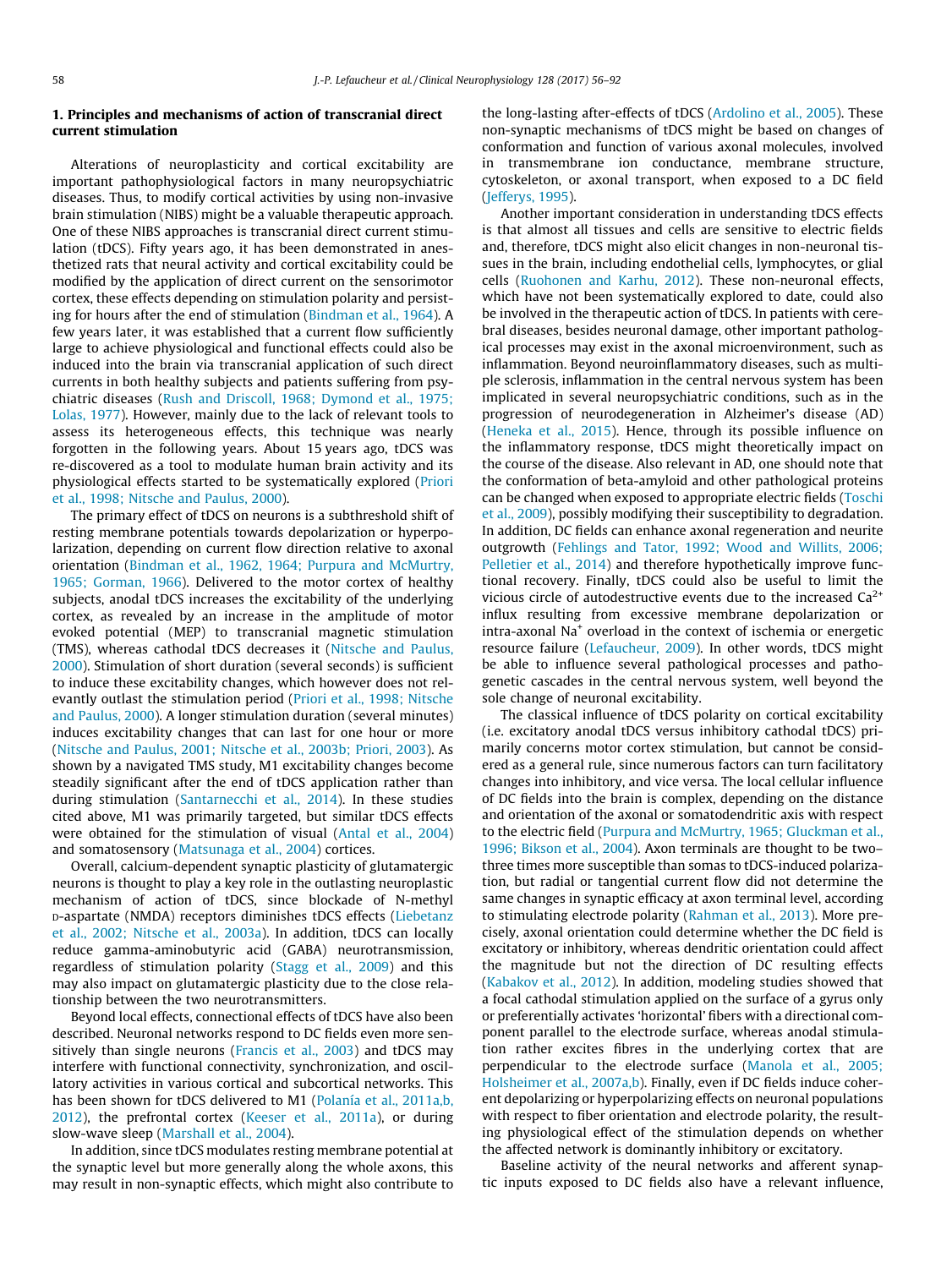according to the concept of metaplasticity [\(Abraham and Tate,](#page-27-0) [1997; Turrigiano and Nelson, 2004; Müller-Dahhaus and](#page-27-0) [Ziemann, 2015](#page-27-0)), especially following the ''Bienenstock–Cooper–M unro (BCM) model" [\(Bienenstock et al., 1982](#page-28-0)). This model assumes that synaptic depression is more likely occurring when postsynaptic activity is high, whereas synaptic potentiation is more likely occurring when postsynaptic activity is low. Thus, tDCS-induced plasticity differs whether tDCS is applied in a passive, relaxed subject or in a subject performing cognitive or motor task [\(Antal et al.,](#page-27-0) [2007](#page-27-0)). Non-linear effects of tDCS have been described, depending on the relationship between tDCS parameters and the responsivity of various subtypes of neurotransmitter receptors and ion channels ([Nitsche et al., 2012](#page-34-0)), which might entail a sudden lack of proportionality in stimulus–response relationships. In turn, neurotransmitters, especially dopamine, can exert a dosage-dependent, but non-linear effect on tDCS-induced plasticity ([Monte-Silva et al.,](#page-33-0) [2010b](#page-33-0)).

As underlying mechanism, it has been speculated that activation of neurons not only changes their membrane potential and firing rate but also reduces membrane resistance. This loss of resistance, or increase of conductance, may have a key importance for tDCS effects since electric fields can cause larger changes in transmembrane voltage in resting neurones with low membrane conductance than in active neurones with high membrane conductance ([Paulus and Rothwell, 2016\)](#page-34-0). Therefore, tDCS effects depend on complex spatial relationships between the stimulated active target field, its projection areas, the resting surrounding structures, the pathological alterations of transmitter systems, the medication taken by the patients [\(Brunoni et al., 2013a](#page-28-0)), and individual genetic polymorphisms [\(Plewnia et al., 2013](#page-34-0)).

One should also consider the major influence of stimulation parameters, such as intensity [\(Batsikadze et al., 2013](#page-28-0)) and session repetition timing [\(Monte-Silva et al., 2010a, 2013](#page-33-0)), which reflect some aspects of the non-linear relationship between tDCS settings and the biological effects produced. For example, increasing the strength and duration of stimulation may enhance its efficacy in given applications (e.g., [Shekhawat et al., 2016\)](#page-35-0), but this cannot be considered as a general rule. In fact, increasing tDCS intensity might also shift the direction of excitability changes, e.g., doubling intensity from 1 mA to 2 mA can switch inhibition produced by cathodal tDCS of M1 into excitation ([Batsikadze et al., 2013\)](#page-28-0). In addition, the induced electric field spreads and goes deeper into the brain as intensity increases, able to modify the nature of the recruited neural networks and therefore the resulting biological and clinical effects unexpectedly ([Lefaucheur, 2012](#page-32-0)). Finally, it is crucial to take into account that even little variations of electrode size area, shape, or placement (montage) can strongly influence the ''diffusion" of the current and the geometry of the induced DC fields into the brain ([Miranda et al., 2009; Faria et al., 2011;](#page-33-0) [Sadleir et al., 2012; Saturnino et al., 2015\)](#page-33-0). Therefore, the clinical changes provided by tDCS may strongly vary according to many technical and neuroanatomical considerations and relationships ([Priori, 2003; Datta et al., 2012; Parazzini et al., 2012; Brunoni](#page-34-0) [et al., 2014c; Ho et al., 2014; Galletta et al., 2015; Senço et al.,](#page-34-0) [2015\)](#page-34-0). All these factors could explain the variable results provided by tDCS trials in pathological conditions. They should be taken into account for designing stimulation protocols and interpreting the effects of tDCS when applied in patients with neuropsychiatric diseases. Personalized therapeutic application of brain stimulation techniques might be developed in the future, especially in the light of new findings, which show profound interindividual variability of cortical excitability changes in response to cortical stimulation using tDCS ([Lopez-Alonso et al., 2014, 2015; Wiethoff et al.,](#page-32-0) [2014; Strube et al., 2015](#page-32-0)), as also shown for repetitive transcranial magnetic stimulation (rTMS) using either conventional protocols ([Sommer et al., 2002](#page-35-0)) or theta burst paradigms ([Hamada et al.,](#page-31-0) [2013](#page-31-0)).

#### 2. Clinical applications of tDCS: literature data analysis

For each potential clinical indication of tDCS, a bibliographic search was carried out by several experts independently, using specific keywords that will be specified at the beginning of each section. Each expert then proceeded to a critical reading of all selected publications in order to classify them according to the following criteria, derived from those proposed by the European Federation of Neurological Societies [\(Brainin et al., 2004](#page-28-0)). First, the studies were classified (I–IV) according to decreasing value of evidence. A Class I study is an adequately data-supported, prospective, randomized, placebo-controlled clinical trial with masked outcome assessment in a representative population ( $n \geq 25$  patients receiving active treatment). It should include (a) randomization concealment; (b) clearly defined primary outcomes; (c) clearly defined exclusion/inclusion criteria; (d) adequate accounting for dropouts and crossovers with numbers sufficiently low to have minimal potential for bias, and (e) relevant baseline characteristics substantially equivalent among treatment groups or appropriate statistical adjustment for differences. A Class II study is a randomized, placebo-controlled trial performed with a smaller sample size  $(n \geq 10,$  but < 25) or that lacks at least one of the above-listed criteria a–e. Class III studies include all other controlled trials, with less than 10 patients, or more than 10 patients, but having methodological limitations in the experimental design, control procedures, or objectives. Class IV studies are uncontrolled studies, case series, and case reports.

With the aim of establishing evidence of efficacy of a given tDCS protocol in any specific therapeutic indication, the experts then compared their respective classifications until they reached a consensus and applied these to the levels of evidence A to C, as follows, without considering Class IV studies. Level A (''definitely effective or ineffective") requires at least two convincing Class I studies or one convincing Class I study and at least two convincing Class II studies. Level B (''probably effective or ineffective") requires one Class I study and less that two Class II studies, or at least two convincing Class II studies, or one convincing Class II study and at least two convincing Class III studies. Level C (''possibly effective or ineffective") requires one convincing Class II study and less that two Class III studies or at least two convincing Class III studies. No recommendation is made on one isolated Class I, II, or III study.

For this study, only placebo-controlled studies (using sham tDCS, according to either crossover or parallel-arm design), based on repeated daily sessions and including at least 10 patients receiving an ''active" tDCS protocol, were retained for further analysis. The restriction to repeated session protocols was justified by the fact that the present work addresses the therapeutic effect of tDCS in chronic disorders, which requires tDCS sessions to be repeated to produce sustained effects.

Regarding grading of the ''level of evidence", we always considered recommendation for a specific indication (with the patients having the same disease with the same type of clinical features), using a specific stimulation protocol (with the same anode/cathode montage, irrespective of stimulation intensity (1–2 mA) or duration and number of sessions). In addition, single-center studies with the same indication and methodology coming from a given research group were only considered once (according to their best class).

For each indication, only clinical results reported in controlled studies, published before the end of the bibliographic search (September 1st, 2016), based on repeated tDCS sessions with sham tDCS control procedure, and including at least 10 patients receiving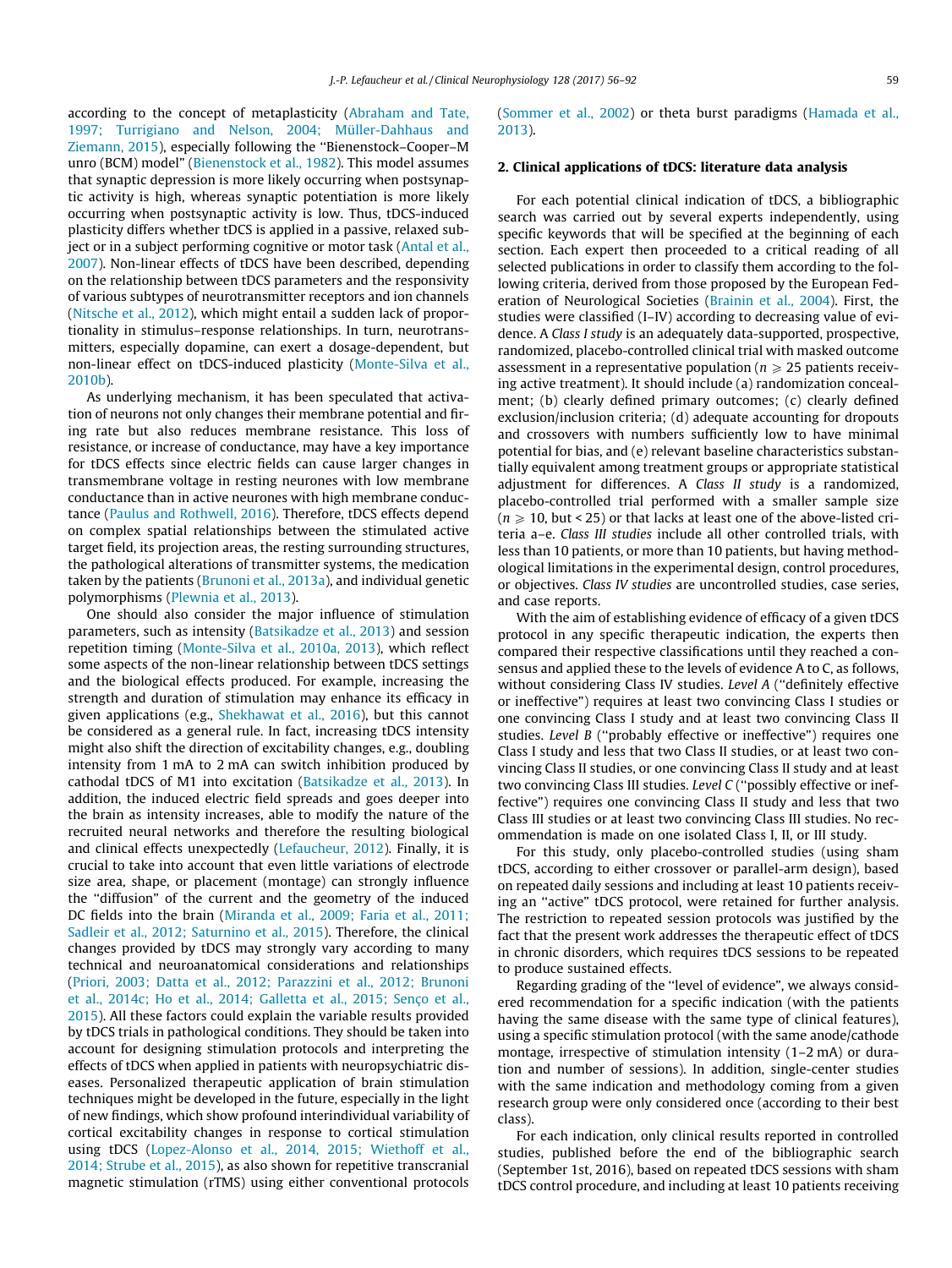active stimulation, were included in the evidence-based analysis. If at least two comparable studies with similar clinical indication and tDCS montage were published by independent research groups, data were summarized in a table.

These tables give the number of patients who actually received tDCS therapy, excluding dropouts. In trials with parallel arms, the respective number of patients in the active and control groups are indicated. In the ''Results" column, the main results are usually summarized as a function of the significance of the effect of active tDCS versus control condition. Following this analysis, we propose an overview of the level of evidence that can be currently recommended for the therapeutic application of tDCS in a given clinical indication, according to specified parameters of stimulation, especially regarding electrode locations and montage.

In addition, to clarify certain points (e.g., possible mechanisms of action), to give a larger overview of the ''therapeutic" potential of the technique, or to indicate the tracks of future developments, we were led to quote in the text and discuss various studies, despite their small sample size or their open-label or singlesession design. These studies, however, were not taken into account in the evidence-based analysis.

### 3. Pain

The literature review included studies related to ongoing chronic pain, or acute postoperative pain, and therefore excludes publications on the use of tDCS to relieve pain experimentally induced in healthy subjects, reviewed elsewhere [\(Mylius et al.,](#page-33-0) [2012\)](#page-33-0). A PubMed search [keywords: tDCS AND (pain OR migraine)] identified 269 papers, including 62 original clinical studies covering 1426 patients. In all indications, we first screened literature data for original clinical trials, excluding any other papers, such as reviews, editorials, or experimental studies regarding animals or healthy subjects. From these 62 clinical trials, 17 included less than 10 patients. The types of pain syndrome were as follows:

- central neuropathic pain (144 patients), including central poststroke pain (2 studies) and medical or traumatic spinal cord injury (7 studies);
- peripheral neuropathic pain (95 patients), including peripheral neuropathy (1 study) and radiculopathy (1 study);
- musculoskeletal pain (excluding low back pain) (316 patients), including fibromyalgia (11 studies), myofascial pain (3 studies), and plantar fasciitis (2 studies);
- migraine (265 patients, 8 studies);
- orofacial pain (68 patients), including trigeminal neuralgia (2 studies), temporomandicular disorder (2 studies), and various orofacial pain syndromes (1 study);
- low back pain (266 patients, 5 studies);
- abdominal or pelvic pain (40 patients), including inflammatory bowel syndrome (1 study), endometriosis (1 study), and various types of pelvic pain (3 studies);
- postoperative pain (147 patients, 4 studies);
- miscellaneous syndromes (85 patients), including phantom limb pain (3 studies), multiple sclerosis (1 study), arthralgia (1 study), drug toxicity (1 study), and mixed etiologies (2 studies).

Generally, the tDCS target was M1, the left dorsolateral prefrontal cortex (DLPFC), or the primary visual cortex (V1) for migraine. In most studies, anodal stimulation was applied to M1 of the hemisphere contralateral to pain (in case of focal or lateralized pain) or the dominant (left) hemisphere (in case of more diffuse pain). M1 was usually defined as the location of the C3/C4 electrode in the International 10–20 system for EEG electrode

placement. In the largest (but negative) tDCS study to date in the pain domain, concerning 135 patients with low back pain ([Luedtke et al., 2015](#page-32-0)), the M1 target was rather defined as the motor hotspot of the hand determined by recording abductor digiti minimi MEPs to single-pulse TMS. In almost all studies with the anode intended to be placed over M1 or the left DLPFC, the cathode was positioned over the contralateral supraorbital region. Conversely, in at least five studies, both M1 and DLPFC were stimulated concomitantly or subsequently, or the cathode was positioned in place of the anode over the intended cortical target, including cathodal stimulation of V1 to treat migraine ([Antal et al., 2011\)](#page-27-0).

It has been suggested that M1 anodal stimulation may reduce pain by activating various neural circuits present in the precentral gyrus, which would be afferents or efferents that connect structures involved in sensory or emotional component of pain processing, such as the thalamus or the DLPFC, or by facilitating descending pain inhibitory controls ([Lefaucheur, 2006; Nguyen](#page-32-0) [et al., 2011\)](#page-32-0). In migraine, cathodal stimulation of V1 is thought to decrease its oversensitivity or increased responsiveness at the origin of headache.

In most studies, stimulation was delivered at an intensity of 2 mA with an electrode size of 35 cm<sup>2</sup>. The duration of the daily stimulation session ranged from 10 min to 20 min, repeated for up to 20 sessions. The effect of a single tDCS session was also assessed in several studies, showing significant pain relief, except in two studies [\(Luedtke et al., 2012; Dubois et al., 2013\)](#page-32-0). In these latter studies, both anodal and cathodal tDCS of M1 had no impact on acute pain provoked by noxious thermal and electrical stimuli superimposed to chronic low back pain ([Luedtke et al., 2012\)](#page-32-0) or postoperative pain in lumbar spine surgery [\(Dubois et al., 2013\)](#page-30-0). The most commonly used protocol consisted of 20-min anodal stimulation of M1 for five consecutive days, which may lead to significant analgesic after-effects lasting for 2–6 weeks ([Fregni et al.,](#page-30-0) [2006e; Valle et al., 2009; Antal et al., 2010; Kim et al., 2013](#page-30-0)).

A responder is usually defined as a patient experiencing pain relief by more than 30–50% on a visual analogue scale (VAS) ([Klein et al., 2015\)](#page-32-0). It is still unclear whether tDCS treatment produces different levels of relief in different types of pain. Analgesic effects of anodal tDCS of M1 have been reported in various neuropathic pain syndromes of either central or peripheral origin, but especially located at the lower limbs [\(Table 1](#page-5-0)). Regarding this pain location, analgesic effects of tDCS have been reported in one class II study [\(Kim et al., 2013\)](#page-32-0) and three class III studies (studies with active group of at least 10 patients, but sham group of less than 10 patients or combining tDCS with another intervention) [\(Fregni](#page-30-0) [et al., 2006a; Soler et al., 2010; Yoon et al., 2014\)](#page-30-0), but two class II studies did not show any significant difference in pain intensity reduction between active and sham condition [\(Wrigley et al.,](#page-36-0) [2013; Attal et al., 2016](#page-36-0)). Finally, one class II study was ambiguous, reporting similar global pain relief after active and sham tDCS, but more responders after active vs. sham tDCS [\(Souto et al., 2014\)](#page-35-0) (8/10 vs. 3/10). Therefore, we can only propose a recommendation of Level C (possible efficacy) regarding the analgesic effect of anodal tDCS of M1 applied contralaterally to the pain side or on the left hemisphere in patients with neuropathic pain at the lower limbs, at least when pain is secondary to spinal cord lesion. We can further recommend performing tDCS sessions of 20-min duration for at least 5 consecutive days, using 2 mA intensity and 35  $\text{cm}^2$ electrode size.

In fibromyalgia, a number of publications reported positive results in favor of anodal tDCS of the left M1 or DLPFC, but all coming from a single team, regarding the application of either a classical ''bipolar" montage ([Fregni et al., 2006e; Roizenblatt et al., 2007;](#page-30-0) [Valle et al., 2009; Mendonca et al., 2011; Riberto et al., 2011](#page-30-0)) or a presumably more focal, multipolar Laplacian montage [\(Villamar](#page-36-0) [et al., 2013; Castillo-Saavedra et al., 2016\)](#page-36-0). More recently, three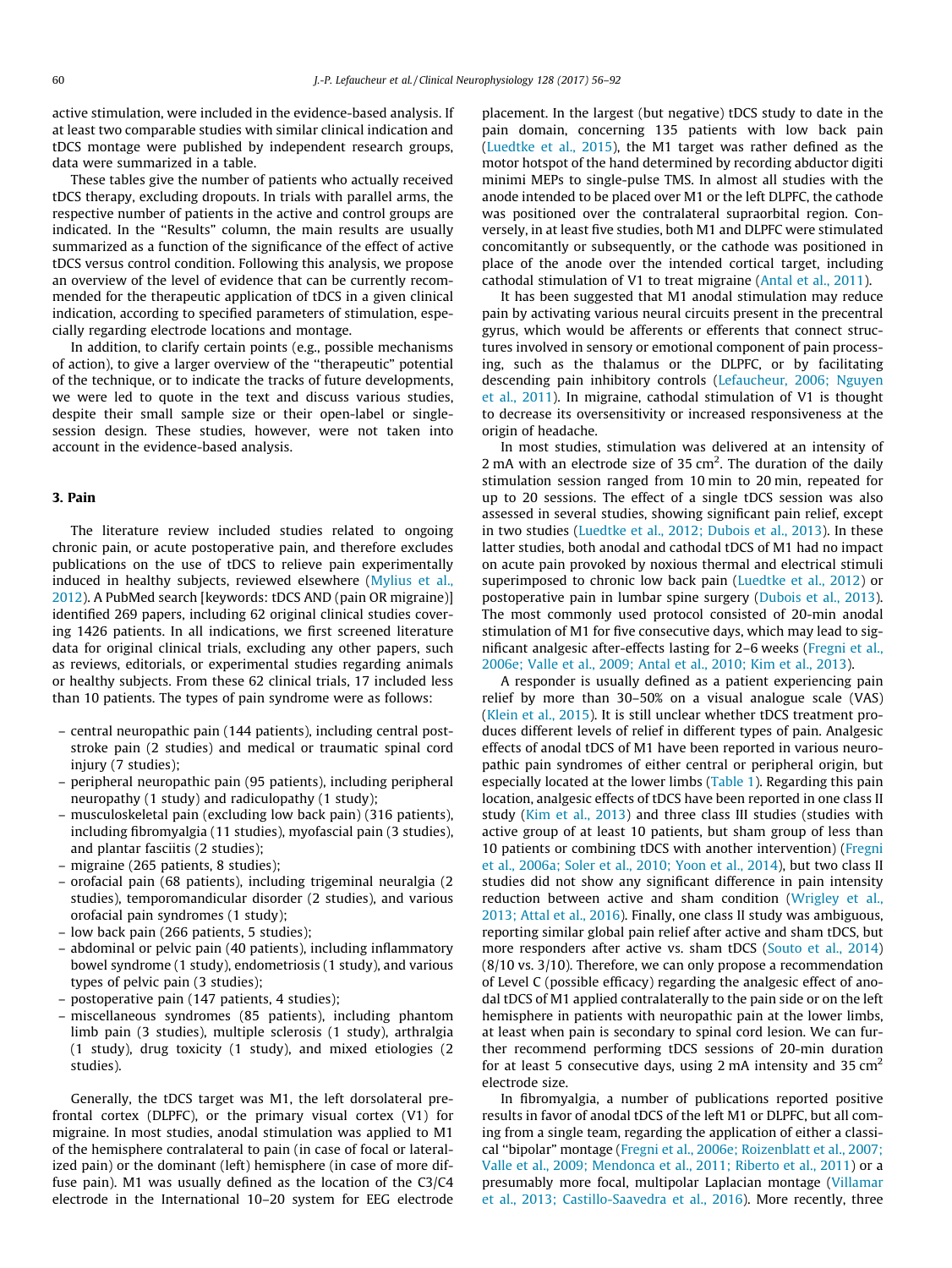# <span id="page-5-0"></span>Table 1

Repeated tDCS session protocols in chronic pain conditions.

| Articles                                 | Number and type of patients (protocol<br>design)                                                                                                                               | Stimulation electrode<br>location                                                                                             | Stimulation intensity,<br>session duration, total<br>number of sessions<br>(protocol duration;<br>follow-up) | Clinical results                                                                                                                                                                                           | Class        |
|------------------------------------------|--------------------------------------------------------------------------------------------------------------------------------------------------------------------------------|-------------------------------------------------------------------------------------------------------------------------------|--------------------------------------------------------------------------------------------------------------|------------------------------------------------------------------------------------------------------------------------------------------------------------------------------------------------------------|--------------|
| Fregni et al.<br>(2006a)                 | Chronic neuropathic pain of the lower limbs due to spinal cord lesion<br>17 patients with traumatic spinal cord<br>injury at various anatomical levels (11<br>active, 6 sham)  | Anode: M1 (C3/C4) of the<br>dominant hemisphere or<br>contralateral to pain side.<br>Cathode: opposite<br>supraorbital region | 2 mA, 20 min, 5<br>sessions (1 week; FU:<br>$16 \text{ days}$                                                | Pain score reduction (mean: $-58\%$ ) after<br>active but not sham tDCS at the end of<br>stimulation protocol. No significant pain<br>relief at 16 days. No confounding effect on<br>depression or anxiety | Ш            |
| Soler et al.<br>(2010)                   | 37 patients with spinal cord injury at<br>various anatomical levels and of<br>various origins (10 active, 9 active<br>+ virtual illusion 9 sham, 9 sham<br>+ virtual illusion) | Anode: M1 (C3/C4) of the<br>dominant hemisphere or<br>contralateral to pain side.<br>Cathode: opposite<br>supraorbital region | 2 mA, 20 min, 10<br>sessions (2 weeks; FU;<br>12 weeks)                                                      | Greater pain score reduction after active<br>$tDCS + virtual$ illusion, compared to the 3<br>other groups, up to 12 weeks after<br>stimulation                                                             | Ш            |
| <b>Wrigley</b><br>et al.<br>(2013)       | 10 patients with complete spinal cord<br>injury at thoracic level but of various<br>origins (crossover)                                                                        | Anode: M1 (C3/C4) of the<br>dominant hemisphere.<br>Cathode: opposite<br>supraorbital region                                  | 2 mA, 20 min, 5<br>sessions (1 week; FU:<br>6 months)                                                        | No pain relief after active tDCS                                                                                                                                                                           | П            |
| Souto et al.<br>(2014)                   | 20 patients with lower limb pain<br>secondary to HTLV-1 infection (10<br>active, 10 sham)                                                                                      | Anode: left M1 (C3).<br>Cathode: right supraorbital<br>region                                                                 | 2 mA, 20 min, 5<br>sessions (1 week; no<br>FU)                                                               | Similar global pain relief after active and<br>sham tDCS, but more responders >50% pain<br>relief after active vs. sham tDCS (8/10 vs. 3/<br>10)                                                           | $\mathbf{I}$ |
| Yoon et al.<br>(2014)                    | 16 patients with traumatic spinal cord<br>injury at various anatomical levels (10<br>active, 6 sham)                                                                           | Anode: left $M1$ (C3).<br>Cathode: right supraorbital<br>region                                                               | 2 mA, 20 min, 10<br>sessions (1 week; FU:<br>$1$ day)                                                        | Pain score reduction (mean $-23%$ ) after<br>active tDCS, correlated with metabolic<br>changes in the cerebellum, medulla,<br>anterior cingulate and preforntal cortices                                   | Ш            |
|                                          | Recommendation: anodal tDCS of left M1 (or contralateral to pain side) is possibly effective in lower limb pain due to spinal cord lesion (Level C)                            |                                                                                                                               |                                                                                                              |                                                                                                                                                                                                            |              |
| Kim et al.<br>(2013)                     | Chronic neuropathic pain of the lower limbs due to peripheral nervous system lesion<br>40 patients with diabetic<br>polyneuropathy (20 active, 20 sham)                        | Anode: left M1 (C3).<br>Cathode: right supraorbital<br>region                                                                 | 2 mA, 20 min, 5<br>sessions (1 week; FU:<br>4 weeks)                                                         | Greater pain score reduction (mean $-34%$<br>$vs. -14\%)$ after active vs. sham tDCS, up to<br>4 weeks after stimulation                                                                                   | П            |
| Attal et al.<br>(2016)                   | 32 patients with unilateral lumbar<br>radiculopathy (21 active, 11 sham)                                                                                                       | Anode: M1 (C3/C4)<br>contralateral to pain side.<br>Cathode: opposite                                                         | 2 mA, 30 min, 3<br>sessions (1 week; FU:<br>5 days)                                                          | No difference between active and sham<br>tDCS                                                                                                                                                              | $\mathbf{I}$ |
|                                          | No recommendation for anodal tDCS of left M1 (or contralateral to pain side) in lower limb pain due to peripheral nervous system lesion                                        | supraorbital region                                                                                                           |                                                                                                              |                                                                                                                                                                                                            |              |
| Donnell<br>et al.<br>(2015)              | Chronic pain related to temporomandibular disorder<br>24 patients (12 active, 12 sham)                                                                                         | Multipolar tDCS. Two<br>anodes: left M1 $(C3 + C5)$ .<br>Two cathodes: placed<br>anteriorly $(FC3 + FC5)$                     | 2 mA, 20 min, 5<br>sessions (1 week; FU:<br>1 month)                                                         | Increase in the size of pain-free mouth<br>opening one week after tDCS and in the<br>number of responders (>50% pain relief)<br>four weeks after tDCS                                                      | Ш            |
| Oliveira<br>et al.<br>(2015)             | 32 patients (16 active, 16 sham;<br>combined with cervico-mandibular<br>exercises)                                                                                             | Anode: M1 (C3/C4)<br>contralateral to pain side.<br>Cathode: opposite<br>supraorbital region                                  | 2 mA, 20 min, 5<br>sessions (1 week; FU:<br>3 weeks)                                                         | No difference regarding effect on pain<br>intensity or pressure pain threshold<br>between active and sham tDCS                                                                                             | $\mathbf{I}$ |
|                                          | No recommendation for anodal tDCS of left M1 (or contralateral to pain side) in pain related to temporomandibular disorder                                                     |                                                                                                                               |                                                                                                              |                                                                                                                                                                                                            |              |
| Fibromyalgia<br>Fregni et al.<br>(2006e) | 21 patients (11 active M1, 10 sham)                                                                                                                                            | Anode: left $M1$ (C3).<br>Cathode: right supraorbital<br>region                                                               | 2 mA, 20 min, 5<br>sessions (1 week; FU:<br>$21$ days)                                                       | Greater pain score reduction (mean: $-58\%$<br>$vs. -33%)$ and quality of life improvement<br>after active vs. sham tDCS, remaining<br>significant up to 21 days                                           | H            |
| Valle et al.<br>(2009)                   | 28 patients (14 active M1, 14 sham)                                                                                                                                            | Anode: left M1 (C3).<br>Cathode: right supraorbital<br>region                                                                 | 2 mA, 20 min, 10<br>sessions (2 weeks; FU:<br>$60 \text{ days}$ )                                            | Greater pain score reduction (mean: $-30\%$ II<br>$vs. -10\%)$ and quality of life improvement<br>after active vs. sham tDCS, remaining<br>significant up to 60 days                                       |              |
| Riberto<br>et al.<br>(2011)              | 23 patients (11 active, 12 sham;<br>combined with a rehabilitation<br>program)                                                                                                 | Anode: left M1 (C3).<br>Cathode: right supraorbital<br>region                                                                 | 2 mA, 20 min, 10<br>sessions (10 weeks (1<br>session/week); no FU)                                           | More reduced impact of pain on the quality II<br>of life after active vs. sham tDCS, but no<br>differential effect on pain intensity,<br>depression, and anxiety                                           |              |
| Fagerlund<br>et al.<br>(2015)            | 48 patients (24 active, 24 sham)                                                                                                                                               | Anode: left M1 (C3).<br>Cathode: right supraorbital<br>region                                                                 | 2 mA, 20 min, 5<br>sessions (1 week; FU:<br>$30 \text{ days}$ )                                              | Greater pain score reduction (mean: $-14\%$ II<br>vs. $-2\%$ ) and less distress 30 days after<br>active vs. sham tDCS                                                                                     |              |
| Foerster<br>et al.<br>(2015)             | 12 patients (crossover)                                                                                                                                                        | Anode: left M1 (C3).<br>Cathode: right supraorbital<br>region                                                                 | 2 mA, 20 min, 5<br>sessions (1 week; FU:<br>1 week)                                                          | Pain score reduction (mean: $-35%$ ) after<br>active but not sham tDCS, correlated to<br>glutamatergic transmission in the anterior<br>cingulate                                                           | П            |
| Jales Junior<br>et al.<br>(2015)         | 20 patients (10 active, 10 sham)                                                                                                                                               | Anode: left M1 (C3).<br>Cathode: right supraorbital<br>region                                                                 | 1 mA, 20 min, 10<br>sessions (10 weeks (1<br>session/week); FU:<br>1 week)                                   | Pain score reduction (mean: $-40\%$ ) and<br>quality of life improvement after active but<br>not sham tDCS                                                                                                 | $\mathbf{I}$ |

(continued on next page)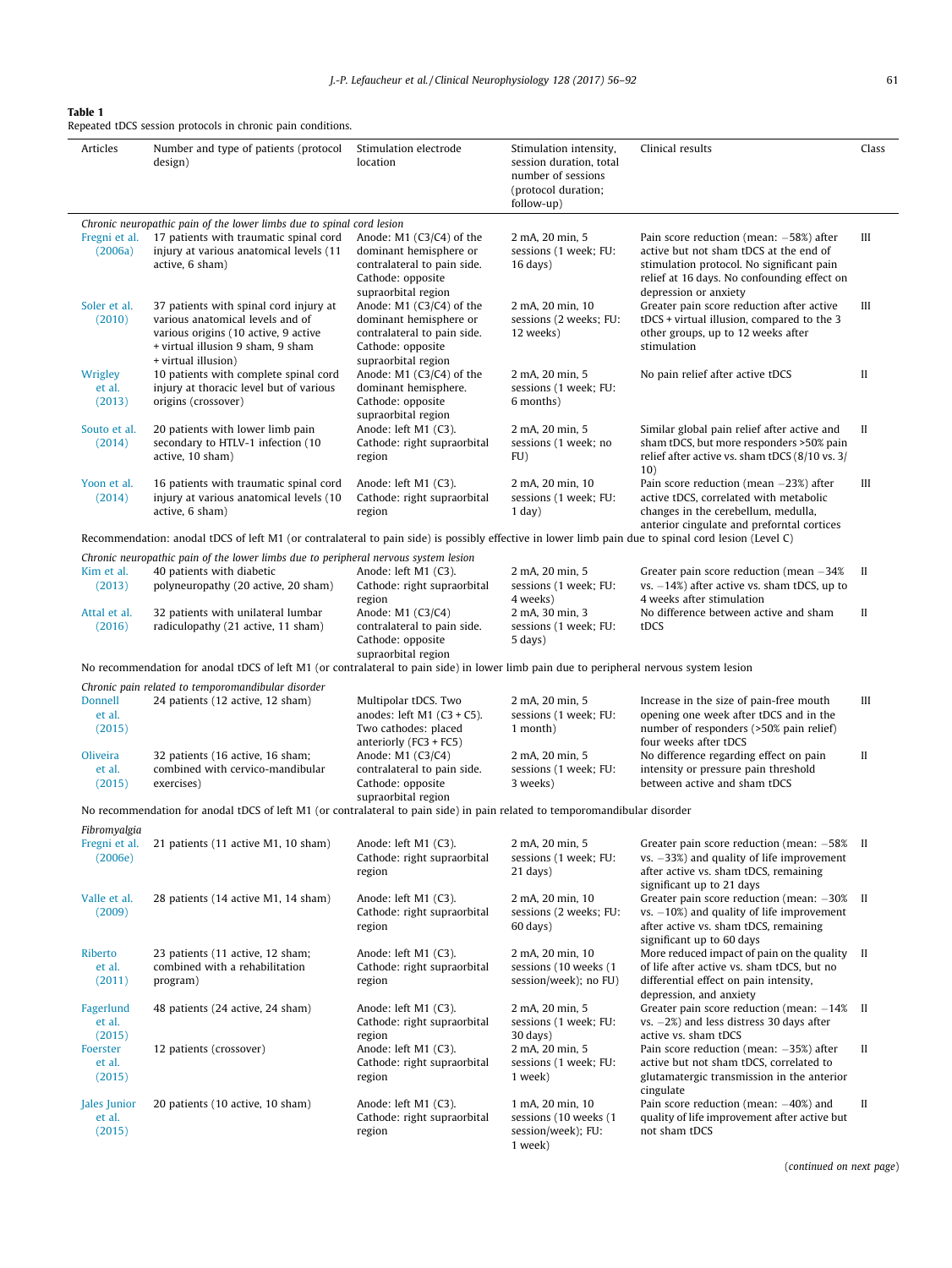|  |  | Table 1 (continued) |
|--|--|---------------------|
|--|--|---------------------|

| Articles                      | Number and type of patients (protocol<br>design) | Stimulation electrode<br>location                             | Stimulation intensity,<br>session duration, total<br>number of sessions<br>(protocol duration;<br>follow-up) | Clinical results                                                                                                                                         | Class |
|-------------------------------|--------------------------------------------------|---------------------------------------------------------------|--------------------------------------------------------------------------------------------------------------|----------------------------------------------------------------------------------------------------------------------------------------------------------|-------|
| Cummiford<br>et al.<br>(2016) | 13 patients (crossover)                          | Anode: left M1 (C3).<br>Cathode: right supraorbital<br>region | 2 mA. 20 min. 5<br>sessions (1 week, no<br>FU)                                                               | No difference in pain score reduction<br>between active and sham tDCS but<br>differences in functional cerebral<br>connectivity changes assessed by fMRI | Ш     |

FU: follow-up; HTLV-1: Human T-lymphotropic virus type 1; M1: primary motor cortex.

additional class II studies were published by independent teams, showing a greater pain relief produced by anodal stimulation of the left M1 compared to sham tDCS ([Fagerlund et al., 2015;](#page-30-0) [Foerster et al., 2015; Jales Junior et al., 2015\)](#page-30-0). Overall, these studies reported a mean reduction of pain intensity ranging between 14% and 58% compared to baseline at the end of the tDCS protocol (5– 10 sessions), which remained statistically significant up to one or two months after the end of the intervention. Short-lasting effects that were not prolonged for more than one week after 5 days of 1 mA anodal tDCS were observed in patients with focal myofascial pain in the shoulder [\(Sakrajai et al., 2014](#page-35-0)). Pain relief was associated with an improvement in the quality of life in most tDCS studies of patients with fibromyalgia syndrome. Therefore, a recommendation of Level B (probable efficacy) can be proposed regarding the analgesic effect of anodal tDCS of the left M1 in fibromyalgia. However, the clinical relevance of the intensity of pain relief induced by anodal tDCS of the left M1 in this condition is clearly debated [\(Fagerlund et al., 2015](#page-30-0)). A recent open-label trial showed a clinically significant benefit (50% pain reduction associated with quality of life improvement) in 7/14 patients treated for 6 weeks by tDCS delivered over M1 using a multipolar Laplacian montage ([Castillo-Saavedra et al., 2016\)](#page-29-0), but these results remain to be replicated by other teams independently. It is also important to determine whether the analgesic effects of tDCS in fibromyalgia syndrome can be distinguished from potential concomitant effects on depression and anxiety. Finally, we have no practical guidelines on how to design a maintenance protocol for providing long-term therapeutic effects of tDCS in this chronic disease.

In other pain conditions, there are no replicated convincing studies showing beneficial effects of tDCS applied to M1 or the left DLPFC provided by independent teams and therefore, no recommendation can be made. For example, there are only single positive studies regarding the value of repeated sessions of anodal tDCS of M1 contralateral to pain in trigeminal neuralgia [\(Hagenacker et al.,](#page-31-0) [2014\)](#page-31-0), pain related to multiple sclerosis [\(Mori et al., 2010](#page-33-0)), or irritable bowel syndrome [\(Volz et al., 2016](#page-36-0)). In pain related to temporomandibular disorder, one study using multipolar montage (2 cathodes and 2 anodes) reported beneficial effects ([Donnell et al.,](#page-30-0) [2015\)](#page-30-0), whereas no difference was found in pain relief between active and sham condition in another study using a more classical bipolar tDCS montage with the anode over M1 [\(Oliveira et al.,](#page-34-0) [2015\)](#page-34-0). In chronic low back pain, the two published studies using repeated sessions of anodal tDCS of M1 were negative, the first one being based on a very small sample size (8 patients, therefore not retained in the analysis) [\(O'Connell et al., 2013](#page-34-0)), but the other one [\(Luedtke et al., 2015\)](#page-32-0) including the largest series to date (135 patients) about tDCS studies in the pain domain.

With regard to other conditions, most studies had methodological limitations, such as small sample size or single-session design. For example, in a small group of patients, a single session of anodal tDCS of the left DLPFC performed just after endoscopic retrograde cholangiopancreatography was found to reduce pain intensity and morphine consumption after intervention ([Borckardt et al.,](#page-28-0) [2011\)](#page-28-0). However, a subsequent study showed that a similar protocol (but with a different cathode placement) was unable to replicate these results in a larger series of patients undergoing gastric bypass surgery [\(Dubois et al., 2013\)](#page-30-0). Later, in two studies, the group of Borckardt et al. reported the efficacy of a tDCS protocol consisting of four 20-min sessions performed from the immediate postoperative time to the day after surgery, with the anode over a region close to the leg area of the motor cortex (C1/C2 or Cz electrode site) and the cathode over the right DLPFC (F4 electrode site) in series of 39 patients undergoing total knee arthroplasty ([Borckardt et al., 2013](#page-28-0)) and 27 patients undergoing lumbar spine procedure [\(Glaser et al., 1976](#page-31-0)). In both studies, tDCS was able to reduce postoperative opioid requirements. These results still remain to be replicated by another group.

In some indications, the value of the left DLPFC target was compared to that of M1 in terms of analgesic efficacy. The results were either similar [\(Valle et al., 2009](#page-36-0)) or in favour of M1, e.g., in patients with fibromyalgia [\(Fregni et al., 2006e](#page-30-0)) or diabetic polyneuropathy ([Kim et al., 2013\)](#page-32-0).

Finally, regarding migraine, the first positive results were reported by using cathodal tDCS of V1 ([Antal et al., 2011;](#page-27-0) [Wickmann et al., 2015](#page-36-0)). Other positive results were reported using anodal tDCS of M1 in two studies. One study included more than 10 patients receiving active tDCS and showed a reduction in pain intensity, number of attacks, and medication at the end of the intervention and up to 8 weeks after active tDCS ([Auvichayapat](#page-28-0) [et al., 2012](#page-28-0)). However, the other study was a preliminary report of results obtained in 8 patients, in which a reduction in the intensity of pain and the duration of migraine episodes was only observed in a delayed follow-up ([Dasilva et al., 2012](#page-29-0)). Therefore, no recommendation can be made for this indication.

As a conclusion, the present level of evidence for the analgesic effect of M1 stimulation is weaker for tDCS than for rTMS ([Lefaucheur et al., 2014](#page-32-0)). However, regarding this comparison, the most striking point is the fact that the best level of evidence for tDCS efficacy were found in different indications (fibromyalgia and neuropathic pain in the lower limbs) from that of M1 rTMS, which is known to be more prone to relieve chronic neuropathic pain at the face or upper limbs ([Lefaucheur et al., 2004, 2006\)](#page-32-0). One may speculate that tDCS and rTMS, although targeting the same motor cortical region, do not produce pain relief through the same mechanisms of action. This hypothesis is reinforced by the report of a patient with chronic refractory neuropathic pain who did not respond to high-frequency rTMS of M1, but was subsequently improved by repeated sessions of anodal tDCS of M1 in the long term ([Hodaj et al., 2016\)](#page-31-0). It has been suggested that rTMS might activate similar networks as epidural motor cortex stimulation [\(Lefaucheur et al., 2010\)](#page-32-0), of which analgesic effect is obtained according to the placement of cathode(s) over the precentral gyrus ([Holsheimer et al., 2007a,b](#page-31-0)), in contrast to tDCS for which the precentral electrode is classically an anode. In addition, the intensity of rTMS and epidural stimulation is sufficient to elicit additional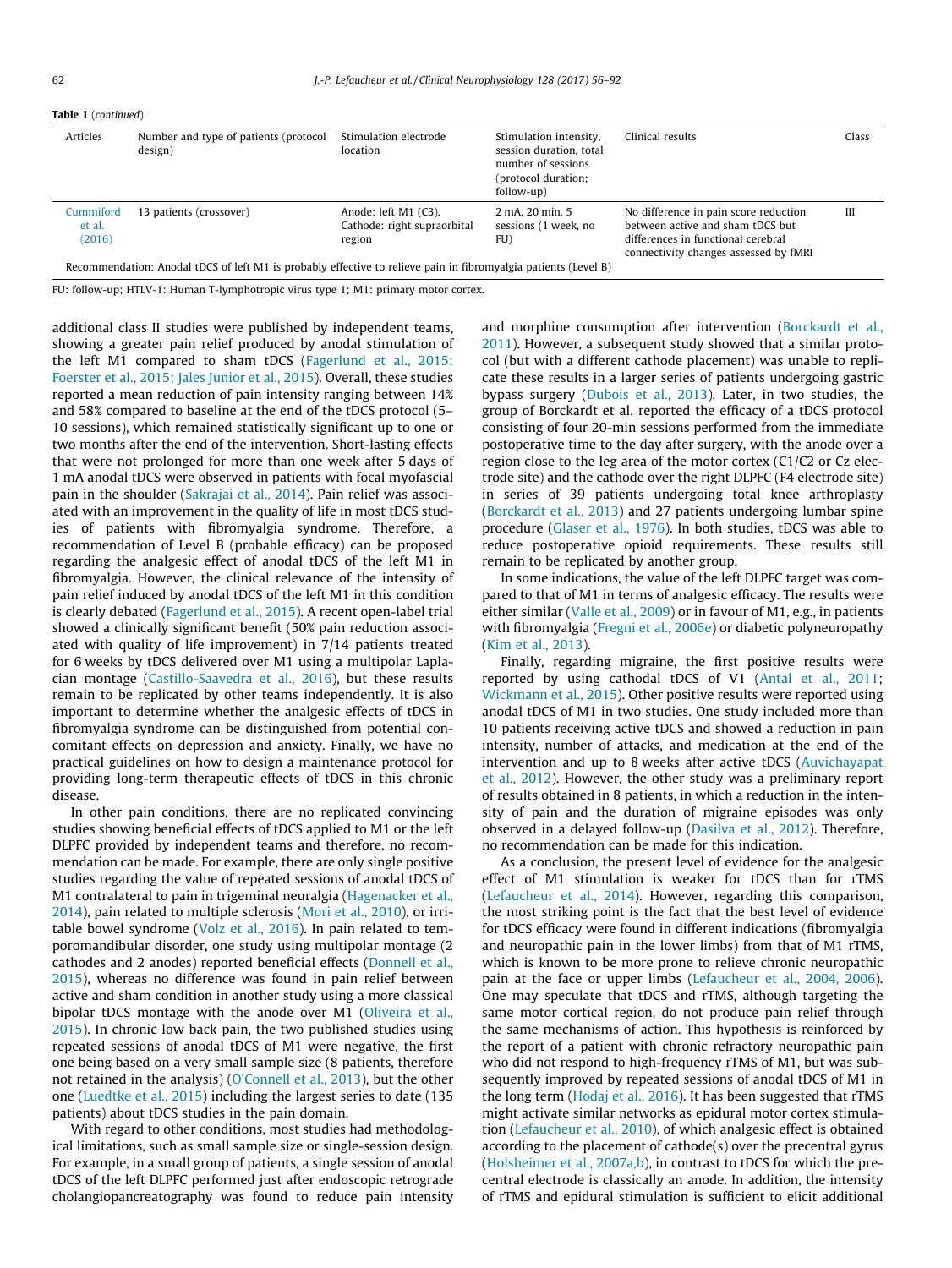action potentials in the activated circuits, whereas tDCS is assumed to modulate spontaneous firing ([Lefaucheur, 2012](#page-32-0)). Thus, different mechanisms of action might subserve different indications for high-frequency rTMS and anodal tDCS of M1 in the pain domain. Only one sham-controlled study directly compared the analgesic efficacy of these two approaches [\(Attal et al., 2016](#page-28-0)). This study included patients with neuropathic pain due to lumbosacral radiculopathy and showed that high-frequency rTMS, but not anodal tDCS of M1 contralateral to the painful area (three daily sessions) was superior to sham stimulation. This result is surprising, since, as mentioned above, relief of neuropathic pain in the lower limbs was more frequently reported after tDCS than after rTMS in the literature. Finally, as an alternative in the treatment of refractory chronic pain, tDCS offers various advantages compared to rTMS, e.g., a low-cost equipment that can be used at home, as shown in a recent case report of long-term treatment of myofascial pain using a tDCS protocol controlled by tele-medicine ([Pérez-](#page-34-0)[Borrego et al., 2014\)](#page-34-0). Sham-controlled protocols of repeated tDCS sessions performed at home by the patients themselves are currently under investigation [\(O'Neill et al., 2015\)](#page-34-0).

### 4. Parkinson's disease

In advanced Parkinson's disease (PD), the emergence of fluctuations, dyskinesias, difficulties with gait and postural control, cognitive impairment and non-motor symptoms refractory to conventional therapy poses therapeutic challenges. The success of deep brain stimulation (DBS) and advances in the understanding of the pathophysiology of PD have raised interest in NIBS techniques as alternative therapeutic tool. The rationale for the use of NIBS draws from the concept that reversing abnormalities in brain activity and physiology thought to cause the clinical deficits may restore normal functioning. Currently the best evidence in support of this concept comes from DBS, which improves motor deficits, and modulates brain activity and motor cortex physiology, though whether a causal interaction exists remains largely undetermined. At present, tDCS offers a safe, easy-applicable method of NIBS, and there are now several published tDCS trials aimed at improving various clinical aspects in the domain of PD ([Benninger and](#page-28-0) [Hallett, 2015; Elsner et al., 2016b](#page-28-0)).

Actually, a PubMed search (keywords: tDCS AND Parkinson's disease) identified 72 papers, including 15 original clinical studies and 225 patients. One paper was a single case report [\(Kaski et al.,](#page-31-0) [2014a\)](#page-31-0), whereas 10–25 patients were included in the other studies. The objectives of these studies perfomed in parkinsonian patients were various and can be summarized as follows:

- to study the effect of tDCS preconditioning (priming protocol, 1 mA for 10 min) on the ability of a subsequent low-frequency rTMS protocol (1 Hz, 900 pulses) delivered over M1 to improve motor performance, motor control, or gain kinematics ([Grüner](#page-31-0) [et al., 2010; Eggers et al., 2012; Von Papen et al., 2014](#page-31-0));
- to study the effect of anodal tDCS of the left DLPFC on working memory [\(Boggio et al., 2006](#page-28-0)) or verbal fluency ([Pereira et al.,](#page-34-0) [2013](#page-34-0));
- to study the effect of anodal tDCS of the left or right DLFPC on executive or cognitive functions ([Doruk et al., 2014; Manenti](#page-30-0) [et al., 2016](#page-30-0));
- to study the effect of anodal tDCS of the left and right DLFPC on walking abilities [\(Manenti et al., 2014\)](#page-32-0);
- to study the effect of anodal tDCS over various motor regions on gait and motor performance ([Verheyden et al., 2013; Kaski](#page-36-0) [et al., 2014a,b; Valentino et al., 2014; Costa-Ribeiro et al.,](#page-36-0) [2016; Ferrucci et al., 2016\)](#page-36-0), optionally combined with prefrontal stimulation [\(Benninger et al., 2010](#page-28-0)).

#### 4.1. tDCS effects on motor symptoms

In the literature, there are only three sham-controlled therapeutic tDCS trials based on repeated sessions of tDCS delivered over the motor cortex and including at least 10 PD patients in the active tDCS condition: two were parallel-designed and the other crossover-designed randomized controlled trials (RCTs) ([Table 2](#page-8-0)).

In one parallel-designed RCT [\(Benninger et al., 2010](#page-28-0)), the safety and efficacy of anodal tDCS applied to the motor and prefrontal cortices in 8 sessions over 2.5 weeks were investigated. TDCS exerted significantly beneficial effects on gait (10 m walking) and bradykinesia (assessed by a timed testing of sequential hand and arm movements) for the follow-up period of 3 months. However, the observed effects were small and still need to be confirmed in a larger study. Conversely, changes in the motor score of the Unified Parkinson's Disease Rating Scale (UPDRS), reaction time, physical and mental well-being, and self-assessed mobility did not differ between tDCS and sham intervention.

In a crossover RCT [\(Valentino et al., 2014](#page-36-0)), a protocol of 5 sessions of anodal tDCS of M1 was found to provide a beneficial effect on gait, freezing of gait, and motor performance in 10 parkinsonian patients. These effects lasted for the follow-up period of 1 month. The long-lasting persistence of effects in the both RCTs points out to plasticity phenomena. In the context of PD, it is important to note that dopamine, in a complex balance between D1 and D2 receptor mediation, exerts dose-dependent consolidationenhancing effects on tDCS-induced changes of excitability and NMDA receptor-mediated neuroplasticity in the human motor cortex [\(Nitsche et al., 2006, 2009a; Fresnoza et al., 2014\)](#page-34-0). In a recent study based on a small sample of 9 patients, anodal tDCS applied bilaterally over M1 for five consecutive days was found to improve levodopa-induced dyskinesias, but not other motor symptoms ([Ferrucci et al., 2016](#page-30-0)). Anodal cerebellar tDCS provided the same results as M1 tDCS.

In addition, beyond the proper effects of tDCS on motor control and cortical excitability, there is increasing evidence pointing to the enhancement of motor learning and long-term retention as the rationale for combining tDCS protocol with rehabilitative intervention in PD patients [\(Benninger et al., 2010\)](#page-28-0). This approach is supported by data obtained in healthy subjects ([Nitsche et al.,](#page-34-0) [2003c; Reis et al., 2009](#page-34-0)) and it was first applied to promote motor recovery in stroke patients ([Hummel et al., 2005\)](#page-31-0). In PD, this was the subject of two recent studies. They showed prolonged improvement in gait or motor abilities following anodal tDCS over the lower limb motor/supplementary motor area combined with cueing gait training [\(Costa-Ribeiro et al., 2016a,b](#page-29-0)) or anodal tDCS over the DLPFC contralateral to the most affected body side combined with physical therapy [\(Manenti et al., 2016](#page-32-0)).

Acute effects of single tDCS sessions have also been reported in PD patients. In a crossover study, a single session of anodal tDCS of left M1, but not of cathodal tDCS of left M1 or anodal tDCS of left DLPFC, was found to improve motor function (UPDRS score and simple reaction time) ([Fregni et al., 2006d](#page-30-0)). In another crossover study, a single session of anodal tDCS of M1 of the dominant hemisphere reduced the time to walk 10 m, but had no effects on other gait measures ([Verheyden et al., 2013\)](#page-36-0). Gait velocity was also found to be improved after a single session of anodal tDCS of a region roughly corresponding to lower limb motor region with the cathode positioned at the inion [\(Kaski et al., 2014a,](#page-31-0)b).

#### 4.2. tDCS effects on nonmotor symptoms

Cognitive impairment is prevalent in advanced PD and a major cause of disability and institutionalization, but fronto-executive dysfunction may manifest early. In a crossover study including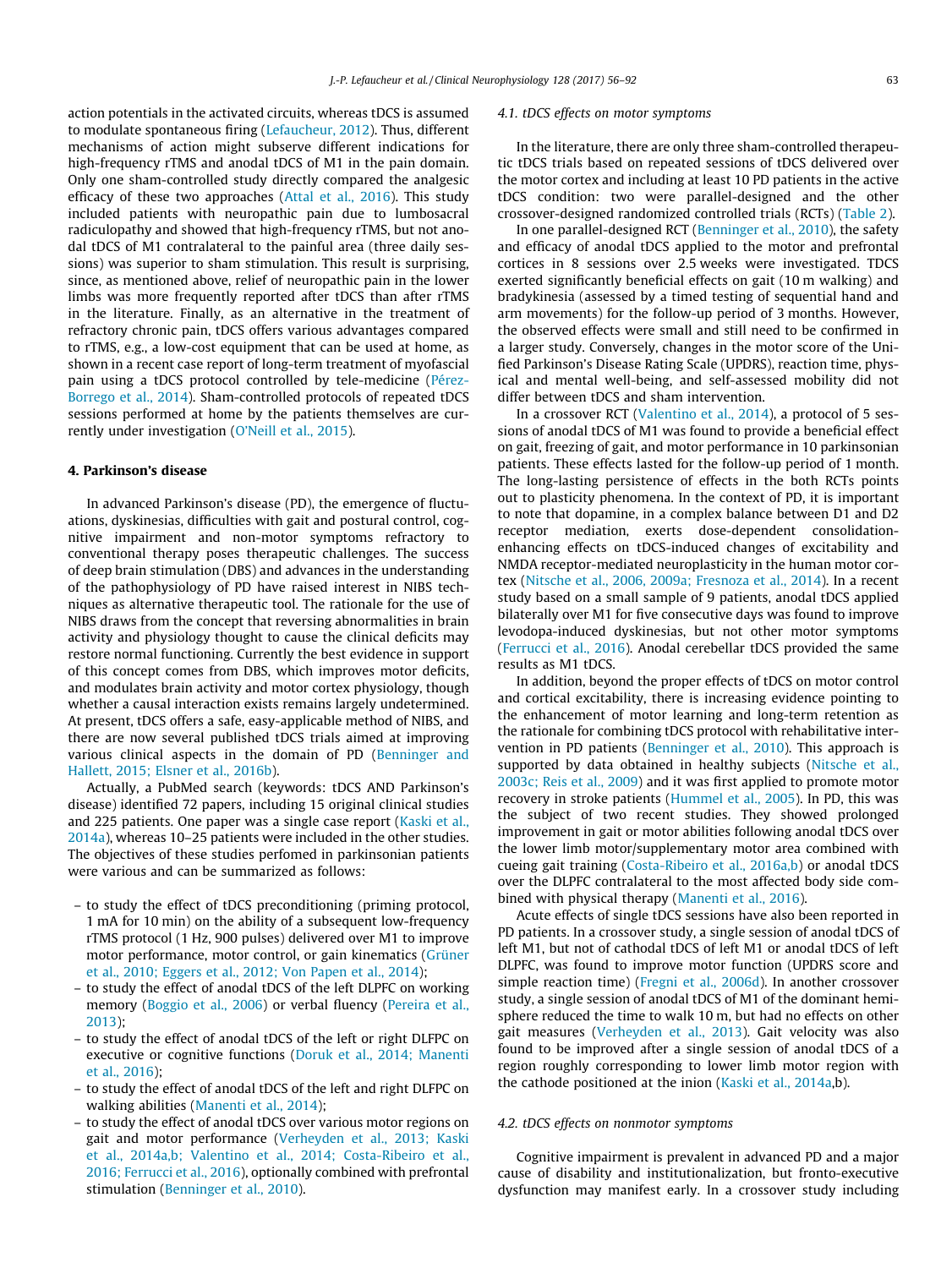#### <span id="page-8-0"></span>Table 2

Repeated tDCS session protocols in motor symptoms of Parkinson's disease.

| Articles                          | Number and type of<br>patients (protocol<br>design)                                          | Stimulation electrode<br>location                                                                         | Stimulation intensity,<br>session duration, total<br>number of sessions<br>(protocol duration; follow-<br>up) | Clinical results                                                                                                                                                                                                                     | Class |
|-----------------------------------|----------------------------------------------------------------------------------------------|-----------------------------------------------------------------------------------------------------------|---------------------------------------------------------------------------------------------------------------|--------------------------------------------------------------------------------------------------------------------------------------------------------------------------------------------------------------------------------------|-------|
| Benninger et al.<br>(2010)        | 25 patients (HY $2-4$ )<br>$(13$ active, $12$ sham)                                          | Anode: both (pre)motor and<br>prefrontal cortices.<br>Cathodes: mastoids                                  | 2 mA, 20 min. 8 sessions<br>$(2.5 \text{ weeks}; \text{FU}; 3 \text{ months})$                                | Improvement of gait in off-condition for a short<br>time and of bradykinesia in on- and off-<br>conditions, persisting at least 3 months after the<br>stimulation period                                                             | Ш     |
| Valentino et al.<br>(2014)        | 10 patients (HY 2.5 $-4$ )<br>(crossover)                                                    | Anode: M1 (leg area)<br>contralateral to dominant<br>lower limb. Cathode:<br>opposite supraorbital region | 2 mA. 20 min. 5 sessions<br>$(1$ week; FU: $1$ month)                                                         | Improvement of motor performance (motor<br>UPDRS) and gait, with reduction in number and<br>duration of freezing episodes, persisting at least<br>4 weeks after the stimulation period                                               | Ш     |
| Costa-Ribeiro et al.<br>(2016a,b) | 22 patients $(HY 1-3)$<br>$(11$ active, $11$ sham),<br>combined with cueing<br>gait training | Anode: 2 cm anterior to Cz.<br>Cathode: supraorbital region<br>opposite to the most<br>affected side      | 2 mA, 20 min. 10 sessions<br>(3 weeks; FU: 1 month)                                                           | Improvement of motor performance and gait due II<br>to gait training was similar between the active<br>and sham tDCS groups, but the clinical gain and a<br>decrease in motor threshold lasted one month<br>only in the active group |       |

No recommendation for anodal tDCS of the motor cortex in motor symptoms of Parkinson's disease.

FU: follow-up; HY: Hoehn and Yahr disease stage; M1: primary motor cortex; UPDRS: Unified Parkinson's Disease Rating Scale.

18 PD patients, a single session of anodal tDCS of left DLPFC, but not of left M1, improved performance in a working memory task, only at the stimulation intensity of 2 mA ([Boggio et al., 2006](#page-28-0)). In another crossover study including 16 PD patients, a single session of anodal tDCS improved verbal fluency, associated with largescale functional changes between connected brain areas, more significantly when the stimulation was applied to the left DLPFC than to the left temporo-parietal cortex (TPC) ([Pereira et al., 2013\)](#page-34-0). Finally, in a sham-controlled study of 20 PD patients with parallel-arm design, a protocol of 10 sessions of anodal tDCS delivered over the DLPFC contralateral to the most affected body side during a physical therapy program was found to increase cognitive performance and verbal fluency only in the active arm group ([Manenti et al., 2016\)](#page-32-0). The cognitive improvement was significantly lasting at 3-month follow-up, while an improvement in motor abilities and a reduction of depressive symptoms was similarly observed in both active and sham groups at the end of the treatment.

### 4.3. Conclusion

The currently published studies suggest a potential impact of anodal tDCS of M1 on gait and motor symptoms in PD patients, but do not provide sufficient evidence for a recommendation, because of heterogeneity in the targeted motor area or the outcome measures, for example. The clinical effects reported so far appeared to be negligible regarding functional independence and quality of life. Other results concerned small series of patients and mostly single-session protocols with short-lasting effects. Various montages and designed cortical targets remain to be investigated in larger studies. Combined approaches of tDCS with a rehabilitative intervention or priming strategies may potentiate the therapeutic efficacy ([Benninger and Hallett, 2015\)](#page-28-0). There is also a need to evaluate the value of tDCS protocols to act on nonmotor parkinsonian symptoms at a clinically meaningful level.

#### 5. Other movement disorders

Actually, published tDCS studies on movement disorders other than PD are rare and have been recently reviewed [\(Ferrucci et al.,](#page-30-0) [2016\)](#page-30-0). There are only two sham-controlled crossover studies using repeated tDCS sessions. The first study concerned 8 patients with essential tremor who completed a tDCS protocol for 10 days with two cathodes placed over both cerebellar hemispheres and two anodes positioned over both prefrontal areas [\(Gironell et al.,](#page-31-0) [2014\)](#page-31-0). In this study, any short- or long-lasting clinical benefits in any outcome measure was observed after active stimulation compared to the sham condition. The second study was a case report of 2 patients with Tourette's syndrome who benefitted from a 5-day protocol of cathodal tDCS of left M1 (with the anode over the right deltoid muscle) ([Mrakic-Sposta et al., 2008](#page-33-0)). Active stimulation significantly decreased the number of motor and phonic tics in both patients at the end of the 5-day treatment.

It is for dystonia that there would be more relevance to find tDCS studies. Indeed, dystonia is a heterogeneous disorder characterized by impaired motor control related to a loss of inhibition, sensory dysfunction, and alterations of synaptic plasticity leading to abnormal sensorimotor integration [\(Quartarone and Hallett,](#page-34-0) [2013\)](#page-34-0). Clinical evidence support efficacy of DBS, whereas beneficial effects of NIBS, if any, are modest and short-lasting [\(Benninger](#page-28-0) [et al., 2015; Cho and Hallett, 2016\)](#page-28-0). Regarding tDCS and dystonia, a PubMed search (keywords: tDCS AND dystonia) identified 32 papers, including 15 original clinical studies and 147 patients. Thus, the amount of published data is not far from that of PD. However, most studies are case reports or small case series. Approximately only half of the studies included at least 10 patients. In addition, the studies were often issued from the same group, for specific clinical conditions, which were:

- musician's dystonia (77 patients; 7 studies);
- writer's cramp (35 patients; 4 studies);
- cervical dystonia (2 patients; 2 studies);
- pediatric cases of primary and secondary generalized dystonia or hemidystonia, including secondary to cerebral palsy (33 patients; 3 studies).

Regarding studies using repeated tDCS sessions, we found:

– a series of 30 musicians with right-hand primary focal dystonia who received 10 sessions of tDCS delivered over the both M1 regions (C3/C4, the cathode being on the left side), combined with a rehabilitative intervention (sensory motor retuning therapy) for 2 weeks and who experienced a more significant improvement of their dystonia severity score after active than sham tDCS [\(Rosset-Llobet et al., 2015](#page-35-0)). Interestingly, another research group reported that single-session protocols of anodal or cathodal tDCS of left M1 (with right supraorbital cathode) failed to produce any beneficial effects in patients with musi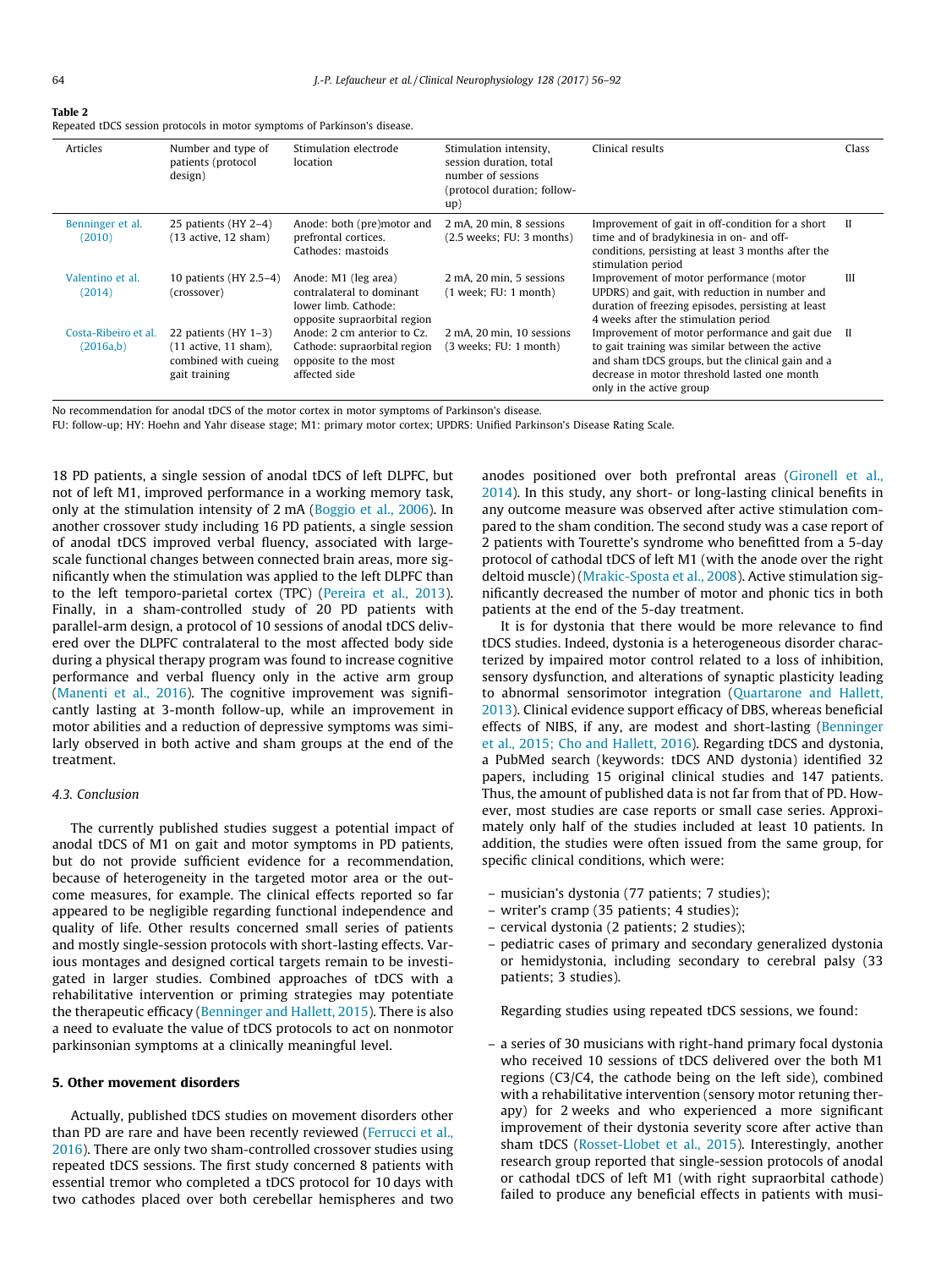cian's dystonia [\(Buttkus et al., 2010, 2011](#page-29-0)), whereas simultaneous bihemispheric (''dual") stimulation of M1 (left cathode + right anode) improved the rhythmic accuracy of sequential finger movements in such patients, up to 4 days after intervention ([Furuya et al., 2014\)](#page-30-0);

- a series of 8 patients with writer's cramp who underwent 3 tDCS sessions in one week, with the cathode placed over the TMS motor hotspot and the anode on the contralateral mastoid [\(Benninger et al., 2011\)](#page-28-0). The stimulation did not produce beneficial effects on disability and severity of dystonic symptoms and failed to restore normal kinematics of handwriting and cortical inhibition. Sham-stimulated patients even reported a significantly better improvement contrasting with the subjective worsening with tDCS in some patients, which remained unexplained and constituted the reason for the premature termination of the study;
- the case of one patient with cervical dystonia who was not improved by five consecutive daily sessions of tDCS with the cathode at C4 and the anode at P3, according to the international 10/20 EEG electrode system ([Angelakis et al., 2013\)](#page-27-0);
- another case of one patient with cervical dystonia who benefitted on dystonia symptoms and quality of life from a sequential protocol of anodal tDCS of the both cerebellar hemispheres and the right M1 performed during 20 sessions over 12 weeks after a botulinum toxin injection [\(Bradnam et al., 2014](#page-28-0));
- and finally a series of 9 young people with mainly generalized dystonia secondary to cerebral palsy who did not respond to a clinically meaningful extent to a 5-day protocol of either cathodal or anodal tDCS of M1 (2 mA, 9 min per day) ([Bhanpuri et al.,](#page-28-0) [2015](#page-28-0)).

All these studies are not-replicated studies, based on small sample sizes, excepting the study published by [Rosset-Llobet et al.](#page-35-0) [\(2015\).](#page-35-0) Therefore, no recommendation can be drawn from these results regarding the efficacy of any tDCS protocol on dystonia symptoms.

## 6. Motor stroke

The recovery of motor function after stroke is one of the most important issues addressed in neurorehabilitation medicine. The rationale of cortical stimulation following stroke is to promote adaptive neuroplasticity, taking place in the perilesional region as well as in the homologous area of the contralesional hemisphere. Functional magnetic resonance imaging (fMRI) studies have revealed an initial decrease in ipsilesional activity in the first 3 days after stroke followed by an increase in activity in homologous contralesional as well as perilesional areas after 10 days ([Grefkes and Ward, 2014](#page-31-0)). Contralesional activity returns close to normal values when motor function improves but remains elevated when significant clinical impairment persists. The initially reduced ipsilesional activity is associated with a decreased ipsilesional corticospinal excitability as indicated by increased motor threshold and decreased MEP amplitude when tested by TMS. This leads to a contralesional increase in corticospinal excitability due to diminished interhemispheric inhibition from ipsilesional to contralesional M1, which in turn increases interhemispheric inhibition from contralesional to ipsilesional M1 and further decreases ipsilesional corticospinal excitability [\(Traversa et al., 1998; Murase et al.,](#page-35-0) [2004](#page-35-0)). Thus, tDCS therapy aims at either increasing ipsilesional M1 excitability or decreasing contralesional M1 excitability, or both at the same time via bihemispheric tDCS. Most tDCS studies targeted the hand/arm M1 representation, but some studies specifically addressed post-stroke swallowing or lower limb dysfunction. Studies differed in stimulation parameters (tDCS intensity, polarity and duration), in the number of sessions applied, the duration of follow-up, and the tasks performed for outcome evaluation. Finally, tDCS can be used alone or combined in different sequence order with physical or other non-pharmacological rehabilitation therapies.

A PubMed research (keywords: tDCS AND motor AND stroke) identified 261 papers, including 68 original clinical trials and 1,032 patients. The majority of these studies targeted upper limb function. As for the other indications, we excluded from the analysis all studies that do not have a control condition using sham tDCS, a sample size with at least 10 patients receiving active tDCS, and a design consisting of repeated daily sessions. According to these criteria, we retained only 7 studies for making recommendations on the value of tDCS to improve post-stroke motor dysfunction [\(Table 3](#page-10-0)).

Two large RCTs, fulfilling the criteria for class I, did not show any significant clinical effect of tDCS on motor function recovery ([Hesse et al., 2011; Rossi et al., 2013\)](#page-31-0). Presumably, in one study ([Hesse et al., 2011](#page-31-0)), this was due to the inclusion of patients with cortical stroke and severe motor weakness, who are less susceptible to improve after cortical stimulation ([Ameli et al., 2009\)](#page-27-0). The second negative study ([Rossi et al., 2013\)](#page-35-0) concerned the immediate acute phase (two days after stroke) by applying anodal tDCS to the ipsilesional M1, whose dramatic reduction in activity in this period ([Grefkes and Ward, 2014\)](#page-31-0) may likely not be overcome by tDCS.

The other controlled studies retained in our analysis were of class II ([Table 3](#page-10-0)), reporting either positive or negative results in terms of efficacy of tDCS on motor recovery or quality of life. There is heterogeneity in clinical profile of the population, tDCS methodology, or outcome measures, precluding robust conclusions. For example, regarding anodal tDCS of ipsilesional M1 in chronic stroke patients, leg area was targeted and walking measures were performed in one negative study [\(Geroin et al., 2011](#page-31-0)), while hand area was targeted in two positive studies, one showing improvement in quality of life but not in motor performance [\(Viana et al.,](#page-36-0) [2014](#page-36-0)) and the other showing improvement in some motor tests but not all [\(Allman et al., 2016](#page-27-0)). Overall, the level of evidence remains insufficient to make any recommendation regarding either anodal tDCS of ipsilesional M1 or cathodal tDCS of contralesional M1 in populations of patients at various time after stroke.

A previous meta-analysis of anodal tDCS of ipsilesional M1 in chronic stroke patients, including trials with smaller sample sizes and based on single tDCS sessions, showed small to moderate effect sizes for the improvement of upper limb function when compared with baseline or sham tDCS, respectively ([Butler et al., 2013\)](#page-29-0). The same year, another meta-analysis [\(Elsner et al., 2013b\)](#page-30-0) including all types of tDCS protocols, found evidence of an effect in favour of tDCS on activities of daily living (primary outcome) at follow-up but not at the end of the intervention phase in stroke patients. The reverse was observed for upper limb motor function, but evidence was of low quality when only studies with low risk of bias were considered. This meta-analysis was updated three years later ([Elsner et al., 2016c](#page-30-0)): the moderate beneficial effect on activities of daily living was found both at the end of the intervention and at follow-up, whereas no more evidence for upper limb motor function improvement could be observed. Another meta-analysis including multiple- and single-session studies combining tDCS and motor training of the upper extremities showed moderate long-term effects on motor learning after either anodal tDCS of ipsilesional M1, cathodal tDCS of contralesional M1, or bihemispheric stimulation of M1 in the postacute or chronic stage of poststroke recovery ([Kang et al., 2016](#page-31-0)). A fourth meta-analysis, including only RCTs with a multiple-session design, showed only small non-significant beneficial effects of therapeutic strategies combining tDCS and rehabilitation programs for poststroke upper extremity recovery ([Tedesco Triccas et al., 2016\)](#page-35-0). A fifth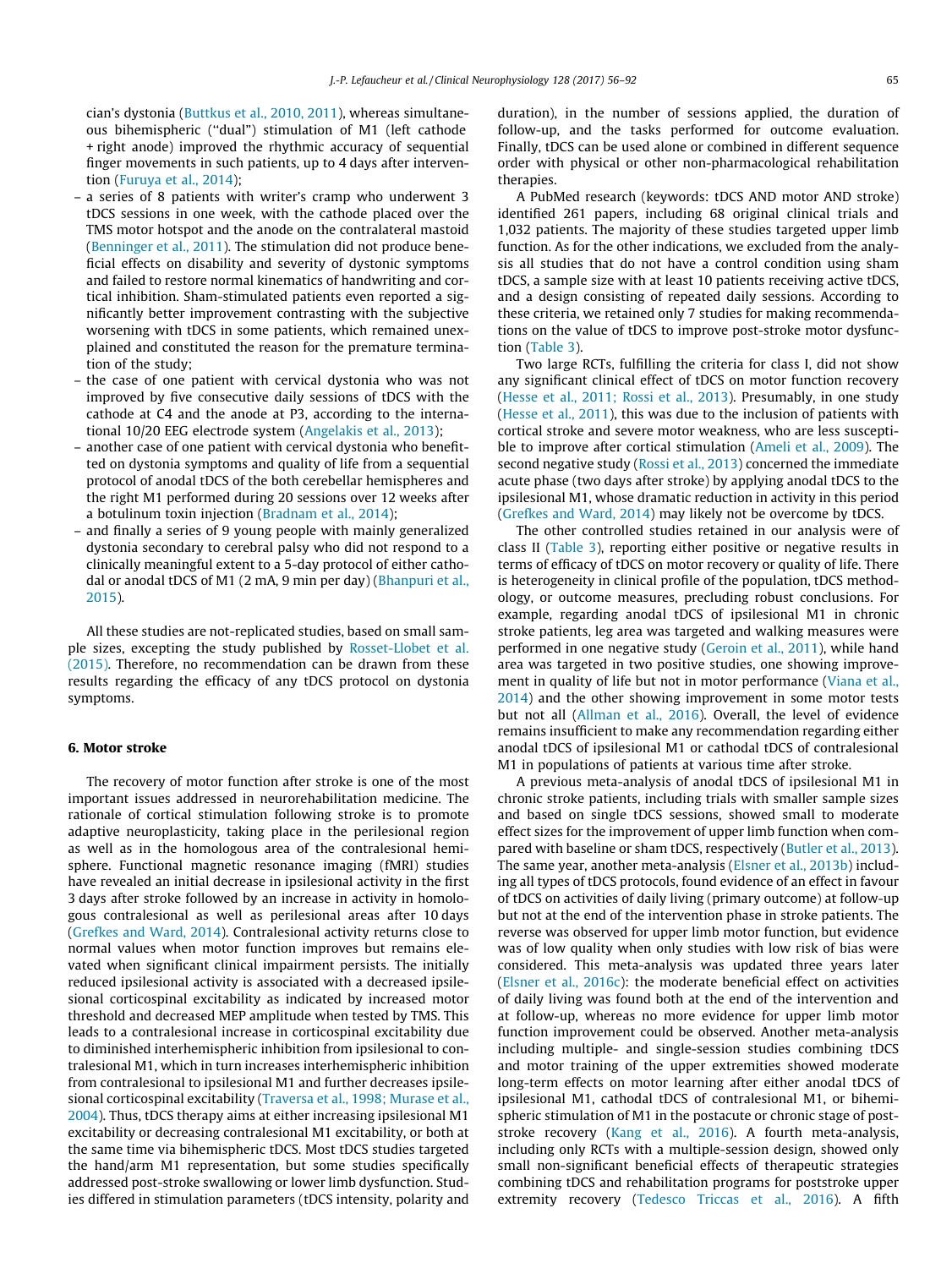#### <span id="page-10-0"></span>Table 3

Repeated tDCS session protocols in motor stroke.

| Articles                                                                   | Number and type of<br>patients (protocol design)                                                                        | Stimulation electrode<br>location                                                                 | Stimulation intensity,<br>session duration, total<br>number of sessions<br>(protocol duration;<br>follow-up) | Clinical results                                                                                                                                                                                          | Class        |
|----------------------------------------------------------------------------|-------------------------------------------------------------------------------------------------------------------------|---------------------------------------------------------------------------------------------------|--------------------------------------------------------------------------------------------------------------|-----------------------------------------------------------------------------------------------------------------------------------------------------------------------------------------------------------|--------------|
| Anodal stimulation of the ipsilesional motor cortex<br>Acute phase         |                                                                                                                         |                                                                                                   |                                                                                                              |                                                                                                                                                                                                           |              |
| Rossi et al. (2013)                                                        | 50 patients (2 days after<br>stroke) (25 active, 25 sham)                                                               | Anode: ipsilesional<br>M1 (C3/C4). Cathode:<br>opposite supraorbital<br>region                    | 2 mA, 20 min, 5 sessions<br>$(1$ week; FU: 3 months)                                                         | No difference in motor or daily living<br>changes (FMA, NIHSS, mRS, BI) after active<br>vs. sham tDCS at the end of the intervention<br>and 3 months later                                                | $\mathbf I$  |
| Sattler et al. (2015)                                                      | 20 patients (1-14 days after<br>stroke) (10 active, 10 sham;<br>combined with 5 Hz radial<br>nerve stimulation)         | Anode: ipsilesional<br>M1 (TMS hotspot).<br>Cathode: opposite<br>supraorbital region              | 1.2 mA, 13 min, 5<br>sessions (1 week; FU:<br>1 month)                                                       | Improvement of upper limb motor<br>performance (JHFT, but not FMA) after<br>anodal vs. sham tDCS at 2 and 4 weeks after<br>intervention                                                                   | $\mathbf{H}$ |
| Postacute phase                                                            |                                                                                                                         |                                                                                                   |                                                                                                              |                                                                                                                                                                                                           |              |
| Hesse et al. (2011)                                                        | 56 patients (3-8 weeks<br>after stroke) (28 active, 28<br>sham; combined with<br>robot-assisted arm motor<br>training)  | Anode: ipsilesional<br>M1 (C3/C4). Cathode:<br>opposite supraorbital<br>region                    | 2 mA, 20 min, 30<br>sessions (6 weeks; FU:<br>3 months)                                                      | No difference in motor or daily living<br>changes (FMA, BBT, MRC, mAS, BI) after<br>active vs. sham tDCS at the end of the<br>intervention and 3 months later                                             | $\mathbf{I}$ |
| Khedr et al. (2013)                                                        | 27 patients (1-4 weeks<br>after stroke) (14 active, 13<br>sham; combined with<br>conventional physical<br>therapy)      | Anode: ipsilesional<br>M1. Cathode:<br>opposite supraorbital<br>region                            | 2 mA, 25 min, 6 sessions<br>$(1$ week; FU: 3 months)                                                         | Improvement of four limb motor<br>perfomance and daily living activities<br>(OMCASS, BI), correlated with MT reduction<br>after active vs. sham tDCS at the end of the<br>intervention and 3 months later | $\mathbf{I}$ |
| Chang et al. (2015)                                                        | 24 patients (1-4 weeks<br>after stroke) (12 active, 12<br>sham; combined with robot<br>therapy for upper limb)          | Anode: ipsilesional<br>M1 (leg area, TMS<br>hotspot). Cathode:<br>opposite supraorbital<br>region | 2 mA, 10 min, 10<br>sessions (2 weeks; FU:<br>$1$ day)                                                       | Improvement of lower limb motor<br>performance (FMA), MEP facilitation, but no<br>effect on gait after anodal vs. sham tDCS                                                                               | $\mathbf{I}$ |
| Chronic phase                                                              |                                                                                                                         |                                                                                                   |                                                                                                              |                                                                                                                                                                                                           |              |
| Geroin et al. (2011)                                                       | 20 patients (14-34 months<br>after stroke) (10 active, 10<br>sham; combined with<br>robot-assisted gait training)       | Anode: ipsilesional<br>M1 (leg area).<br>Cathode: opposite<br>supraorbital region                 | 1.5 mA, 7 min, 10<br>sessions (2 weeks; FU:<br>2 weeks)                                                      | No difference in walking tests after active vs. II<br>sham tDCS                                                                                                                                           |              |
| Viana et al. (2014)                                                        | 20 patients (14-52 months<br>after stroke) (10 active, 10<br>sham; combined with<br>virtual reality therapy)            | Anode: ipsilesional<br>M1 (C3/C4). Cathode:<br>opposite supraorbital<br>region                    | 2 mA, 13 min, 15<br>sessions (5 weeks; no<br>FU)                                                             | Improvement of quality of life (SSQOL) but<br>no difference in motor performance (FMA,<br>WFMT, mAS) after active vs. sham tDCS                                                                           | $\mathbf{I}$ |
| Allman et al. (2016)                                                       | 24 patients (6-141 months<br>after stroke) (11 active, 13<br>sham; combined with<br>motor training)                     | Anode: ipsilesional<br>M1 (C3). Cathode:<br>opposite supraorbital<br>region                       | 1 mA, 20 min, 9 sessions<br>(2 weeks; FU: 3 months)                                                          | Improvement of motor performance on<br>ARAT and WFMT but not on upper extremity<br>FMA after active vs. sham tDCS at the end of<br>the intervention and 3 months later                                    | $\mathbf{I}$ |
|                                                                            | No recommendation for anodal tDCS of the ipsilesional motor cortex in motor stroke                                      |                                                                                                   |                                                                                                              |                                                                                                                                                                                                           |              |
| Cathodal stimulation of the contralesional motor cortex<br>Postacute phase |                                                                                                                         |                                                                                                   |                                                                                                              |                                                                                                                                                                                                           |              |
| Hesse et al. (2011)                                                        | 57 patients (3-8 weeks)<br>after stroke) (29 active, 28<br>sham: combined with<br>robot-assisted arm motor<br>training) | Anode: opposite<br>supraorbital region.<br>Cathode:<br>contralesional M1<br>(C3/C4)               | 2 mA, 20 min, 30<br>sessions (6 weeks; FU:<br>3 months)                                                      | No difference in motor or daily living<br>changes (FMA, BBT, MRC, mAS, BI) after<br>active vs. sham tDCS at the end of the<br>intervention and 3 months later                                             | $\mathbf I$  |
| Khedr et al. (2013)                                                        | 26 patients (1-4 weeks)<br>after stroke) (13 active, 13<br>sham; combined with<br>conventional physical<br>therapy)     | Anode: opposite<br>supraorbital region.<br>Cathode:<br>contralesional M1                          | 2 mA, 25 min, 6 sessions<br>$(1$ week; FU: 3 months)                                                         | Improvement of four limb motor<br>perfomance and daily living activities<br>(OMCASS, BI), correlated with MT reduction<br>after active vs. sham tDCS at the end of the<br>intervention and 3 months later | $\mathbf{I}$ |

No recommendation for cathodal tDCS of the contralesional motor cortex in motor stroke.

ARAT: action research arm test; BBT: box and block test; BI: Barthel Index; FMA: Fugl-Meyer assessment; FU: follow-up; JHFT: Jebsen hand function test; mAS: modified Ashworth scale; MEP: motor evoked potential; MRC: Medical Research Council score; mRS: modified Rankin scale; NIHSS: National Institute of Health stroke score; OMCASS: Orgogozo's MCA scale; SSQOL: stroke specific quality of life scale; TMS: transcranial magnetic stimulation; WFMT: Wolf Motor Function Test.

meta-analysis determined whether the outcome of tDCS of M1 in poststroke motor recovery has a dose–response relationship ([Chhatbar et al., 2016\)](#page-29-0). This study included 8 sham-controlled RCTs based on repeated tDCS sessions ( $\geqslant$  5) including assessment on the Fugl-Meyer Assessment (FMA) scale, concerning a total of 213 stroke patients. This study showed a moderate effect of active stimulation on FMA scores with greater effects of bihemispheric stimulation and in chronic stroke patients. It further revealed a

positive dose–response relationship for current and charge density as well as a negative dose–response relationship for electrode size.

Additionally, some results obtained with single tDCS sessions are worth being discussed, although they should be considered as ''proof-of-concept" studies, based on immediate or shortlasting effects rather than ''therapeutical trials" aimed at producing sustained effects, which could be clinically relevant. In chronic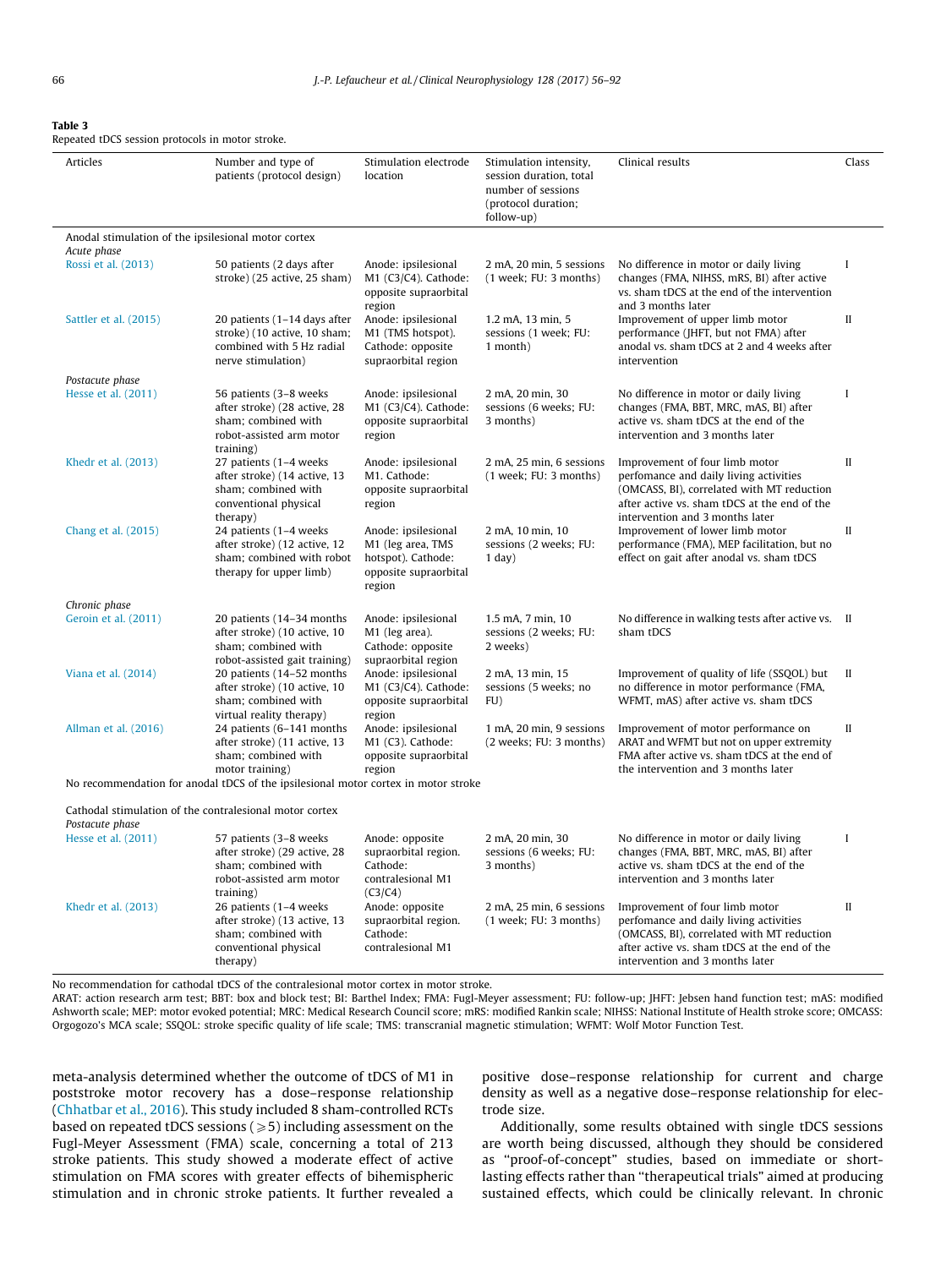stroke, several single-session studies showed beneficial effects of contralesional cathodal stimulation of M1 on motor performance of the paretic hand, e.g., assessed by the Jebsen–Taylor hand function test (JTT) (10 patients investigated 1–16 months after stroke in [Mahmoudi et al., 2011\)](#page-32-0) or a finger movement task (12 patients investigated 12–64 months after stroke in [Zimerman et al.,](#page-36-0) [2012\)](#page-36-0). Short-lasting motor performance improvement was also reported after a single session of ipsilesional anodal stimulation of M1, e.g., regarding pinch force and motor response time of the paretic hand (11 patients investigated 18–107 months after stroke in [Hummel et al., 2006;](#page-31-0) 13 patients investigated 18–70 months after stroke in [Stagg et al., 2012\)](#page-35-0). One study showed that tDCS effects were greater after ipsilesional anodal stimulation of M1 than contralesional cathodal stimulation [\(Stagg et al., 2012\)](#page-35-0).

A single anodal tDCS session targeted over the leg area of ipsilesional M1 was also found to improve gait and lower limb strength in a series of 11 patients in the postacute phase (1–3 months after stroke) ([Sohn et al., 2013\)](#page-35-0). The same montage was used in a multiple-session study, showing some improvement of motor function in the lower limbs, but not of gait performance [\(Chang](#page-29-0) [et al., 2015](#page-29-0)). Another study, still using the same tDCS protocol but combined with robot-assisted gait training for 10 sessions in patients with chronic stroke (14–34 months after stroke) did not confirm the additional value of anodal tDCS targeted over the leg area of ipsilesional M1 to improve walking abilities ([Geroin et al.,](#page-31-0) [2011\)](#page-31-0). The absence of additional value of tDCS when combined with robot therapy was confirmed for upper extremity rehabilitation, evaluated on FMA scale in a recent study ([Triccas et al.,](#page-36-0) [2015\)](#page-36-0). In this study, 18 sessions of ipsilesional anodal tDCS were performed over 8 weeks in a series of 22 patients either in the postacute (2–3 months after stroke) or chronic phase (9– 90 months after stroke). Both active and sham tDCS groups included only 6 postacute stroke patients and 5 chronic stroke patients. Because of this heterogeneity and small sample size, the study was not entered into the analysis for grading. These negative results probably revealed a ceiling effect of very thorough rehabilitation programs. Conversely, tDCS was found to be more beneficial than basic functional training for improving upper and lower limb functions in a parallel-arm study of 20 chronic stroke patients receiving ipsilesional anodal tDCS, 5 days a week for 4 weeks ([Cha et al., 2014](#page-29-0)).

All above cited results were obtained with the "return" ("reference") tDCS electrode placed over the contralateral supraorbital region. Conversely, some studies also considered bihemispheric stimulation of M1, with the cathode over the contralesional M1 region and the anode over the lesioned M1. One single-session study showed that bilateral montage was as efficacious as unilateral cathodal or anodal stimulation [\(Mahmoudi et al., 2011\)](#page-32-0). Also in proof-of-concept studies based on a single session, one group showed the value of bihemispheric M1 tDCS protocol combined with a visuomotor skill learning task [\(Lefebvre et al., 2012](#page-32-0)) or precision grip and dexterity tests ([Lefebvre et al., 2014\)](#page-32-0) to enhance motor rehabilitation in chronic stroke patients. However, another study did not confirm the value of a single bihemispheric tDCS session on walking abilities in a small series of chronic stroke patients ([van Asseldonk and Boonstra, 2016\)](#page-36-0). To our knowledge, there is only one study reporting the clinical impact of a 5-day protocol of bihemispheric M1 tDCS, combined with 60-min occupational therapy, in a series of 20 patients with chronic stroke (5– 81 months after stroke) ([Lindenberg et al., 2010\)](#page-32-0). In this parallelarm study, an improvement of motor performance on FMA and Wolf motor function test (WMFT), lasting for one week beyond the time of stimulation, was observed in the 10 patients having received active tDCS. However, in the absence of replicated bihemispheric tDCS studies including repeated sessions, no recommendation can be proposed for this approach. In addition, the superiority of unilateral anodal and cathodal M1 stimulation over bilateral M1 stimulation was only shown regarding the effect of tDCS on motor corticospinal excitability in healthy volunteers or speeding reaction time in chronic stroke patients ([O'Shea et al.,](#page-34-0) [2014](#page-34-0)). The potential impact of bihemispheric M1 tDCS on motor rehabilitation may depend on the microstructural and functional status of transcallosal motor tracts [\(Lindenberg et al., 2016](#page-32-0)). However, the concept of a bihemispheric stimulation leading to enhance the excitability of the lesioned motor cortex by the anode and to reduce the excitability of the contralesional hemisphere by the cathode remains to be demonstrated. In particular, a ''titration" study is needed for bihemispheric versus monohemispheric stimulation of M1 [\(Batsikadze et al., 2013\)](#page-28-0), to determine the respective impact on motor cortex excitability of these two montages, according to the resulting changes in MEP size, for example.

In the present work, we have differentiated the results according to the time window following stroke, which is known to be a crucial parameter in the focal changes of brain excitability and plasticity. The time of the intervention after stroke onset has very likely significant impact on the efficacy of a given tDCS paradigm. In the acute phase of stroke, a beneficial effect of cathodal tDCS to reduce the inhibitory action exerted by the contralesional M1 onto the lesioned hemisphere should be expected. However, the adaptive role of the contralesional hemisphere in stroke recovery remains controversial [\(Di Pino et al., 2014](#page-29-0)). As mentioned above, the classical concept of interhemispheric competitive rivalry supports the objective of decreasing the excitability of the contralesional motor cortex and its ability to further reduce the neural activities in the lesioned hemisphere [\(Marshall et al., 2000; Ward](#page-33-0) [et al., 2003; Murase et al., 2004](#page-33-0)). Conversely, some fMRI studies showed a positive correlation between the gain after rehabilitation therapy and the level of cortical activation in the contralesional hemisphere [\(Cramer et al., 1997; Johansen-Berg et al., 2002a\)](#page-29-0). Furthermore, one study showed that the improvement in motor function and dexterity of stroke patients receiving anodal tDCS over the lesioned motor cortex were associated with an increase in the excitability of the contralesional rather than the ipsilesional hemisphere ([Cunningham et al., 2015](#page-29-0)). In fact, the beneficial contribution of contralesional hemispheric activation in motor performance of the paretic limb might primarily result from the involvement of premotor rather than primary motor areas ([Caramia et al., 2000; Johansen-Berg et al., 2002b\)](#page-29-0). In addition, the influence of inhibitory projections from the contralesional brain areas to the spinal cord depends on the considered motor region (either proximal or distal limb muscles), the degree of functional impairment, and the extent of the neuronal damage.

Indeed, the most important factor for predicting brain stimulation efficacy in motor stroke seems to be the integrity of the stimulated cortical region and the corresponding corticospinal tract, as assessed by MEP recordings ([Talelli et al., 2006; van Kuijk et al.,](#page-35-0) [2009](#page-35-0)) or neuroimaging methods ([Riley et al., 2011; Bradnam](#page-35-0) [et al., 2012](#page-35-0)). When the pyramidal motor structures are rather preserved in mildly to moderately affected patients, inhibition of contralesional M1 by cathodal tDCS may promote stroke recovery at least in the post-acute and chronic phases. When neuronal destruction is more extensive in moderately to severely affected patients, descending projections from the contralesional hemisphere contribute to recovery and cathodal tDCS of contralesional M1 may lead to further clinical deterioration ([Bradnam et al.,](#page-28-0) [2012](#page-28-0)). In this case, reducing perilesional activity could be a better strategy ([Wu et al., 2013](#page-36-0)). Another factor involved in the outcome of tDCS therapy appears to be the level of residual GABA activity in the ipsilesional hemisphere. Actually, a greater motor improvement results from anodal tDCS of ipsilesional M1 in patients exhibiting higher GABA activity in the ipsilesional cortex [\(O'Shea](#page-34-0) [et al., 2014](#page-34-0)). A bimodal balance-recovery model, linking interhemi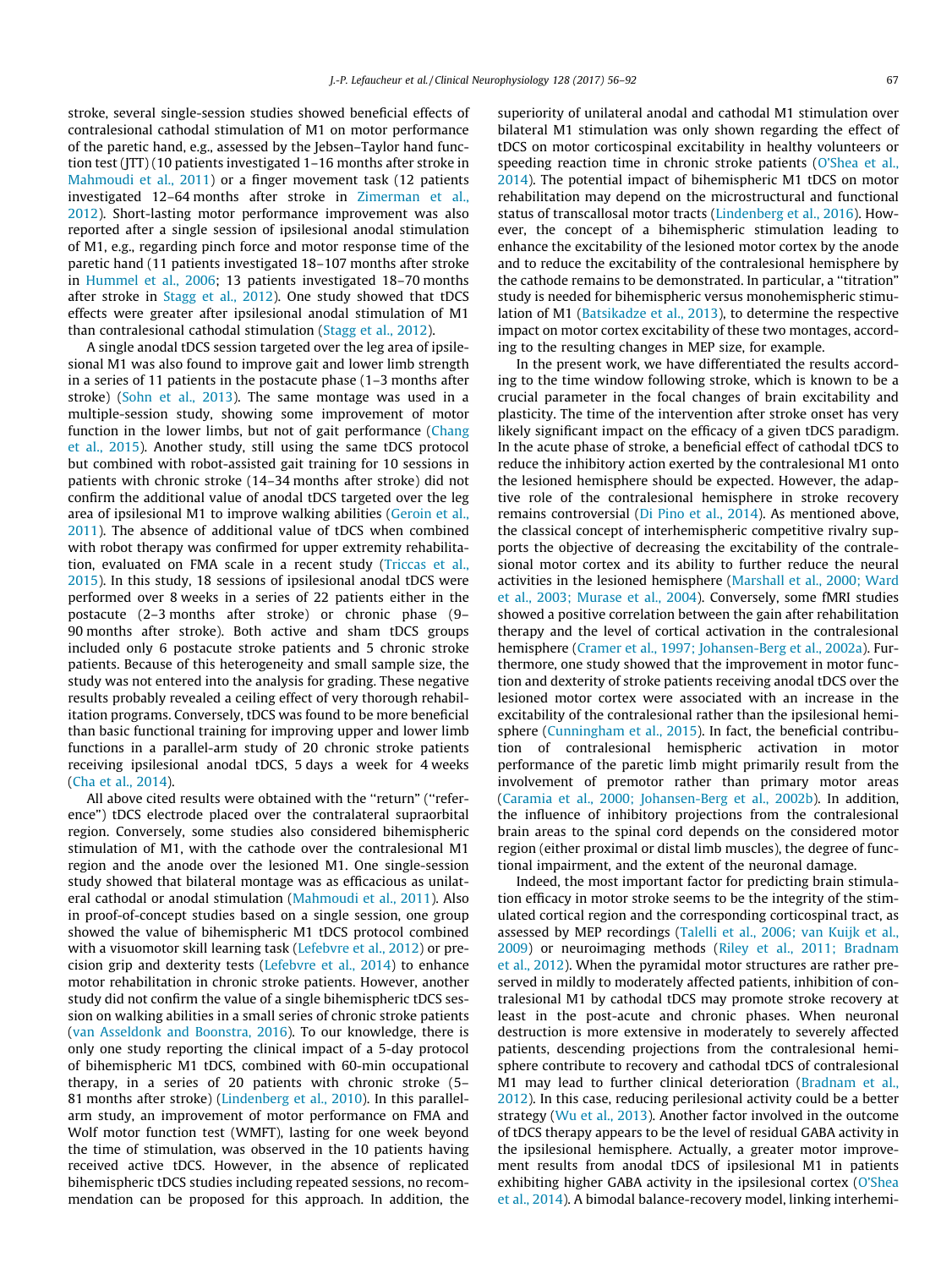spheric competition and functional recovery to the structural ''neuronal reserve" spared by the lesion, was recently proposed to enable NIBS protocols to be tailored to the needs of individual patients ([Di Pino et al., 2014](#page-29-0)).

To conclude, the possibility of promoting motor stroke recovery by tDCS still needs to be demonstrated in large, multicentric RCTs consisting of repeated sessions with prolonged follow-up. According to the currently published data, we can identify only some trends in predicting tDCS efficacy. The combination of tDCS with other therapies (e.g., virtual reality training (VRT) ([Lee and Chun,](#page-32-0) [2014; Viana et al., 2014\)](#page-32-0), occupational therapy [\(Nair et al., 2011;](#page-33-0) [Zheng and Schlaug, 2015\)](#page-33-0), robot-assisted training [\(Ochi et al.,](#page-34-0) [2013; Picelli et al., 2015\)](#page-34-0), or constraint-induced movement therapy ([Bolognini et al., 2011; Cunningham et al., 2015; Rocha et al.,](#page-28-0) [2016\)](#page-28-0)) could result in synergistic effects to bring the effect of tDCS at a clinically meaningful level. This point is of particular importance and one of the main challenges in daily practice will be to optimize the combined approach of tDCS and rehabilitation therapies to produce maximum synergy in both directions, i.e. increasing the efficacy of tDCS through the action of rehabilitation therapies and vice versa.

In the future, experimental designs should also take into account the influence of stimulation parameters (site, intensity, duration), the phase of stroke (acute, post-acute, chronic), the degree of clinical impairment, and more importantly, the location and extent of stroke lesion. A proper selection of patients is needed, substantiated by a careful assessment of various anatomo-functional parameters at baseline, to avoid a negative impact of unsuccessful trials on the development of cortical stimulation strategies for treating stroke. As examples of failure, there are trials that included patients with severe cortical stroke unable to respond to such treatment (e.g., [Hesse et al., 2011](#page-31-0) for tDCS) or protocols that did not take into account stroke-induced plasticity to design stimulation location and settings (e.g., [Harvey et al., 2009](#page-31-0) for the EVEREST trial of implanted epidural cortical stimulation). Thus, the plastic changes in motor cortical representation and the integrity of the corticospinal tract should be carefully investigated by means of motor cortical mapping using navigated TMS ([Ahdab et al., 2014;](#page-27-0) [Mellerio et al., 2014](#page-27-0)) and functional neuroimaging techniques, such as diffusion tensor imaging tractography or analyses of restingstate or task-dependent motor network connectivity.

There are potentially other interesting indications of tDCS in the context of stroke, such as swallowing dysfunction ([Kumar et al.,](#page-32-0) [2011; Yang et al., 2012; Shigematsu et al., 2013](#page-32-0)) or spasticity ([Hesse et al., 2011; Ochi et al., 2013; Vandermeeren et al., 2013;](#page-31-0) [Wu et al., 2013; Lee and Chun, 2014; Viana et al., 2014](#page-31-0)). The issue of dysphagia was not further addressed in this work, since only one study including more than 10 patients receiving the active treatment has been reported so far [\(Shigematsu et al., 2013\)](#page-35-0). Regarding spasticity, tDCS was mostly combined with other therapeutic strategies (VRT, physical therapy, robot-assisted training) as mentioned above. There were three large-scale sham-controlled studies: two are presented in [Table 3](#page-10-0) ([Hesse et al., 2011; Viana et al.,](#page-31-0) [2014\)](#page-31-0) and one was a non-replicated study of cathodal tDCS of the contralesional motor cortex in patients in the chronic stroke phase [\(Wu et al., 2013\)](#page-36-0). Reviews and meta-analyses can be found elsewhere on tDCS and dysphagia ([Doeltgen et al., 2015; Yang](#page-30-0) [et al., 2015; Pisegna et al., 2016](#page-30-0)) or spasticity ([Elsner et al., 2016a\)](#page-30-0).

Beyond motor impairment, stroke may also affect other neurological functions, such as speech and language production or awareness of the contralesional body or environment. A deficit in the first of these functions refers to aphasia, which will be discussed in the next chapter, whereas a deficit in the second of these functions refers to hemispatial neglect. A PubMed research (keywords: tDCS AND neglect AND stroke) identified 17 papers, including 6 original clinical trials and 41 patients. These studies

included only one to ten patients, with a certain methodological heterogeneity, therefore precluding any recommendation in this clinical condition.

## 7. Aphasia

Aphasia is a highly disabling language disorder frequently caused by a left-lateralized hemispheric stroke [\(Laska et al.,](#page-32-0) [2001\)](#page-32-0). Even if traditional linguistic-based therapies have been proved to induce an adequate clinical improvement ([Basso et al.,](#page-28-0) [2011; Code and Petheram, 2011; Brady et al., 2012\)](#page-28-0), a large percentage of patients are left with some degree of language impairment [\(Lazar et al., 2010\)](#page-32-0). It has been suggested that one of the key predictors for positive language outcomes is treatment intensity (i.e., more than 5 h of speech therapy per week) [\(Bhogal](#page-28-0) [et al., 2003\)](#page-28-0). Therefore, effective treatment approaches that might be used as an adjunct to common speech and language therapies are urgently needed to maximize the recovery process in aphasic patients. The recent application of NIBS techniques to language rehabilitation, such as tDCS, has already provided positive results ([Monti et al., 2013\)](#page-33-0). Generally, interhemispheric competition between the residual language areas in the damaged left hemisphere and the intact right hemisphere underlies the basic concept for tDCS language treatment ([Kiran, 2012\)](#page-32-0). In particular, it has been proposed that in patients with left hemispheric damage, the homotopic contralateral right hemispheric areas may be in a state of abnormally high activation and may exert an inhibitory effect over the stroke-affected hemisphere [\(Belin et al., 1996; Murase et al.,](#page-28-0) [2004\)](#page-28-0). Thus, a language improvement may be possible either by increasing the output of the perilesional left hemisphere through excitatory (anodal) tDCS, by decreasing the inhibition from the intact right hemisphere by applying inhibitory (cathodal) tDCS over the contralesional cortex, or both.

A PubMed search (keywords: tDCS AND aphasia) identified 102 papers, including 35 original clinical studies and 431 patients. Studies mainly concerned patients with nonfluent poststroke aphasia, while there are three studies on primary progressive aphasia ([Wang et al., 2013; Cotelli et al., 2014b; Tsapkini et al.,](#page-36-0) [2014\)](#page-36-0), which will be not analyzed further, because of the low volume of reported data and the methodological heterogeneity of those studies. Regarding nonfluent poststroke aphasia, most studies were single case reports or small series of patients, including less than 10 patients receiving active stimulation, or based on single tDCS sessions (Class III or IV studies). Therefore, only 5 studies were retained for analysis regarding tDCS effects on nonfluent aphasics [\(Table 4](#page-14-0)). Anodal tDCS was applied over the Broca's area (left inferior frontal gyrus) in four studies and over the Wernicke's area (left postero-superior temporal gyrus) in two studies. However, we have to mention that the first tDCS work on aphasia showed that only cathodal tDCS (and not anodal tDCS) over a left frontotemporal region significantly improved the accuracy of the picture naming task in 8 chronic non-fluent post-stroke aphasic patients ([Monti et al., 2008](#page-33-0)).

Regarding anodal tDCS applied over Broca's area, several shamcontrolled studies issued from the same group [\(Fiori et al., 2013;](#page-30-0) [Marangolo et al., 2013a,c, 2014a; Campana et al., 2015\)](#page-30-0) and performed in series of 7–20 patients with nonfluent poststroke aphasia were in favour of a significant improvement of speech and language performance at the end of a protocol of 5–10 sessions of active tDCS. Conversely, two sham-controlled studies from another group [\(Polanowska et al., 2013a,b](#page-34-0)) did not find significant difference between active and sham conditions in language recovery after 15 sessions of tDCS performed in 24 nonfluent aphasics. These two sets of studies present several differences, including the post-stroke phase in which patients were included: either the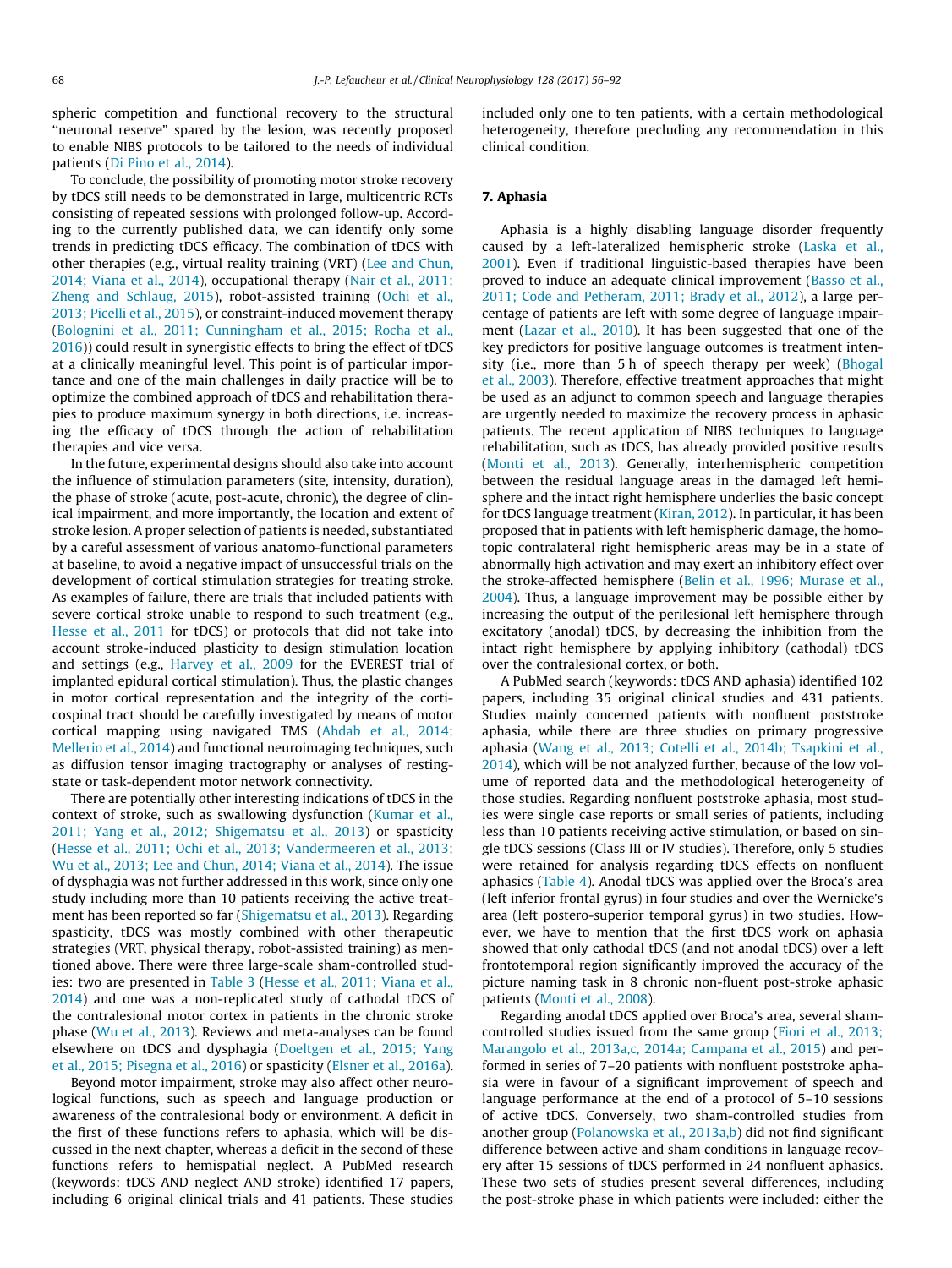postacute phase (2 months in average) [\(Polanowska et al., 2013a,b\)](#page-34-0) or the chronic phase (ranging from 6 months to 7 years) ([Fiori](#page-30-0) [et al., 2013; Marangolo et al., 2013a](#page-30-0),c; [Campana et al., 2015](#page-29-0)). Anyway, no recommendation can be drawn from these results.

There are several other studies based on single sessions or smaller sample size with the same tDCS montage. In the study published by [Volpato et al. \(2013\)](#page-36-0), 2 nonfluent and 6 fluent aphasics at chronic stage (6–126 months after stroke) did not benefit from 10 sessions of anodal tDCS over Broca's area in object and action naming accuracy. In this latter study, tDCS was applied as a ''single" therapy. In contrast, various studies showed the potential value of coupling multiple sessions of anodal tDCS over Broca's area with concurrent language or conversational therapy [\(Baker](#page-28-0) [et al., 2010; Marangolo et al., 2011, 2013a,c, 2014a; Fiori et al.,](#page-28-0) [2013; Campana et al., 2015\)](#page-28-0). Except the study by [Baker et al.](#page-28-0) [\(2010\)](#page-28-0), all other studies were issued from the same group, showing significant tDCS-induced changes not only in naming performance but also in the recovery from articulatory disturbances and speech production deficits. In the study of [Baker et al. \(2010\)](#page-28-0), 4 nonfluent and 6 fluent aphasics at a chronic stage (10–242 months after stroke) received 5 sessions of anodal tDCS over the left frontal cortex while performing a computerized anomia treatment. In this study, fMRI investigation was performed during an overt naming task in each individual to position the active anode over structurally intact frontal cortex. The tDCS protocol improved naming accuracy at least during one-week follow-up. One of the two non-fluent aphasics who received stimulation specifically over the Broca's area benefited from the treatment.

Regarding anodal tDCS applied over Wernicke's area, three studies found beneficial results of a protocol of 5 sessions of tDCS coupled with naming treatment in 12 patients with various types of aphasia in the postacute phase (3–6 months after stroke) [\(Wu](#page-36-0) [et al., 2015\)](#page-36-0) and in smaller groups of 3 nonfluent [\(Fiori et al.,](#page-30-0) [2011\)](#page-30-0) and 8 fluent [\(Fridriksson et al., 2011](#page-30-0)) aphasics at the chronic phase, with the improvement lasting up to 3 weeks after the end of the intervention. In contrast, this montage did not provide any significant improvement in auditory comprehension and naming in a series of 7 patients with various types of aphasia in the postacute phase (about one month after stroke) [\(You et al., 2011](#page-36-0)). Again, these results preclude any recommendation for anodal tDCS over the left hemisphere.

However, according to the concept of interhemispheric rivalry as the origin of poststroke functional changes, other tDCS studies aimed at stimulating cathodally the homologous regions of Broca's and Wernicke's areas in the right hemisphere.

Cathodal tDCS of the right homologous of Broca's area was performed in four studies [\(Jung et al., 2011; Kang et al., 2011; Vines](#page-31-0) [et al., 2011; Cipollari et al., 2015\)](#page-31-0), based on multiple session (3– 10) protocols in patients at either postacute or chronic stage. Two of these studies showed improvement in verbal fluency but included only 6 nonfluent aphasics ([Vines et al., 2011; Cipollari](#page-36-0) [et al., 2015\)](#page-36-0), while the other two studies were performed on respectively 10 [\(Kang et al., 2011\)](#page-31-0) and 37 patients [\(Jung et al.,](#page-31-0) [2011\)](#page-31-0), the latter study being based on an open-label protocol. In the study by [Kang et al. \(2011\),](#page-31-0) each patient received a daily session of cathodal tDCS for 5 consecutive days in a randomized crossover manner coupled with conventional word-retrieval training. Significantly improved picture naming was observed at 1 h following the last active tDCS session but no changes were observed after sham tDCS. Some improvement was also reported after cathodal tDCS of the right homologous of Wernicke's area in a single case ([Cherney et al., 2013](#page-29-0)) and in a series of 7 patients with various types of aphasia in the postacute phase [\(You et al., 2011\)](#page-36-0). In contrast, this montage did not provide any significant improvement in 12 chronic aphasics ([Flöel et al., 2011\)](#page-30-0). Therefore, these results do not allow any recommendation to be proposed.

Another approach was to combine both anodal tDCS of the left inferior frontal gyrus and cathodal tDCS of the right inferior frontal gyrus in a bihemispheric (''dual") tDCS strategy. The first proof-ofconcept was provided by an open-labelled single-session study performed in 6 nonfluent and 5 fluent aphasics at a chronic stage ([Lee et al., 2013](#page-32-0)). [Marangolo et al. \(2013b, 2014b, 2016\)](#page-33-0) and [Cipollari et al. \(2015\)](#page-29-0) extended this result in a series of 6–9 nonfluent aphasics at a chronic stage receiving 10–15 sessions of bihemispheric tDCS combined with speech and language therapy. Improvement in picture description, noun and verb naming, word reading and repetition accuracy, and response time lasted up to one week after the intervention. However, these results still remain to be reproduced on a larger sample size by another independent team. It is interesting to note that a similar strategy of bihemispheric (''dual") stimulation was succesfully applied using high-frequency rTMS over Broca's area combined with lowfrequency rTMS over its right homologous to promote poststroke rehabilitation of aphasia ([Khedr et al., 2014a](#page-32-0)).

We also have to mention that a bihemispheric tDCS strategy targeted on the DLPFC (and not the inferior frontal gyrus) was successfully applied in two open-labelled case series of 1–4 patients with chronic nonfluent aphasia ([Manenti et al., 2015; Valiengo](#page-32-0) [et al., 2016](#page-32-0)). Finally, one group chose the original strategy of stimulating the motor cortex combined with computer-assisted language therapy to improve recovery outcome in poststroke aphasia [\(Meinzer et al., 2016](#page-33-0)). In a recently reported trial including 26 patients with various types of poststroke aphasia, anodal tDCS administered for 2 weeks over the left M1 (C3 site, with the cathode over the right supraorbital region) was found to produce a beneficial effect on naming ability. Improvement after active vs. sham procedure was especially larger for trained items during follow-up (6 months after stimulation) and regarding transfer to untrained items ([Meinzer et al., 2016](#page-33-0)). However, the value of this approach remains to be replicated by another research group.

To conclude, some beneficial results were reported using anodal tDCS over Broca's and Wernicke's areas, cathodal tDCS over the right homologue of Broca's area, or a bihemispheric stimulation of both inferior frontal gyri. However, the level of evidence is not sufficient to ensure the efficacy or the therapeutic potential of any of these protocols in the rehabilitation of poststroke aphasics. A similar conclusion was reported in a meta-analysis issued in 2013 and updated in 2015 ([Elsner et al., 2013a, 2015](#page-30-0)). Moreover, direct comparisons between these different montages and approaches are lacking. Therefore, further studies are needed to identify which parameters of stimulation (e.g., anodal or cathodal monohemispheric or bihemispheric stimulation, stimulation intensity, session duration, interval between sessions...) can maximize tDCS effect on the recovery process. Most studies are case reports or have small sample size and some of them did not monitor the benefits obtained over time during and beyond the period of stimulation. Large, multicentric RCTs are needed to replicate the results and to assess different outcome measures, such as standardized tests of everyday communication abilities. If promoting effects of tDCS on stroke recovery are confirmed in larger samples of aphasic patients, the parameters of stimulation to use in daily practice should be clearly determined, as well as the optimal time after stroke to initiate the treatment, the type of aphasia to manage (nonfluent, fluent, or both) and the concomitant speech and language therapy to perform.

## 8. Multiple sclerosis

Multiple sclerosis (MS) is one of the most common neurological diseases and a serious cause of disability in young adults. Its natural course is characterized by recurrent relapses or progressive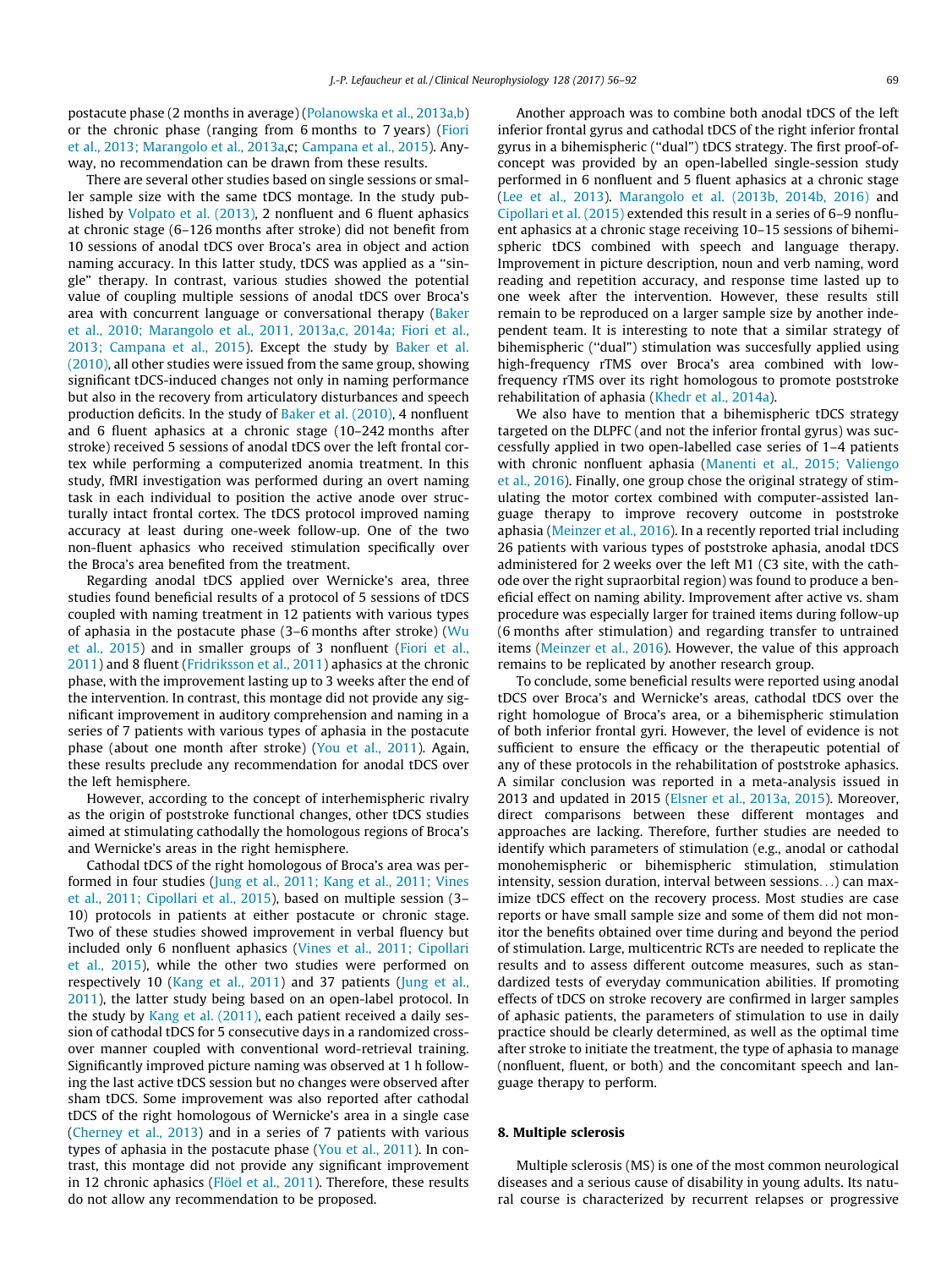#### <span id="page-14-0"></span>Table 4

Repeated tDCS session protocols in poststroke nonfluent aphasics.

| Articles                        | Number and type of patients (protocol<br>design)                                                                                                         | Stimulation electrode<br>location                                                                                         | Stimulation intensity,<br>session duration, total<br>number of sessions<br>(protocol duration;<br>follow-up) | Clinical results                                                                                                                                                                                                                     | Class        |
|---------------------------------|----------------------------------------------------------------------------------------------------------------------------------------------------------|---------------------------------------------------------------------------------------------------------------------------|--------------------------------------------------------------------------------------------------------------|--------------------------------------------------------------------------------------------------------------------------------------------------------------------------------------------------------------------------------------|--------------|
|                                 | Anodal stimulation of Broca's area                                                                                                                       |                                                                                                                           |                                                                                                              |                                                                                                                                                                                                                                      |              |
| Marangolo<br>et al.<br>(2013a)  | 12 nonfluent aphasics (chronic stroke:<br>7-84 months after stroke) (crossover;<br>combined with conversational<br>therapy)                              | Anode: left inferior frontal<br>gyrus/Broca's area (F5).<br>Cathode: right supraorbital<br>region                         | 1 mA, 20 min, 10<br>sessions (2 weeks, FU;<br>1 month)                                                       | Improvement in content units, verbs and<br>sentences production after active vs. sham<br>tDCS at the end of the intervention and<br>1 month later                                                                                    | $\mathbf{I}$ |
| Polanowska<br>et al.<br>(2013a) | 24 nonfluent aphasics (postacute<br>stroke: 2-24 weeks after stroke) (14<br>active, 10 sham: combined with<br>speech and language therapy)               | Anode: left inferior frontal<br>gyrus/Broca's area<br>(between T3-Fz and F7-Cz).<br>Cathode: right supraorbital<br>region | 1 mA, 10 min, 15<br>sessions (3 weeks, FU:<br>3 months)                                                      | No difference in naming accuracy and time<br>after active vs. sham tDCS at the end of the<br>intervention and 3 months later, but higher<br>effect sizes in naming time after active tDCS                                            | Ш            |
| Polanowska<br>et al.<br>(2013b) | 24 nonfluent and 13 fluent aphasics<br>(postacute stroke: 2-24 weeks after<br>stroke) (18 active, 19 sham; combined<br>with speech and language therapy) | Anode: left inferior frontal<br>gyrus/Broca's area<br>(between T3-Fz and F7-Cz).<br>Cathode: right supraorbital<br>region | 1 mA, 10 min, 15<br>sessions (3 weeks, FU:<br>3 months)                                                      | No difference in naming, comprehension,<br>and verbal repetition after active vs. sham<br>tDCS at the end of the intervention and<br>3 months later, but higher effect sizes in<br>naming and verbal repetition after active<br>tDCS | III          |
| Campana<br>et al.<br>(2015)     | 20 nonfluent aphasics (chronic stroke:<br>6-84 months after stroke) (crossover;<br>combined with conversational<br>therapy)                              | Anode: left inferior frontal<br>gyrus/Broca's area (F5).<br>Cathode: right supraorbital<br>region                         | 2 mA, 20 min, 10<br>sessions (2 weeks, no<br>FU)                                                             | Improvement in picture description, noun<br>and verb naming after active tDCS at the end<br>of the intervention, with difference<br>according to the integrity of different left<br>subcortical structures                           | $\mathbf{I}$ |

No recommendation for anodal tDCS of left Broca's area in nonfluent poststroke aphasics.

EEG: electroencephalography; FU: follow-up.

functional decline. With disease evolution, patients could accumulate several neurological dysfunctions or disease-related complications including motor deficit, fatigue, tremor, spasticity, sensory disturbances, pain, genital or urinary symptoms, and psychiatric or cognitive disorders. Many of these clinical aspects are difficult to manage, being resistant to pharmacological treatments. Thus, dealing with MS complications constitutes a real challenge to every person in charge, making new approaches much needed in this domain. The effects of tDCS have been assessed on various symptoms in MS patients. A PubMed search (keywords: tDCS AND multiple sclerosis) identified 19 papers, including 11 original clinical studies and 205 patients. The topic of these 11 studies was as follows:

- fatigue [\(Ferrucci et al., 2014; Saiote et al., 2014; Tecchio et al.,](#page-30-0) [2014, 2015; Ayache et al., 2016](#page-30-0));
- cognition, attention and executive function ([Ayache et al., 2016;](#page-28-0) [Mattioli et al., 2016](#page-28-0));
- motor performance ([Cuypers et al., 2013; Meesen et al., 2014\)](#page-29-0); – spasticity ([Iodice et al., 2015](#page-31-0));
- pain or tactile sensory deficit [\(Mori el al., 2010, 2013; Ayache](#page-33-0) [et al., 2016](#page-33-0)).

To date, the main MS domain investigated in tDCS trials concerned fatigue, a very frequent symptom in MS patients, with a complex pathophysiology, mixing pathological changes related to the disease itself and various comorbidities which may be accessible to NIBS techniques ([Palm et al., 2014a; Chalah et al., 2015](#page-34-0)). Protocols varied greatly between studies, including the cortical target, which was either the bilateral motor cortex [\(Ferrucci et al., 2014\)](#page-30-0), the bilateral sensory or sensory-motor cortex [\(Tecchio et al., 2014,](#page-35-0) [2015\)](#page-35-0), or the left DLPFC [\(Saiote et al., 2014; Ayache et al., 2016\)](#page-35-0). Data provided by motor or sensory cortex tDCS are summarized in [Table 5](#page-15-0), showing a mean reduction of 28% of the score on the modifed fatigue impact scale (mFIS) after active tDCS, whatever the montage and the study. However, given the methodological heterogeneity of the two types of study ([Ferrucci et al., 2014](#page-30-0) vs. [Tecchio et al., 2014, 2015](#page-35-0)), no recommendation can be made. Regarding anodal tDCS of the left DLPFC (F3), no significant effect was observed after either 3 daily sessions performed in 8 patients with relapsing-remitting (RR) or progressive MS [\(Ayache et al.,](#page-28-0) [2016\)](#page-28-0) or 5 daily sessions performed in 13 patients with RR-MS ([Saiote et al., 2014\)](#page-35-0). However, in the latter study, the responders to tDCS were characterized by a higher prefrontal lesion load in brain MRI analysis, which might favour tDCS targeting over the lesioned areas in MS.

Regarding cognition and executive function, [Mattioli et al.](#page-33-0) [\(2016\)](#page-33-0) reported in 20 MS patients (10 in the active arm and 10 in the sham arm) that 10 daily sessions of anodal tDCS of the left DLPFC could improve the impact of cognitive training (performed concurrently with tDCS) on attention and speed of information processing. The effects were found to persist up to 6 months after the intervention. These effects on attention were not replicated in another study of 16 MS patients (8 in the active arm and 8 in the sham arm) ([Ayache et al., 2016\)](#page-28-0).

Regarding motor performance, [Cuypers et al. \(2013\)](#page-29-0) showed that a single session of anodal tDCS of M1, contralateral to the most impaired hand, increased motor corticospinal output and strength in MS patients. Therefore, the authors suggested that tDCS could be considered in motor training protocols for the rehabilitation of MS patients. However, [Meesen et al. \(2014\)](#page-33-0) tested the add-on value of a single session of anodal tDCS of M1, contralateral to the most impaired hand, on motor training in MS patients. They did not find any difference between active and sham conditions, especially regarding finger tapping test. These single-session results should be interpreted with caution, since multiple sessions are probably required to bring tDCS effects to a clinically meaningful level.

Regarding spasticity, [Iodice et al. \(2015\)](#page-31-0) showed in a shamcontrolled parallel-arm study of 20 RR-MS patients that a 5-day protocol of anodal tDCS delivered to M1 of the most affected side produced no significant impact on the modified Ashworth scale (MAS) or other scales relative to MS spasticity or walking abilities.

Finally, three studies with a parallel-arm design investigated the effect of tDCS on sensory aspects of MS. The first study consisted of 5 sessions of anodal tDCS applied over the motor cortex (C3/C4 in the 10–20 system of EEG electrode placement) contralat-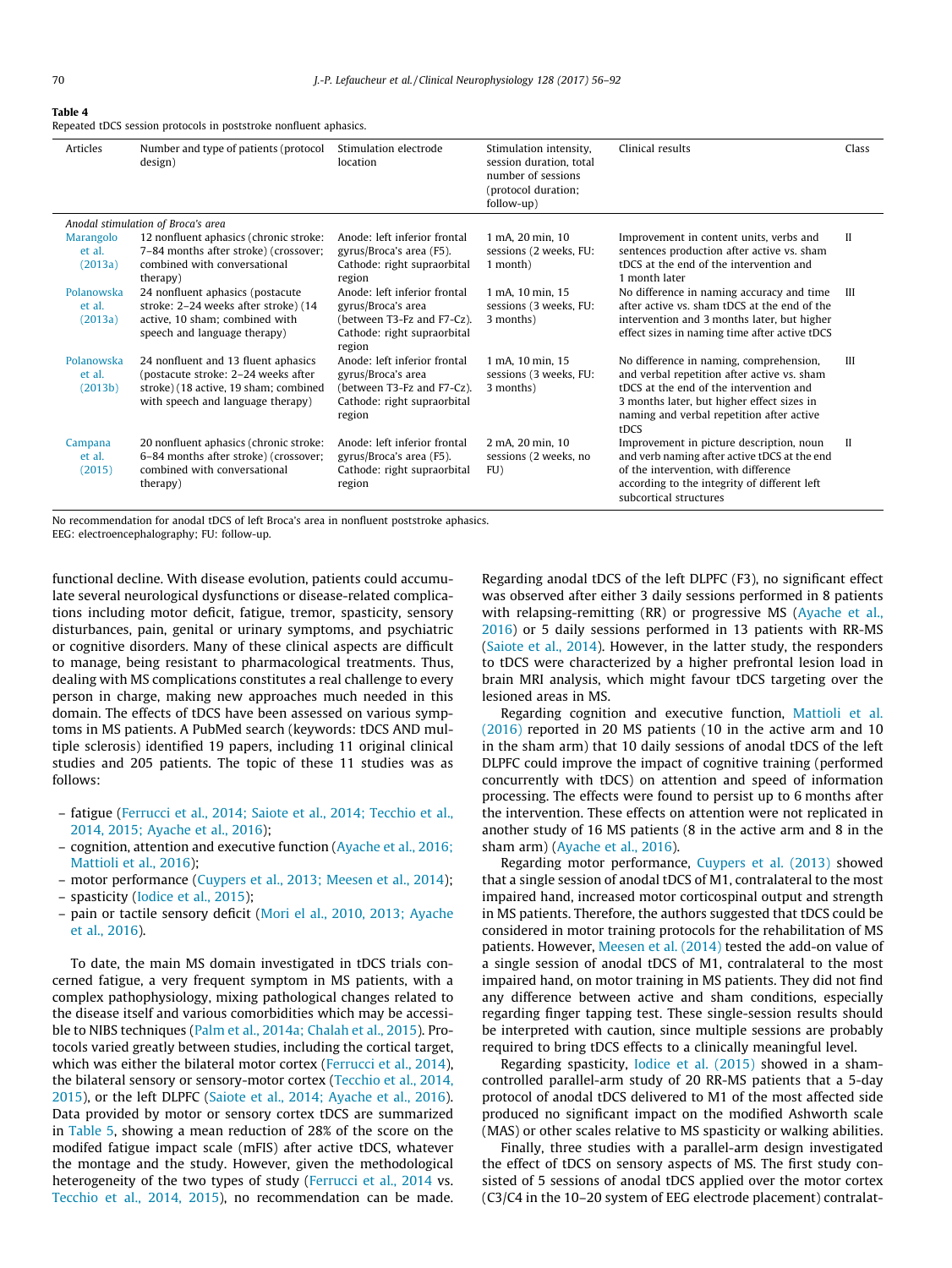<span id="page-15-0"></span>

|--|

Repeated tDCS session protocols in multiple sclerosis fatigue.

| <b>Articles</b>        | Number and type of<br>patients (protocol<br>design)          | Stimulation<br>electrode location                                               | Stimulation intensity,<br>session duration, total<br>number of sessions<br>(protocol duration; follow-<br>up) | Clinical results                                                                                                                                                                                            | Class |
|------------------------|--------------------------------------------------------------|---------------------------------------------------------------------------------|---------------------------------------------------------------------------------------------------------------|-------------------------------------------------------------------------------------------------------------------------------------------------------------------------------------------------------------|-------|
| Ferrucci et al. (2014) | 23 patients (19 RR, 4)<br>SP; EDSS 0-6.5)<br>(crossover)     | Anode: bilateral<br>motor cortex (C3<br>+ C4). Cathode: right<br>deltoid muscle | $1.5$ mA, $15$ min, $5$ sessions<br>$(1$ week; FU: 3 weeks)                                                   | Fatigue reduction (mean (mFIS): $-28\%$ ) after active II<br>but not sham tDCS at the end of the intervention.<br>After active tDCS, 15/23 patients (65%) were<br>considered responders up to 3 weeks after |       |
| Tecchio et al. (2014)  | 10 patients (7 RR, 1 SP,<br>2 PP; EDSS 0-3.5)<br>(crossover) | Anode: whole body<br>S1 personalized<br>electrode. Cathode:<br>Occipital (Oz)   | $1.5$ mA, $15$ min, $5$ sessions<br>$(1$ week; FU: 8 weeks)                                                   | Fatigue reduction (mean (mFIS): -28%) after active II<br>but not sham tDCS at the end of the intervention                                                                                                   |       |
| Tecchio et al. (2015)  | 13 patients (13 RR;<br>EDSS 0-3.5) (crossover)               | Anode: whole body<br>S1 personalized<br>electrode. Cathode:<br>Occipital (Oz)   | $1.5$ mA, $15$ min, $5$ sessions<br>$(1$ week; no FU)                                                         | Fatigue reduction (mean (mFIS): $-28\%$ ) after active II<br>but not sham tDCS at the end of the intervention,<br>without correlation with MEP and SEP changes                                              |       |

No recommendation for anodal tDCS of sensory or motor cortex in multiple sclerosis fatigue.

EDSS: Expanded Disability Status Scale; FU: follow-up; MEP: motor evoked potentials; mFIS: modified fatigue impact scale; PP: primary progressive; RR: relapsing-remitting; S1: primary somatosensory cortex; SEP: somatosensory evoked potentials; SP: secondary progressive.

eral to the painful somatic area in 19 RR-MS patients (10 in the active arm and 9 in the sham arm) [\(Mori et al., 2010\)](#page-33-0). A significant pain relief was observed after active tDCS compared to sham tDCS, while there was no change in depression or anxiety scores. In the second study, the same authors performed 5 sessions of anodal tDCS 2 cm posteriorly to the C3/C4 position in order to stimulate S1, contralateral to the hypoesthetic upper limb of 20 RR-MS patients (10 in the active arm and 10 in the sham arm) ([Mori](#page-33-0) [et al., 2013](#page-33-0)). They found a significant improvement of tactile discriminatory thresholds and sensation scores after anodal tDCS compared to sham stimulation, again without any impact on depression scores ([Mori et al., 2013](#page-33-0)). Finally, in a third study including 16 MS patients (8 in the active arm and 8 in the sham arm), three consecutive daily sessions of anodal tDCS applied to the left DLPFC were found to produce significant analgesic effects compared to a sham condition, without concomitant improvement on mood, fatigue, or attention [\(Ayache et al., 2016](#page-28-0)).

In summary, tDCS studies in the MS domain are sparse and results are still preliminary and heterogenous regarding the methods used and the symptoms to treat. Therefore, no recommendations can be made.

### 9. Epilepsy

Although NIBS techniques aimed at modifying cortical excitability, the study of their therapeutic potential in epilepsy remains underdeveloped. This is the case for rTMS [\(Lefaucheur et al.,](#page-32-0) [2014\)](#page-32-0) and even more for tDCS. Actually, a PubMed search (keywords: tDCS AND Epilepsy) identified 65 papers, including only 10 original clinical studies and 147 patients. Moreover, 5 of these studies were case reports of 1–5 patients, while 5 shamcontrolled studies with crossover or parallel-arm design included 12–37 patients ([Fregni et al., 2006g; Auvichayapat et al., 2013;](#page-30-0) [Liu et al., 2016; San-Juan et al., 2016; Tekturk et al., 2016b\)](#page-30-0). Two of these studies were based on a single tDCS session [\(Fregni et al.,](#page-30-0) [2006g; Auvichayapat et al., 2013\)](#page-30-0), while another study ([Liu et al.,](#page-32-0) [2016\)](#page-32-0) explored the safety and antidepressant efficacy of a multiple (5-day) tDCS session protocol in a series of epileptic patients, but did not address the question of the antiepileptic potential of tDCS.

In [Fregni et al. \(2006g\)](#page-30-0), tDCS was targeted over the epileptogenic focus in 19 patients with focal epilepsy due to cortical dysplasia. A single session of active cathodal tDCS delivered at 1 mA for 20 min and performed in 10 of these patients, led to a reduction in epileptic discharge frequency, with a trend towards a decrease in the number of clinical seizures. The remaining 9 patients did not benefit from sham tDCS. In [Auvichayapat et al. \(2013\),](#page-28-0) cathodal tDCS was also applied at 1 mA as a single session of 20 min over the seizure focus in a series of 29 children with focal epilepsy (29 patients in the active tDCS group and 7 patients in the sham tDCS group). A reduction in epileptic discharge frequency was observed up to 48 h after active tDCS, but the final result was clinically negligible.

In [Liu et al. \(2016\),](#page-32-0) anodal tDCS (2 mA) was applied for 20 min over the left DLPFC (F3), with the cathode over the right supraorbital area, for 5 consecutive days, according to a depression therapy protocol. Thirty-three patients with temporal lobe epilepsy completed the study (21 patients in the active tDCS group and 12 patients in the sham tDCS group). Beyond the antidepressant effects, active tDCS did not increase seizure or interictal discharge frequency. This study provides evidence for the safety of anodal tDCS of left DLPFC in epileptic patients, but was not intended to investigate antiepileptic therapy.

Few case reports or small sample studies have shown the value of repeated cathodal tDCS sessions applied over the epileptic focus to reduce epileptic EEG activity or the number of seizures, e.g. 4–5 tDCS sessions in 2–5 patients with Rasmussen's encephalitis ([San-](#page-35-0)[Juan et al., 2011; Tekturk et al., 2016a\)](#page-35-0) and 2 tDCS sessions in 2 patients with focal epilepsy ([Assenza et al., 2014\)](#page-28-0). The effect of repeated cathodal tDCS sessions on seizure frequency was recently reported in larger populations of patients with mesial temporal lobe epilepsy and hippocampal sclerosis [\(San-Juan et al., 2016;](#page-35-0) [Tekturk et al., 2016b\)](#page-35-0). In the first study of 28 patients with a parallel-arm design (20 patients in the active arm and only 8 patients in the sham arm) [\(San-Juan et al., 2016](#page-35-0)), the cathode was positioned over the most active area of interictal epileptiform discharges defined on scalp EEG. In the second study of 12 patients with a crossover design ([Tekturk et al., 2016b\)](#page-35-0), the cathode was placed over the temporal region (T3 or T4), contralateral to the most affected side. In both studies, the anode was placed over the controlateral supraorbital region and tDCS was delivered at 2 mA for 30 min in 3–5 sessions performed on consecutive days. The mean seizure frequency significantly decreased after active but not sham tDCS in both studies, even associated with a reduction of interictal epileptiform discharges on scalp EEG immediately after tDCS ([San-Juan et al., 2016\)](#page-35-0). However, the comparability of the procedure used in these two studies remains to be determined, especially regarding cathode location and therefore, no recommendation can be made about the potential efficacy of tDCS in the treatment of any type of epilepsy.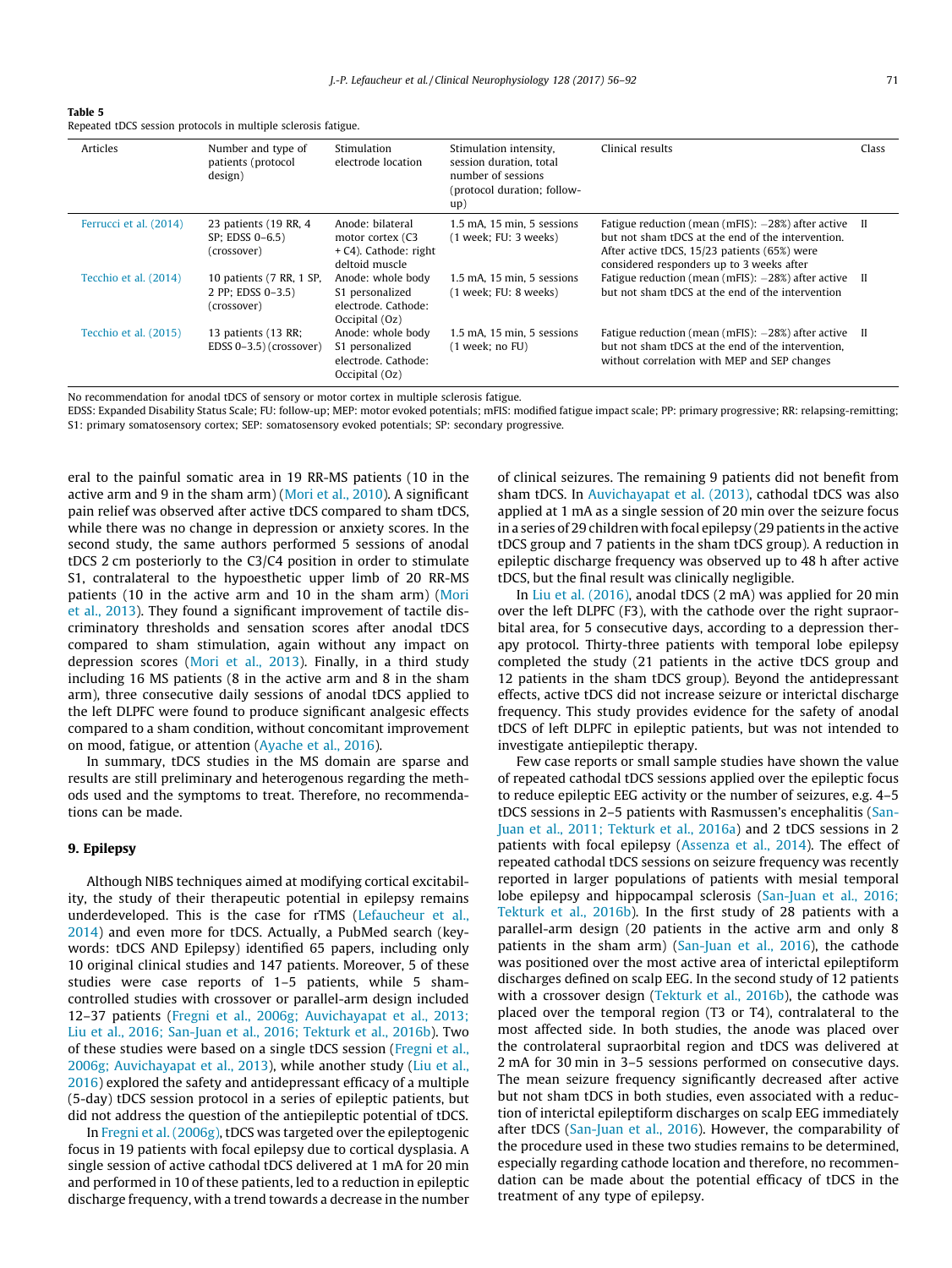# 10. Disorders of consciousness

Disorders of consciousness, such as minimally conscious state (MCS) and vegetative state (VS), are highly challenging clinical conditions for treatment. A PubMed search (keywords: tDCS AND vegetative state OR disorders of consciousness) identified 23 papers, including 4 original clinical studies and 79 patients. These four studies included 10, 30, 25, and 14 patients, respectively ([Angelakis et al., 2014; Thibaut et al., 2014; Naro et al., 2015,](#page-27-0) [2016\)](#page-27-0). The left DLPFC was targeted with anodal tDCS applied for 20 min at 2 mA and for 5 days in a first study based on a limited number of patients (3 patients in MCS and 7 patients in VS) ([Angelakis et al., 2014\)](#page-27-0) and only as a single session for the second study, which included a larger sample size (30 patients in MCS and 25 patients in VS) ([Thibaut et al., 2014\)](#page-35-0). Both studies, from independent groups, arrived at a similar conclusion: patients with MCS but not those with persistent VS or coma can benefit from anodal tDCS of the left DLPFC, combined with cathodal tDCS of the right homologue area [\(Thibaut et al., 2014\)](#page-35-0) or the right orbitofrontal cortex [\(Angelakis et al., 2014](#page-27-0)).

Another group delivered single sessions of anodal tDCS over the orbitofrontal cortex, the DLPFC, or a parieto-occipital region in 25 and 14 patients affected by various disorders of consciousness ([Naro et al., 2015, 2016](#page-33-0)). More particularly, these authors intended to show that the response to tDCS could demonstrate the persistence of residual functional connectivity within large-scale brain networks in patients with MCS or more severe disorders of consciousness.

In conclusion, some beneficial results of tDCS protocols have been shown in patients with disorders of consciousness, especially targeting the left DLPFC in MCS. However, the reported data are very preliminary, obtained in small samples, with heterogeneous outcome measures, including either clinical or functional connectivity variables. Therefore, no recommendation can be made, especially regarding the number of sessions and the amount and clinical profile of the patients to treat.

#### 11. Alzheimer's disease

Since its updating in the early 2000s, tDCS has been widely used in neuropsychological studies to act on cognitive and behavioural features, e.g., attention, memory and working memory, computation, decision-making, and so on, in either healthy humans or patients with various neuropsychiatric diseases [\(Shin et al., 2015;](#page-35-0) [Hill et al., 2016\)](#page-35-0). Therefore, there are a lot of expectations regarding the therapeutic potential of tDCS to modulate psychological processes in cognitive disorders, such as Alzheimer's disease (AD). A PubMed search (keywords: tDCS AND Alzheimer's disease) identified 46 papers, including 9 original clinical studies and 189 patients. Among these 9 studies, there are 1 case report, 1 study on patients with mild cognitive impairment (MCI), and 7 studies that included 10–40 AD patients ([Ferrucci et al., 2008a; Boggio](#page-30-0) [et al., 2009a, 2012; Cotelli et al., 2014a; Khedr et al., 2014b;](#page-30-0) [Suemoto et al., 2014; Bystad et al., 2016](#page-30-0)).

The main target explored was the left DLPFC, which was intended to be activated by anodal tDCS to improve cognitive performance. In this domain, the four published studies showed different primary outcome assessments that were a visual recognition memory task ([Boggio et al., 2009a\)](#page-28-0), a face-name association task ([Cotelli et al., 2014a\)](#page-29-0), an apathy score ([Suemoto et al.,](#page-35-0) [2014\)](#page-35-0), or the Mini Mental State Examination (MMSE) ([Khedr et al.,](#page-32-0) [2014b](#page-32-0)). The initial single-session study showed memory improvement in 10 patients having received active anodal tDCS of the left DLPFC ([Boggio et al., 2009a\)](#page-28-0). Three more recent sham-controlled studies were retained for analysis [\(Table 6\)](#page-17-0), including 11–20 AD

patients having received the active condition in a protocol comprising several tDCS sessions. No safety problems emerged in these studies, in which the left DLPFC was targeted with anodal tDCS applied for 20–25 min at 2 mA for 6–10 sessions performed within two weeks. One study also considered cathodal stimulation of the left DLPFC [\(Khedr et al., 2014b](#page-32-0)), while another study explored the value of tDCS combined with memory training ([Cotelli et al.,](#page-29-0) [2014a\)](#page-29-0). Although one study showed a significant cognitive improvement on MMSE after both anodal and cathodal tDCS of the left DLPFC, lasting for up to 2 months after the intervention ([Khedr et al., 2014b](#page-32-0)), the other two studies were negative. One study showed that active tDCS had no additional value compared to sham tDCS on the improvement in cognitive performance provided by memory training [\(Cotelli et al., 2014a](#page-29-0)). The other study, the largest sham-controlled RCT published to date in this domain ([Suemoto et al., 2014\)](#page-35-0), which was adequately powered for disclosing minimally clinically significant differences after the intervention, did not show any significant effect of the active anodal tDCS condition targeting the left DLPFC. Therefore, no recommendation can be currently made regarding the efficacy of anodal tDCS of the left DLPFC to improve cognitive performance in AD patients.

Besides the left DLPFC, the other studies aimed at targeting a temporo-parietal region bilaterally with anodal tDCS, placing one anode over each hemisphere and a cathode at an extracephalic location (deltoid muscle). The stimulation was applied for 15– 30 min at 2 mA during repeated daily sessions for 5 days in one study [\(Boggio et al., 2012](#page-28-0)) but only in a single session in two other studies that included 10 AD patients each [\(Ferrucci et al., 2008a;](#page-30-0) [Boggio et al., 2009a](#page-30-0)). The primary aim was to improve recognition memory. The initial single-session studies showed beneficial effect on word or visual recognition memory, but this result was not confirmed by a subsequent multiple-session RCT [\(Boggio et al., 2012\)](#page-28-0). In this latter crossover study, including 15 AD patients, visual recognition memory was improved after active vs. sham anodal tDCS of the both temporal cortices at one month after the intervention, but the statistical interaction ''time x group" was not significant. Therefore, no recommendation can be currently made regarding the efficacy of bilateral anodal tDCS of the temporoparietal cortex to improve cognitive performance in AD patients.

# 12. Tinnitus

Tinnitus is a phantom perception of a sound in the absence of a corresponding external sound source and occurs in 5–15% of the population [\(Axelsson and Ringdahl, 1989; Heller, 2003; Gallus](#page-28-0) [et al., 2015](#page-28-0)). Whereas many patients can habituate to this sound, quality of life is severely disrupted in about 25% of the patients who cannot cope with the tinnitus [\(Axelsson and Ringdahl,](#page-28-0) [1989\)](#page-28-0). In these patients, tinnitus is frequently associated with anxiety, depression, cognitive impairment, and sleep disturbances.

Although numerous treatments have been introduced, evidence for an uniformly successful treatment is lacking [\(Langguth et al.,](#page-32-0) [2013\)](#page-32-0). The lack of efficient therapies for tinnitus partly originates from the heterogeneity of tinnitus and an incomplete understanding of the pathophysiology of the different forms of tinnitus ([Elgoyhen et al., 2015\)](#page-30-0). In most cases, tinnitus is triggered by hearing loss or abnormalities in the inner ear or the peripheral auditory pathway. This results in neuroplastic changes in the central nervous system encompassing a wide network of auditory and nonauditory brain areas ([De Ridder et al., 2014](#page-29-0)). However, some forms of tinnitus appear to be unrelated to hearing loss, which probably reflect a different pathophysiological mechanism and require therefore perhaps a different strategy of neuromodulation ([Vanneste and De Ridder, 2015\)](#page-36-0).

Over the last decade, tDCS has been used for elucidating the involvement of specific brain networks in tinnitus pathophysiology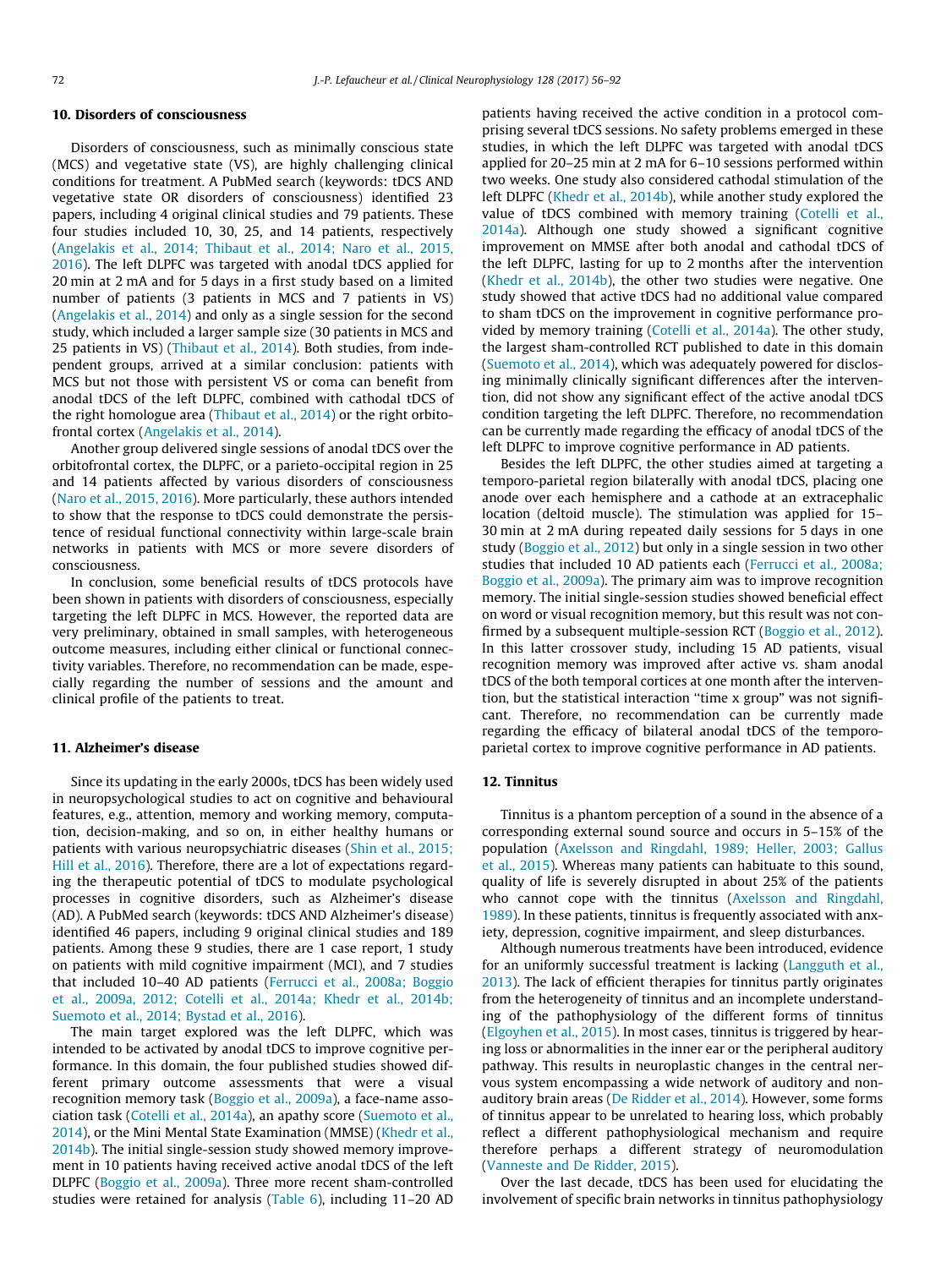<span id="page-17-0"></span>

| ٠<br>٠ |  |
|--------|--|
|--------|--|

Repeated tDCS session protocols in Alzheimer's disease.

| Articles               | Number and type of patients<br>(protocol design)                                                                                              | Stimulation<br>electrode location                                                  | Stimulation intensity,<br>session duration, total<br>number of sessions<br>(protocol duration;<br>follow-up) | Clinical results                                                                                                                                                                                           | Class        |
|------------------------|-----------------------------------------------------------------------------------------------------------------------------------------------|------------------------------------------------------------------------------------|--------------------------------------------------------------------------------------------------------------|------------------------------------------------------------------------------------------------------------------------------------------------------------------------------------------------------------|--------------|
| Cotelli et al. (2014a) | 36 patients (mean MMSE 20-22)<br>$(12 \text{ active} + \text{memory training}, 12)$<br>active + motor training, 12<br>sham + memory training) | Anode: left DLPFC.<br>Cathode: right<br>deltoid muscle                             | 2 mA, 25 min, 10 sessions<br>(2 weeks; FU: 6 months)                                                         | No difference in cognitive performance<br>improvement (face-name association task)<br>after active vs. sham tDCS combined with<br>memory training, but no improvement when<br>combined with motor training | $\mathbf{I}$ |
| Khedr et al. (2014b)   | 34 patients (MMSE 12-23) (11<br>anodal, 12 cathodal, 11 sham)                                                                                 | Anode: left DLPFC.<br>Cathode: right<br>supraorbital<br>region (or the<br>reverse) | 2 mA, 25 min, 10 sessions<br>(2 weeks; FU: 2 months)                                                         | Improvement in cognitive performance<br>(MMSE) after either anodal or cathodal vs.<br>sham tDCS at 2 months after the intervention.<br>with reduction of P300 latency, but no effect<br>on M1 excitability | $_{\rm II}$  |
| Suemoto et al. (2014)  | 40 patients (MMSE 10-20) (20<br>active, 20 sham)                                                                                              | Anode: left DLPFC.<br>Cathode: right<br>supraorbital<br>region                     | 2 mA, 20 min, 6 sessions<br>(2 weeks; FU: 1 week)                                                            | No change in apathy scores, global cognition,<br>and neuropsychiatric symptoms after active<br>vs. sham tDCS                                                                                               | Ш            |
| Bystad et al. $(2016)$ | 25 patients (MMSE > 17) (12<br>active, 13 sham)                                                                                               | Anode: left<br>temporal lobe<br>(T3). Cathode:<br>right supraorbital<br>region     | 2 mA, 30 min, 6 sessions<br>$(2$ weeks; no FU)                                                               | No change in verbal memory function after<br>active vs. sham tDCS                                                                                                                                          | $\mathbf{I}$ |

No recommendation for anodal tDCS of the left DLPFC in Alzheimer's disease.

DLPFC: dorsolateral prefrontal cortex; FU: follow-up; M1: primary motor cortex; MMSE: Mini Mental State Examination.

|--|--|

Repeated tDCS session protocols in tinnitus.

| Articles                             | Number and type of patients<br>(protocol design)                                                         | Stimulation electrode location                                                                                                      | Stimulation intensity,<br>session duration, total<br>number of sessions (protocol<br>duration; follow-up) | Clinical results                                                                                                                          | Class |
|--------------------------------------|----------------------------------------------------------------------------------------------------------|-------------------------------------------------------------------------------------------------------------------------------------|-----------------------------------------------------------------------------------------------------------|-------------------------------------------------------------------------------------------------------------------------------------------|-------|
| Shekhawat<br>et al.<br>(2013a)       | 40 patients (20 active, 20<br>sham; followed by sound<br>therapy from hearing aid use<br>for 6 months)   | Anode: left temporo-parietal cortex<br>(between C3 and T5). Cathode: right<br>supraorbital region (F8)                              | 2 mA, 20 min, 5 sessions<br>$(1$ week; FU: 6 months)                                                      | No difference in the effect on tinnitus<br>functional index, handicap<br>questionnaire, and severity scores<br>after active vs. sham tDCS | - 11  |
| Teismann<br>et al.<br>(2014)         | 32 patients (10 anodal, 11<br>cathodal, 11 sham; combined<br>with tailor-made notched<br>music training) | Anode: left temporo-parietal cortex/<br>Heschl's Gyrus (between C3 and T3,<br>1 cm inferior). Cathode: right<br>supraorbital region | 2 mA, 30 min, 5 sessions<br>$(1$ week; FU: 31 days)                                                       | No difference in the effect on tinnitus<br>handicap questionnaire and inventory<br>after either anodal or cathodal vs.<br>sham tDCS       | -H    |
| Forogh<br>et al.<br>(2016)           | 22 patients (11 active, 11<br>sham)                                                                      | Anode: left temporo-parietal cortex<br>(between C3 and T5). Cathode: right<br>supraorbital region                                   | 2 mA, 20 min, 5 sessions<br>$(1$ week: FU: 2 weeks)                                                       | No difference in the effect on tinnitus<br>handicap inventory and VAS after<br>active vs. sham tDCS                                       | - 11  |
| <b>Hyvärinen</b><br>et al.<br>(2016) | 19 patients (10 active, 9<br>sham)                                                                       | Anode: left temporal cortex. Cathode:<br>right frontal region                                                                       | 2 mA, 20 min, 10 sessions (10)<br>consecutive days; FU:<br>4 weeks after treatment<br>start)              | No difference in the effect on tinnitus<br>handicap inventory after active vs.<br>sham tDCS                                               | - 11  |

Recommendation: anodal tDCS of the left temporo-parietal cortex is probably ineffective in chronic tinnitus (Level B).

FU: follow-up; VAS: visual analogue scale.

and has also been investigated as a novel therapeutic approach for tinnitus patients [\(Langguth et al., 2013\)](#page-32-0). A PubMed search (keywords: tDCS AND tinnitus) identified 48 papers, including 23 original clinical studies and 2,335 patients, but the included patients were largely redundant among studies. In addition, most of these studies have investigated the immediate or short-term effect of single tDCS sessions on tinnitus perception. Longer lasting effects of multiple tDCS sessions were only assessed in 9 studies involving 172 patients treated with active tDCS. Finally, a variety of tDCS montages have been evaluated, targeting either the auditory cortex or the DLPFC or both.

From literature data, only 4 original sham-controlled studies including at least 10 patients who received active tDCS for multiple sessions were retained for analysis (Table 7). All these studies concerned anodal tDCS of the left temporal or temporoparietal (auditory) cortex. Neuroimaging has demonstrated abnormalities of oscillatory brain activity, connectivity and metabolism in the auditory cortex of tinnitus patients ([De Ridder et al., 2014](#page-29-0)). These changes in the auditory cortical area led to the hypothesis that it should be possible to treat tinnitus by modulating these abnormalities through the stimulation of the brain. In an initial study, [Fregni](#page-30-0) [et al. \(2006f\)](#page-30-0) targeted the left temporal cortex in 7 patients with anodal tDCS (placing the cathodal electrode supraorbital) for a single session of 3 min with a 1 mA intensity. They demonstrated a significant tinnitus reduction of 42% in 3 out of 7 patients. In a doubleblind placebo-controlled follow-up study including 20 patients, [Garin et al. \(2011\)](#page-31-0) also found a significant effect of a single session of anodal tDCS of the left temporal cortex (1 mA for 20 min) in comparison to cathodal and sham stimulation on tinnitus loudness immediately and still one hour after stimulation. A further study investigating dose/effects revealed that single sessions of anodal tDCS of the left temporal cortex were more effective when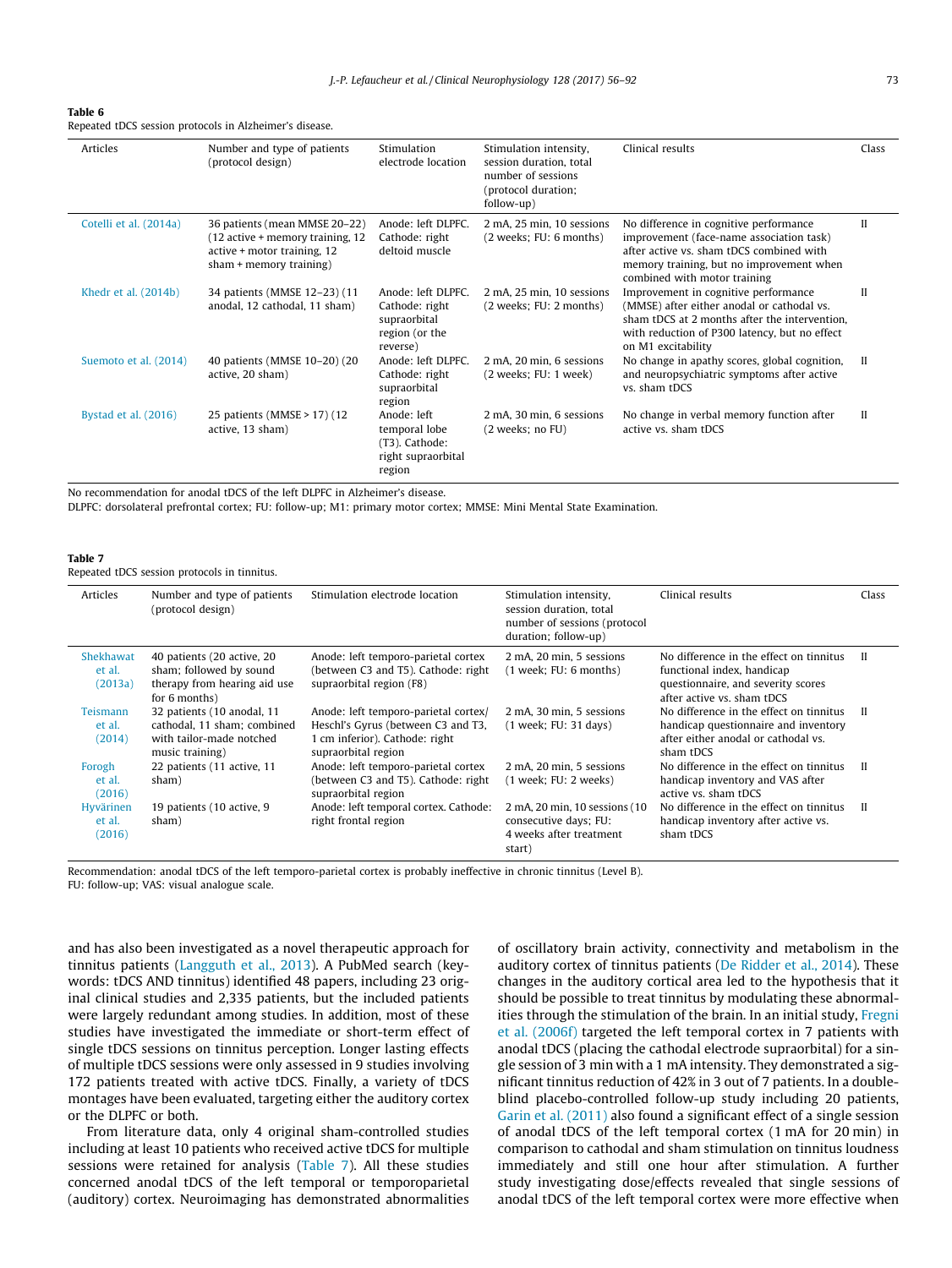stimulation was performed at higher stimulation intensity (2 mA) for 20 min [\(Shekhawat et al., 2013b\)](#page-35-0). Using these parameters, [Joos et al. \(2014\)](#page-31-0) found in a large series of patients with tinnitus that a single session of anodal stimulation of the left temporal cortex (39 patients), but not of the right temporal cortex (136 patients) could lead to significant tinnitus reduction. [Vanneste et al. \(2013a\)](#page-36-0) applied tDCS at 1.5 mA for 20 min bilaterally on the temporal cortices  $(T3 + T4)$  comparing the combination of left anode + right cathode (20 patients) versus right anode + left cathode (16 patients) and did not find any difference in the change provided by these two montages on tinnitus distress and loudness. In the same study, these authors also compared the effect of transcranial alternating current stimulation (tACS) and transcranial random noise stimulation (tRNS) applied bilaterally over the temporal cortices. A significant tinnitus reduction was observed after tRNS, but not after tDCS or tACS. Based on the hypothesis that neuroplastic changes can be promoted by tDCS, two recent studies have investigated the value of combining repeated sessions of anodal tDCS of the left temporal cortex with sound therapy (tailor-made notched music training) [\(Teismann et al., 2014\)](#page-35-0) or hearing aids ([Shekhawat et al.,](#page-35-0) [2013a\)](#page-35-0). However, both studies did not show any add-on effect of tDCS to the audiological treatment. Two recent studies ([Forogh](#page-30-0) [et al., 2016; Hyvärinen et al., 2016\)](#page-30-0) were also negative. [Forogh](#page-30-0) [et al. \(2016\)](#page-30-0) reported the absence of efficacy of 5 sessions of active anodal tDCS of the left temporal cortex on tinnitus severity in 11 patients. In the study of Hyvärinen et al. (2016), two different montages were compared, either anodal tDCS of the left temporal cortex (10 patients) or a bifrontal montage with the anode on the left and the cathode on the right side (9 patients), while 11 patients received sham stimulation. These authors found no difference between active and sham groups in the effect of 10 sessions of tDCS on tinnitus severity, tDCS being applied on consecutive days as at-home treatment. Therefore, according to these replicated negative results, we can conclude that there is a level of evidence B in favour of the probable absence of efficacy of anodal tDCS of the left temporoparietal cortex to relieve chronic tinnitus.

Other studies were designed to target the DLPFC. The rationale of DLPFC stimulation for tinnitus relief was based on neuroimaging studies showing the involvement of frontal areas in tinnitus pathophysiology [\(Vanneste and De Ridder, 2011; Joos et al., 2012\)](#page-36-0), as well as on studies reporting clinical benefits of tDCS of the DLPFC in the treatment of major depression, which is a frequent comorbid disorder in tinnitus [\(Langguth et al., 2011](#page-32-0)). In a first open-labelled exploratory study ([Vanneste et al., 2010\)](#page-36-0), single sessions of tDCS were delivered at 1.5 mA for 20 min with the cathode over the left DLPFC (F3) and the anode over the right DLPFC (F4) (438 patients). This tDCS protocol led to a 30% suppressive effect of the tinnitus percept. Conversely, the reverse montage (left anode and right cathode) was assessed in 30 patients, but did not produce any tinnitus-suppressing effect. Several retrospective or notcontrolled single-session studies of the same group further confirmed the value of bihemispheric DLPFC stimulation with left cathode and right anode for providing some tinnitus relief ([Vanneste et al., 2011, 2013a,b](#page-36-0)). One study showed that bihemispheric DLPFC stimulation using tDCS could modulate tinnitus annoyance and loudness, whereas alpha-modulated tACS does not yield a similar result ([Vanneste et al., 2013b](#page-36-0)). An EEG study of functional brain connectivity (coherence and phase synchronization assessment) showed that the responders to bihemispheric DLPFC tDCS differed from non-responders according to their resting brain activity in the right auditory cortex and parahippocampal area and the functional connectivity between DLPFC and the subgenual anterior cingulate cortex in particular ([Vanneste et al.,](#page-36-0) [2011\)](#page-36-0). In an open-label study including 32 patients receiving 6 sessions of bihemispheric DLPFC tDCS with the cathode over the left DLPFC and the anode over the right DLPFC (1.5 mA, 30 min, 2 sessions per week), a small clinical effect on both tinnitus loudness and discomfort was also reported, particularly in women ([Frank](#page-30-0) [et al., 2012](#page-30-0)). However, in a randomized double-blind, shamcontrolled study, [Faber et al. \(2012\)](#page-30-0) found a beneficial effect on tinnitus annoyance (but not a reduction in tinnitus intensity) of anodal tDCS applied for six sessions either to the right DLPFC (7 patients) or to the left DLPFC (8 patients), with the cathode placed over the contralateral DLPFC. The effect of anodal tDCS of the DLPFC on tinnitus was irrespective of the laterality of the anode, whereas depression was preferentially modulated by left DLPFC anodal tDCS and anxiety by right DLPFC anodal tDCS. Thus, the results reported in the literature remain too preliminary to make a recommendation regarding the potential efficacy of any tDCS protocol targeted to the DLPFC for reducing either tinnitus discomfort or loudness in patients with chronic tinnitus.

Finally, we have to mention some studies using original montages, different from usually performed bipolar tDCS. First, an open-labelled study including 27 patients with chronic tinnitus (>2 years) ([Shekhawat et al., 2016](#page-35-0)) showed that a single session of tDCS with multipolar Laplacian montage centered on either the temporal cortex or the DLPFC of the left hemisphere was equally effective for suppressing tinnitus loudness and annoyance, compared to classical bipolar montage, when the stimulation was applied at 2 mA for 20 min. Second, in a large parallel-arm shamcontrolled study ([Pal et al., 2015\)](#page-34-0), 42 patients (21 in the active group and 21 in the sham group) received 5 daily sessions of tDCS (2 mA, 20 min, 1 week) with one large anode placed over the prefrontal cortices (F3-Fz-F4) and two smaller cathodes placed bilaterally over the temporal auditory cortical areas  $(T3 + T4)$ . No difference in the effect of tDCS on tinnitus handicap inventory, severity scale, hospital anxiety and depression scale, and tinnitus intensity and distress was observed between the active and the sham groups from the end of the intervention up to 3 months later.

In summary, tDCS effects on tinnitus are not straightforward, depend on the methods and montages used, and have not been replicated by independent groups in large sham-controlled trials comprising multiple daily sessions. A further next step might be the evaluation of tRNS applied bilaterally over the auditory cortices, which was shown to be superior to tDCS in reducing tinnitus distress and loudness in one single-session study ([Vanneste et al.,](#page-36-0) [2013a\)](#page-36-0). A recently published study of tRNS of the auditory cortices in 154 patients with non-pulsatile tinnitus showed differential effects of tRNS on various tinnitus features according to stimulation frequency ([Joos et al., 2015\)](#page-31-0). While either low-frequency (0.1–100 Hz) or high-frequency (100–640 Hz) tRNS produced beneficial effects, the combination of both frequencies was not able to improve tinnitus. Finally, the considerable variety of design options (tDCS, tACS and tRNS), electrode montages, stimulation parameters, or frequency range concerning tACS and tRNS, opens up an unlimited amount of neuromodulation possibilities that could create a chaotic wealth of data.

## 13. Depression

The rationale for the use of tDCS in the treatment of depressive disorders is based on the knowledge of functional and structural abnormalities in the left and right dorsolateral and ventromedial prefrontal cortex, amygdala and hippocampus in depressed patients [\(Campbell et al., 2004; Hamilton et al., 2008; Koenigs](#page-29-0) [and Grafman, 2009](#page-29-0)). The aim of the NIBS techniques is to normalize the interhemispheric imbalance of neuronal activity between the both DLPFC areas, which was highlighted in this condition by, e.g., EEG analyses [\(Reid et al., 1998; Debener et al., 2000](#page-34-0)). The same rationale led to the development of rTMS therapy applied to the DLPFC, with a definite or probable evidence of antidepres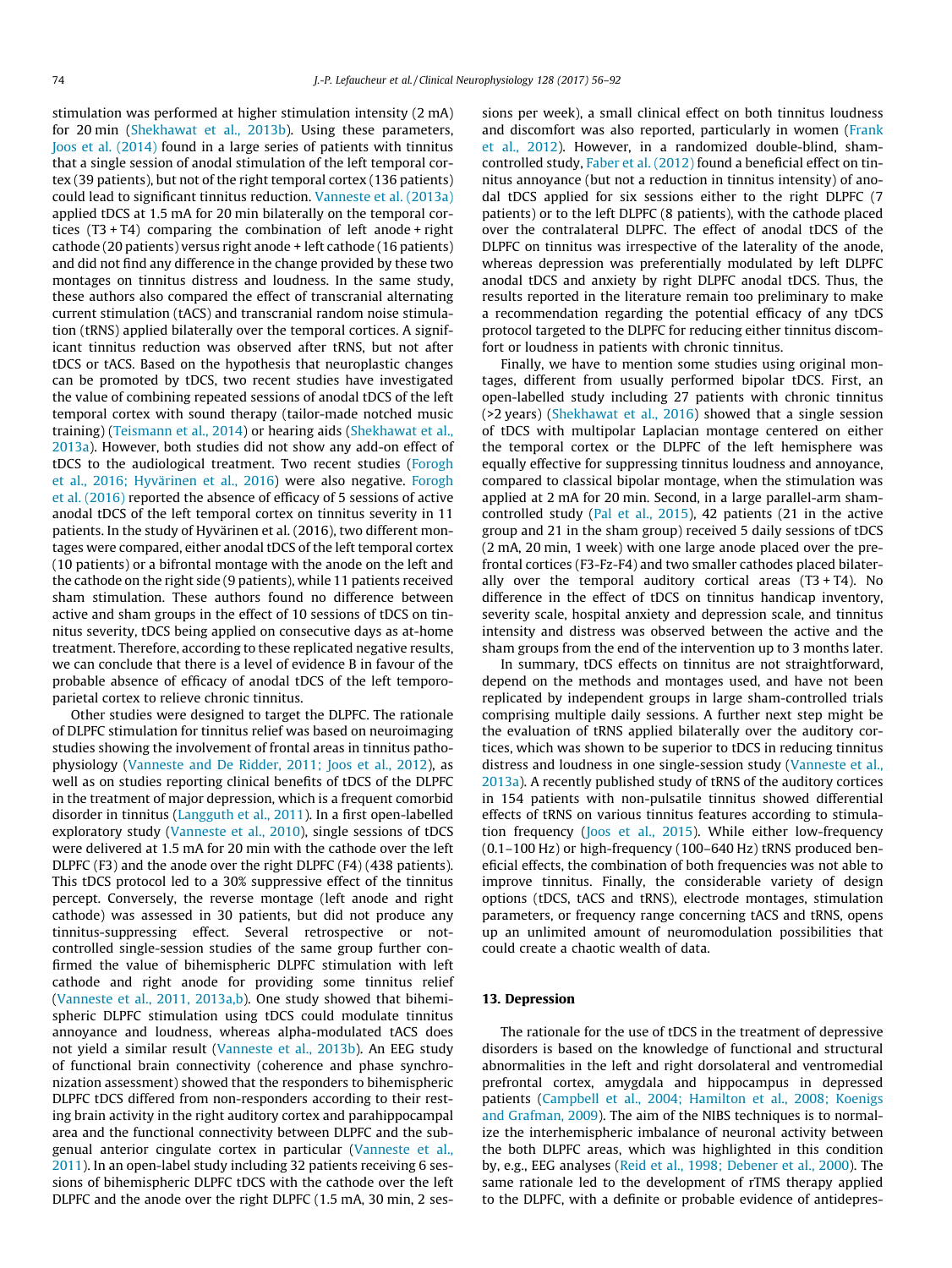sant efficacy, for high-frequency rTMS of the left DLPFC or lowfrequency rTMS of the right DLPFC, respectively ([Lefaucheur](#page-32-0) [et al., 2014\)](#page-32-0).

Regarding tDCS, the current approach is to enhance neural activity in the left DLPFC with anodal stimulation and/or to reduce neural activity in the right DLPFC with cathodal stimulation ([Brunoni et al., 2012\)](#page-28-0). Neuroimaging and computer modeling studies of tDCS suggest that in fact, tDCS also largely affects deeper brain structures, such as amygdala, hippocampus, and subgenual cortex [\(Keeser et al., 2011a,b; Bikson et al., 2012; Peña-Gómez](#page-32-0) [et al., 2012\)](#page-32-0). However, it is still unknown what changes in resting state brain networks are responsible for the antidepressant efficacy of tDCS. According to the various montages used, the respective impact of each electrode on brain network modulation also remains unclear.

A PubMed search (keywords: tDCS AND depression) identified 287 papers, including 39 original clinical studies and 988 patients, partially redundant (ancillary studies of the SELECT-tDCS trial for example). The Table 8 presents the results obtained in shamcontrolled studies including at least 10 patients receiving repeated

Table 8

Repeated tDCS session protocols in depression.

daily sessions of active anodal tDCS of the left DLPFC, according to the two main montages, with the cathode over the right orbitofrontal cortex or the right DLPFC.

# 13.1. Antidepressant effects

The antidepressant effect of anodal tDCS of the left DLPFC was first described by [Fregni et al. \(2006b,c\).](#page-30-0) Since then, more than 10 sham-controlled RCTs were published in this context ([Fregni](#page-30-0) [et al., 2006b,c; Boggio et al., 2007, 2008a; Rigonatti et al., 2008;](#page-30-0) [Loo et al., 2010, 2012; Blumberger et al., 2012; Palm et al., 2012;](#page-30-0) [Brunoni et al., 2013b](#page-30-0)), as well as various open-labelled studies and case reports. While RCTs investigated the therapeutic effects of tDCS in various patient samples (e.g., drug-resistant depression, unipolar versus bipolar depression) with different aims (add-ontreatment, comparison to pharmacotherapy, long-term treatment, comparison of different stimulation settings), the case reports are rather dealing with side-effects of tDCS (e.g., induction of hypomania).

| Articles                            | Number and type of patients (protocol                                                                                                                                                                                                                                     | Stimulation                                                                                      | Stimulation intensity,                                                                                                | Clinical results                                                                                                                                                                                                                                      | Class        |
|-------------------------------------|---------------------------------------------------------------------------------------------------------------------------------------------------------------------------------------------------------------------------------------------------------------------------|--------------------------------------------------------------------------------------------------|-----------------------------------------------------------------------------------------------------------------------|-------------------------------------------------------------------------------------------------------------------------------------------------------------------------------------------------------------------------------------------------------|--------------|
|                                     | design)                                                                                                                                                                                                                                                                   | electrode location                                                                               | session duration, total<br>number of sessions<br>(protocol duration; follow-<br>up)                                   |                                                                                                                                                                                                                                                       |              |
|                                     | Anodal tDCS of the left DLPFC with right orbitofrontal cathode                                                                                                                                                                                                            |                                                                                                  |                                                                                                                       |                                                                                                                                                                                                                                                       |              |
| Boggio et al.<br>(2008a)            | 40 patients (non-medicated MDD) (21<br>active DLPFC, 9 active occipital, 10 sham)                                                                                                                                                                                         | Anode: left DLPFC<br>(F3) or occipital<br>cortex (Oz).<br>Cathode: right<br>orbitofrontal region | 2 mA, 20 min, 10 sessions<br>(2 weeks; FU: 30 days)                                                                   | Mood improvement (HDRS, BDI) after<br>active vs. sham tDCS of the left DLPFC                                                                                                                                                                          | П            |
| Loo et al.,<br>2010                 | 34 patients (MDD, including 20 non-<br>medicated, MADRS >20) (19 active, 15<br>sham)                                                                                                                                                                                      | Anode: left DLPFC<br>(F3). Cathode: right<br>orbitofrontal region                                | 1 mA, 20 min, 5 active or<br>sham sessions (1.5 week),<br>followed by 5 active<br>sessions (1.5 week; FU:<br>1 month) | No difference in mood improvement<br>(HDRS-17, MADRS) after active vs. sham<br>tDCS                                                                                                                                                                   | $\mathbf{I}$ |
| Loo et al.<br>(2012)                | 60 patients (MDD, including 17 non-<br>medicated and 8 bipolars, MADRS >20) (31<br>active, 29 sham)                                                                                                                                                                       | Anode: left DLPFC<br>(F3). Cathode: right<br>orbitofrontal region<br>(F8)                        | 2 mA, 20 min, 15 active or<br>sham sessions (3 weeks),<br>followed by 15 active<br>sessions (3 weeks; FU:<br>1 month) | Mood improvement (MADRS) after active<br>vs. sham tDCS, but no difference in<br>responder rate (13%)                                                                                                                                                  | -1           |
| Palm et al.<br>(2012)               | 22 patients (drug-resistant MDD, including<br>2 bipolars) (crossover)                                                                                                                                                                                                     | Anode: left DLPFC<br>(F3). Cathode: right<br>orbitofrontal region                                | 1-2 mA, 20 min, 10<br>sessions (2 weeks; no FU)                                                                       | No difference in mood improvement<br>(HDRS-24) after active vs. sham tDCS, but a<br>better efficacy for the first study phase of<br>the crossover trial and an increase in<br>positive emotions after active tDCS                                     | $\mathbf{I}$ |
| <b>Bennabi</b><br>et al.<br>(2015)  | 23 patients (drug-resistant MDD, no<br>bipolar, MADRS > 25) (12 active, 11 sham)                                                                                                                                                                                          | Anode: left DLPFC<br>(F3). Cathode: right<br>orbitofrontal region<br>(FP2)                       | 2 mA, 30 min, 10 sessions<br>(1 week; FU: 30 days)                                                                    | No difference in mood improvement<br>(HDRS, MADRS), responder rate, or changes<br>in neuropsychological tests after active vs.<br>sham tDCS                                                                                                           | $\mathbf{I}$ |
|                                     | Recommendation: anodal tDCS of the left DLPFC with right orbitofrontal cathode is probably effective in patients with no drug-resistant major depressive episode (Level<br>B) and probably ineffective in patients with drug-resistant major depressive episode (Level B) |                                                                                                  |                                                                                                                       |                                                                                                                                                                                                                                                       |              |
|                                     | Anodal tDCS of the left DLPFC with right DLPFC cathode                                                                                                                                                                                                                    |                                                                                                  |                                                                                                                       |                                                                                                                                                                                                                                                       |              |
| Blumberger<br>et al.<br>(2012)      | 24 patients (drug-resistant MMD, HDRS-17<br>$>21$ ) (13 active, 11 sham)                                                                                                                                                                                                  | Anode: left DLPFC<br>(F3). Cathode: right<br>DLPFC (F4)                                          | 2 mA, 20 min, 15 sessions<br>(3 weeks; FU: 1 month)                                                                   | No significant difference between active<br>and sham tDCS.                                                                                                                                                                                            | П            |
| <b>Brunoni</b><br>et al.<br>(2013b) | 103 patients (non-medicated MMD, very<br>few drug-resistant, no bipolar, HDRS-17<br>>17) (27 active + Sertraline, 26 active<br>+ placebo, 24 sham + Sertraline, 26 sham<br>+ placebo)                                                                                     | Anode: left DLPFC<br>(F3). Cathode: right<br>DLPFC (F4)                                          | 2 mA, 30 min, 10 sessions<br>(2 weeks), followed by 2<br>additional sessions<br>(4 weeks; FU: 6 month)                | Greater mood improvement (MADRS,<br>HDRS-17, BDI) after active tDCS + sertraline<br>compared to all other groups. Active tDCS<br>only was significantly superior to placebo,<br>but no difference between active tDCS and<br>sertraline taken solely. | $\mathbf{I}$ |
| <b>Brunoni</b><br>et al.<br>(2014a) | 37 patients (non-medicated MDD, no<br>bipolar, HDRS-24 > 21) (20 active, 17 sham;<br>combined with cognitive control therapy)                                                                                                                                             | Anode: left DLPFC<br>(F3). Cathode: right<br>DLPFC (F4)                                          | 2 mA, 30 min, 10 sessions<br>(2 weeks; FU: 2 weeks)                                                                   | Greater mood improvement (HDRS-21,<br>BDI) after active vs. sham tDCS only in older<br>patients and those who presented better<br>performance in the cognitive task                                                                                   | III          |

No recommendation for anodal tDCS of the left DLPFC with right DLPFC cathode in patients with depression.

BDI: Beck Depression Inventory; DLPFC: dorsolateral prefrontal cortex; FU: follow-up; HDRS: Hamilton Depression Rating Scale; MADRS: Montgomery-Åsberg depression rating scale; MDD: major depressive disorder.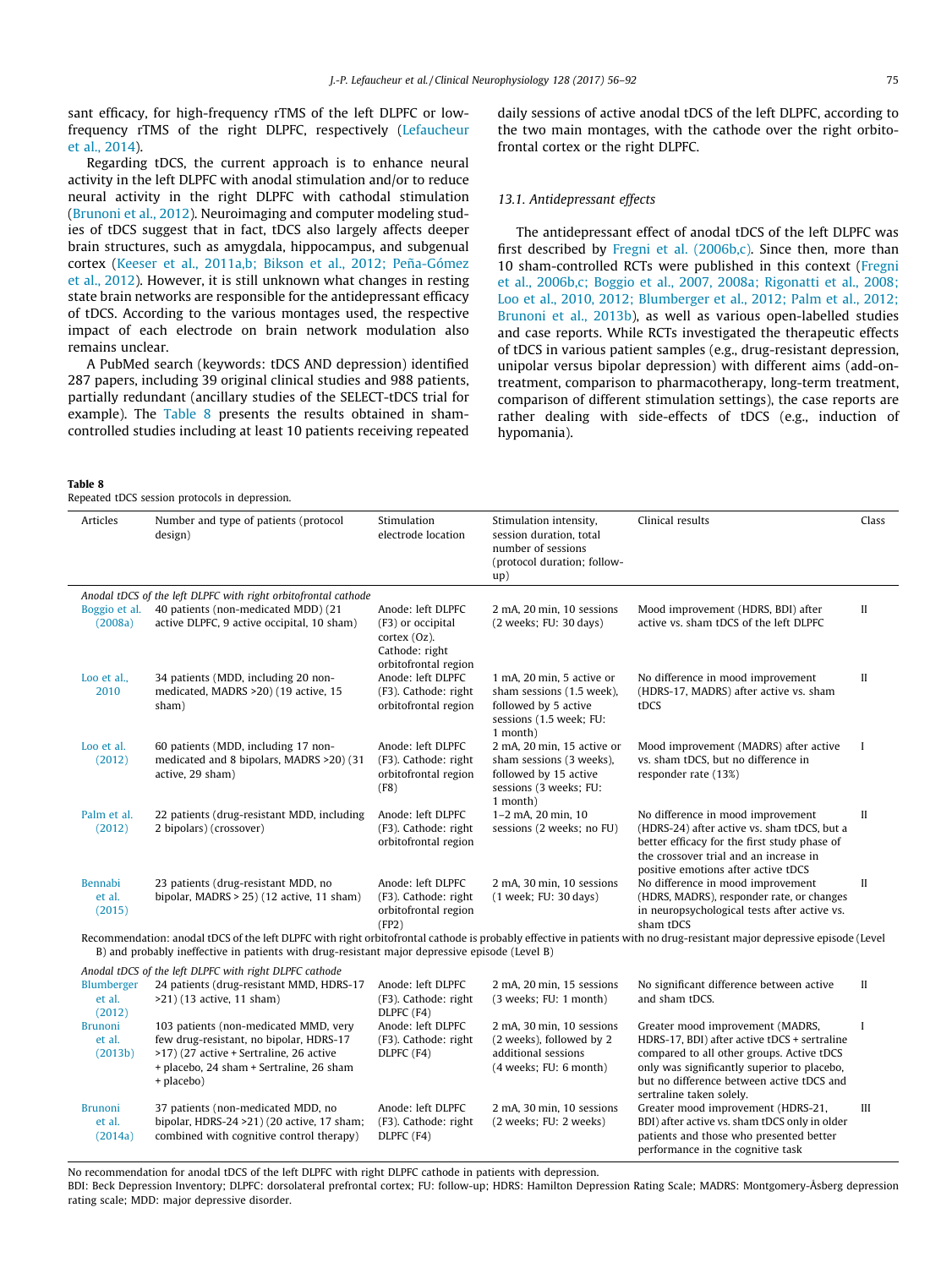Early studies used 20-min sessions of 1 mA anodal stimulation over the left DLPFC, the cathode being placed over the right supraorbital region ([Fregni et al., 2006b,c](#page-30-0)). More recent trials support the use of longer sessions (30 min) of tDCS delivered at higher intensity (2 mA) with the cathode placed over the right DLPFC ([Brunoni et al., 2013b; Valiengo et al., 2013\)](#page-29-0). However, it remains to demonstrate that increasing the duration and intensity of stimulation necessarily leads to improve the therapeutic efficacy and to prolong the after-effects.

Since 2011, the antidepressant efficacy of tDCS was appraised in various meta-analyses, with the response and remission rates as primary and second outcome measures, including the calculation of effect sizes. In these works, an antidepressant response was usually defined as a 50% reduction in post-treatment scores on the Hamilton Depression Rating Scale (HDRS) or the Montgomery– Asberg Depression Rating Scale (MADRS). In the first metaanalyses, active tDCS showed no or only modest superiority compared to the sham condition ([Kalu et al., 2012; Berlim et al.,](#page-31-0) [2013\)](#page-31-0), because of the small sample size of the included studies, a high degree of treatment resistance in at least two studies ([Blumberger et al., 2012; Palm et al., 2012](#page-28-0)), or the use of tDCS as an add-on treatment to various antidepressants, leading to a ceiling effect. Furthermore, concomitant administration of mood stabilizers, benzodiazepines, or antiepileptics can influence tDCSmediated effects on cortical excitability and theoretically might have reduced its therapeutic impact. More recent meta-analyses ([Shiozawa et al., 2014; Meron et al., 2015\)](#page-35-0) and an analysis of individual patient data [\(Brunoni et al., 2016a\)](#page-29-0), including the large SELECT-TDCS trial conducted by [Brunoni et al. \(2013b\),](#page-29-0) suggest superiority of active tDCS compared to sham treatment. In the SELECT-TDCS trial, the combination of tDCS with sertraline hydrochloride (50 mg/day) was superior to each treatment considered solely or to placebo, suggesting an additive interaction of tDCS and antidepressant pharmacotherapy. The effect of tDCS may be mediated by pharmacological modulation of serotonergic and noradrenergic neurons located in deep brain structures, although they are not directly affected by the superficial current flow generated by tDCS ([Brunoni et al., 2014b\)](#page-29-0). Alternatively, or additionally, serotonergic enhancement might boost the neuroplastic effects of anodal tDCS, thus resulting in synergistic effects [\(Nitsche et al.,](#page-34-0) [2009b; Kuo et al., 2016](#page-34-0)).

Three studies have investigated the efficacy of long-term antidepressant treatment using tDCS ([Dell'Osso et al., 2013;](#page-29-0) [Martin et al., 2013; Valiengo et al., 2013\)](#page-29-0). In a small series of 11 patients who completed a 3-month follow-up beyond a 10-day tDCS protocol, [Dell'Osso et al. \(2013\)](#page-29-0) found that 45% of the patients were still responders at the last time point. The other studies reported a higher relapse rate when the repetition of the sessions was reduced from weekly to biweekly ([Martin et al., 2013;](#page-33-0) [Valiengo et al., 2013](#page-33-0)) or when the degree of treatment resistance was higher at the beginning of tDCS therapy ([Valiengo et al.,](#page-36-0) [2013\)](#page-36-0). Other tDCS studies dealing with special issues, e.g., the influence of various biomarkers (brain-derived neurotrophic factor or cytokines), the augmentation effect with D-cycloserine administration, or the treatment of depression associated with human immunodeficiency virus infection or in the hemodialysis setting will be not reported here.

In conclusion, we have to distinguish between protocols using a cathode placed over the right orbitofrontal cortex and those using a cathode over the right DLPFC. Although the target electrode (anode) is placed over the left DLPFC in all cases, the tDCS current flow (electric field) through brain structures as well as the related network effects probably differs between the two montages. With the right orbitofrontal cathode, there is a sufficient amount of evidence (one positive class I and one positive class II studies issued from two independent groups) to make a recommendation for a level of evidence B regarding the antidepressant efficacy of anodal tDCS of the left DLPFC on the basis of at least 10 daily sessions (2 mA, 20–30 min) in medicated or drug-free patients with major depressive disorder and no drug-treatment resistance. Conversely, there is also a sufficient amount of evidence (two negative class II studies issued from two independent groups) to make a recommendation for a level of evidence B regarding the absence of efficacy of the same tDCS protocol in patients with drug-resistant depression. Concerning tDCS montage with the anode over the left DLPFC and the cathode over the right DLPFC, no recommendation can be made because of insufficient level of evidence from data published by independent groups (two positive class I-II studies issued from the same group with very few cases of drugresistant depression and one negative class II study from another group including patients with only drug-resistant depression).

### 13.2. Cognitive effects

Improvement of working memory, learning, and long-term memory by tDCS has been shown in various studies performed in healthy subjects ([Kuo and Nitsche, 2012\)](#page-32-0). In contrast, only few therapeutic studies report a specific assessment of the cognitive impact of tDCS in patients, including patients treated for depression. Improvement of working memory in depressed patients treated by tDCS was reported by [Fregni et al. \(2006c\)](#page-30-0) using the digitspan test and by [Boggio et al. \(2007\)](#page-28-0) using a go/no-go task. In studies with primary neuropsychological focus, anodal tDCS of the left DLPFC was found to improve working memory in depressed subjects ([Oliveira et al., 2013; Wolkenstein and Plewnia, 2013](#page-34-0)) and to modify negative emotion processing in the emotional stroop task ([Brunoni et al., 2014d](#page-29-0)). One study showed, however, that bifrontal tDCS reduced implicit learning in depressed subjects ([Brunoni et al., 2013c\)](#page-29-0). Improvement of cognition was also mentioned in single cases of tDCS-treated patients [\(Palm et al., 2009;](#page-34-0) [Bueno et al., 2011](#page-34-0)). Conversely, other studies reported no significant cognitive changes induced by tDCS in depressed patients ([Ferrucci et al., 2009; Loo et al., 2010, 2012; Martin et al., 2011;](#page-30-0) [Palm et al., 2012\)](#page-30-0). Finally, one study showed that the combination of cognitive control training (a new type of cognitive therapy) and tDCS has an augmenting effect on the improvement of depression ([Segrave et al., 2014\)](#page-35-0).

Concerning the impact of tDCS on cognitive symptoms of patients with major depression, a beneficial effect was reported in four class II studies, whereas one class I study and three class II studies were negative. In particular, two positive and one negative study emerged from the same SELECT-TDCS trial. Therefore, current data remain conflicting and no recommendation can be made for the use of tDCS of the DLPFC to improve cognitive symptoms in depressed patients. This conclusion is shared by an article recently published on this topic [\(Brunoni et al., 2016b](#page-29-0)).

## 14. Schizophrenia

Despite advances in psychopharmacology, the majority of treated patients with schizophrenia retain disabling symptoms. The most frequent drug-resistant symptoms are auditory verbal hallucinations (AVH) and various negative symptoms (e.g., avolition, alogia, or emotional withdrawal). Neuroimaging and neurophysiological studies have highlighted that these refractory symptoms may be linked to a fronto-temporal dysconnectivity. Negative symptoms and AVH have been related to a reduced brain activity in the right and left DLPFCs, while hyperactivity in the left temporo-parietal region is especially observed in patients with AVH. Using the concept of excitatory anodal stimulation versus inhibitory cathodal stimulation, it was hypothesized that anodal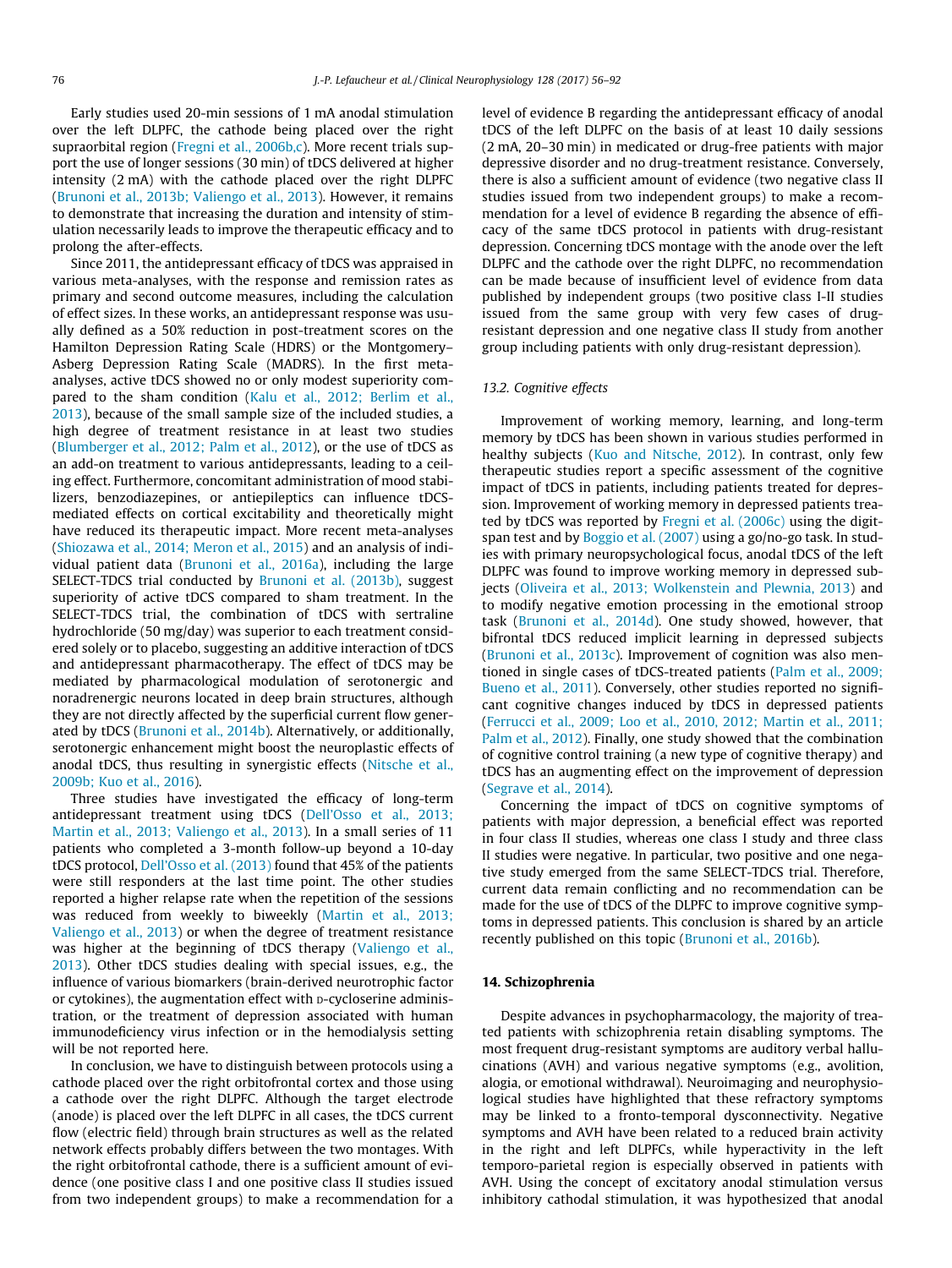<span id="page-21-0"></span>

| Table 9 |  |                                                   |
|---------|--|---------------------------------------------------|
|         |  | Repeated tDCS session protocols in schizophrenia. |

| Articles                                                      | Number and                                                           | Stimulation electrode location                                                                                                                          | Stimulation intensity,                                               | Clinical results                                                                                                                                                                                                                                  | Class        |
|---------------------------------------------------------------|----------------------------------------------------------------------|---------------------------------------------------------------------------------------------------------------------------------------------------------|----------------------------------------------------------------------|---------------------------------------------------------------------------------------------------------------------------------------------------------------------------------------------------------------------------------------------------|--------------|
|                                                               | type of patients<br>(protocol<br>design)                             |                                                                                                                                                         | session duration, total<br>number of sessions<br>(protocol duration; |                                                                                                                                                                                                                                                   |              |
|                                                               |                                                                      |                                                                                                                                                         | follow-up)                                                           |                                                                                                                                                                                                                                                   |              |
|                                                               |                                                                      | Anodal tDCS of the left DLPFC with left temporo-parietal cathode                                                                                        |                                                                      |                                                                                                                                                                                                                                                   |              |
| Brunelin et al.<br>(2012a)                                    | 30 patients with<br>AVH (15 active,<br>$15$ sham)                    | Anode: left DLPFC (between F3 and<br>FP1). Cathode: left temporo-parietal<br>junction (between T3 and P3)                                               | 2 mA, 20 min, 10 sessions<br>(1 week; FU: 3 months)                  | Greater AVH reduction (mean (AHRS): -31%<br>$vs. -8\%)$ after active vs. sham tDCS, remaining<br>significant up to 3 months. Improvement of<br>other schizophrenia symptoms, including<br>negative symptoms (PANSS) after active vs.<br>sham tDCS | $\mathbf{I}$ |
| Fitzgerald et al.<br>(2014)                                   | 24 patients (11<br>bilateral, 13<br>unilateral)                      | Anode: left DLPFC (F3). Cathode: left<br>temporo-parietal junction (TP3)<br>(unilaterally or bilaterally F3 + F4/TP3<br>$+TP4)$                         | 2 mA, 20 min, 15 sessions<br>(3 weeks; no FU)                        | No difference in any schizophrenia symptoms<br>(including AVH and negative symptoms) after<br>active vs. sham tDCS at the end of the<br>intervention                                                                                              | Ш            |
| Mondino et al.<br>(2015)                                      | 28 patients with<br>AVH (15 active,<br>$13$ sham)                    | Anode: left DLPFC (between F3 and<br>FP1). Cathode: left temporo-parietal<br>junction (between T3 and P3)                                               | 2 mA, 20 min, 10 sessions<br>$(1$ week; no FU)                       | Greater AVH frequency reduction (mean:<br>$-46\%$ vs. +7.5%) after active vs. sham tDCS.<br>Reduction in AVH frequency correlated with<br>improvement in source monitoring<br>performances (decrease of externalization<br>bias)                  | $\mathbf{I}$ |
| Fröhlich et al.<br>(2016)                                     | 26 patients with<br>AVH (13 active,<br>13 sham)                      | 3-electrode montage. Anode: left DLPFC<br>(between F3 and FP1). Cathode: left<br>temporo-parietal junction (between T3<br>and P3). Return reference: Cz | 2 mA, 20 min, 5 sessions<br>$(1$ week; no FU)                        | No difference in AVH reduction, (mean<br>(AHRS): $-24\%$ vs. $-34\%$ ) after active vs. sham<br>tDCS. No effect on other symptoms                                                                                                                 | $\mathbf{I}$ |
| Mondino et al.<br>(2016)                                      | 23 patients with<br>AVH (11 active,<br>$12$ sham)                    | Anode: left DLPFC (between F3 and<br>FP1). Cathode: left temporo-parietal<br>junction (between T3 and P3)                                               | 2 mA, 20 min, 10 sessions<br>$(1$ week; no FU)                       | Greater AVH reduction (mean (AHRS): -28%<br>$vs. -10\%)$ after active vs. sham tDCS.<br>correlated with a reduction of functional<br>connectivity between the left temporo-<br>parietal junction and anterior insula                              | $\mathbf{I}$ |
|                                                               |                                                                      | No recommendation for anodal tDCS of the left DLPFC with left temporo-parietal cathode in schizophrenia                                                 |                                                                      |                                                                                                                                                                                                                                                   |              |
| Anodal tDCS of the left DLPFC with right supraorbital cathode |                                                                      |                                                                                                                                                         |                                                                      |                                                                                                                                                                                                                                                   |              |
| Smith et al. (2015)                                           | 29 patients who<br>were cigarette<br>smokers (14<br>active, 15 sham) | Anode: left DLPFC (F3). Cathode: right<br>supraorbital (Fp2)                                                                                            | 2 mA, 20 min, 5 sessions<br>$(1$ week; no FU)                        | Improvement in various scores of the<br>MATRICS Consensus Cognitive Battery after<br>active vs. sham tDCS, but no difference in<br>PANSS scores, AVH, and cigarette craving<br>between the two conditions                                         | П            |
| Palm et al. (2016b)                                           | 20 patients with<br>negative<br>symptoms (10<br>active, 10 sham)     | Anode: left DLPFC (F3). Cathode: right<br>supraorbital (Fp2-Af8)                                                                                        | 2 mA, 20 min, 10 sessions<br>(2 weeks; FU: 2 weeks)                  | Reduction of SANS and PANSS total scores<br>after active vs. sham tDCS                                                                                                                                                                            | П            |

No recommendation for anodal tDCS of the left DLPFC with right supraorbital cathode in schizophrenia.

AHRS: auditory hallucinations rating scale; AVH: auditory verbal hallucinations; DLPFC: dorsolateral prefrontal cortex; FU: follow-up; PANSS: positive and negative symptoms scale; SANS: Scale for the Assessment of Negative Symptoms.

tDCS of the left DLPFC (hypoactive) combined with cathodal tDCS of the left temporo-parietal junction (hyperactive) should alleviate negative symptoms and AVH in patients with schizophrenia ([Brunelin et al., 2012b; Mondino et al., 2014\)](#page-28-0). In the same way, bilateral tDCS delivered to both prefrontal regions (left anode plus right cathode) should alleviate negative symptoms.

A PubMed search (keywords: tDCS AND schizophrenia) identified 116 papers, including 38 original clinical studies and 384 patients. Among these 38 papers, there were 19 case reports and 19 clinical studies with different tDCS protocols applied on samples of patients with various symptoms and group sizes. In fact, for the present study, we retained only 7 sham-controlled RCTs including at least 10 patients who received repeated daily sessions of active tDCS with the anode placed over the left DLPFC (between F3 and FP1 according to the International 10–20 system of EEG electrode placement) ([Brunelin et al., 2012a; Fitzgerald et al.,](#page-28-0) [2014; Mondino et al., 2015, 2016; Smith et al., 2015; Fröhlich](#page-28-0) [et al., 2016; Palm et al., 2016b](#page-28-0)). In two of these studies, the cathode was placed on the right supraorbital region ([Smith et al., 2015;](#page-35-0) [Palm et al., 2016b](#page-35-0)) and they will be detailed later. In the remaining 5 studies, the cathode was placed over the left temporo-parietal junction (mid-point between T3 and P3) and the effects of this bipolar montage over a large fronto-temporo-parietal region of the left hemisphere were assessed on various positive or negative symptoms of schizophrenia (Table 9).

Among these 5 studies, one double-blind sham-controlled RCT showed a significant reduction of AVHs following active tDCS compared to sham condition ([Brunelin et al., 2012a\)](#page-28-0). The protocol consisted of 10 daily sessions of tDCS (2 mA, 20 min) over two consecutive weeks. Clinical improvement was significant on persistent AVHs, but also on both negative and positive dimensions, assessed on the total positive and negative symptoms scale (PANSS) as a secondary outcome. The same group showed in partly overlapping samples that the reduction in AVHs following this type of tDCS protocol correlated with an improvement in sourcemonitoring performance [\(Mondino et al., 2015\)](#page-33-0) and with a reduction of functional connectivity between the left temporo-parietal junction and anterior insula ([Mondino et al., 2016](#page-33-0)). In contrast, little is known on the ability of this approach to improve cognitive functions, such as spatial working memory or speech processing, which are altered in patients with schizophrenia. A double-blind sham-controlled feasibility study confirmed the safety of this intervention in a series of 12 young patients with childhoodonset schizophrenia [\(Mattai et al., 2011](#page-33-0)). However, two replication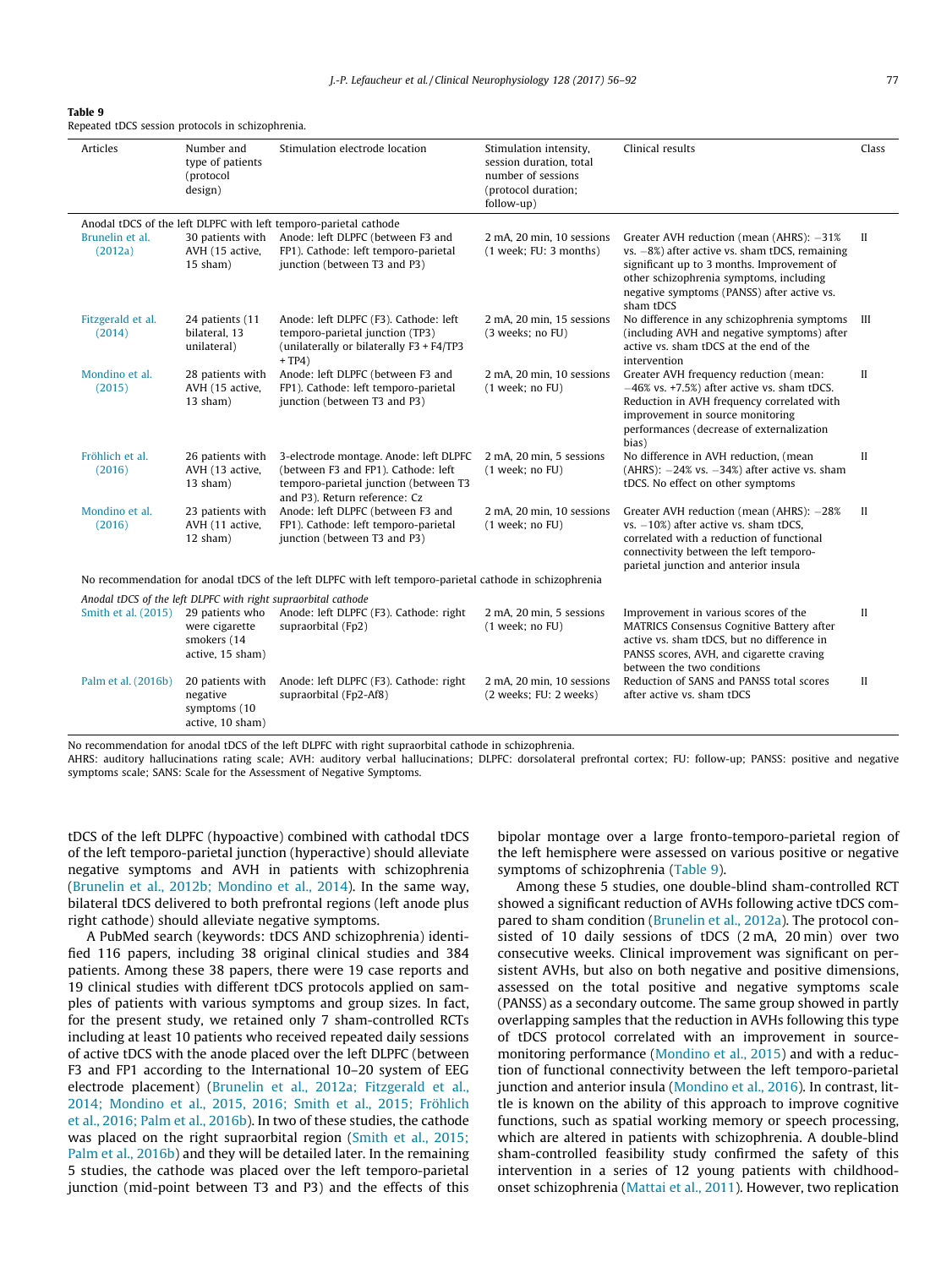studies, including one comprising two small RCTs (unilateral and bilateral tDCS), and published by independent groups failed to demonstrate any clinically relevant effect of active vs. sham tDCS using this montage on AVHs and negative symptoms at the end of the intervention based on 15 tDCS sessions over three weeks ([Fitzgerald et al., 2014\)](#page-30-0) or 5 tDCS sessions over one week ([Fröhlich et al., 2016](#page-30-0)). However, these studies suffered from various weaknesses, including small sample size, leaving room for further replication studies or large multicentric RCTs using multiplesession tDCS treatment in schizophrenic patients with the anode over the left DLPFC and the cathode over the left temporoparietal cortex. Meanwhile, we cannot make any recommendation about the efficacy of this montage to relieve schizophrenia symptoms, either positive or negative.

Other studies used a different electrode montage, with the anode still placed over the left DLPFC, but the cathode placed over the right supraorbital region. Using this montage, some beneficial results were reported in patient cases concerning the relief of negative symptoms of schizophrenia [\(Palm et al., 2013b\)](#page-34-0) or catatonia ([Shiozawa et al., 2013\)](#page-35-0). In two controlled studies using this montage ([Smith et al., 2015; Nienow et al., 2016](#page-35-0)), the cognitive impairment and deficits associated with schizophrenia were assessed, while schizophrenia symptoms were secondary outcomes or not assessed. These studies showed the positive effects on cognition of repeated sessions of anodal tDCS of the left DLPFC performed prior or during cognitive training. In the first study, with a parallel-arm design, 29 patients (14 in the active group and 15 in the sham group) received 5 sessions of anodal tDCS (2 mA, 20 min) of the left DLPFC (with right supraorbital cathode) over one week ([Smith et al., 2015\)](#page-35-0). A significant cognitive improvement was observed at the end of the intervention after active vs. sham tDCS in composite, working memory and attention-vigilance scores of the MATRICS Consensus Cognitive Battery. However, there were no differences between the two tDCS conditions regarding the PANSS scores (including AVH and negative symptoms) and cigarette smoking or craving. A single-blind, sham-controlled, proof-of-concept study also addressed cognitive issues in 10 schizophrenic patients receiving 28 sessions (two sessions each week) of tDCS combined with cognitive training ([Nienow et al., 2016\)](#page-33-0) The 6 patients who received active stimulation with the anode over the left DLPFC and the cathode over the contralateral supraorbital area showed significant more improvement on word or picture 2-back tasks compared to the 4 patients who received sham stimulation. However, schizophrenia symptoms were not assessed. Conversely, the most recent study using this montage had the Scale for the Assessment of Negative Symptoms (SANS) as the primary outcome measure [\(Palm et al., 2016b](#page-34-0)). This double-blind sham-controlled study with parallel-arm design (10 patients per arm) showed a significant reduction of 36% of negative symptoms on SANS after 10 active stimulations compared to a reduction of 0.7% in the sham group. As secondary outcome, PANSS sum scores also decreased significantly more after active  $(-23.4%)$  than sham stimulation  $(-2.2%)$ . However, the results of the two sham-controlled studies using this montage ([Smith et al., 2015; Palm et al., 2016b\)](#page-35-0) being conflicting ([Table 9](#page-21-0)), no recommendation can be made for the use of anodal tDCS of the left DLPFC with a contralateral orbitofrontal cathode in schizophrenia, even regarding cognitive deficits.

Finally, some results were reported in this domain, still with the anode over the left DLPFC but with other cathode placements. For example, with the cathode placed over the right DLFPC (bihemispheric DLPFC stimulation), a small RCT, including 15 patients and specifically addressing the treatment of negative symptoms, showed a significant decrease in PANSS total score and negative subscale after active stimulation compared to sham condition ([Gomes et al., 2015\)](#page-31-0). Using a cathode placed over the right deltoid muscle, an open-label study of 9 patients with negative symptoms also found an improvement of 24% in the PANSS negative subscale after anodal tDCS of the left DLPFC [\(Kurimori et al., 2015](#page-32-0)). The results obtained with these montages, non-replicated yet, cannot be considered for making recommendation.

## 15. Substance abuse, addiction and craving

Addiction to substances such as alcohol, drugs, nicotine, or food, is a major health issue, because of the difficulty to achieve a permanent cure with a high rate of relapses, despite detoxification and pharmacological or psychological interventions [\(Fant et al.,](#page-30-0) [2009; Heinz et al., 2009\)](#page-30-0). The rationale of using tDCS as a treatment for substance addiction and craving is that the DLPFC, which plays a major role in top-down inhibitory control mechanisms and reward mechanisms, was claimed to be dysfunctional in these disorders [\(Goldstein and Volkow, 2002; Wilson et al., 2004\)](#page-31-0).

A PubMed search (keywords: tDCS AND addiction OR craving) identified 80 papers, including 32 original clinical studies and 583 subjects. No safety problems emerged in these studies. There were 19 studies including at least 10 patients, but mostly based on single tDCS sessions with immediate or short-term assessment. In fact, we only identified 4 sham-controlled studies with at least 10 patients who received repeated daily sessions of the same type of active tDCS, i.e. a bihemispheric stimulation of the DLPFC with the anode on the right (F4) and the cathode on the left hemisphere (F3) [\(Boggio et al., 2009b; Fecteau et al., 2014; Klauss et al., 2014;](#page-28-0) [Batista et al., 2015](#page-28-0)) ([Table 10](#page-23-0)). The analyzed results cover patients addicted to alcohol, cocaine, crack, or smoking. All these studies were positive regarding the effect of active tDCS, either in the resulting quality of life [\(Klauss et al., 2014; Batista et al., 2015\)](#page-32-0) or in craving scores ([Boggio et al., 2009b; Fecteau et al., 2014;](#page-28-0) [Batista et al., 2015](#page-28-0)). According to these four positive class II studies issued from two independent teams, we can make a recommendation for a level of evidence B regarding the efficacy of bihemispheric tDCS of the DLPFC (right anode + left cathode) to reduce craving in patients with various types of addiction. However, this statement must be tempered by the fact that studies concerning alcohol abuse, crack-cocaine abuse, and smoking were pooled together, with results obtained on different outcome variables. Nevertheless we want to keep this statement, since a common mechanism of action certainly underlies all the results obtained with this given montage in patients who all have an addiction. This conclusion is reinforced by a recent neurophysiological and neuroimaging study showing that abstinence provided by bihemispheric tDCS of the DLPFC using this specific montage (right anode + left cathode) could involve functional changes in the ventral medial prefrontal cortex in both alcoholics and crack-cocaine users [\(Nakamura-Palacios et al., 2016\)](#page-33-0).

It is interesting to note that this montage is similar to the one proposed in the treatment of tinnitus, but opposed to the one proposed in the treatment of depression (anodal tDCS of the left DLPFC with right DLPFC cathode) (see previous chapters). In fact, as aforementioned, [Faber et al. \(2012\)](#page-30-0) found a beneficial effect on tinnitus regardless of the direction of the montage between the two hemisheres, but tinnitus-associated depression was preferentially relieved by placing the anode over the left DLPFC, whereas anxiety was preferentially relieved by placing the anode over the right DLPFC.

Actually, in alcoholics, one study showed a reduction of craving for visual alcohol cues after a single session of active bihemispheric tDCS of the DLPFC, similarly for a right anode + left cathode montage and a left anode + right cathode montage [\(Boggio et al.,](#page-28-0) [2008b](#page-28-0)). Conversely, the same team showed that only the right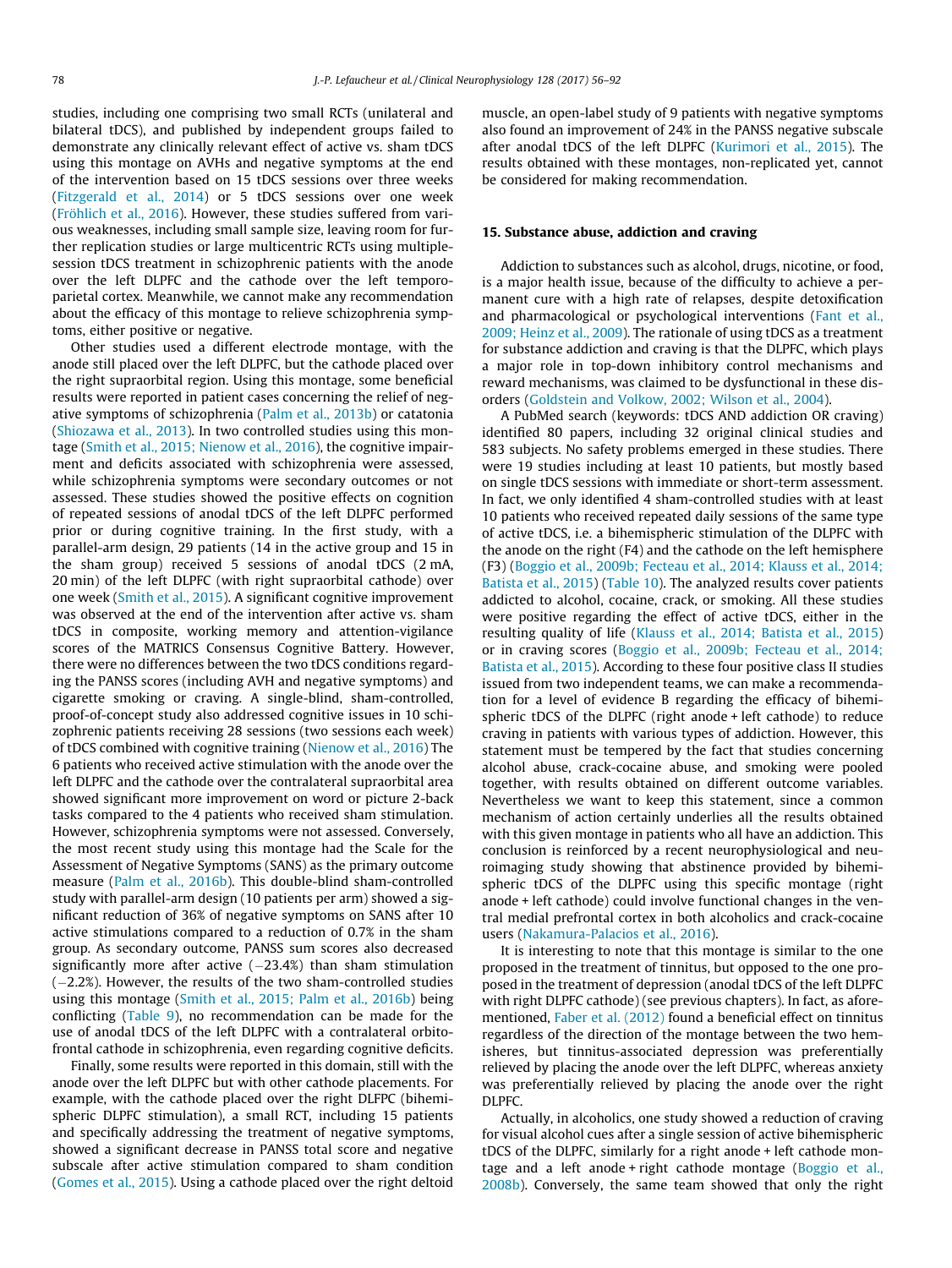<span id="page-23-0"></span>Table 10 Repeated tDCS session protocols in addiction/craving.

| Articles              | Number and<br>type of patients<br>(protocol<br>design) | Stimulation<br>electrode<br>location                       | Stimulation intensity, session<br>duration, total number of<br>sessions (protocol duration;<br>follow-up)                       | Clinical results                                                                                                                                                                                                                                                                                                                | Class        |
|-----------------------|--------------------------------------------------------|------------------------------------------------------------|---------------------------------------------------------------------------------------------------------------------------------|---------------------------------------------------------------------------------------------------------------------------------------------------------------------------------------------------------------------------------------------------------------------------------------------------------------------------------|--------------|
| Alcohol               |                                                        |                                                            |                                                                                                                                 |                                                                                                                                                                                                                                                                                                                                 |              |
| Klauss et al. (2014)  | 33 alcoholics<br>(16 active, 17<br>sham)               | Anode: right<br>DLPFC (F4).<br>Cathode: left<br>DLPFC (F3) | 2 mA, $2 \times 13$ min (separated by<br>a 20-min rest interval<br>without stimulation), 5 sessions<br>$(1$ week; FU: 6 months) | Improvement in overall perception of quality of life after<br>active vs. sham tDCS, but no difference in craving scores,<br>frontal function, global mental status, and anxiety-<br>depression symptoms. At 6 months, alcohol-abstinent<br>subjects were more numerous after active vs. sham tDCS<br>$(8/16 \text{ vs} / 2/17)$ | П            |
| Crack-Cocaine         |                                                        |                                                            |                                                                                                                                 |                                                                                                                                                                                                                                                                                                                                 |              |
| Batista et al. (2015) | 36 crack-<br>cocaine users<br>(17 active, 19<br>sham)  | Anode: right<br>DLPFC (F4).<br>Cathode: left<br>DLPFC (F3) | 2 mA, 20 min, 5 sessions<br>$(3$ weeks; FU: 1 week)                                                                             | Improvement in craving scores, anxiety, and overall<br>perception of quality of life after active vs. sham tDCS. In<br>addition, craving scores decreased linearly over 4 weeks                                                                                                                                                 | $\mathbf{I}$ |
| <b>Smoking</b>        |                                                        |                                                            |                                                                                                                                 |                                                                                                                                                                                                                                                                                                                                 |              |
| Boggio et al. (2009b) | 27 smokers (13<br>active. 14<br>sham)                  | Anode: right<br>DLPFC (F4).<br>Cathode: left<br>DLPFC (F3) | 2 mA, 20 min, 5 sessions<br>$(1$ week; no FU)                                                                                   | Decrease in the number of cigarettes smoked after active<br>vs. sham tDCS in the week of intervention. In addition.<br>cumulative reduction of craving for cue-provoked smoking<br>after active tDCS                                                                                                                            | H            |
| Fecteau et al. (2014) | 12 smokers<br>(crossover)                              | Anode: right<br>DLPFC (F4).<br>Cathode: left<br>DLPFC (F3) | 2 mA, 30 min, 5 sessions<br>$(1$ week; FU: $4$ days)                                                                            | Decrease in the number of cigarettes smoked after active<br>vs. sham tDCS, lasting up to 4 days after the end of the<br>intervention. Smokers rejected more often offers of<br>cigarettes with reward sensitive effects after active tDCS                                                                                       | $\mathbf{I}$ |

Recommendation: combined anodal tDCS of the right DLPFC and cathodal tDCS of the left DLPFC is probably effective in addiction/craving (Level B). DLPFC: dorsolateral prefrontal cortex; FU: follow-up.

anode + left cathode montage was significantly associated with a reduction of craving for marijuana, while both montages increased the propensity for risk-taking in chronic marijuana users [\(Boggio](#page-28-0) [et al., 2010\)](#page-28-0). Other working groups interestingly found that only the right anode + left cathode montage was specifically able to reduce the risk-taking behavior in 18 dependent cocaine users ([Gorini et al., 2014\)](#page-31-0) and 18 cigarette smokers ([Pripfl et al., 2013\)](#page-34-0). This right anode + left cathode montage, applied in single or multiple tDCS sessions (2 mA, 20 min, 5 days for one week) was found to positively impact cognitive processing related to crack-related visual cues in 13 crack-cocaine users [\(Conti and Nakamura-](#page-29-0)[Palacios, 2014](#page-29-0)). [Pripfl and Lamm \(2015\)](#page-34-0) also showed that a single session of bihemispheric tDCS of the DLPFC with the right anode + left cathode montage (and not the reverse montage) could reduce negative affect in emotion appraisal but not modulate nicotine craving-cue appraisal in 20 smokers. Finally, [Kekic et al. \(2014\)](#page-32-0) reported that a single tDCS session with the right anode + left cathode montage over the DLPFC improved craving scores for sweet but not savoury foods in 17 patients with food craving. The participants that exhibited more reflective choice behaviour were more susceptible to the anti-craving effects of tDCS than those that displayed more impulsive choice behaviour. However, no difference in food consumption was observed after active vs. sham tDCS. Conversely, one week of daily anodal tDCS delivered to the right DLPFC (but with the cathode placed in the left supraorbital region) was found to reduce overall caloric intake by 14% in comparison with sham stimulation in 14 subjects, which however do not meet the criteria of eating disorder [\(Jauch-Chara et al., 2014\)](#page-31-0).

Other studies used a tDCS montage with the anode over the left DLPFC and a cathode over the contralateral supraorbital or shoulder region. Using this montage, a transient improvement on clinical and electrophysiological features of craving was observed in alcoholics after a single active tDCS session ([Nakamura-Palacios](#page-33-0) [et al., 2012; den Uyl et al., 2015\)](#page-33-0) or a series of 5 sessions (once a week for five consecutive weeks) [\(da Silva et al., 2013\)](#page-29-0). In smokers, anodal stimulation of the left DLPFC with cathode placed over the contralateral supraorbital region was found to reduce the negative affect correlated with nicotine dependence without any change on cigarette craving in one single-session study ([Xu et al., 2013](#page-36-0)) or to improve the ability to resist smoking in another single-session study ([Falcone et al., 2016](#page-30-0)). Obviously, these results are still too preliminary to make any recommendation for the use of anodal tDCS of the left DLPFC with the cathode over the right orbitofrontal region in craving. Finally, the reverse tDCS montage, with the anode over the right DLPFC and the cathode over the left supraorbital region, was recently shown to be able to reduce food craving ([Ljubisavljevic et al., 2016](#page-32-0)). A single session could produce immediate effects, while the clinical improvement could last for a month after a 5-day protocol. These results remain to be replicated.

# 16. Other psychiatric disorders

Regarding clinical applications of tDCS in psychiatric disorders other than depression, schizophrenia and addiction, there are only very limited data available in the literature. A PubMed search (keywords: tDCS AND obsessive compulsive disorder) identified 17 papers, including 5 original clinical studies and 12 patients. There were 4 single case reports and only one open-label study performed on 8 patients with the cathode placed over the left orbitofrontal cortex and the anode placed over the right cerebellum ([Bation et al., 2016](#page-28-0)). A PubMed search (keywords: tDCS AND post-traumatic stress disorder) identified 5 papers, including only one pilot study of 4 patients [\(Saunders et al., 2015\)](#page-35-0). A PubMed search (keywords: tDCS AND autism) identified 36 papers, including 6 original clinical studies and 64 patients. Among these 6 papers, there were 2 single case reports and 2 RCTs issued from the same team assessing the effect of either a 5-day protocol on clinical scores or a single session on EEG parameters in a series of 20 patients [\(Amatachaya et al., 2014, 2015\)](#page-27-0). The montage used was an anode placed over the left DLPFC (F3) with a cathode on the right shoulder. Finally, a PubMed search (keywords: tDCS AND attention-deficit hyperactivity disorder) identified 24 papers, including 2 original clinical studies (single-session studies) and 80 patients. One study (60 patients) did not find significant differences between active and sham tDCS regarding the effect of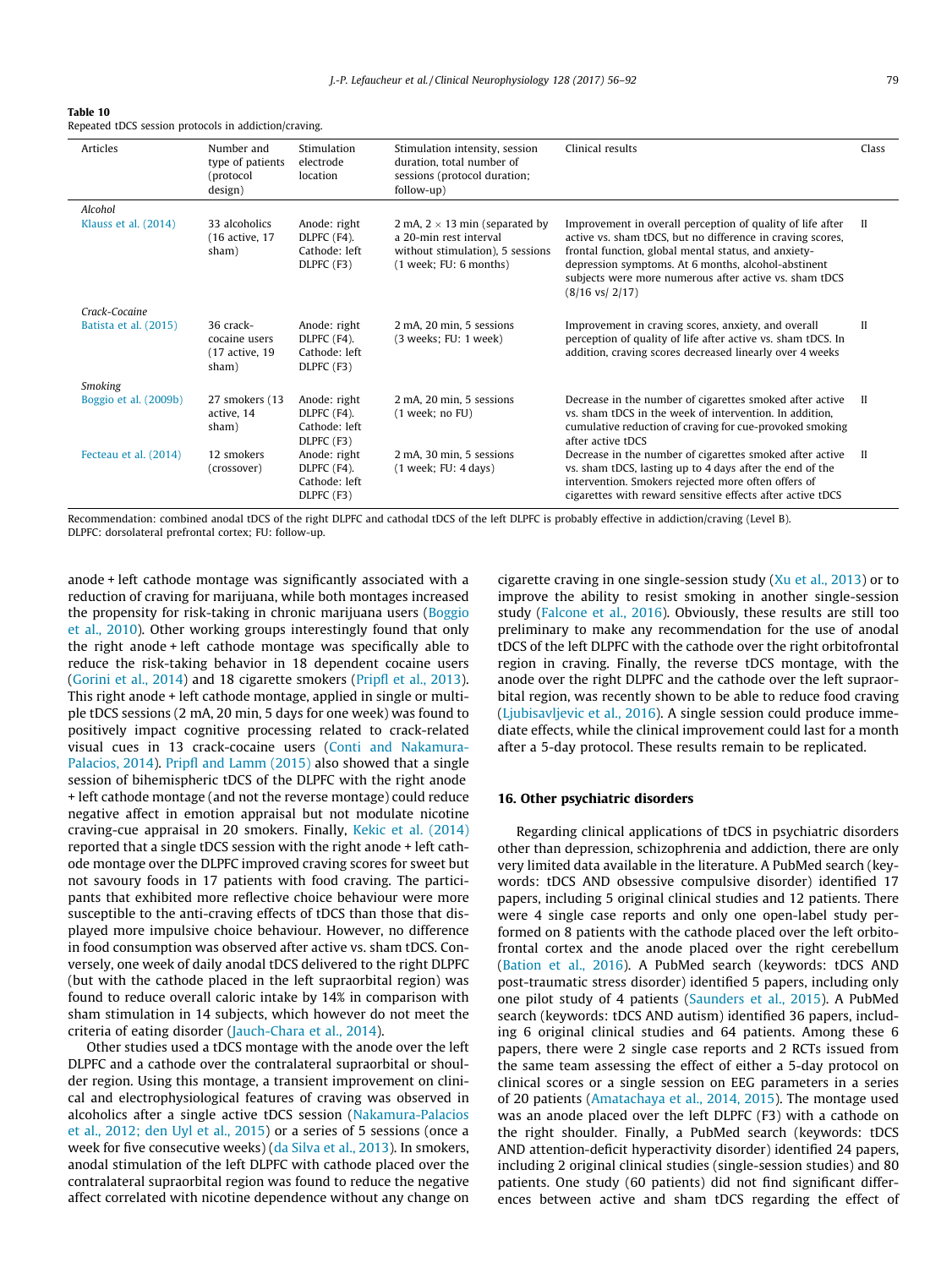bihemispheric tDCS of the DLFPC (left anode + right cathode) on behavioral performance in go/no-go tasks [\(Cosmo et al., 2015\)](#page-29-0). Conversely, the other study (20 patients) showed that anodal tDCS of the left DLPFC (with right supraorbital cathode) increased the proportion of correct responses in go/no-go tasks, whereas cathodal tDCS of the left DLPFC increased the inhibition accuracy ([Soltaninejad et al., 2016\)](#page-35-0). Obviously, reported results are too preliminary to make any recommendation for the use of tDCS in all these psychiatric conditions.

# 17. At-home do-it-yourself DCS and neural enhancement

One of the main advantages of tDCS as a therapeutic device is to be a low-cost, small-size, and patient-wearable equipment. Also, it allows distribution of machines for home use, which is not the case for rTMS. Although therapeutic effects may last beyond the time of stimulation when using NIBS techniques because of neural plasticity processes, the treatment of a chronic disease always requires repeated sessions in a maintenance protocol. Considering rTMS, this is resulting in multiple trips and visits for the patient to be stimulated, generating fatigue and costs, and reducing compliance. Considering tDCS, at-home application is feasible and potentially more comfortable and less tiring for the patient. At-home tDCS trials have been already reported as case reports for the treatment of AVH [\(Andrade, 2013\)](#page-27-0) or chronic myofascial pain ([Pérez-Borrego](#page-34-0) [et al., 2014](#page-34-0)), series of patients with trigeminal neuralgia ([Hagenacker et al., 2014](#page-31-0)) or tinnitus (Hyvärinen et al., 2016), or are currently under investigation in patients with chronic pain ([O'Neill et al., 2015\)](#page-34-0) or MS [\(Kasschau et al., 2015\)](#page-32-0). One group also used tDCS as an add-on intervention combined with physical therapy to promote motor recovery in patients impaired by intracerebral hemorrhage [\(Mortensen et al., 2016](#page-33-0)). Recommendations have even been recently proposed for a safe use of remotely-supervised at-home tDCS ([Charvet et al., 2015](#page-29-0)), highlighting training of the user or caregiver, medical supervision, monitoring of compliance, and assessment of the clinical benefit or side-effects. However, an uncontrolled domiciliary utilization of tDCS devices exposes the patient to potential adverse events caused by misuse or overuse, e.g., skin burns [\(Wang et al., 2015\)](#page-36-0) or unnecessary or dangerous repetition of the sessions.

Because of the wide diffusion of tDCS or tDCS-like machines that can be bought freely on the internet, it will be difficult to restrict the use of these machines and ensure correct application. This also refers to the topic of ''neuroenhancement", which is however beyond the scope of this present work, as it relates to improving the capacities of normal subjects and not to treat pathological conditions. In this context of free access to technology, neuroenhancement by tDCS is the subject of many ethical and regulatory debates ([Hamilton et al., 2011; Cohen Kadosh et al., 2012;](#page-31-0) [Heinrichs, 2012; Santarnecchi et al., 2013; Cabrera et al., 2014;](#page-31-0) [Fitz and Reiner, 2015; Maslen et al., 2015; Wexler, 2016\)](#page-31-0) and scientific controversies. In fact, theoretically, tDCS may have the capacity to "enhance" attention, learning, endurance, motor execution, memory, or other higher-order processes such as decisionmaking, risk-taking, or problem-solving ([Levasseur-Moreau et al.,](#page-32-0) [2013; Brem et al., 2014; Coffman et al., 2014\)](#page-32-0). However, tDCS experts' opinions are not unequivocal on this topic, as shown by two recent surveys ([Shirota et al., 2014; Riggall et al., 2015\)](#page-35-0). In fact, modifying neural activity by NIBS does not always go in the expected direction in a ''normal" human brain. For example, one study showed that the improvement of cognitive performance by testing repetition was reduced in healthy subjects after a single session of active tDCS over the DLPFC (bilateral or unilateral anodal stimulation with the cathode placed at Cz) compared to the sham procedure [\(Sellers et al., 2015](#page-35-0)). Specifically, the reduction in test–retest improvement was observed on the Full Scale Intelligence Quotient and the Perceptual Reasoning Index of the Wechsler Adult Intelligence Scale. Another study showed that the accuracy performance in a working memory task was significantly decreased during and after a single session of tDCS over the DLPFC using a commercial tDCS machine that is freely available on the internet as a cognitive enhancer [\(Steenbergen et al., 2016\)](#page-35-0). Therefore, there is a need for maintaining a level of technical and scientific excellence and considering regulatory issues to not discredit this therapeutic perspective. In this context, the International Federation of Clinical Neurophysiology (IFCN) recently warns against the use of DIY devices and methods of NIBS unless they have shown both efficacy and safety (see recommandation in the following document: [http://www.ifcn.info/uploadfiles/documents/2015/](http://www.ifcn.info/uploadfiles/documents/2015/Using_tES_devices_as_DIY_FINAL_13Dec15.pdf) [Using\\_tES\\_devices\\_as\\_DIY\\_FINAL\\_13Dec15.pdf](http://www.ifcn.info/uploadfiles/documents/2015/Using_tES_devices_as_DIY_FINAL_13Dec15.pdf)).

# 18. Perspectives of targets other than cortical (cerebellum and spinal cord)

Although this work is intended to be a guideline on the indications of tDCS applied to the cerebral cortex, readers should be informed that research currently develops to explore the possibility of using transcutaneous DC stimulation on other neural targets, such as cerebellum and spinal cord, in order to promote functional neural changes [\(Priori et al., 2014](#page-34-0)). This issue will be briefly addressed.

### 18.1. Cerebellar tDCS

Because the cerebellum plays a major role in several brain functions, cerebellar stimulation could be a preferential way of therapeutic intervention in many pathological conditions. Weak DC delivered transcutaneously in humans over the cerebellum for minutes elicits prolonged changes in neurophysiological and behavioural responses related to cerebellar functions ([Ferrucci and](#page-30-0) [Priori, 2013; Grimaldi et al., 2014a](#page-30-0)). Theoretical considerations and modelling studies suggest that the electric field generated by tDCS can reach the cerebellum when using an appropriate montage ([Parazzini et al., 2014b\)](#page-34-0). The induced effects arise from functional changes in the stimulated cerebellum, although transynaptic or antidromic changes may also occur in connected cerebral or brainstem structures.

There is already reported evidence that cerebellar tDCS can induce neurophysiological, functional, and clinical effects related to DC-induced neuroplasticity and neurotransmitter changes ([Ferrucci et al., 2015; Grimaldi et al., 2016\)](#page-30-0). For example, cerebellar tDCS was found to influence cerebello-thalamo-cortical inhibitory projections ([Galea et al., 2009](#page-30-0)), human associative plasticity assessed by the paired-associative stimulation paradigm ([Hamada et al., 2012\)](#page-31-0), somatosensory mismatch negativity ([Chen](#page-29-0) [et al., 2014](#page-29-0)) conditioned eyeblink responses [\(Zuchowski et al.,](#page-36-0) [2014\)](#page-36-0), gait adaptation [\(Jayaram et al., 2012](#page-31-0)), motor learning ([Galea et al., 2012; Dutta et al., 2014; Hardwick and Celnik,](#page-30-0) [2014; Herzfeld et al., 2014](#page-30-0)), and cognitive functions, such as memory and emotion [\(Ferrucci et al., 2008b, 2012, 2013; Boehringer](#page-30-0) [et al., 2012; Pope and Miall, 2012; Macher et al., 2014](#page-30-0)). These results have been obtained in healthy humans and could have clinical interest, especially in patients with disorders involving cerebellar dysfunction such as ataxia, Parkinson's disease, autism and schizophrenia [\(Yeganeh-Doost et al., 2011; Massaquoi, 2012; Wu](#page-36-0) [and Hallett, 2013\)](#page-36-0).

There are only preliminary data of the application of cerebellar tDCS in patients ([Grimaldi and Manto, 2013; Bradnam et al., 2014,](#page-31-0) [2015; Gironell et al., 2014; Grimaldi et al., 2014b; Minichino et al.,](#page-31-0) [2014, 2015; Sadnicka et al., 2014; Benussi et al., 2015; Bation et al.,](#page-31-0)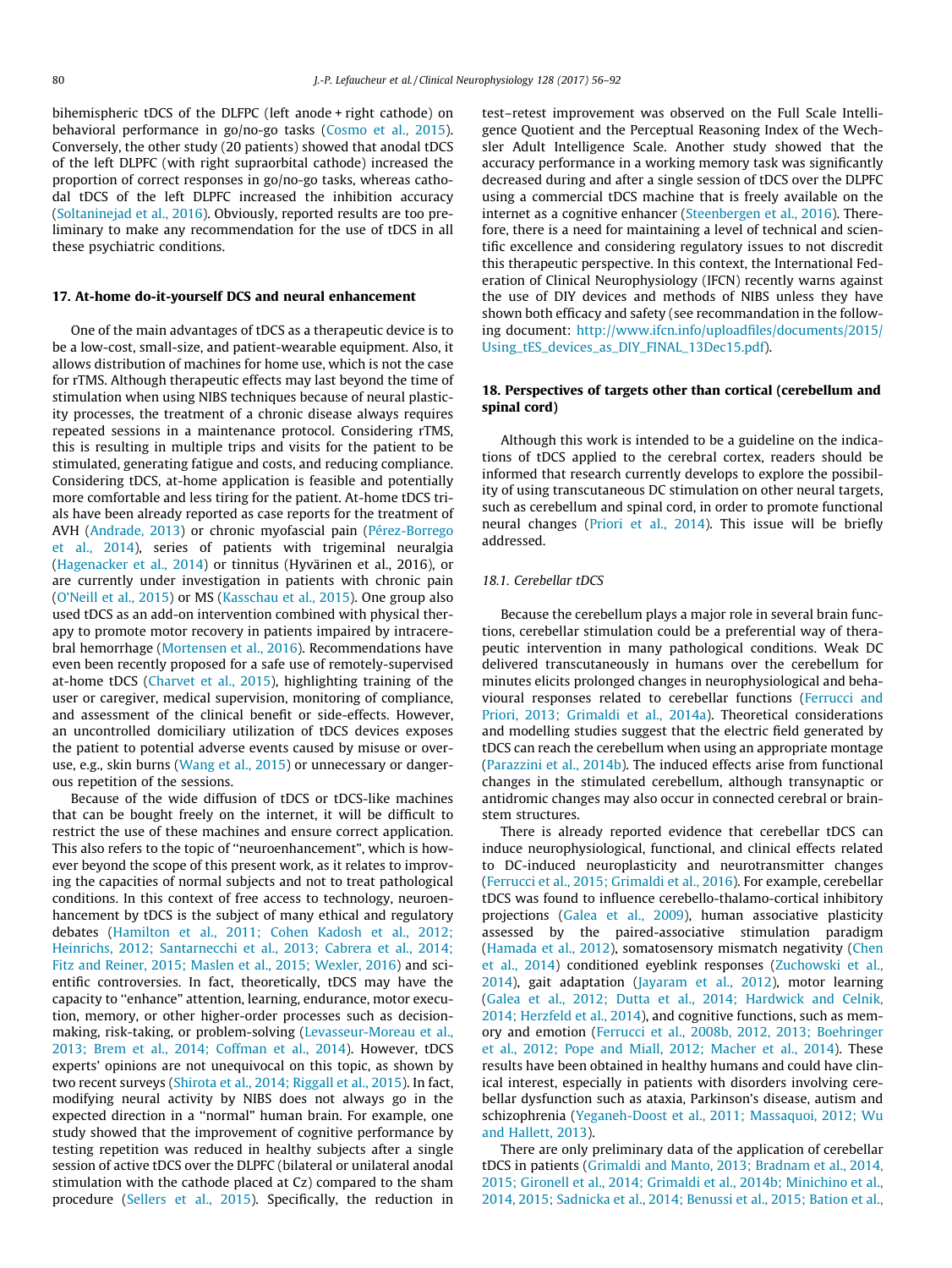[2016; Ferrucci et al., 2016](#page-31-0)). Much work remains to be done to design further therapeutic studies using cerebellar tDCS, according to the parameters of stimulation (electrode montage, polarity), the possible mechanisms of action, and the underlying pathological conditions and interactions with ongoing drug treatments.

#### 18.2. Transcutaneous spinal direct current stimulation

Invasive high-frequency epidural electrical spinal cord stimulation (SCS) has been used for more than 30 years to treat a variety of pain syndromes [\(Grabow et al., 2003; Mailis-Gagnon et al., 2004;](#page-31-0) [Frey et al., 2009\)](#page-31-0). Involving totally different mechanisms of action, a noninvasive approach of spinal cord neuromodulation was recently developed, using transcutaneous DC stimulation in humans ([Cogiamanian et al., 2008, 2012\)](#page-29-0).

The application of anodal DC at the thoracic level (2.5 mA for 15 min with the cathode placed at the right shoulder) selectively reduced the amplitude of the cervicomedullary P30 component of the somatosensory evoked potentials to posterior tibial nerve stimulation [\(Cogiamanian et al., 2008](#page-29-0)) as well as laser evoked potentials after foot stimulation [\(Truini et al., 2011\)](#page-36-0) or nociceptive withdrawal reflex [\(Cogiamanian et al., 2011; Perrotta et al., 2016\)](#page-29-0). These results provide evidence that transcutaneous spinal direct current stimulation (tsDCS) is able to interfere with spinal cord conduction properties and to modulate conduction in the lemniscal and spino-thalamic pathways. At present, there is also increasing evidence that tsDCS is able to induce persisting changes in properties of spinal sensory or motor neurons [\(Winkler et al.,](#page-36-0) [2010; Lim and Shin, 2011; Lamy et al., 2012; Hubli et al., 2013;](#page-36-0) [Niérat et al., 2014\)](#page-36-0). The resulting excitability changes induced by tsDCS may also extent to corticospinal tracts or even intracortical circuits ([Bocci et al., 2015a,b,c](#page-28-0)).

To date, the precise mechanisms underlying these neuromodulatory effects remain speculative, although one modelling study improves the understanding of the spatial distribution of the current density generated by tsDCS [\(Parazzini et al., 2014a\)](#page-34-0). Nevertheless the possibility of influencing conduction along the ascending spinal pathway as well as spinal circuitries is vghgfhgngpain syndrome, e.g., restless leg syndrome ([Heide et al., 2014](#page-31-0)) and the neurorehabilitation of motor disorders, especially spasticity or poststroke gait impairment [\(Picelli et al., 2015\)](#page-34-0).

# 19. Perspectives of treatment by transcranial electrical stimulation methods other than tDCS (tACS, tRNS)

Although the present work addresses tDCS results, we should also mention that future developments with potential therapeutic application might regard other non-invasive neuromodulation techniques using low-intensity transcranial electrical stimulation. We briefly present these other techniques, namely tACS and tRNS, which are for now the subject of relatively few clinical studies. Taking into account all physical possibilities, an indefinite number of transcranial electrical stimulation protocols exists. Rather arbitrarily determinded protocols have been tried over the last century, mainly deriving from the Franco-Russian experience of ''electrosleep" or ''electroanesthesia" ([Guleyupoglu et al., 2013](#page-31-0)). Most of the complex historical stimulation protocols are proprietary commercial ''blends" and will probably not survive the test of time against physically simpler and better evaluated protocols such as tDCS or sinusoidal tACS ([Paulus, 2011](#page-34-0)). In case of tDCS, first clinical descriptions date as early as 1801, one year after the invention of the voltaic pile. An earlier attempt of modulating slow EEG oscillations by tACS was performed during sleep, but tACS was applied with tDCS overlay, leaving until today unclear whether the DC or the AC component provided the resulting effect ([Marshall et al.,](#page-33-0) [2006](#page-33-0)). Then, the first investigation with pure sinusoidal motor cortex tACS delivered at 10 Hz produced only small aftereffects on implicit motor learning ([Antal et al., 2008\)](#page-27-0). This was probably due to the low intensity of stimulation (0.4 mA), which was choosen to avoid retinal phosphenes via the frontal return electrode. Since a couple of years, tACS was applied in disease context, first in movement disorders ([Angelakis et al., 2013\)](#page-27-0) and tinnitus ([Vanneste et al., 2013a,b\)](#page-36-0), and more recently to modulate tremor by targeting the cerebellum [\(Mehta et al., 2014](#page-33-0)).

Two different goals have to be differentiated when looking at tACS effects, first regarding entrainment with ongoing brain rhythm and second regarding induction of aftereffects. In the context of the present review, the latter seems to be the most interesting since this would avoid wearing the stimulation electrode all day for therapeutic purposes. The problem of the necessity for continuous stimulation was pointed out by a closed-loop tACS approach using specified phase alignments to suppress parkinsonian tremor by about 50% ([Brittain et al., 2013](#page-28-0)). This is also a requirement for the application of alternating fields at very high intensity and frequency for therapeutic purpose in a disease justifying substantial efforts for treatment, namely the treatment of glioblastoma ([Swanson et al., 2016\)](#page-35-0). The upper frequency limit of tACS has not yet been determined and it touches e.g. the question if mobile phone emission can influence brain function. In fact, continuous tACS at 200 kHz could selectively destroy dividing cells by targeting the inhomogeneous fields present at the bridge separating the daughter cells that interfere with spindle tubulin orientation and induce dielectrophoresis ([Kirson et al., 2007\)](#page-32-0). Conversely, the role of tACS frequencies in the low kHz range remains to be investigated. A first study showed that 2 and 5 kHz tACS protocols were particularly efficacious in inducing a sustained increase in MEP amplitude up to 30–60 min after the intervention ([Chaieb et al., 2011](#page-29-0)). Within this frequency, tACS appears too fast to entrain brain circuit oscillations, and therefore the stimulation probably directly interferes with cortical excitability via neuronal membrane activation changes.

A protocol of 140 Hz tACS delivered at 1 mA for 10 min can produce aftereffects comparable in duration to those induced by anodal tDCS [\(Moliadze et al., 2010](#page-33-0)). This frequency complies with the so-called ''ripple frequency", which has a function in encoding memory in the hippocampus. Interestingly it is about the same frequency which was empirically found to be optimally suited for DBS therapeutical effects in movement disorders (130 Hz). In the context of tACS, stimulation intensity plays a critical role to promote either excitation or inhibition of the neural circuits ([Moliadze](#page-33-0) [et al., 2012](#page-33-0)) and not electrode polarity as for tDCS. A deeper understanding is requested to determine how electrode size, shape, or montage, as well as stimulation frequency and intensity ([Moliadze et al., 2012\)](#page-33-0) and the initial state of the brain and its susceptibility to resonance effects ([Feurra et al., 2013\)](#page-30-0) may interfere in a complex manner in the emergence of tACS effects beyond the simple process of oscillation entrainment or spiking resonance ([Reato et al., 2013; Schmidt et al., 2014\)](#page-34-0).

Although motor cortex excitability parameters assessed by TMS, e.g., motor threshold or MEP size measurement, provides widely used biomarkers, their value in predicting behavioural changes induced by tACS remains highly speculative. For example, 140 Hz tACS was very efficient in influencing MEP size, whereas implicit motor learning was rather facilitated by 250 Hz tACS ([Moliadze et al., 2010](#page-33-0)). Frequency-specific effects can be circumvented by performing tRNS, which was introduced by [Terney](#page-35-0) [et al. \(2008\)](#page-35-0) as a novel method of transcranial electrical stimulation. However, a random noise spectrum using frequencies ranging from 100 to 640 Hz led essentially to the same results as 140 Hz tACS or anodal tDCS, i.e. a consistent increase in motor cortex excitability ([Terney et al., 2008](#page-35-0)). In fact, tRNS may provide larger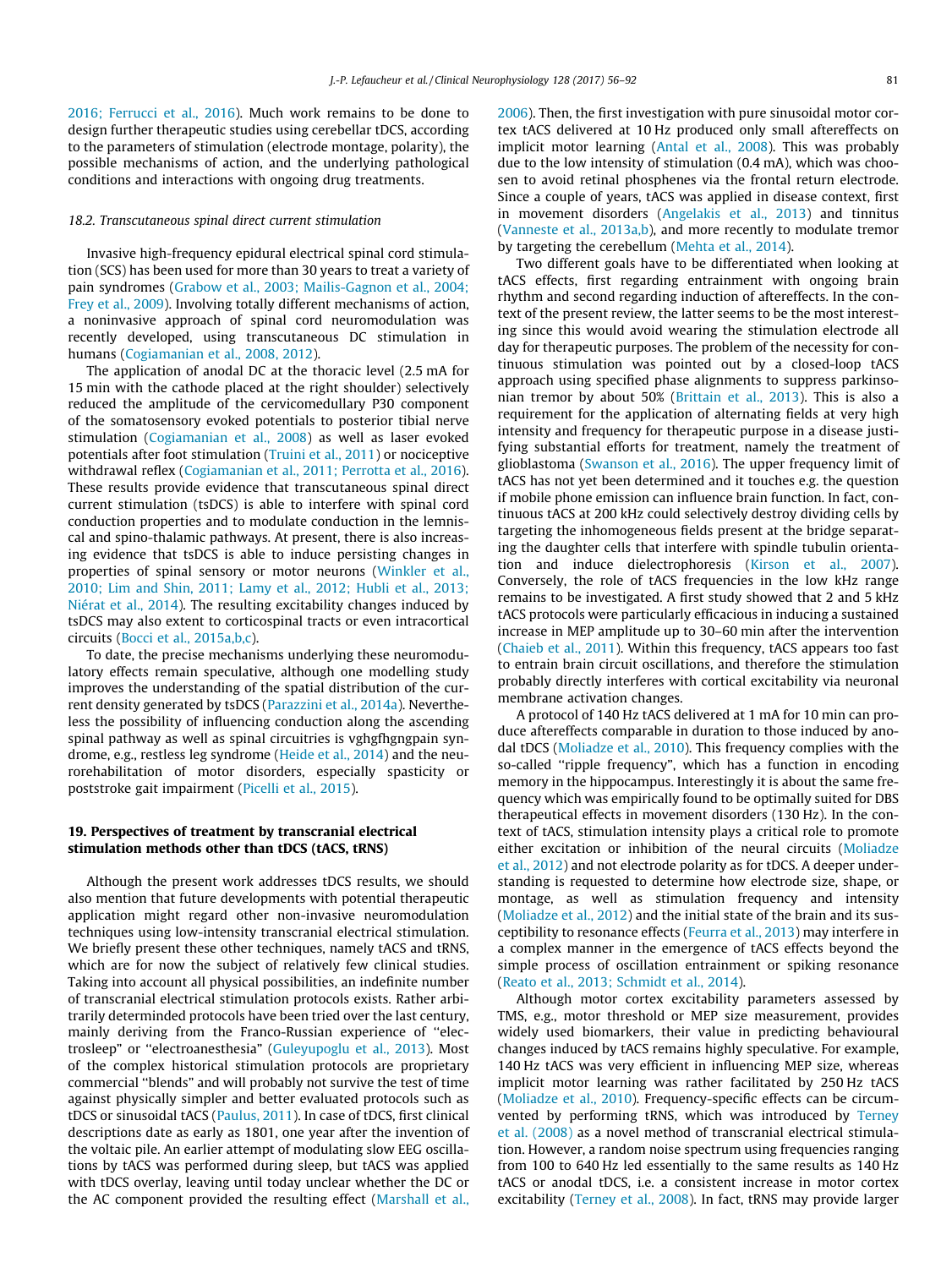MEP size increase and anodal tDCS longer MEP size increase compared to sham, suggesting different underlying mechanisms of action [\(Moliadze et al., 2014\)](#page-33-0). As tACS, tRNS was also applied in disease context since a couple of years, to provide ''therapeutic" improvement, such as the relief of neuropathic pain [\(Alm and](#page-27-0) [Dreimanis, 2013; Palm et al., 2016a\)](#page-27-0), psychiatric symptoms ([Palm et al., 2013a; Haesebaert et al., 2014](#page-34-0)), or tinnintus ([Vanneste et al., 2013a,b; Claes et al., 2014; Joos et al., 2015](#page-36-0)). These reported clinical effects should be specifically assessed, but largely remain preliminary before being replicated by independent groups in sham-controlled studies.

#### 20. Summary of recommendations

This work presents for the first time a comprehensive evidencebased analysis of the reported clinical efficacy of various tDCS montages that could lead to therapeutic applications in the neurological, otorhinolaryngological, and psychiatric domains. According to this synthesis, there is a sufficient level of evidence to make recommendations for the efficacy of specific tDCS montages in several clinical indications, as summarized in Table 11.

To date, a Level A recommendation has not been achieved so far for any clinical indication. In contrast, a Level B recommendation (probable efficacy) is conferred for the clinical effect of: (i) anodal tDCS of the left M1 (defined as C3 location in the International 10– 20 system of EEG electrode placement) with the cathode over the right orbitofrontal region in fibromyalgia; (ii) anodal tDCS of the left DLPFC (F3) with the cathode over the right orbitofrontal region in non-drug-resistant major depressive episodes; (iii) anodal tDCS of the right DLPFC with the cathode over the left DLPFC in addiction/craving, although this statement covers different clinical conditions and outcome variables. A Level C recommendation (possible efficacy) is conferred for the clinical effect of anodal tDCS of the motor cortex of the left hemisphere or contralateral to pain side with the cathode over the right orbitofrontal region in patients with chronic neuropathic pain at the lower limbs secondary to traumatic or medical spinal cord lesion.

Conversely, a Level B recommendation (probable inefficacy) is conferred for the absence of clinical effect of: (i) anodal tDCS of the left temporal cortex (between C3 and T3/T5) with the cathode over the right orbitofrontal region in chronic tinnitus; (ii) anodal tDCS of the left DLPFC (F3) with the cathode over the right orbitofrontal region in drug-resistant major depression. Finally, in clinical conditions where no recommendation was proposed, it must be underlined that the absence of evidence should not be taken as evidence for the absence of effect.

Further controlled studies in all potential therapeutical indications are obviously needed to extend and confirm the present recommendations. The term ''recommendation" used in this work should not be misinterpreted. Our objective was to ''recommend" a type of tDCS protocol in a given clinical situation according to the level of evidence of its ''real" efficacy, comparing active vs. sham condition. Our methodology was not that of a metaanalysis using all data published in a statistical way, but was based on the existence of results replicated by independent teams on a representative sample of patients who received multiple sessions of active stimulation. For example, the beneficial results provided by a given tDCS protocol in a specific indication but only reported by one team and not replicated by independent teams did not lead to a recommendation, whereas such results might have a significant weight in a meta-analysis. In addition, a high level of evidence of efficacy (comparing active vs. sham condition) should not open the door to clinical use in daily routine practice without any limitations. The first of these limitations is to precisely design the tDCS protocol to apply, especially in terms of session duration and repetition or combined therapy. Our work was intended to present evidence-based guidelines, not practical guidelines to codify the daily use of tDCS therapy. The second limitation is the fact that a ''significant" effect of active stimulation compared to sham control may be statistically relevant but not clinically meaningful in daily

#### Table 11

Summary of recommendations on tDCS efficacy according to clinical indication.

| Chronic neuropathic pain of the lower limbs due                              | Anodal tDCS of left M1 (or contralateral to pain side) is possibly effective in case of spinal cord lesion (Level C). No |
|------------------------------------------------------------------------------|--------------------------------------------------------------------------------------------------------------------------|
| to spinal cord lesion                                                        | recommendation in case of peripheral nervous system lesion                                                               |
| Chronic non-neuropathic oral, facial, low back,<br>abdominal, or pelvic pain | No recommendation for anodal tDCS of left M1 (or contralateral to pain side)                                             |
| Fibromyalgia                                                                 | Anodal tDCS of left M1 is probably effective (Level B)                                                                   |
| Migraine                                                                     | No recommendation for anodal tDCS of the left M1 or cathodal tDCS of V1                                                  |
| Postoperative pain                                                           | No recommendation for anodal tDCS of M1 or the left DLPFC                                                                |
| Parkinson's disease (motor symptoms)                                         | No recommendation for anodal tDCS of the motor cortex                                                                    |
| Parkinson's disease (cognitive symptoms)                                     | No recommendation for anodal tDCS of the left DLPFC                                                                      |
| Dystonia (focal or generalized)                                              | No recommendation for anodal or cathodal tDCS of the motor cortex                                                        |
| Motor stroke                                                                 | No recommendation for anodal tDCS of the ipsilesional motor cortex in acute, postacute, or chronic stage                 |
|                                                                              | No recommendation for cathodal tDCS of the contralesional motor cortex in postacute stage                                |
|                                                                              | No recommendation for bihemispheric tDCS of the motor cortex (ipsilesional anode + contralesional cathode) in            |
|                                                                              | chronic stage                                                                                                            |
| Nonfluent poststroke aphasia                                                 | No recommendation for anodal tDCS of left Broca's area or Wernicke's area or cathodal tDCS of their right                |
|                                                                              | homologous region in postacute or chronic stage                                                                          |
| Multiple sclerosis (fatigue or cognitive disorders)                          | No recommendation for anodal tDCS of sensory or motor cortex or the left DLPFC                                           |
| Multiple sclerosis (sensory or motor symptoms)                               | No recommendation for anodal tDCS of M1                                                                                  |
| Epilepsy                                                                     | No recommendation for cathodal tDCS of the epileptic focus or anodal tDCS of the left DLPFC                              |
| Disorders of consciousness                                                   | No recommendation for anodal tDCS of the left DLPFC                                                                      |
| Alzheimer's disease                                                          | No recommendation for anodal tDCS of the left DLPFC or the temporoparietal cortex                                        |
| Tinnitus                                                                     | Anodal tDCS of the left temporoparietal cortex is probably ineffective (Level B)                                         |
|                                                                              | No recommendation for bihemispheric tDCS of the DLPFC (right anode + left cathode)                                       |
| Depression                                                                   | Anodal tDCS of the left DLPFC with right orbitofrontal cathode is probably effective in non-drug-resistant major         |
|                                                                              | depression (Level B) and probably ineffective in drug-resistant major depression (Level B)                               |
|                                                                              | No recommendation for bihemispheric tDCS of the DLPFC (left anode + right cathode)                                       |
| Schizophrenia (AVH or negative symptoms)                                     | No recommendation for anodal tDCS of the left DLPFC with left temporoparietal or right supraorbital cathode              |
| Addiction/craving                                                            | Bihemispheric tDCS of the DLPFC (right anode + left cathode) is probably effective in addiction/craving (alcohol,        |
|                                                                              | drugs, smoking) (Level B)                                                                                                |
|                                                                              | No recommendation for anodal tDCS of the left DLPFC with right supraorbital cathode                                      |

''No recommendation" means the absence of sufficient evidence to date, but not the evidence for an absence of effect.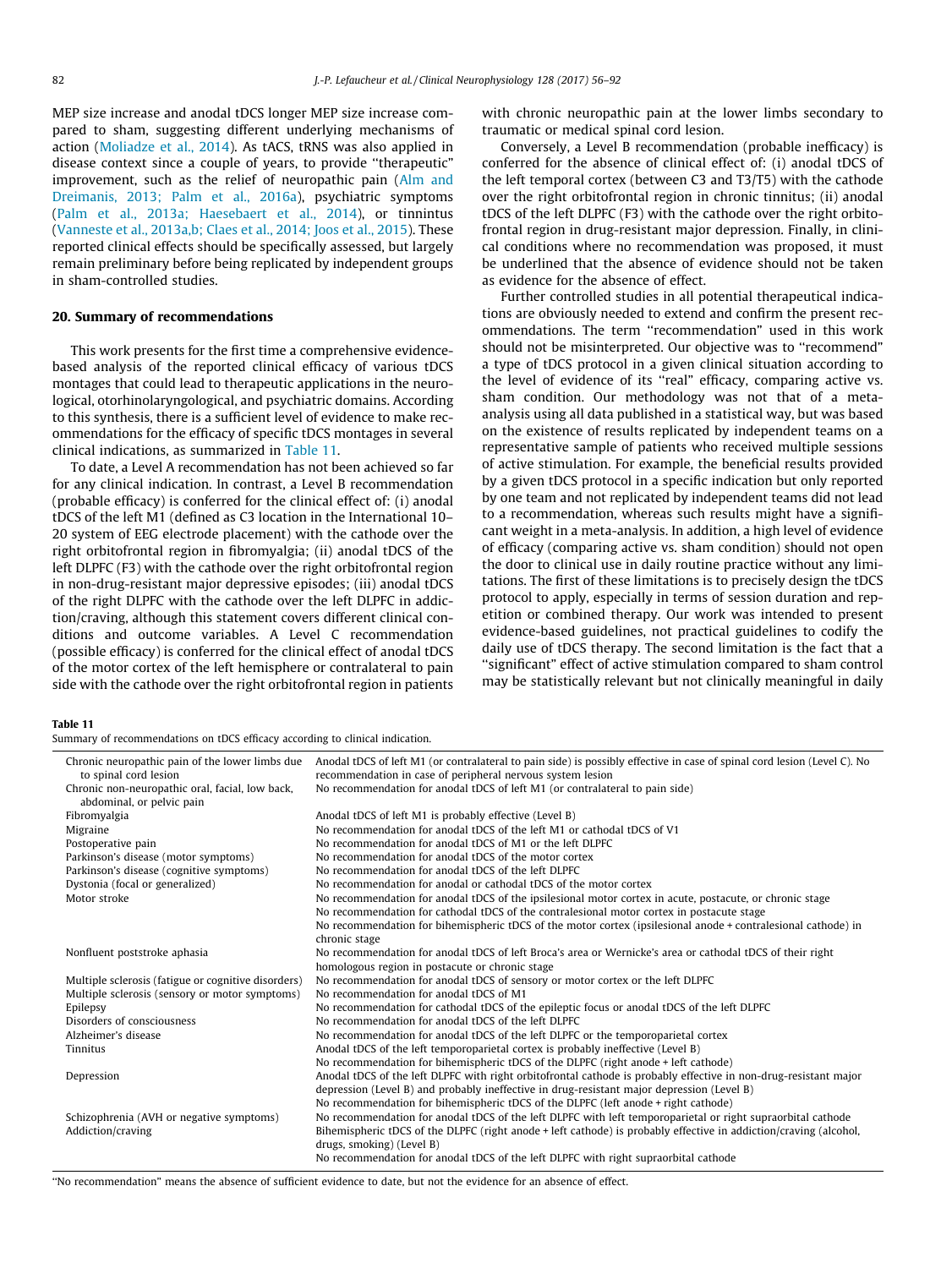<span id="page-27-0"></span>living or in terms of quality of life. Therefore, it remains to be determined how to optimize tDCS protocols and techniques to give them ''therapeutic relevance" in routine clinical practice. The safety profile of tDCS is very high, as far as explored, with regard to the currently applied protocols ([Bikson et al., 2016\)](#page-28-0). Adverse effects are limited to mild headache or local sensory discomfort ([Poreisz et al., 2007; Brunoni et al., 2011; McFadden et al., 2011;](#page-34-0) [Kessler et al., 2012\)](#page-34-0). In practice, the main issue is to avoid local skin burns by limiting excessive current density according to electrode size and shape, keeping a good homogeneous contact between the electrodes and the skin using gel, cream, or appropriately large, wet electrodes ([Loo et al., 2011; Palm et al., 2014b\)](#page-32-0). In this context, technical guidelines have been recently proposed by a group of experts to ensure a proper use of tDCS protocols [\(Woods et al.,](#page-36-0) [2016\)](#page-36-0).

Our work has other limitations. First, our literature search strategy was based on only one database (PubMed), but this is one of the main international databases of references on life sciences and biomedical topics. In addition, the research was conducted by experts in the field. Therefore, it is unlikely that original published data of importance can miss in this work. More importantly, we cannot rule out the impact of publication bias on our analysis, which corresponds to the fact that trials with statistically significant beneficial results are most likely to be submitted and published than trials with ''negative" or non-significant results. This is a well known problem for any conclusion reported in literature reviews or meta-analyses based only on published studies, which should be considered with caution, even when analysis methods seem very stringent ([Easterbrook et al., 1991](#page-30-0)). Finally, it is important to underline that our analysis was based on arbitrary criteria regarding the number of patients receiving active treatment needed to be included ( $\geq$ 25 in a class I study and  $\geq$ 10 in a class II study), which could be considered relatively small to people outside of this field of research. The results of the analyses and therefore the recommendations would have changed if the number of patients receiving active treatment needed to be included was set at a higher value (e.g.,  $\geq 15-20$  patients in the "active" arm rather than  $\geq 10$  patients), mostly because few studies would exceed this cutoff. However, the main interest and justifcation of the method used in this work are to be identical to the previously published recommendations for therapeutic use of rTMS ([Lefaucheur et al., 2014\)](#page-32-0) and thus allowing comparisons.

We must be aware of the existence of current technical developments, focussing on new designs of electrode montages, shapes or sizes, resulting in new ''geometries" of electric field distribution within the brain ([Saturnino et al., 2015\)](#page-35-0), or on combined approaches with neuroimaging (e.g., fiber tracking) and highresolution EEG to improve targeting. Such developments, as well as a better characterization of stimulation intensity, duration, and session repetition requirements, may help to reduce the large interindividual variability in tDCS efficacy that currently renders the average clinical responses rather modest. The use of tDCS should also be considered as an adjunctive therapy in combination with medication or non-pharmacological therapy, with the aim of improving or accelerating the efficacy of these treatments. However, various applications of tDCS in combined protocols with concomitant interventions showed no additional impact of tDCS, possibly due to a ceiling effect, as shown for the combination of tDCS and robot-assisted training in motor rehabilitation of stroke patients [\(Geroin et al., 2011; Hesse et al., 2011; Triccas et al.,](#page-31-0) [2015\)](#page-31-0). Furthermore, different drug treatments may even reduce tDCS efficacy, leading to a worse outcome compared to unmedicated patients, as shown for the use of benzodiazepines in depressed patients treated by 5 tDCS sessions, with the anode over the left DLPFC and the cathode over the right DLPFC [\(Brunoni et al.,](#page-28-0) [2013a\)](#page-28-0).

To conclude, there are pros and cons for the different NIBS techniques, such as tDCS and rTMS, applicable in clinical conditions. The respective place of these techniques remains to be determined in the available armamentarium and the decision tree for the treatment of neuropsychiatric diseases. However, it is likely that the indications of NIBS techniques will increasingly develop in routine clinical practice in the future, mostly due to their excellent ratio between benefit and risk. These guidelines pave the way for the therapeutic application of tDCS by showing already acquired evidence of efficacy of this technique in the current literature.

## Conflict of interest

Michael A. Nitsche is member of the advisory board of Neuroelectrics, Barcelona, Spain. Simone Rossi have received grants from EBNeuro S.p.A, Florence, Italy and travel support from MagVenture, Farum, Denmark and Magstim Co., Whitland, Carmarthenshire, UK, respectively. Walter Paulus is on the scientific advisory board of EBS technologies, Berlin, Germany. Frank Padberg has received speaker honorarium from Mag&More GmbH, Munich, Germany and equipment support from neuroConn GmbH, Ilmenau, Germany, and Brainsway Inc., Jerusalem, Israel. The other authors have no conflicting interests related to this article to declare.

#### References

- [Abraham WC, Tate WP. Metaplasticity: a new vista across the field of synaptic](http://refhub.elsevier.com/S1388-2457(16)30634-4/h0005) [plasticity. Prog Neurobiol 1997;52:303–23](http://refhub.elsevier.com/S1388-2457(16)30634-4/h0005).
- [Ahdab R, Ayache SS, Farhat WH, Mylius V, Schmidt S, Brugières P, et al. Reappraisal](http://refhub.elsevier.com/S1388-2457(16)30634-4/h0010) [of the anatomical landmarks of motor and premotor cortical regions for image](http://refhub.elsevier.com/S1388-2457(16)30634-4/h0010)[guided brain navigation in TMS practice. Hum Brain Mapp 2014;35:2435–47](http://refhub.elsevier.com/S1388-2457(16)30634-4/h0010).
- [Alm PA, Dreimanis K. Neuropathic pain: transcranial electric motor cortex](http://refhub.elsevier.com/S1388-2457(16)30634-4/h0015) [stimulation using high frequency random noise. Case report of a novel](http://refhub.elsevier.com/S1388-2457(16)30634-4/h0015) [treatment. J Pain Res 2013;6:479–686.](http://refhub.elsevier.com/S1388-2457(16)30634-4/h0015)
- [Allman C, Amadi U, Winkler AM, Wilkins L, Filippini N, Kischka U, et al. Ipsilesional](http://refhub.elsevier.com/S1388-2457(16)30634-4/h0020) [anodal tDCS enhances the functional benefits of rehabilitation in patients after](http://refhub.elsevier.com/S1388-2457(16)30634-4/h0020) [stroke. Sci Transl Med 2016;8:330re1.](http://refhub.elsevier.com/S1388-2457(16)30634-4/h0020)
- [Amatachaya A, Auvichayapat N, Patjanasoontorn N, Suphakunpinyo C, Ngernyam N,](http://refhub.elsevier.com/S1388-2457(16)30634-4/h0025) [Aree-Uea B, et al. Effect of anodal transcranial direct current stimulation on](http://refhub.elsevier.com/S1388-2457(16)30634-4/h0025) [autism: a randomized double-blind crossover trial. Behav Neurol](http://refhub.elsevier.com/S1388-2457(16)30634-4/h0025) [2014;2014:173073](http://refhub.elsevier.com/S1388-2457(16)30634-4/h0025).
- [Amatachaya A, Jensen MP, Patjanasoontorn N, Auvichayapat N, Suphakunpinyo C,](http://refhub.elsevier.com/S1388-2457(16)30634-4/h0030) [Janjarasjitt S, et al. The short-term effects of transcranial direct current](http://refhub.elsevier.com/S1388-2457(16)30634-4/h0030) stimulation on electroencephalography in children with autism: [randomized crossover controlled trial. Behav Neurol 2015;2015:928631.](http://refhub.elsevier.com/S1388-2457(16)30634-4/h0030)
- [Ameli M, Grefkes C, Kemper F, Riegg FP, Rehme AK, Karbe H, et al. Differential](http://refhub.elsevier.com/S1388-2457(16)30634-4/h0035) [effects of high-frequency repetitive transcranial magnetic stimulation over](http://refhub.elsevier.com/S1388-2457(16)30634-4/h0035) [ipsilesional primary motor cortex in cortical and subcortical middle cerebral](http://refhub.elsevier.com/S1388-2457(16)30634-4/h0035) [artery stroke. Ann Neurol 2009;66:298–309](http://refhub.elsevier.com/S1388-2457(16)30634-4/h0035).
- [Andrade C. Once- to twice-daily, 3-year domiciliary maintenance transcranial direct](http://refhub.elsevier.com/S1388-2457(16)30634-4/h0040) [current stimulation for severe, disabling, clozapine-refractory continuous](http://refhub.elsevier.com/S1388-2457(16)30634-4/h0040) [auditory hallucinations in schizophrenia. J ECT 2013;29:239–42](http://refhub.elsevier.com/S1388-2457(16)30634-4/h0040).
- [Angelakis E, Liouta E, Andreadis N, Leonardos A, Ktonas P, Stavrinou LC, et al.](http://refhub.elsevier.com/S1388-2457(16)30634-4/h0045) [Transcranial alternating current stimulation reduces symptoms in intractable](http://refhub.elsevier.com/S1388-2457(16)30634-4/h0045) [idiopathic cervical dystonia: a case study. Neurosci Lett 2013;533:39–43.](http://refhub.elsevier.com/S1388-2457(16)30634-4/h0045)
- [Angelakis E, Liouta E, Andreadis N, Korfias S, Ktonas P, Stranjalis G, et al.](http://refhub.elsevier.com/S1388-2457(16)30634-4/h0050) [Transcranial direct current stimulation effects in disorders of consciousness.](http://refhub.elsevier.com/S1388-2457(16)30634-4/h0050) [Arch Phys Med Rehabil 2014;95:283–9.](http://refhub.elsevier.com/S1388-2457(16)30634-4/h0050)
- [Antal A, Kincses TZ, Nitsche MA, Bartfai O, Paulus W. Excitability changes induced in](http://refhub.elsevier.com/S1388-2457(16)30634-4/h0055) [the human primary visual cortex by transcranial direct current stimulation:](http://refhub.elsevier.com/S1388-2457(16)30634-4/h0055) [direct electrophysiological evidence. Invest Ophthalmol Vis Sci 2004;45:702–7.](http://refhub.elsevier.com/S1388-2457(16)30634-4/h0055)
- [Antal A, Terney D, Poreisz C, Paulus W. Towards unravelling task-related](http://refhub.elsevier.com/S1388-2457(16)30634-4/h0060) [modulations of neuroplastic changes induced in the human motor cortex. Eur](http://refhub.elsevier.com/S1388-2457(16)30634-4/h0060) [J Neurosci 2007;26:2687–91](http://refhub.elsevier.com/S1388-2457(16)30634-4/h0060).
- [Antal A, Boros K, Poreisz C, Chaieb L, Terney D, Paulus W. Comparatively weak after](http://refhub.elsevier.com/S1388-2457(16)30634-4/h0065)[effects of transcranial alternating current stimulation \(tACS\) on cortical](http://refhub.elsevier.com/S1388-2457(16)30634-4/h0065) [excitability in humans. Brain Stimul 2008;1:97–105.](http://refhub.elsevier.com/S1388-2457(16)30634-4/h0065)
- [Antal A, Terney D, Kuhnl S, Paulus W. Anodal transcranial direct current stimulation](http://refhub.elsevier.com/S1388-2457(16)30634-4/h0070) [of the motor cortex ameliorates chronic pain and reduces short intracortical](http://refhub.elsevier.com/S1388-2457(16)30634-4/h0070) [inhibition. J Pain Symptom Manage 2010;39:890–903.](http://refhub.elsevier.com/S1388-2457(16)30634-4/h0070)
- [Antal A, Kriener N, Lang N, Boros K, Paulus W. Cathodal transcranial direct current](http://refhub.elsevier.com/S1388-2457(16)30634-4/h0075) [stimulation of the visual cortex in the prophylactic treatment of migraine.](http://refhub.elsevier.com/S1388-2457(16)30634-4/h0075) [Cephalalgia 2011;31:820–8.](http://refhub.elsevier.com/S1388-2457(16)30634-4/h0075)
- [Ardolino G, Bossi B, Barbieri S, Priori A. Non-synaptic mechanisms underlie the](http://refhub.elsevier.com/S1388-2457(16)30634-4/h0080) [after-effects of cathodal transcutaneous direct current stimulation of the](http://refhub.elsevier.com/S1388-2457(16)30634-4/h0080) [human brain. J Physiol \(London\) 2005;568:653–63](http://refhub.elsevier.com/S1388-2457(16)30634-4/h0080).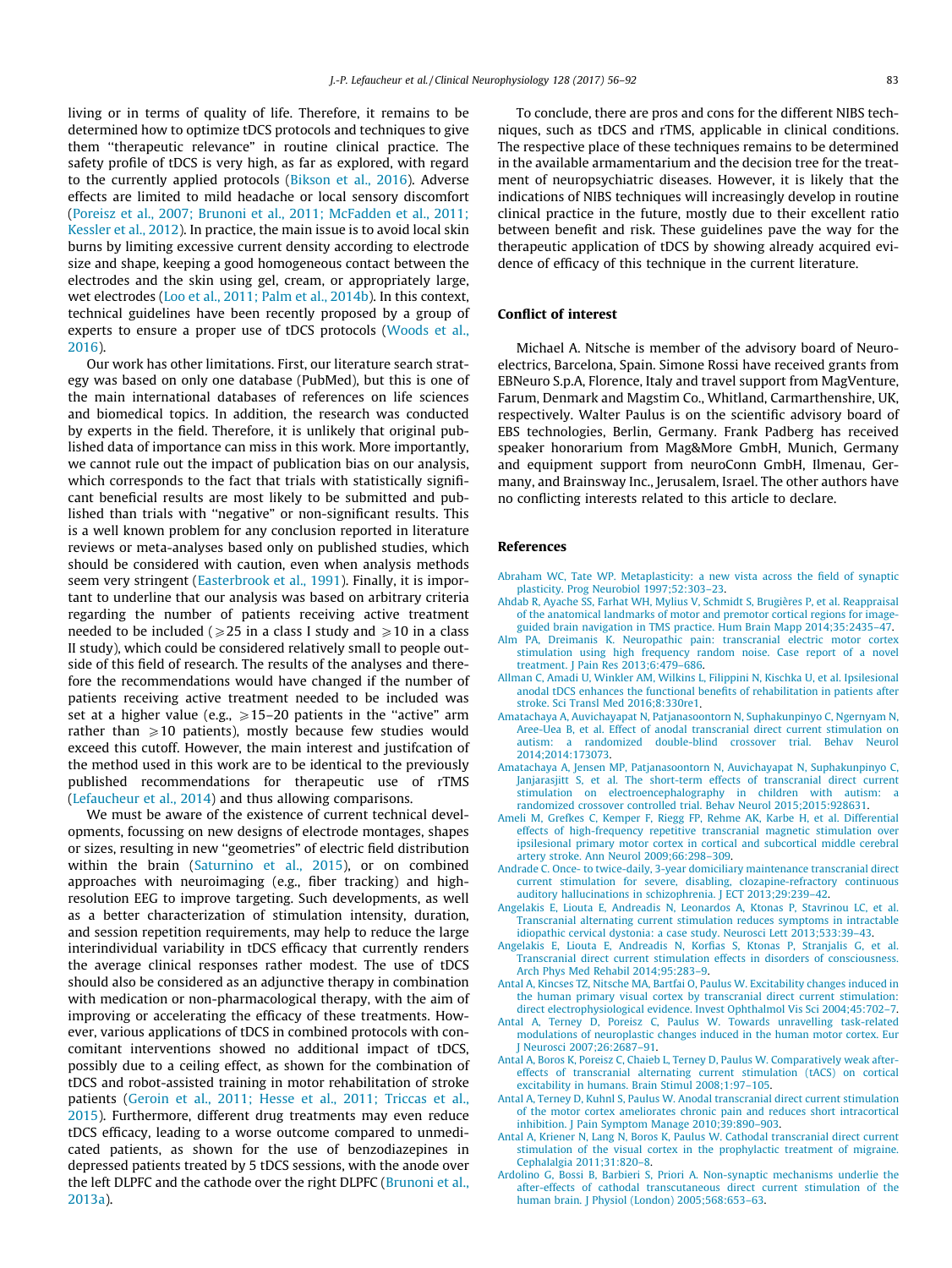- <span id="page-28-0"></span>[Assenza G, Campana C, Formica D, Schena E, Taffoni F, Di Pino G, et al. Efficacy of](http://refhub.elsevier.com/S1388-2457(16)30634-4/h0085) [cathodal transcranial direct current stimulation in drug-resistant epilepsy: a](http://refhub.elsevier.com/S1388-2457(16)30634-4/h0085) [proof of principle. Conf Proc IEEE Eng Med Biol Soc 2014;2014:530–3.](http://refhub.elsevier.com/S1388-2457(16)30634-4/h0085)
- [Attal N, Ayache SS, Ciampi De Andrade D, Mhalla A, Baudic S, Jazat F, et al. Repetitive](http://refhub.elsevier.com/S1388-2457(16)30634-4/h0090) [transcranial magnetic stimulation and transcranial direct current stimulation in](http://refhub.elsevier.com/S1388-2457(16)30634-4/h0090) [neuropathic pain due to radiculopathy: a randomized sham controlled](http://refhub.elsevier.com/S1388-2457(16)30634-4/h0090) [comparative study. Pain 2016;157:1224–31](http://refhub.elsevier.com/S1388-2457(16)30634-4/h0090).
- [Auvichayapat P, Janyacharoen T, Rotenberg A, Tiamkao S, Krisanaprakornkit T,](http://refhub.elsevier.com/S1388-2457(16)30634-4/h0095) [Sinawat S, et al. Migraine prophylaxis by anodal transcranial direct current](http://refhub.elsevier.com/S1388-2457(16)30634-4/h0095) [stimulation, a randomized, placebo-controlled trial. J Med Assoc Thai](http://refhub.elsevier.com/S1388-2457(16)30634-4/h0095) [2012;95:1003–12.](http://refhub.elsevier.com/S1388-2457(16)30634-4/h0095)
- [Auvichayapat NN, Rotenberg A, Gersner R, Ngodklang S, Tiamkao S, Tassaneeyakul](http://refhub.elsevier.com/S1388-2457(16)30634-4/h0100) [W, et al. Transcranial direct current stimulation for treatment of refractory](http://refhub.elsevier.com/S1388-2457(16)30634-4/h0100) [childhood focal epilepsy. Brain Stimul 2013;6:696–700](http://refhub.elsevier.com/S1388-2457(16)30634-4/h0100).
- [Axelsson A, Ringdahl A. Tinnitus–a study of its prevalence and characteristics. Br J](http://refhub.elsevier.com/S1388-2457(16)30634-4/h0105) [Audiol 1989;23:53–62](http://refhub.elsevier.com/S1388-2457(16)30634-4/h0105).
- [Ayache SS, Palm U, Chalah MA, Al-Ani T, Brignol A, Abdellaoui M, et al. Prefrontal](http://refhub.elsevier.com/S1388-2457(16)30634-4/h0110) [tDCS Decreases Pain in Patients with Multiple Sclerosis. Front Neurosci](http://refhub.elsevier.com/S1388-2457(16)30634-4/h0110) [2016;10:147.](http://refhub.elsevier.com/S1388-2457(16)30634-4/h0110)
- [Baker JM, Rorden C, Fridriksson J. Using transcranial direct-current stimulation to](http://refhub.elsevier.com/S1388-2457(16)30634-4/h0115) [treat stroke patients with aphasia. Stroke 2010;41:1229–36.](http://refhub.elsevier.com/S1388-2457(16)30634-4/h0115)
- [Basso A, Cattaneo S, Girelli L, Luzzatti C, Miozzo A, Modena L, et al. Treatment](http://refhub.elsevier.com/S1388-2457(16)30634-4/h0120) [efficacy of language and calculation disorders and speech apraxia: a review of](http://refhub.elsevier.com/S1388-2457(16)30634-4/h0120) [the literature. Eur Phys Rehabil Med 2011;47:101–21.](http://refhub.elsevier.com/S1388-2457(16)30634-4/h0120)
- [Bation R, Poulet E, Haesebaert F, Saoud M, Brunelin J. Transcranial direct current](http://refhub.elsevier.com/S1388-2457(16)30634-4/h0125) [stimulation in treatment-resistant obsessive-compulsive disorder: An open](http://refhub.elsevier.com/S1388-2457(16)30634-4/h0125)[label pilot study. Prog Neuropsychopharmacol Biol Psychiatry 2016;65:](http://refhub.elsevier.com/S1388-2457(16)30634-4/h0125) [153–7.](http://refhub.elsevier.com/S1388-2457(16)30634-4/h0125)
- [Batista EK, Klauss J, Fregni F, Nitsche MA, Nakamura-Palacios EM. A randomized](http://refhub.elsevier.com/S1388-2457(16)30634-4/h0130) [placebo-controlled trial of targeted prefrontal cortex modulation with bilateral](http://refhub.elsevier.com/S1388-2457(16)30634-4/h0130) [tDCS in patients with crack-cocaine dependence. Int J Neuropsychopharmacol](http://refhub.elsevier.com/S1388-2457(16)30634-4/h0130) [2015;18\(12\)](http://refhub.elsevier.com/S1388-2457(16)30634-4/h0130).
- [Batsikadze G, Moliadze V, Paulus W, Kuo MF, Nitsche MA. Partially non-linear](http://refhub.elsevier.com/S1388-2457(16)30634-4/h0135) [stimulation intensity-dependent effects of direct current stimulation on motor](http://refhub.elsevier.com/S1388-2457(16)30634-4/h0135) [cortex excitability in humans. J Physiol \(London\) 2013;591:1987–2000.](http://refhub.elsevier.com/S1388-2457(16)30634-4/h0135)
- [Belin P, Van Eeckhout P, Zilbovicius M, Remy P, François C, Guillaume S, et al.](http://refhub.elsevier.com/S1388-2457(16)30634-4/h0140) [Recovery from nonfluent aphasia after melodic intonation therapy: a PET study.](http://refhub.elsevier.com/S1388-2457(16)30634-4/h0140) [Neurology 1996;47:1504–11](http://refhub.elsevier.com/S1388-2457(16)30634-4/h0140).
- [Bennabi D, Nicolier M, Monnin J, Tio G, Pazart L, Vandel P, et al. Pilot study of](http://refhub.elsevier.com/S1388-2457(16)30634-4/h0145) [feasibility of the effect of treatment with tDCS in patients suffering from](http://refhub.elsevier.com/S1388-2457(16)30634-4/h0145) [treatment-resistant depression treated with escitalopram. Clin Neurophysiol](http://refhub.elsevier.com/S1388-2457(16)30634-4/h0145) [2015;126:1185–9.](http://refhub.elsevier.com/S1388-2457(16)30634-4/h0145)
- [Benninger DH, Hallett M. Non-invasive brain stimulation for Parkinson's disease:](http://refhub.elsevier.com/S1388-2457(16)30634-4/h0150) [current concepts and outlook 2015. NeuroRehabilitation 2015;37:11–24.](http://refhub.elsevier.com/S1388-2457(16)30634-4/h0150)
- [Benninger DH, Lomarev M, Lopez G, Wassermann EM, Li X, Considine E, et al.](http://refhub.elsevier.com/S1388-2457(16)30634-4/h0155) [Transcranial direct current stimulation for the treatment of parkinson's disease.](http://refhub.elsevier.com/S1388-2457(16)30634-4/h0155) [J Neurol Neurosurg Psychiatry 2010;81:1105–11.](http://refhub.elsevier.com/S1388-2457(16)30634-4/h0155)
- [Benninger DH, Lomarev M, Lopez G, Pal N, Luckenbaugh DA, Hallett M. Transcranial](http://refhub.elsevier.com/S1388-2457(16)30634-4/h0160) [direct current stimulation for the treatment of focal hand dystonia. Mov Disord](http://refhub.elsevier.com/S1388-2457(16)30634-4/h0160) [2011;26:1698–702.](http://refhub.elsevier.com/S1388-2457(16)30634-4/h0160)
- [Benninger DH, Sohn YH, Hallett M. Neuromodulation and transcranial magnetic](http://refhub.elsevier.com/S1388-2457(16)30634-4/h0165) [stimulation. In: Daroff RB, Jankovic J, Mazziotta JC, Pomeroy SL, editors.](http://refhub.elsevier.com/S1388-2457(16)30634-4/h0165) [Bradley's neurology in clinical practice. 7th ed. Amsterdam: Elsevier; 2015.](http://refhub.elsevier.com/S1388-2457(16)30634-4/h0165) [chapter 36](http://refhub.elsevier.com/S1388-2457(16)30634-4/h0165).
- [Benussi A, Koch G, Cotelli M, Padovani A, Borroni B. Cerebellar transcranial direct](http://refhub.elsevier.com/S1388-2457(16)30634-4/h0170) [current stimulation in patients with ataxia: a double-blind, randomized, sham](http://refhub.elsevier.com/S1388-2457(16)30634-4/h0170)[controlled study. Mov Disord 2015;30:1701–5.](http://refhub.elsevier.com/S1388-2457(16)30634-4/h0170)
- [Berlim MT, Van den Eynde F, Daskalakis ZJ. Clinical utility of transcranial direct](http://refhub.elsevier.com/S1388-2457(16)30634-4/h0175) [current stimulation \(tDCS\) for treating major depression: a systematic review](http://refhub.elsevier.com/S1388-2457(16)30634-4/h0175) [and meta-analysis of randomized, double-blind and sham-controlled trials. J](http://refhub.elsevier.com/S1388-2457(16)30634-4/h0175) [Psychiatric Res 2013;47:1–7](http://refhub.elsevier.com/S1388-2457(16)30634-4/h0175).
- [Bhanpuri NH, Bertucco M, Young SJ, Lee AA, Sanger TD. Multiday Transcranial Direct](http://refhub.elsevier.com/S1388-2457(16)30634-4/h0180) [Current Stimulation Causes Clinically Insignificant Changes in Childhood](http://refhub.elsevier.com/S1388-2457(16)30634-4/h0180) [Dystonia: A Pilot Study. J Child Neurol 2015;30:1604–15.](http://refhub.elsevier.com/S1388-2457(16)30634-4/h0180)
- [Bhogal SK, Teasell R, Speechley M. Intensity of aphasia therapy: Impact on recovery.](http://refhub.elsevier.com/S1388-2457(16)30634-4/h0185) [Stroke 2003;34:987–99](http://refhub.elsevier.com/S1388-2457(16)30634-4/h0185).
- [Bienenstock EL, Cooper LN, Munro PW. Theory for the development of neuron](http://refhub.elsevier.com/S1388-2457(16)30634-4/h0190) [selectivity: orientation specificity and binocular interaction in visual cortex. J](http://refhub.elsevier.com/S1388-2457(16)30634-4/h0190) [Neurosci 1982;2:32–48](http://refhub.elsevier.com/S1388-2457(16)30634-4/h0190).
- [Bikson M, Inoue M, Akiyama H, Deans JK, Fox JE, Miyakawa H, et al. Effects of](http://refhub.elsevier.com/S1388-2457(16)30634-4/h0195) [uniform extracellular DC electric fields on excitability in rat hippocampal slices](http://refhub.elsevier.com/S1388-2457(16)30634-4/h0195) [in vitro. J Physiol \(London\) 2004;557:175–90](http://refhub.elsevier.com/S1388-2457(16)30634-4/h0195).
- [Bikson M, Rahman A, Datta A. Computational models of transcranial direct current](http://refhub.elsevier.com/S1388-2457(16)30634-4/h0200) [stimulation. Clin EEG Neurosci 2012;43:176–83](http://refhub.elsevier.com/S1388-2457(16)30634-4/h0200).
- [Bikson M, Grossman P, Thomas C, Zannou AL, Jiang J, Adnan T, et al. Safety of](http://refhub.elsevier.com/S1388-2457(16)30634-4/h0205) [transcranial direct current stimulation: evidence based update 2016. Brain](http://refhub.elsevier.com/S1388-2457(16)30634-4/h0205) [Stimul 2016;9:641–61](http://refhub.elsevier.com/S1388-2457(16)30634-4/h0205).
- [Bindman LJ, Lippold OC, Redfearn JW. Long-lasting changes in the level of the](http://refhub.elsevier.com/S1388-2457(16)30634-4/h0210) [electrical activity of the cerebral cortex produced bypolarizing currents. Nature](http://refhub.elsevier.com/S1388-2457(16)30634-4/h0210) [1962;196:584–5](http://refhub.elsevier.com/S1388-2457(16)30634-4/h0210).
- [Bindman LJ, Lippold OCJ, Redfearn JWT. The action of brief polarizing currents on](http://refhub.elsevier.com/S1388-2457(16)30634-4/h0215) [the cerebral cortex of the rat \(1\) during current flow and \(2\) in the production of](http://refhub.elsevier.com/S1388-2457(16)30634-4/h0215) [long-lasting after-effects. J Physiol \(London\) 1964;172:369–82.](http://refhub.elsevier.com/S1388-2457(16)30634-4/h0215)
- [Blumberger DM, Tran LC, Fitzgerald PB, Hoy KE, Daskalakis ZJ. A randomized](http://refhub.elsevier.com/S1388-2457(16)30634-4/h0220) [double-blind sham-controlled study of transcranial direct current stimulation](http://refhub.elsevier.com/S1388-2457(16)30634-4/h0220) [for treatment-resistant major depression. Front Psychiatry 2012;3:74.](http://refhub.elsevier.com/S1388-2457(16)30634-4/h0220)
- [Bocci T, Barloscio D, Vergari M, Di Rollo A, Rossi S, Priori A, et al. Spinal direct](http://refhub.elsevier.com/S1388-2457(16)30634-4/h0225) [current stimulation modulates short intracortical inhibition. Neuromodulation](http://refhub.elsevier.com/S1388-2457(16)30634-4/h0225) [2015a;18:686–93](http://refhub.elsevier.com/S1388-2457(16)30634-4/h0225).
- [Bocci T, Caleo M, Vannini B, Vergari M, Cogiamanian F, Rossi S, et al. An unexpected](http://refhub.elsevier.com/S1388-2457(16)30634-4/h0230) [target of spinal direct current stimulation: interhemispheric connectivity in](http://refhub.elsevier.com/S1388-2457(16)30634-4/h0230) [humans. J Neurosci Methods 2015b;254:18–26](http://refhub.elsevier.com/S1388-2457(16)30634-4/h0230).
- [Bocci T, Marceglia S, Vergari M, Cognetto V, Cogiamanian F, Sartucci F, et al.](http://refhub.elsevier.com/S1388-2457(16)30634-4/h0235) [Transcutaneous spinal direct current stimulation modulates human](http://refhub.elsevier.com/S1388-2457(16)30634-4/h0235) [corticospinal system excitability. J Neurophysiol 2015c;114:440–6.](http://refhub.elsevier.com/S1388-2457(16)30634-4/h0235)
- [Boehringer A, Macher K, Dukart J, Villringer A, Pleger B. Cerebellar transcranial](http://refhub.elsevier.com/S1388-2457(16)30634-4/h0240) [direct current stimulation modulates verbal working memory. Brain Stimul](http://refhub.elsevier.com/S1388-2457(16)30634-4/h0240) [2012;6:649–53](http://refhub.elsevier.com/S1388-2457(16)30634-4/h0240).
- [Boggio PS, Ferrucci R, Rigonatti SP, Covre P, Nitsche M, Pascual-Leone A, et al. Effects](http://refhub.elsevier.com/S1388-2457(16)30634-4/h0245) [of transcranial direct current stimulation on working memory in patients with](http://refhub.elsevier.com/S1388-2457(16)30634-4/h0245) [Parkinson's disease. J Neurol Sci 2006;249:31–8.](http://refhub.elsevier.com/S1388-2457(16)30634-4/h0245)
- [Boggio PS, Bermpohl F, Vergara A, Muniz AL, Nahas FH, Leme PB, et al. Go-no-go task](http://refhub.elsevier.com/S1388-2457(16)30634-4/h0250) [performance improvement after anodal transcranial direct DC stimulation of](http://refhub.elsevier.com/S1388-2457(16)30634-4/h0250) [the left dorsolateral prefrontal cortex in major depression. J Affect Disord](http://refhub.elsevier.com/S1388-2457(16)30634-4/h0250) [2007;101:91–8](http://refhub.elsevier.com/S1388-2457(16)30634-4/h0250).
- [Boggio PS, Rigonatti SP, Ribeiro RB, Myczkowski ML, Nitsche MA, Pascual-Leone A,](http://refhub.elsevier.com/S1388-2457(16)30634-4/h0255) [et al. A randomized, double-blind clinical trial on the efficacy of cortical direct](http://refhub.elsevier.com/S1388-2457(16)30634-4/h0255) [current stimulation for the treatment of major depression. Int J](http://refhub.elsevier.com/S1388-2457(16)30634-4/h0255) [Neuropsychopharmacol 2008a;11:249–54](http://refhub.elsevier.com/S1388-2457(16)30634-4/h0255).
- [Boggio PS, Sultani N, Fecteau S, Merabet L, Mecca T, Pascual-Leone A, et al.](http://refhub.elsevier.com/S1388-2457(16)30634-4/h0260) [Prefrontal cortex modulation using transcranial DC stimulation reduces alcohol](http://refhub.elsevier.com/S1388-2457(16)30634-4/h0260) [craving: a double-blind, sham-controlled study. Drug Alcohol Depend](http://refhub.elsevier.com/S1388-2457(16)30634-4/h0260) [2008b;92:55–60.](http://refhub.elsevier.com/S1388-2457(16)30634-4/h0260)
- [Boggio PS, Khoury LP, Martins DC, Martins OE, de Macedo EC, Fregni F. Temporal](http://refhub.elsevier.com/S1388-2457(16)30634-4/h0265) [cortex direct current stimulation enhances performance on a visual recognition](http://refhub.elsevier.com/S1388-2457(16)30634-4/h0265) [memory task in Alzheimer disease. J Neurol Neurosurg Psychiatry](http://refhub.elsevier.com/S1388-2457(16)30634-4/h0265) [2009a;80:444–7.](http://refhub.elsevier.com/S1388-2457(16)30634-4/h0265)
- [Boggio PS, Liguori P, Sultani N, Rezende L, Fecteau S, Fregni F. Cumulative priming](http://refhub.elsevier.com/S1388-2457(16)30634-4/h0270) [effects of cortical stimulation on smoking cue-induced craving. Neurosci Lett](http://refhub.elsevier.com/S1388-2457(16)30634-4/h0270) [2009b;463:82–6.](http://refhub.elsevier.com/S1388-2457(16)30634-4/h0270)
- [Boggio PS, Zaghi S, Villani AB, Fecteau S, Pascual-Leone A, Fregni F. Modulation of](http://refhub.elsevier.com/S1388-2457(16)30634-4/h0275) [risk-taking in marijuana users by transcranial direct current stimulation \(tDCS\)](http://refhub.elsevier.com/S1388-2457(16)30634-4/h0275) [of the dorsolateral prefrontal cortex \(DLPFC\). Drug Alcohol Depend](http://refhub.elsevier.com/S1388-2457(16)30634-4/h0275) [2010;112:220–5.](http://refhub.elsevier.com/S1388-2457(16)30634-4/h0275)
- [Boggio PS, Ferrucci R, Mameli F, Martins D, Martins O, Vergari M, et al. Prolonged](http://refhub.elsevier.com/S1388-2457(16)30634-4/h0280) [visual memory enhancement after direct current stimulation in Alzheimer's](http://refhub.elsevier.com/S1388-2457(16)30634-4/h0280) [disease. Brain Stimul 2012;5:223–30.](http://refhub.elsevier.com/S1388-2457(16)30634-4/h0280)
- [Borckardt JJ, Romagnuolo J, Reeves ST, Madan A, Frohman H, Beam W, et al.](http://refhub.elsevier.com/S1388-2457(16)30634-4/h0285) [Feasibility, safety, and effectiveness of transcranial direct current stimulation](http://refhub.elsevier.com/S1388-2457(16)30634-4/h0285) [for decreasing post-ERCP pain: a randomized, sham-controlled, pilot study.](http://refhub.elsevier.com/S1388-2457(16)30634-4/h0285) [Gastrointest Endosc 2011;73:1158–64](http://refhub.elsevier.com/S1388-2457(16)30634-4/h0285).
- [Borckardt JJ, Reeves ST, Robinson SM, May JT, Epperson TI, Gunselman RJ, et al.](http://refhub.elsevier.com/S1388-2457(16)30634-4/h0290) [Transcranial direct current stimulation \(tDCS\) reduces postsurgical opioid](http://refhub.elsevier.com/S1388-2457(16)30634-4/h0290) [consumption in total knee arthroplasty \(TKA\). Clin J Pain 2013;29:925–8.](http://refhub.elsevier.com/S1388-2457(16)30634-4/h0290)
- [Bolognini N, Vallar G, Casati C, Latif LA, El-Nazer R, Williams J, et al.](http://refhub.elsevier.com/S1388-2457(16)30634-4/h0295) [Neurophysiological and behavioral effects of tDCS combined with constraint](http://refhub.elsevier.com/S1388-2457(16)30634-4/h0295)[induced movement therapy in poststroke patients. Neurorehabil Neural Repair](http://refhub.elsevier.com/S1388-2457(16)30634-4/h0295) [2011;25:819–29](http://refhub.elsevier.com/S1388-2457(16)30634-4/h0295).
- [Bradnam LV, Stinear CM, Barber PA, Byblow WD. Contralesional hemisphere control](http://refhub.elsevier.com/S1388-2457(16)30634-4/h0300) [of the proximal paretic upper limb following stroke. Cereb Cortex](http://refhub.elsevier.com/S1388-2457(16)30634-4/h0300) [2012;22:2662–71.](http://refhub.elsevier.com/S1388-2457(16)30634-4/h0300)
- [Bradnam LV, Frasca J, Kimberley TJ. Direct current stimulation of primary motor](http://refhub.elsevier.com/S1388-2457(16)30634-4/h0305) [cortex and cerebellum and botulinum toxin a injections in a person with](http://refhub.elsevier.com/S1388-2457(16)30634-4/h0305) [cervical dystonia. Brain Stimul 2014;7:909–11](http://refhub.elsevier.com/S1388-2457(16)30634-4/h0305).
- [Bradnam LV, Graetz LJ, McDonnell MN, Ridding MC. Anodal transcranial direct](http://refhub.elsevier.com/S1388-2457(16)30634-4/h0310) [current stimulation to the cerebellum improves handwriting and cyclic drawing](http://refhub.elsevier.com/S1388-2457(16)30634-4/h0310) [kinematics in focal hand dystonia. Front Hum Neurosci 2015;9:286](http://refhub.elsevier.com/S1388-2457(16)30634-4/h0310).
- [Brady MC, Kelly H, Godwin G, Enderby P. Speech and language therapy for aphasia](http://refhub.elsevier.com/S1388-2457(16)30634-4/h0315) [following stroke \(review\). Cochrane Database Syst Rev 2012;5:CD000425.](http://refhub.elsevier.com/S1388-2457(16)30634-4/h0315)
- [Brainin M, Barnes M, Baron JC, Gilhus NE, Hughes R, Selmaj K, et al. Guidance for the](http://refhub.elsevier.com/S1388-2457(16)30634-4/h0320) [preparation of neurological management guidelines by EFNS scientific task](http://refhub.elsevier.com/S1388-2457(16)30634-4/h0320) [forces–revised recommendations 2004. Eur J Neurol 2004;11:577–81.](http://refhub.elsevier.com/S1388-2457(16)30634-4/h0320)
- [Brem AK, Fried PJ, Horvath JC, Robertson EM, Pascual-Leone A. Is](http://refhub.elsevier.com/S1388-2457(16)30634-4/h0325) [neuroenhancement by noninvasive brain stimulation a net zero-sum](http://refhub.elsevier.com/S1388-2457(16)30634-4/h0325) [proposition? Neuroimage 2014;85:1058–68](http://refhub.elsevier.com/S1388-2457(16)30634-4/h0325).
- [Brittain JS, Probert-Smith P, Aziz TZ, Brown P. Tremor suppression by rhythmic](http://refhub.elsevier.com/S1388-2457(16)30634-4/h0330) [transcranial current stimulation. Curr Biol 2013;23:436–40.](http://refhub.elsevier.com/S1388-2457(16)30634-4/h0330)
- [Brunelin J, Mondino M, Gassab L, Haesebaert F, Gaha L, Suaud-Chagny MF, et al.](http://refhub.elsevier.com/S1388-2457(16)30634-4/h0335) [Examining transcranial directcurrent stimulation \(tDCS\) as a treatment for](http://refhub.elsevier.com/S1388-2457(16)30634-4/h0335) [hallucinations in schizophrenia. Am J Psychiatry 2012a;169:719–24](http://refhub.elsevier.com/S1388-2457(16)30634-4/h0335).
- [Brunelin J, Mondino M, Haesebaert F, Saoud M, Suaud-Chagny MF, Poulet E. Efficacy](http://refhub.elsevier.com/S1388-2457(16)30634-4/h0340) [and safety of bifocal tDCS as an interventional treatment for refractory](http://refhub.elsevier.com/S1388-2457(16)30634-4/h0340) [schizophrenia. Brain Stimul 2012b;5:431–2](http://refhub.elsevier.com/S1388-2457(16)30634-4/h0340).
- [Brunoni AR, Amadera J, Berbel B, Volz MS, Rizzerio BG, Fregni F. A systematic review](http://refhub.elsevier.com/S1388-2457(16)30634-4/h0345) [on reporting and assessment of adverse effects associated with transcranial](http://refhub.elsevier.com/S1388-2457(16)30634-4/h0345) [direct current stimulation. Int J Neuropsychopharmacol 2011;14:1133–45](http://refhub.elsevier.com/S1388-2457(16)30634-4/h0345).
- [Brunoni AR, Ferrucci R, Fregni F, Boggio PS, Priori A. Transcranial direct current](http://refhub.elsevier.com/S1388-2457(16)30634-4/h0350) [stimulation for the treatment of major depressive disorder: a summary of](http://refhub.elsevier.com/S1388-2457(16)30634-4/h0350) [preclinical, clinical and translational findings. Prog Neuropsychopharmacol Biol](http://refhub.elsevier.com/S1388-2457(16)30634-4/h0350) [Psychiatry 2012;39:9–16.](http://refhub.elsevier.com/S1388-2457(16)30634-4/h0350)
- [Brunoni AR, Ferrucci R, Bortolomasi M, Scelzo E, Boggio PS, Fregni F, et al.](http://refhub.elsevier.com/S1388-2457(16)30634-4/h0355) [Interactions between transcranial direct current stimulation \(tDCS\) and](http://refhub.elsevier.com/S1388-2457(16)30634-4/h0355)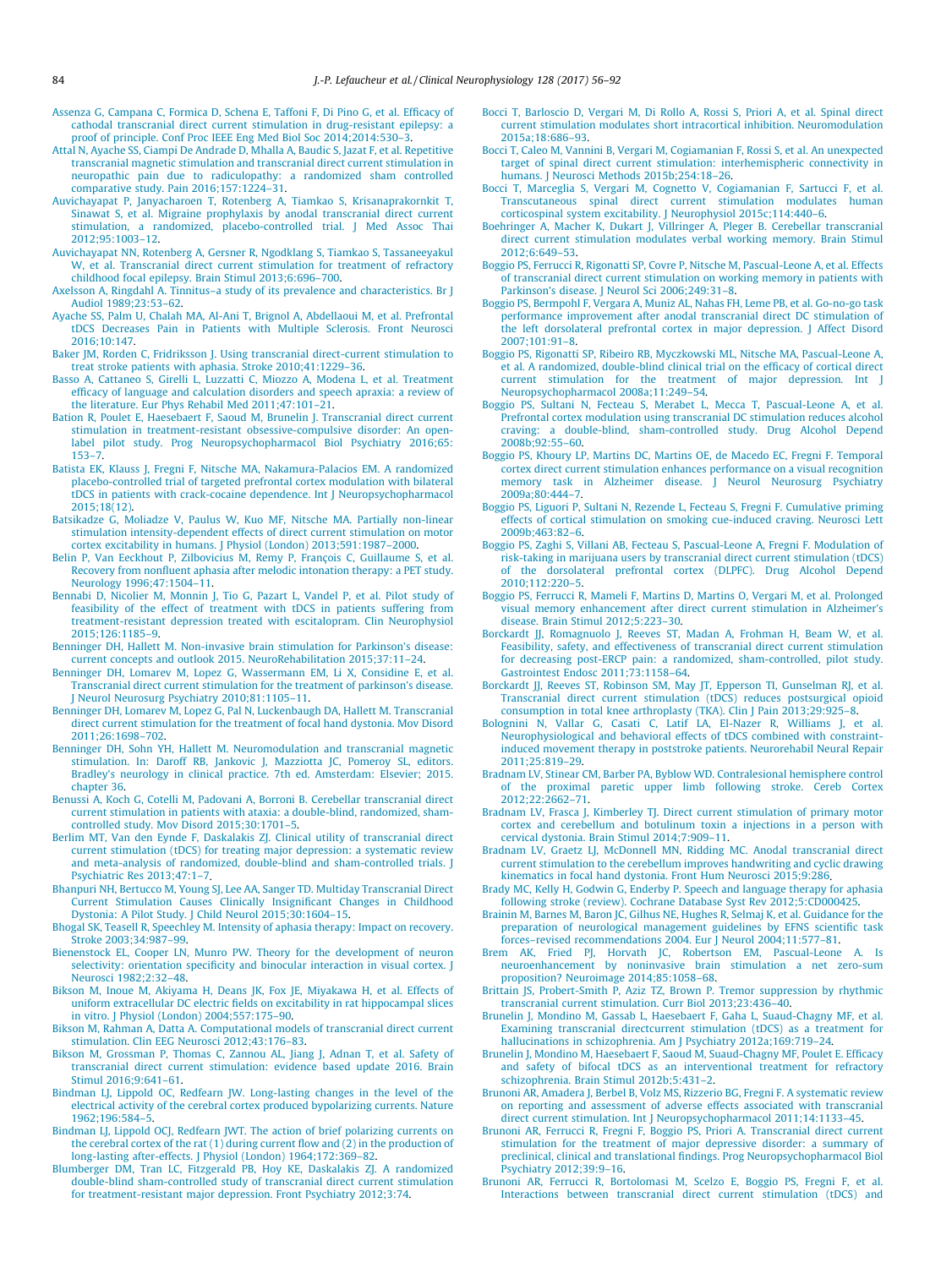<span id="page-29-0"></span>[pharmacological interventions in the Major Depressive Episode: findings from a](http://refhub.elsevier.com/S1388-2457(16)30634-4/h0355) [naturalistic study. Eur Psychiatry 2013a;28:356–61](http://refhub.elsevier.com/S1388-2457(16)30634-4/h0355).

- [Brunoni AR, Valiengo L, Baccaro A, Zanao TA, de Oliveira JF, Goulart A, et al. The](http://refhub.elsevier.com/S1388-2457(16)30634-4/h0360) [sertraline vs. electrical current therapy for treating depression clinical study:](http://refhub.elsevier.com/S1388-2457(16)30634-4/h0360) [results from a factorial, randomized, controlled trial. JAMA. Psychiatry](http://refhub.elsevier.com/S1388-2457(16)30634-4/h0360) [2013b;70:383–91.](http://refhub.elsevier.com/S1388-2457(16)30634-4/h0360)
- [Brunoni AR, Zanao TA, Ferrucci R, Priori A, Valiengo L, de Oliveira JF, et al. Bifrontal](http://refhub.elsevier.com/S1388-2457(16)30634-4/h0365) [tDCS prevents implicit learning acquisition in antidepressant-free patients with](http://refhub.elsevier.com/S1388-2457(16)30634-4/h0365) [major depressive disorder. Prog Neuropsychopharmacol Biol Psychiatry](http://refhub.elsevier.com/S1388-2457(16)30634-4/h0365) [2013c;43:146–50.](http://refhub.elsevier.com/S1388-2457(16)30634-4/h0365)
- [Brunoni AR, Boggio PS, De Raedt R, Benseñor IM, Lotufo PA, Namur V, et al. Cognitive](http://refhub.elsevier.com/S1388-2457(16)30634-4/h0370) [control therapy and transcranial direct current stimulation for depression: a](http://refhub.elsevier.com/S1388-2457(16)30634-4/h0370) [randomized, double-blinded, controlled trial. J Affect Disord 2014a;162:43–9](http://refhub.elsevier.com/S1388-2457(16)30634-4/h0370).
- [Brunoni AR, Júnior RF, Kemp AH, Lotufo PA, Benseñor IM, Fregni F. Differential](http://refhub.elsevier.com/S1388-2457(16)30634-4/h0375) [improvement in depressive symptoms for tDCS alone and combined with](http://refhub.elsevier.com/S1388-2457(16)30634-4/h0375) [pharmacotherapy: an exploratory analysis from the sertraline vs. electrical](http://refhub.elsevier.com/S1388-2457(16)30634-4/h0375) [current therapy for treating depression clinical study. Int J](http://refhub.elsevier.com/S1388-2457(16)30634-4/h0375) [Neuropsychopharmacol 2014b;17:53–61](http://refhub.elsevier.com/S1388-2457(16)30634-4/h0375).
- [Brunoni AR, Shiozawa P, Truong D, Javitt DC, Elkis H, Fregni F, et al. Understanding](http://refhub.elsevier.com/S1388-2457(16)30634-4/h0380) [tDCS effects in schizophrenia: a systematic review of clinical data and an](http://refhub.elsevier.com/S1388-2457(16)30634-4/h0380) [integrated computation modeling analysis. Expert Rev Med Devices](http://refhub.elsevier.com/S1388-2457(16)30634-4/h0380) [2014c;11:383–94](http://refhub.elsevier.com/S1388-2457(16)30634-4/h0380).
- [Brunoni AR, Zanao ZA, Vanderhasselt MA, Valiengo L, de Oliveira JF, Boggio PS, et al.](http://refhub.elsevier.com/S1388-2457(16)30634-4/h0385) [Enhancement of affective processing induced by bifrontal transcranial direct](http://refhub.elsevier.com/S1388-2457(16)30634-4/h0385) [current stimulation in patients with major depression. Neuromodulation](http://refhub.elsevier.com/S1388-2457(16)30634-4/h0385) [2014d;17:138–42.](http://refhub.elsevier.com/S1388-2457(16)30634-4/h0385)
- [Brunoni AR, Moffa AH, Fregni F, Palm U, Padberg F, Blumberger DM, et al.](http://refhub.elsevier.com/S1388-2457(16)30634-4/h0390) [Transcranial direct current stimulation for the acute major depressive episode:](http://refhub.elsevier.com/S1388-2457(16)30634-4/h0390) [a meta-analysis of individual patient data. Br J Psychiatry 2016a;208:522–31.](http://refhub.elsevier.com/S1388-2457(16)30634-4/h0390)
- [Brunoni AR, Tortella G, Benseñor IM, Lotufo PA, Carvalho AF, Fregni F. Cognitive](http://refhub.elsevier.com/S1388-2457(16)30634-4/h0395) [effects of transcranial direct current stimulation in depression: results from the](http://refhub.elsevier.com/S1388-2457(16)30634-4/h0395) [SELECT-TDCS trial and insights for further clinical trials. J Affect Disord](http://refhub.elsevier.com/S1388-2457(16)30634-4/h0395) [2016b;202:46–52.](http://refhub.elsevier.com/S1388-2457(16)30634-4/h0395)
- [Bueno VF, Brunoni AR, Boggio PS, Bensenor IM, Fregni F. Mood and cognitive effects](http://refhub.elsevier.com/S1388-2457(16)30634-4/h0400) [of transcranial direct current stimulation in post-stroke depression. Neurocase](http://refhub.elsevier.com/S1388-2457(16)30634-4/h0400) [2011;17:318–22.](http://refhub.elsevier.com/S1388-2457(16)30634-4/h0400)
- [Butler AJ, Shuster M, O'Hara E, Hurley K, Middlebrooks D, Guilkey K. A meta](http://refhub.elsevier.com/S1388-2457(16)30634-4/h0405)[analysis of the efficacy of anodal transcranial direct current stimulation for](http://refhub.elsevier.com/S1388-2457(16)30634-4/h0405) [upper limb motor recovery in stroke survivors. J Hand Ther 2013;26:162–71](http://refhub.elsevier.com/S1388-2457(16)30634-4/h0405).
- [Buttkus F, Weidenmüller M, Schneider S, Jabusch HC, Nitsche MA, Paulus W, et al.](http://refhub.elsevier.com/S1388-2457(16)30634-4/h0410) [Failure of cathodal direct current stimulation to improve fine motor control in](http://refhub.elsevier.com/S1388-2457(16)30634-4/h0410) [musician's dystonia. Mov Disord 2010;25:389–94.](http://refhub.elsevier.com/S1388-2457(16)30634-4/h0410)
- [Buttkus F, Baur V, Jabusch HC, de la Cruz Gomez-Pellin M, Paulus W, Nitsche MA,](http://refhub.elsevier.com/S1388-2457(16)30634-4/h0415) [et al. Single-session tDCS-supported retraining does not improve fine motor](http://refhub.elsevier.com/S1388-2457(16)30634-4/h0415) control in musician's dystonia. Restor Neurol Neurosci 2011;29:85-90.
- [Bystad M, Gr](http://refhub.elsevier.com/S1388-2457(16)30634-4/h0420)ø[nli O, Rasmussen ID, Gundersen N, Nordvang L, Wang-Iversen H, et al.](http://refhub.elsevier.com/S1388-2457(16)30634-4/h0420) [Transcranial direct current stimulation as a memory enhancer in patients with](http://refhub.elsevier.com/S1388-2457(16)30634-4/h0420) [Alzheimer's disease: a randomized, placebo-controlled trial. Alzheimers Res](http://refhub.elsevier.com/S1388-2457(16)30634-4/h0420) [Ther 2016;8\(1\):13](http://refhub.elsevier.com/S1388-2457(16)30634-4/h0420).
- [Cabrera LY, Evans EL, Hamilton RH. Ethics of the electrified mind: defining issues](http://refhub.elsevier.com/S1388-2457(16)30634-4/h0425) [and perspectives on the principled use of brain stimulation in medical research](http://refhub.elsevier.com/S1388-2457(16)30634-4/h0425) [and clinical care. Brain Topogr 2014;27:33–45.](http://refhub.elsevier.com/S1388-2457(16)30634-4/h0425)
- [Campana S, Caltagirone C, Marangolo P. Combining voxel-based lesion-symptom](http://refhub.elsevier.com/S1388-2457(16)30634-4/h0430) [mapping \(VLSM\) with A-tDCS language treatment: predicting outcome of](http://refhub.elsevier.com/S1388-2457(16)30634-4/h0430) [recovery in nonfluent chronic aphasia. Brain Stimul 2015;8:769–76](http://refhub.elsevier.com/S1388-2457(16)30634-4/h0430).
- [Campbell S, Mariott M, Nahmias C, McQueen GM. Lower hippocampal volume in](http://refhub.elsevier.com/S1388-2457(16)30634-4/h0435) [patients suffering from depression: a meta-analysis. Am J Psychiatry](http://refhub.elsevier.com/S1388-2457(16)30634-4/h0435) [2004;161:598–607](http://refhub.elsevier.com/S1388-2457(16)30634-4/h0435).
- [Caramia MD, Palmieri MG, Giacomini P, Iani C, Dally L, Silvestrini M. Ipsilateral](http://refhub.elsevier.com/S1388-2457(16)30634-4/h0440) [activation of the unaffected motor cortex in patients with hemiparetic stroke.](http://refhub.elsevier.com/S1388-2457(16)30634-4/h0440) [Clin Neurophysiol 2000;111:1990–6](http://refhub.elsevier.com/S1388-2457(16)30634-4/h0440).
- [Castillo-Saavedra L, Gebodh N, Bikson M, Diaz-Cruz C, Brandao R, Coutinho L, et al.](http://refhub.elsevier.com/S1388-2457(16)30634-4/h0445) [Clinically effective treatment of fibromyalgia pain with high-definition](http://refhub.elsevier.com/S1388-2457(16)30634-4/h0445) [transcranial direct current stimulation: phase ii open-label dose optimization.](http://refhub.elsevier.com/S1388-2457(16)30634-4/h0445) [J Pain 2016;17:14–26](http://refhub.elsevier.com/S1388-2457(16)30634-4/h0445).
- [Cha HK, Ji SG, Kim MK, Chang JS. Effect of transcranial direct current stimulation of](http://refhub.elsevier.com/S1388-2457(16)30634-4/h0450) [function in patients with stroke. J Phys Ther Sci 2014;26:363–5.](http://refhub.elsevier.com/S1388-2457(16)30634-4/h0450)
- [Chaieb L, Antal A, Paulus W. Transcranial alternating current stimulation in the low](http://refhub.elsevier.com/S1388-2457(16)30634-4/h0455) [kHz range increases motor cortex excitability. Restor Neurol Neurosci](http://refhub.elsevier.com/S1388-2457(16)30634-4/h0455) [2011;29:167–75.](http://refhub.elsevier.com/S1388-2457(16)30634-4/h0455)
- [Chalah MA, Riachi N, Ahdab R, Créange A, Lefaucheur JP, Ayache SS. Fatigue in](http://refhub.elsevier.com/S1388-2457(16)30634-4/h0460) [multiple sclerosis: neural correlates and the role of non-invasive brain](http://refhub.elsevier.com/S1388-2457(16)30634-4/h0460) [stimulation. Front Cell Neurosci 2015;9:460](http://refhub.elsevier.com/S1388-2457(16)30634-4/h0460).
- [Chang MC, Kim DY, Park DH. Enhancement of cortical excitability and lower limb](http://refhub.elsevier.com/S1388-2457(16)30634-4/h0465) [motor function in patients with stroke by transcranial direct current](http://refhub.elsevier.com/S1388-2457(16)30634-4/h0465) [stimulation. Brain Stimul 2015;8:561–6.](http://refhub.elsevier.com/S1388-2457(16)30634-4/h0465)
- [Charvet LE, Kasschau M, Datta A, Knotkova H, Stevens MC, Alonzo A, et al. Remotely](http://refhub.elsevier.com/S1388-2457(16)30634-4/h0470)[supervised transcranial direct current stimulation \(tDCS\) for clinical trials:](http://refhub.elsevier.com/S1388-2457(16)30634-4/h0470) [guidelines for technology and protocols. Front Syst Neurosci 2015;9:26.](http://refhub.elsevier.com/S1388-2457(16)30634-4/h0470)
- [Chen JC, Hammerer D, D'Ostilio K, Casula EP, Marshall L, Tsai CH, et al. Bi-directional](http://refhub.elsevier.com/S1388-2457(16)30634-4/h0475) [modulation of somatosensory mismatch negativity with transcranial direct](http://refhub.elsevier.com/S1388-2457(16)30634-4/h0475) [current stimulation: an event related potential study. J Physiol \(London\)](http://refhub.elsevier.com/S1388-2457(16)30634-4/h0475) [2014;592:745–57.](http://refhub.elsevier.com/S1388-2457(16)30634-4/h0475)
- [Cherney LR, Babbitt EM, Hurwitz R, Rogers LM, Stinear J, Wang X, et al. Transcranial](http://refhub.elsevier.com/S1388-2457(16)30634-4/h0480) [direct current stimulation and aphasia: the case of Mr. C. Top Stroke Rehabil](http://refhub.elsevier.com/S1388-2457(16)30634-4/h0480) [2013;20:5–21](http://refhub.elsevier.com/S1388-2457(16)30634-4/h0480).
- [Chhatbar PY, Ramakrishnan V, Kautz S, George MS, Adams RJ, Feng W. Transcranial](http://refhub.elsevier.com/S1388-2457(16)30634-4/h0485) [direct current stimulation post-stroke upper extremity motor recovery studies](http://refhub.elsevier.com/S1388-2457(16)30634-4/h0485) [exhibit a dose-response relationship. Brain Stimul 2016;9:16–26.](http://refhub.elsevier.com/S1388-2457(16)30634-4/h0485)
- [Cho HJ, Hallett M. Non-invasive brain stimulation for treatment of focal hand](http://refhub.elsevier.com/S1388-2457(16)30634-4/h0490) [dystonia: update and future direction. J Mov Disord 2016;9:55–62](http://refhub.elsevier.com/S1388-2457(16)30634-4/h0490).
- [Cipollari S, Veniero D, Razzano C, Caltagirone C, Koch G, Marangolo P. Combining](http://refhub.elsevier.com/S1388-2457(16)30634-4/h0495) [TMS-EEG with transcranial direct current stimulation language treatment in](http://refhub.elsevier.com/S1388-2457(16)30634-4/h0495) [aphasia. Expert Rev Neurother 2015;15:833–45.](http://refhub.elsevier.com/S1388-2457(16)30634-4/h0495)
- [Claes L, Stamberger H, Van de Heyning P, De Ridder D, Vanneste S. Auditory cortex](http://refhub.elsevier.com/S1388-2457(16)30634-4/h0500) [tACS and tRNS for tinnitus: single versus multiple sessions. Neural Plast](http://refhub.elsevier.com/S1388-2457(16)30634-4/h0500) [2014;2014:436713](http://refhub.elsevier.com/S1388-2457(16)30634-4/h0500).
- [Code C, Petheram B. Delivering for aphasia. Int J Speech Lang Pathol 2011;13:3–10.](http://refhub.elsevier.com/S1388-2457(16)30634-4/h0505)
- [Coffman BA, Clark VP, Parasuraman R. Battery powered thought: enhancement of](http://refhub.elsevier.com/S1388-2457(16)30634-4/h0510) [attention, learning, and memory in healthy adults using transcranial direct](http://refhub.elsevier.com/S1388-2457(16)30634-4/h0510) [current stimulation. Neuroimage 2014;85:895–908.](http://refhub.elsevier.com/S1388-2457(16)30634-4/h0510)
- [Cogiamanian F, Vergari M, Pulecchi F, Marceglia S, Priori A. Effect of spinal](http://refhub.elsevier.com/S1388-2457(16)30634-4/h0515) [transcutaneous direct current stimulation on somatosensory evoked potentials](http://refhub.elsevier.com/S1388-2457(16)30634-4/h0515) [in humans. Clin Neurophysiol 2008;119:2636–40](http://refhub.elsevier.com/S1388-2457(16)30634-4/h0515).
- [Cogiamanian F, Vergari M, Schiaffi E, Marceglia S, Ardolino G, Barbieri S, et al.](http://refhub.elsevier.com/S1388-2457(16)30634-4/h0520) [Transcutaneous spinal cord direct current stimulation inhibits the lower limb](http://refhub.elsevier.com/S1388-2457(16)30634-4/h0520) [nociceptive flexion reflex in human beings. Pain 2011;152:370–5](http://refhub.elsevier.com/S1388-2457(16)30634-4/h0520).
- [Cogiamanian F, Ardolino G, Vergari M, Ferrucci R, Ciocca M, Scelzo E, et al.](http://refhub.elsevier.com/S1388-2457(16)30634-4/h0525)
- [Transcutaneous spinal direct current stimulation. Front Psychiatry 2012;3:63.](http://refhub.elsevier.com/S1388-2457(16)30634-4/h0525) [Cohen Kadosh R, Levy N, O'Shea J, Shea N, Savulescu J. The neuroethics of non](http://refhub.elsevier.com/S1388-2457(16)30634-4/h0530)[invasive brain stimulation. Curr Biol 2012;22:R108–11](http://refhub.elsevier.com/S1388-2457(16)30634-4/h0530).
- [Conti CL, Nakamura-Palacios EM. Bilateral transcranial direct current stimulation](http://refhub.elsevier.com/S1388-2457(16)30634-4/h0535) [over dorsolateral prefrontal cortex changes the drug-cued reactivity in the](http://refhub.elsevier.com/S1388-2457(16)30634-4/h0535) [anterior cingulate cortex of crack-cocaine addicts. Brain Stimul 2014;7:130–2](http://refhub.elsevier.com/S1388-2457(16)30634-4/h0535).
- [Cosmo C, Baptista AF, de Araújo AN, do Rosário RS, Miranda JG, Montoya P, et al. A](http://refhub.elsevier.com/S1388-2457(16)30634-4/h0540) [randomized, double-blind, sham-controlled trial of transcranial direct current](http://refhub.elsevier.com/S1388-2457(16)30634-4/h0540) [stimulation in attention-deficit/hyperactivity disorder. PLoS One 2015;10:](http://refhub.elsevier.com/S1388-2457(16)30634-4/h0540) [e0135371.](http://refhub.elsevier.com/S1388-2457(16)30634-4/h0540)
- Costa-Ribeiro A, Maux A, Bosford T, Aoki Y, Castro R, Baltar A, et al. Transcranial direct current stimulation associated with gait training in Parkinson's disease: a pilot randomized clinical trial. Dev Neurorehabil 2016. [http://dx.doi.org/](http://dx.doi.org/10.3109/17518423.2015.1131755) [10.3109/17518423.2015.1131755.](http://dx.doi.org/10.3109/17518423.2015.1131755) in press.
- [Costa-Ribeiro A, Maux A, Bosford T, Tenório Y, Marques D, Carneiro D, et al.](http://refhub.elsevier.com/S1388-2457(16)30634-4/h0550) [Dopamine-dependent effects of combining transcranial direct current](http://refhub.elsevier.com/S1388-2457(16)30634-4/h0550) [stimulation with cued gait training on cortical excitability and functional](http://refhub.elsevier.com/S1388-2457(16)30634-4/h0550) [mobility in Parkinson's Disease. J Rehabil Med 2016b;48:819–23.](http://refhub.elsevier.com/S1388-2457(16)30634-4/h0550)
- [Cotelli M, Manenti R, Brambilla M, Petesi M, Rosini S, Ferrari C, et al. Anodal tDCS](http://refhub.elsevier.com/S1388-2457(16)30634-4/h0555) [during face-name associations memory training in Alzheimer's patients. Front](http://refhub.elsevier.com/S1388-2457(16)30634-4/h0555) [Aging Neurosci 2014a;6:38](http://refhub.elsevier.com/S1388-2457(16)30634-4/h0555).
- [Cotelli M, Manenti R, Petesi M, Brambilla M, Cosseddu M, Zanetti O, et al. Treatment](http://refhub.elsevier.com/S1388-2457(16)30634-4/h0560) [of primary progressive aphasias by transcranial direct current stimulation](http://refhub.elsevier.com/S1388-2457(16)30634-4/h0560) [combined with language training. J Alzheimers Dis 2014b;39:799–808.](http://refhub.elsevier.com/S1388-2457(16)30634-4/h0560)
- [Cramer SC, Nelles G, Benson RR, Kaplan JD, Parker RA, Kwong KK, et al. A functional](http://refhub.elsevier.com/S1388-2457(16)30634-4/h0565) [MRI study of subjects recovered from hemiparetic stroke. Stroke](http://refhub.elsevier.com/S1388-2457(16)30634-4/h0565) [1997;28:2518–27.](http://refhub.elsevier.com/S1388-2457(16)30634-4/h0565)
- [Cummiford CM, Nascimento TD, Foerster BR, Clauw DJ, Zubieta JK, Harris RE, et al.](http://refhub.elsevier.com/S1388-2457(16)30634-4/h0570) [Changes in resting state functional connectivity after repetitive transcranial](http://refhub.elsevier.com/S1388-2457(16)30634-4/h0570) [direct current stimulation applied to motor cortex in fibromyalgia patients.](http://refhub.elsevier.com/S1388-2457(16)30634-4/h0570) [Arthritis Res Ther 2016;18:40](http://refhub.elsevier.com/S1388-2457(16)30634-4/h0570).
- [Cunningham DA, Varnerin N, Machado A, Bonnett C, Janini D, Roelle S, et al.](http://refhub.elsevier.com/S1388-2457(16)30634-4/h0575) [Stimulation targeting higher motor areas in stroke rehabilitation: A proof-of](http://refhub.elsevier.com/S1388-2457(16)30634-4/h0575)[concept, randomized, double-blinded placebo-controlled study of effectiveness](http://refhub.elsevier.com/S1388-2457(16)30634-4/h0575) [and underlying mechanisms. Restor Neurol Neurosci 2015;33:911–26](http://refhub.elsevier.com/S1388-2457(16)30634-4/h0575).
- [Cuypers K, Leenus DJ, Van Wijmeersch B, Thijs H, Levin O, Swinnen SP, et al. Anodal](http://refhub.elsevier.com/S1388-2457(16)30634-4/h0580) [tDCS increases corticospinal output and projection strength in multiple](http://refhub.elsevier.com/S1388-2457(16)30634-4/h0580) [sclerosis. Neurosci Lett 2013;554:151–5.](http://refhub.elsevier.com/S1388-2457(16)30634-4/h0580)
- [da Silva MC, Conti CL, Klauss J, Alves LG, do Nascimiento Cavalcante HM, Fregni F,](http://refhub.elsevier.com/S1388-2457(16)30634-4/h0585) [et al. Behavioral effects of transcranial direct current stimulation \(tDCS\)](http://refhub.elsevier.com/S1388-2457(16)30634-4/h0585) induced dorsolateral prefrontal cortex plasticity in alcohol dependence. [Physiol \(Paris\) 2013;107:493–502.](http://refhub.elsevier.com/S1388-2457(16)30634-4/h0585)
- [Dasilva AF, Mendonca ME, Zaghi S, Lopes M, Dossantos MF, Spierings EL, et al. TDCS](http://refhub.elsevier.com/S1388-2457(16)30634-4/h0590)[induced analgesia and electrical fields in pain-related neural networks in](http://refhub.elsevier.com/S1388-2457(16)30634-4/h0590) [chronic migraine. Headache 2012;52:1283–95.](http://refhub.elsevier.com/S1388-2457(16)30634-4/h0590)
- [Datta A, Truong D, Minhas P, Parra LC, Bikson M. Inter-individual variation during](http://refhub.elsevier.com/S1388-2457(16)30634-4/h0595) [transcranial direct current stimulation and normalization of dose using MRI](http://refhub.elsevier.com/S1388-2457(16)30634-4/h0595)[derived computational models. Front Psychiatry 2012;3:91](http://refhub.elsevier.com/S1388-2457(16)30634-4/h0595).
- [De Ridder D, Vanneste S, Weisz N, Londero A, Schlee W, Elgoyhen AB, et al. An](http://refhub.elsevier.com/S1388-2457(16)30634-4/h0600) [integrative model of auditory phantom perception: tinnitus as a unified percept](http://refhub.elsevier.com/S1388-2457(16)30634-4/h0600) [of interacting separable subnetworks. Neurosci Biobehav Rev 2014;44:](http://refhub.elsevier.com/S1388-2457(16)30634-4/h0600) [16–32.](http://refhub.elsevier.com/S1388-2457(16)30634-4/h0600)
- [Debener S, Beauducel A, Nessler D, Brocke B, Heilemann H, Kayser J. Is the resting](http://refhub.elsevier.com/S1388-2457(16)30634-4/h0605) [anterior EEG alpha asymmetry a trait marker for depression? Findings for](http://refhub.elsevier.com/S1388-2457(16)30634-4/h0605) [healthy adults and clinically depressed patients. Neuropsychobiol 2000;41:](http://refhub.elsevier.com/S1388-2457(16)30634-4/h0605)  $31 - 7$
- [Dell'Osso B, Dobrea C, Arici C, Benatti B, Ferrucci R, Vergari M, et al. Augmentative](http://refhub.elsevier.com/S1388-2457(16)30634-4/h0610) [transcranial direct current stimulation \(tDCS\) in poor responder depressed](http://refhub.elsevier.com/S1388-2457(16)30634-4/h0610) [patients: a follow-up study. CNS Spectr 2013;20:1–8](http://refhub.elsevier.com/S1388-2457(16)30634-4/h0610).
- [den Uyl TE, Gladwin TE, Wiers RW. Transcranial direct current stimulation, implicit](http://refhub.elsevier.com/S1388-2457(16)30634-4/h0615) [alcohol associations and craving. Biol Psychol 2015;105:37–42](http://refhub.elsevier.com/S1388-2457(16)30634-4/h0615).
- [Di Pino G, Pellegrino G, Assenza G, Capone F, Ferreri F, Formica D, et al. Modulation](http://refhub.elsevier.com/S1388-2457(16)30634-4/h0620) [of brain plasticity in stroke: a novel model for neurorehabilitation. Nat Rev](http://refhub.elsevier.com/S1388-2457(16)30634-4/h0620) [Neurol 2014;10:597–608](http://refhub.elsevier.com/S1388-2457(16)30634-4/h0620).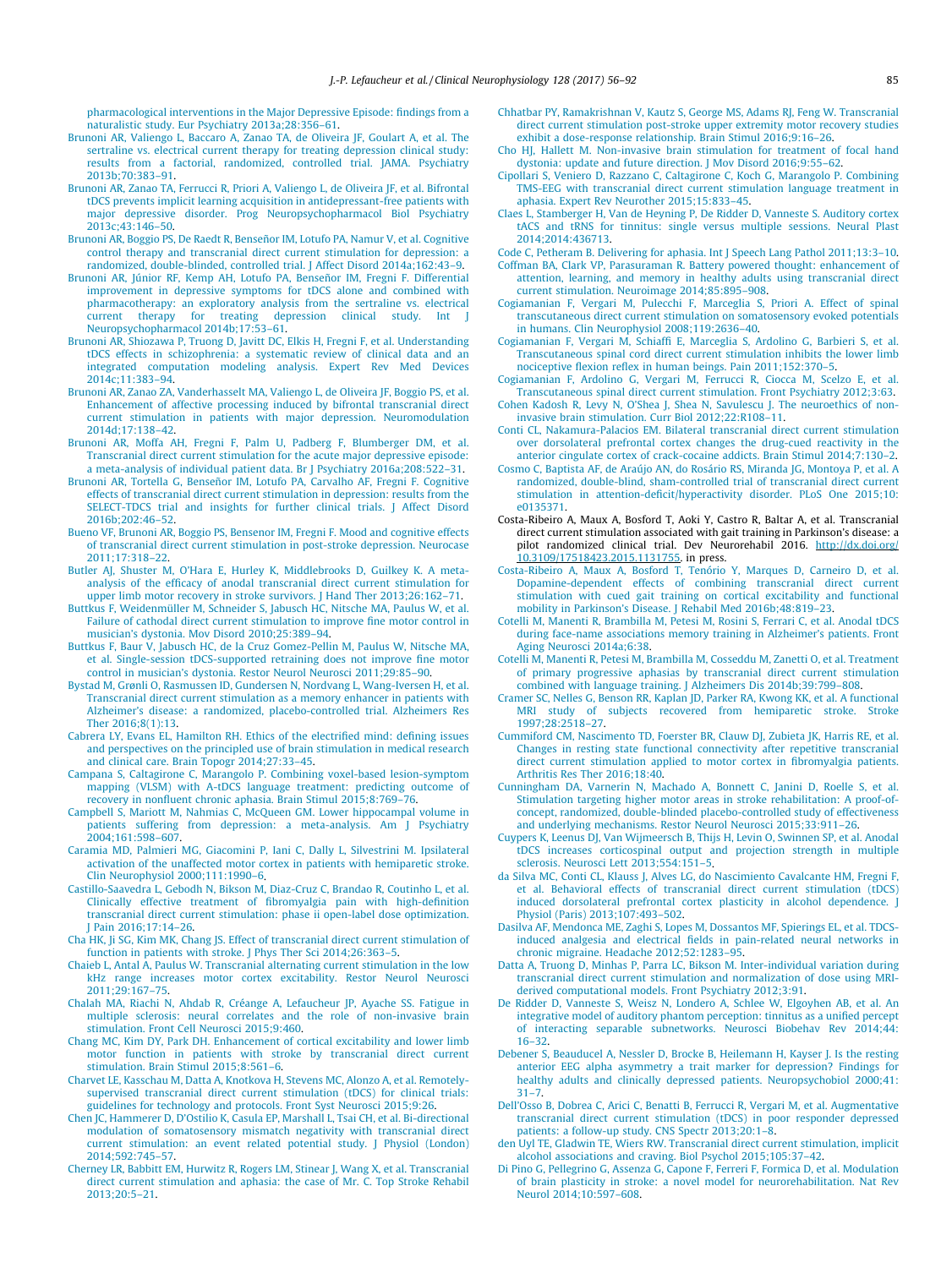- <span id="page-30-0"></span>[Doeltgen SH, Bradnam LV, Young JA, Fong E. Transcranial non-invasive brain](http://refhub.elsevier.com/S1388-2457(16)30634-4/h0625) [stimulation in swallowing rehabilitation following stroke–a review of the](http://refhub.elsevier.com/S1388-2457(16)30634-4/h0625) [literature. Physiol Behav 2015;143:1–9.](http://refhub.elsevier.com/S1388-2457(16)30634-4/h0625)
- [Donnell A, D Nascimento T, Lawrence M, Gupta V, Zieba T, Truong DQ, et al. High](http://refhub.elsevier.com/S1388-2457(16)30634-4/h0630)[definition and non-invasive brain modulation of pain and motor dysfunction in](http://refhub.elsevier.com/S1388-2457(16)30634-4/h0630) [chronic TMD. Brain Stimul 2015;8:1085–92.](http://refhub.elsevier.com/S1388-2457(16)30634-4/h0630)
- [Doruk D, Gray Z, Bravo GL, Pascual-Leone A, Fregni F. Effects of tDCS on executive](http://refhub.elsevier.com/S1388-2457(16)30634-4/h0635) [function in Parkinson's disease. Neurosci Lett 2014;582:27–31.](http://refhub.elsevier.com/S1388-2457(16)30634-4/h0635)
- [Dubois PE, Ossemann M, de Fays K, De Bue P, Gourdin M, Jamart J, et al.](http://refhub.elsevier.com/S1388-2457(16)30634-4/h0640) [Postoperative analgesic effect of transcranial direct current stimulation in](http://refhub.elsevier.com/S1388-2457(16)30634-4/h0640) [lumbar spine surgery: a randomized control trial. Clin J Pain 2013;29:696–701](http://refhub.elsevier.com/S1388-2457(16)30634-4/h0640).
- [Dutta A, Paulus W, Nitsche MA. Facilitating myoelectric-control with transcranial](http://refhub.elsevier.com/S1388-2457(16)30634-4/h0645) [direct current stimulation: a preliminary study in healthy humans. J Neuroeng](http://refhub.elsevier.com/S1388-2457(16)30634-4/h0645) [Rehabil 2014;11:13](http://refhub.elsevier.com/S1388-2457(16)30634-4/h0645).
- [Dymond AM, Coger RW, Serafetinides EA. Intracerebral current levels in man during](http://refhub.elsevier.com/S1388-2457(16)30634-4/h0650) [electrosleep therapy. Biol Psychiatry 1975;10:101–4.](http://refhub.elsevier.com/S1388-2457(16)30634-4/h0650)
- [Easterbrook PJ, Berlin JA, Gopalan R, Matthews DR. Publication bias in clinical](http://refhub.elsevier.com/S1388-2457(16)30634-4/h0655) [research. Lancet 1991;337:867–72.](http://refhub.elsevier.com/S1388-2457(16)30634-4/h0655)
- [Eggers C, Grüner U, Ameli M, Sarfeld AS, Nowak DA. 1 Hz rTMS preconditioned by](http://refhub.elsevier.com/S1388-2457(16)30634-4/h0660) [tDCS over the primary motor cortex in Parkinson's disease: absence of effect on](http://refhub.elsevier.com/S1388-2457(16)30634-4/h0660) [arm lift and hand grip force control. Motor Control 2012;16:284–92.](http://refhub.elsevier.com/S1388-2457(16)30634-4/h0660)
- [Elgoyhen AB, Langguth B, De Ridder D, Vanneste S. Tinnitus: perspectives from](http://refhub.elsevier.com/S1388-2457(16)30634-4/h0665) [human neuroimaging. Nat Rev Neurosci 2015;16:632–42.](http://refhub.elsevier.com/S1388-2457(16)30634-4/h0665)
- [Elsner B, Kugler J, Pohl M, Mehrholz J. Transcranial direct current stimulation \(tDCS\)](http://refhub.elsevier.com/S1388-2457(16)30634-4/h0670) [for improving aphasia in patients after stroke. Cochrane Database Syst Rev 2013](http://refhub.elsevier.com/S1388-2457(16)30634-4/h0670) [\(6\):CD009760](http://refhub.elsevier.com/S1388-2457(16)30634-4/h0670).
- [Elsner B, Kugler J, Pohl M, Mehrholz J. Transcranial direct current stimulation \(tDCS\)](http://refhub.elsevier.com/S1388-2457(16)30634-4/h0675) [for improving function and activities of daily living in patients after stroke.](http://refhub.elsevier.com/S1388-2457(16)30634-4/h0675) [Cochrane Database Syst Rev 2013\(11\):CD009645.](http://refhub.elsevier.com/S1388-2457(16)30634-4/h0675)
- [Elsner B, Kugler J, Pohl M, Mehrholz J. Transcranial direct current stimulation \(tDCS\)](http://refhub.elsevier.com/S1388-2457(16)30634-4/h0680) [for improving aphasia in patients with aphasia after stroke. Cochrane Database](http://refhub.elsevier.com/S1388-2457(16)30634-4/h0680) [Syst Rev 2015\(5\):CD009760.](http://refhub.elsevier.com/S1388-2457(16)30634-4/h0680)
- [Elsner B, Kugler J, Pohl M, Mehrholz J. Transcranial direct current stimulation for](http://refhub.elsevier.com/S1388-2457(16)30634-4/h0685) [improving spasticity after stroke: a systematic review with meta-analysis. J](http://refhub.elsevier.com/S1388-2457(16)30634-4/h0685) [Rehabil Med 2016a;48:565–70.](http://refhub.elsevier.com/S1388-2457(16)30634-4/h0685)
- [Elsner B, Kugler J, Pohl M, Mehrholz J. Transcranial direct current stimulation \(tDCS\)](http://refhub.elsevier.com/S1388-2457(16)30634-4/h0690) [for idiopathic Parkinson's disease. Cochrane Database Syst Rev 2016b;7:](http://refhub.elsevier.com/S1388-2457(16)30634-4/h0690) [CD010916](http://refhub.elsevier.com/S1388-2457(16)30634-4/h0690).
- [Elsner B, Kugler J, Pohl M, Mehrholz J. Transcranial direct current stimulation \(tDCS\)](http://refhub.elsevier.com/S1388-2457(16)30634-4/h0695) [for improving activities of daily living, and physical and cognitive functioning,](http://refhub.elsevier.com/S1388-2457(16)30634-4/h0695) [in people after stroke. Cochrane Database Syst Rev 2016c;3:CD009645.](http://refhub.elsevier.com/S1388-2457(16)30634-4/h0695)
- [Faber M, Vanneste S, Fregni F, De Ridder D. Top down prefrontal affective](http://refhub.elsevier.com/S1388-2457(16)30634-4/h0700) [modulation of tinnitus with multiple sessions of tDCS of dorsolateral](http://refhub.elsevier.com/S1388-2457(16)30634-4/h0700) [prefrontal cortex. Brain Stimul 2012;5:492–8](http://refhub.elsevier.com/S1388-2457(16)30634-4/h0700).
- [Fagerlund AJ, Hansen OA, Aslaksen PM. Transcranial direct current stimulation as a](http://refhub.elsevier.com/S1388-2457(16)30634-4/h0705) [treatment for patients with fibromyalgia: a randomized controlled trial. Pain](http://refhub.elsevier.com/S1388-2457(16)30634-4/h0705) [2015;156:62–71](http://refhub.elsevier.com/S1388-2457(16)30634-4/h0705).
- [Falcone M, Bernardo L, Ashare RL, Hamilton R, Faseyitan O, McKee SA, et al.](http://refhub.elsevier.com/S1388-2457(16)30634-4/h0710) [Transcranial direct current brain stimulation increases sbility to resist Smoking.](http://refhub.elsevier.com/S1388-2457(16)30634-4/h0710) [Brain Stimul 2016;9:191–6](http://refhub.elsevier.com/S1388-2457(16)30634-4/h0710).
- [Fant RV, Buchhalter AL, Buchman AC, Henningfield JE. Pharmacotherapy for tobacco](http://refhub.elsevier.com/S1388-2457(16)30634-4/h0715) [dependence. Handb Exp Pharmacol 2009;192:487–510](http://refhub.elsevier.com/S1388-2457(16)30634-4/h0715).
- [Faria P, Hallett M, Miranda PC. A finite element analysis of the effect of electrode](http://refhub.elsevier.com/S1388-2457(16)30634-4/h0720) [area and inter-electrode distance on the spatial distribution of the current](http://refhub.elsevier.com/S1388-2457(16)30634-4/h0720) [density in tDCS. J Neural Eng 2011;8:066017.](http://refhub.elsevier.com/S1388-2457(16)30634-4/h0720)
- [Fecteau S, Agosta S, Hone-Blanchet A, Fregni F, Boggio P, Ciraulo D, et al. Modulation](http://refhub.elsevier.com/S1388-2457(16)30634-4/h0725) [of smoking and decision-making behaviors with transcranial direct current](http://refhub.elsevier.com/S1388-2457(16)30634-4/h0725) [stimulation in tobacco smokers: a preliminary study. Drug Alcohol Depend](http://refhub.elsevier.com/S1388-2457(16)30634-4/h0725) [2014;140:78–84.](http://refhub.elsevier.com/S1388-2457(16)30634-4/h0725)
- [Fehlings MG, Tator CH. The effect of direct current field polarity on recovery after](http://refhub.elsevier.com/S1388-2457(16)30634-4/h0730) [acute experimental spinal cord injury. Brain Res 1992;579:32–42](http://refhub.elsevier.com/S1388-2457(16)30634-4/h0730).
- [Ferrucci R, Priori A. Transcranial cerebellar direct current stimulation \(cerebellar](http://refhub.elsevier.com/S1388-2457(16)30634-4/h0735) [tDCS\): Motor control, cognition, learning and emotions. NeuroImage](http://refhub.elsevier.com/S1388-2457(16)30634-4/h0735) [2013;85:918–23](http://refhub.elsevier.com/S1388-2457(16)30634-4/h0735).
- [Ferrucci R, Mameli F, Guidi I, Mrakic-Sposta S, Vergari M, Marceglia S, et al.](http://refhub.elsevier.com/S1388-2457(16)30634-4/h0740) [Transcranial direct current stimulation improves recognition memory in](http://refhub.elsevier.com/S1388-2457(16)30634-4/h0740) [Alzheimer disease. Neurology 2008a;71:493–8.](http://refhub.elsevier.com/S1388-2457(16)30634-4/h0740)
- [Ferrucci R, Marceglia S, Vergari M, Cogiamanian F, Mrakic-Sposta S, Mameli F, et al.](http://refhub.elsevier.com/S1388-2457(16)30634-4/h0745) [Cerebellar transcranial direct current stimulation impairs the practice](http://refhub.elsevier.com/S1388-2457(16)30634-4/h0745)[dependent proficiency increase in working memory. J Cogn Neurosci](http://refhub.elsevier.com/S1388-2457(16)30634-4/h0745) [2008b;20:1687–97.](http://refhub.elsevier.com/S1388-2457(16)30634-4/h0745)
- [Ferruci R, Bortolomasi M, Brunoni AR, Vergari M, Tadini L, Giacopuzzi M, et al.](http://refhub.elsevier.com/S1388-2457(16)30634-4/h0750) [Comparative benefits of transcranial direct current stimulation \(tDCS\)](http://refhub.elsevier.com/S1388-2457(16)30634-4/h0750) [treatment in patients with mild/moderate vs. severe depression. Clin.](http://refhub.elsevier.com/S1388-2457(16)30634-4/h0750) [Neuropsychiatry 2009;6:246–51](http://refhub.elsevier.com/S1388-2457(16)30634-4/h0750).
- [Ferrucci R, Giannicola G, Rosa M, Fumagalli M, Boggio PS, Hallett M, et al.](http://refhub.elsevier.com/S1388-2457(16)30634-4/h0755) [Cerebellum and processing of negative facial emotions: cerebellar transcranial](http://refhub.elsevier.com/S1388-2457(16)30634-4/h0755) [DC stimulation specifically enhances the emotional recognition of facial anger](http://refhub.elsevier.com/S1388-2457(16)30634-4/h0755) [and sadness. Cogn Emot 2012;26:786–99.](http://refhub.elsevier.com/S1388-2457(16)30634-4/h0755)
- [Ferrucci R, Brunoni AR, Parazzini M, Vergari M, Rossi E, Fumagalli M, et al.](http://refhub.elsevier.com/S1388-2457(16)30634-4/h0760) [Modulating human procedural learning by cerebellar transcranial direct current](http://refhub.elsevier.com/S1388-2457(16)30634-4/h0760) [stimulation. Cerebellum 2013;12:485–92](http://refhub.elsevier.com/S1388-2457(16)30634-4/h0760).
- [Ferrucci R, Vergari M, Cogiamanian F, Bocci T, Ciocca M, Tomasini E, et al.](http://refhub.elsevier.com/S1388-2457(16)30634-4/h0765) [Transcranial direct current stimulation \(tDCS\) for fatigue in multiple sclerosis.](http://refhub.elsevier.com/S1388-2457(16)30634-4/h0765) [NeuroRehabilitation 2014;34:121–7](http://refhub.elsevier.com/S1388-2457(16)30634-4/h0765).
- [Ferrucci R, Cortese F, Priori A. Cerebellar tDCS: how to do it. Cerebellum](http://refhub.elsevier.com/S1388-2457(16)30634-4/h0770) [2015;14:27–30](http://refhub.elsevier.com/S1388-2457(16)30634-4/h0770).
- [Ferrucci R, Cortese F, Bianchi M, Pittera D, Turrone R, Bocci T, et al. Cerebellar and](http://refhub.elsevier.com/S1388-2457(16)30634-4/h0775) [motor cortical transcranial stimulation decrease levodopa-induced Dyskinesias](http://refhub.elsevier.com/S1388-2457(16)30634-4/h0775) [in Parkinson's disease. Cerebellum 2016;15:43–7](http://refhub.elsevier.com/S1388-2457(16)30634-4/h0775).
- [Feurra M, Pasqualetti P, Bianco G, Santarnecchi E, Rossi A, Rossi S. State-dependent](http://refhub.elsevier.com/S1388-2457(16)30634-4/h0780) [effects of transcranial oscillatory currents on the motor system: what you think](http://refhub.elsevier.com/S1388-2457(16)30634-4/h0780) [matters. J Neurosci 2013;33:17483–9.](http://refhub.elsevier.com/S1388-2457(16)30634-4/h0780)
- [Fiori V, Coccia M, Marinelli CV, Vecchi V, Bonifazi S, Ceravolo MG, et al. Transcranial](http://refhub.elsevier.com/S1388-2457(16)30634-4/h0785) [direct current stimulation improves word retrieval in healthy and nonfluent](http://refhub.elsevier.com/S1388-2457(16)30634-4/h0785) [aphasic subjects. J Cogn Neurosci 2011;23:2309–23](http://refhub.elsevier.com/S1388-2457(16)30634-4/h0785).
- [Fiori V, Cipollari S, Di Paola M, Razzano C, Caltagirone C, Marangolo P. TDCS](http://refhub.elsevier.com/S1388-2457(16)30634-4/h0790) [stimulation segregates words in the brain: evidence from aphasia. Front Hum](http://refhub.elsevier.com/S1388-2457(16)30634-4/h0790) [Neurosci 2013;7:269](http://refhub.elsevier.com/S1388-2457(16)30634-4/h0790).
- [Fitz NS, Reiner PB. The challenge of crafting policy for do-it-yourself brain](http://refhub.elsevier.com/S1388-2457(16)30634-4/h0795) [stimulation. J Med Ethics 2015;41:410–2.](http://refhub.elsevier.com/S1388-2457(16)30634-4/h0795)
- [Fitzgerald PB, McQueen S, Daskalakis ZJ, Hoy KE. A negative pilot study of daily](http://refhub.elsevier.com/S1388-2457(16)30634-4/h0800) [bimodal transcranial direct current stimulation in schizophrenia. Brain Stimul](http://refhub.elsevier.com/S1388-2457(16)30634-4/h0800) [2014;7:813–6](http://refhub.elsevier.com/S1388-2457(16)30634-4/h0800).
- [Flöel A, Meinzer M, Kirstein R, Nijhof S, Deppe M, Knecht S, et al. Short-term anomia](http://refhub.elsevier.com/S1388-2457(16)30634-4/h0805) [training and electrical brain stimulation. Stroke 2011;42:2065–7.](http://refhub.elsevier.com/S1388-2457(16)30634-4/h0805)
- [Foerster BR, Nascimento TD, DeBoer M, Bender MA, Rice IC, Truong DQ, et al.](http://refhub.elsevier.com/S1388-2457(16)30634-4/h0810) [Excitatory and inhibitory brain metabolites as targets of motor cortex](http://refhub.elsevier.com/S1388-2457(16)30634-4/h0810) [transcranial direct current stimulation therapy and predictors of its efficacy](http://refhub.elsevier.com/S1388-2457(16)30634-4/h0810) [in fibromyalgia. Arthritis Rheumatol 2015;67:576–81.](http://refhub.elsevier.com/S1388-2457(16)30634-4/h0810)
- [Forogh B, Mirshaki Z, Raissi GR, Shirazi A, Mansoori K, Ahadi T. Repeated sessions of](http://refhub.elsevier.com/S1388-2457(16)30634-4/h0815) [transcranial direct current stimulation for treatment of chronic subjective](http://refhub.elsevier.com/S1388-2457(16)30634-4/h0815) [tinnitus: a pilot randomized controlled trial. Neurol Sci 2016;37:253–9.](http://refhub.elsevier.com/S1388-2457(16)30634-4/h0815)
- [Francis JT, Gluckman BJ, Schiff SJ. Sensitivity of neurons to weak electric fields. J](http://refhub.elsevier.com/S1388-2457(16)30634-4/h0820) [Neurosci 2003;23:7255–61.](http://refhub.elsevier.com/S1388-2457(16)30634-4/h0820)
- [Frank E, Schecklmann M, Landgrebe M, Burger J, Kreuzer P, Poeppl TB, et al.](http://refhub.elsevier.com/S1388-2457(16)30634-4/h0825) [Treatment of chronic tinnitus with repeated sessions of prefrontal transcranial](http://refhub.elsevier.com/S1388-2457(16)30634-4/h0825) [direct current stimulation: outcomes from an open-label pilot study. J Neurol](http://refhub.elsevier.com/S1388-2457(16)30634-4/h0825) [2012;259:327–33.](http://refhub.elsevier.com/S1388-2457(16)30634-4/h0825)
- [Fregni F, Boggio PS, Lima MC, Ferreira MJ, Wagner T, Rigonatti SP, et al. A sham](http://refhub.elsevier.com/S1388-2457(16)30634-4/h0830)[controlled, phase II trial of transcranial direct current stimulation for the](http://refhub.elsevier.com/S1388-2457(16)30634-4/h0830) [treatment of central pain in traumatic spinal cord injury. Pain](http://refhub.elsevier.com/S1388-2457(16)30634-4/h0830) [2006a;122:197–209.](http://refhub.elsevier.com/S1388-2457(16)30634-4/h0830)
- [Fregni F, Boggio PS, Nitsche MA, Rigonatti SP, Pascual-Leone A. Cognitive effects of](http://refhub.elsevier.com/S1388-2457(16)30634-4/h0835) [repeated sessions of transcranial direct current stimulation in patients with](http://refhub.elsevier.com/S1388-2457(16)30634-4/h0835) [depression. Depr Anxiety 2006b;23:1–3.](http://refhub.elsevier.com/S1388-2457(16)30634-4/h0835)
- [Fregni F, Boggio PS, Nitsche MA, Marcolin MA, Rigonatti SP, Pascual-Leone A.](http://refhub.elsevier.com/S1388-2457(16)30634-4/h0840) [Treatment of major depression with transcranial direct current stimulation.](http://refhub.elsevier.com/S1388-2457(16)30634-4/h0840) [Bipolar Disord 2006c;8:203–5](http://refhub.elsevier.com/S1388-2457(16)30634-4/h0840).
- [Fregni F, Boggio PS, Santos MC, Lima M, Vieira AL, Rigonatti SP, et al. Noninvasive](http://refhub.elsevier.com/S1388-2457(16)30634-4/h0845) [cortical stimulation with transcranial direct current stimulation in Parkinson's](http://refhub.elsevier.com/S1388-2457(16)30634-4/h0845) [disease. Mov Disord 2006d;21:1693–702.](http://refhub.elsevier.com/S1388-2457(16)30634-4/h0845)
- [Fregni F, Gimenes R, Valle AC, Ferreira MJ, Rocha RR, Natalle L, et al. A randomized,](http://refhub.elsevier.com/S1388-2457(16)30634-4/h0850) [sham-controlled, proof of principle study of transcranial direct current](http://refhub.elsevier.com/S1388-2457(16)30634-4/h0850) [stimulation for the treatment of pain in fibromyalgia. Arthritis Rheum](http://refhub.elsevier.com/S1388-2457(16)30634-4/h0850) [2006e;54:3988–98](http://refhub.elsevier.com/S1388-2457(16)30634-4/h0850).
- [Fregni F, Marcondes R, Boggio PS, Marcolin MA, Rigonatti SP, Sanchez TG, et al.](http://refhub.elsevier.com/S1388-2457(16)30634-4/h0855) [Transient tinnitus suppression induced by repetitive transcranial magnetic](http://refhub.elsevier.com/S1388-2457(16)30634-4/h0855) [stimulation and transcranial direct current stimulation. Eur J Neurol](http://refhub.elsevier.com/S1388-2457(16)30634-4/h0855) [2006f;13:996–1001.](http://refhub.elsevier.com/S1388-2457(16)30634-4/h0855)
- [Fregni F, Thome-Souza S, Nitsche MA, Freedman SD, Valente KD, Pascual-Leone A. A](http://refhub.elsevier.com/S1388-2457(16)30634-4/h0860) [controlled clinical trial of cathodal DC polarization in patients with refractory](http://refhub.elsevier.com/S1388-2457(16)30634-4/h0860) [epilepsy. Epilepsia 2006g;47:335–42.](http://refhub.elsevier.com/S1388-2457(16)30634-4/h0860)
- [Fresnoza S, Paulus W, Nitsche MA, Kuo MF. Nonlinear dose-dependent impact of D1](http://refhub.elsevier.com/S1388-2457(16)30634-4/h0865) [receptor activation on motor cortex plasticity in humans. J Neurosci](http://refhub.elsevier.com/S1388-2457(16)30634-4/h0865) [2014;34:2744–53.](http://refhub.elsevier.com/S1388-2457(16)30634-4/h0865)
- [Frey ME, Manchikanti L, Benyamin RM, Schultz DM, Smith HS, Cohen SP. Spinal cord](http://refhub.elsevier.com/S1388-2457(16)30634-4/h0870) [stimulation for patients with failed back surgery syndrome: a systematic](http://refhub.elsevier.com/S1388-2457(16)30634-4/h0870) [review. Pain Physician 2009;12:379–97](http://refhub.elsevier.com/S1388-2457(16)30634-4/h0870).
- [Fridriksson J, Richardson JD, Baker JM, Rorden C. Transcranial direct current](http://refhub.elsevier.com/S1388-2457(16)30634-4/h0875) [stimulation improves naming reaction time in fluent aphasia: a double-blind,](http://refhub.elsevier.com/S1388-2457(16)30634-4/h0875) [sham-controlled study. Stroke 2011;42:819–21.](http://refhub.elsevier.com/S1388-2457(16)30634-4/h0875)
- [Fröhlich F, Burrello TN, Mellin JM, Cordle AL, Lustenberger CM, Gilmore JH, Jarskog](http://refhub.elsevier.com/S1388-2457(16)30634-4/h0880) [LF. Exploratory study of once-daily transcranial direct current stimulation](http://refhub.elsevier.com/S1388-2457(16)30634-4/h0880) [\(tDCS\) as a treatment for auditory hallucinations in schizophrenia. Eur](http://refhub.elsevier.com/S1388-2457(16)30634-4/h0880) [Psychiatry 2016;33:54–60.](http://refhub.elsevier.com/S1388-2457(16)30634-4/h0880)
- [Furuya S, Nitsche MA, Paulus W, Altenmüller E. Surmounting retraining limits in](http://refhub.elsevier.com/S1388-2457(16)30634-4/h0885) [musicians' dystonia by transcranial stimulation. Ann Neurol 2014;75:700–7](http://refhub.elsevier.com/S1388-2457(16)30634-4/h0885).
- [Galea JM, Jayaram G, Ajagbe L, Celnik P. Modulation of cerebellar excitability by](http://refhub.elsevier.com/S1388-2457(16)30634-4/h0890) [polarity-specific noninvasive direct current stimulation. J Neurosci](http://refhub.elsevier.com/S1388-2457(16)30634-4/h0890)  $2009.29.9115 - 22.$
- [Galea JM, Vazquez A, Pasricha N, de Xivry JJ, Celnik P. Dissociating the roles of the](http://refhub.elsevier.com/S1388-2457(16)30634-4/h0895) [cerebellum and motor cortex during adaptive learning: the motor cortex retains](http://refhub.elsevier.com/S1388-2457(16)30634-4/h0895) [what the cerebellum learns. Cereb Cortex 2012;21:1761–70.](http://refhub.elsevier.com/S1388-2457(16)30634-4/h0895)
- [Galletta EE, Cancelli A, Cottone C, Simonelli I, Tecchio F, Bikson M, et al. Use of](http://refhub.elsevier.com/S1388-2457(16)30634-4/h0900) [computational modeling to inform tDCS electrode montages for the promotion](http://refhub.elsevier.com/S1388-2457(16)30634-4/h0900) [of language recovery in post-stroke Aphasia. Brain Stimul 2015;8:1108–15.](http://refhub.elsevier.com/S1388-2457(16)30634-4/h0900)
- [Gallus S, Lugo A, Garavello W, Bosetti C, Santoro E, Colombo P, et al. Prevalence and](http://refhub.elsevier.com/S1388-2457(16)30634-4/h0905) [determinants of tinnitus in the Italian adult population. Neuroepidemiology](http://refhub.elsevier.com/S1388-2457(16)30634-4/h0905) [2015;45:12–9](http://refhub.elsevier.com/S1388-2457(16)30634-4/h0905).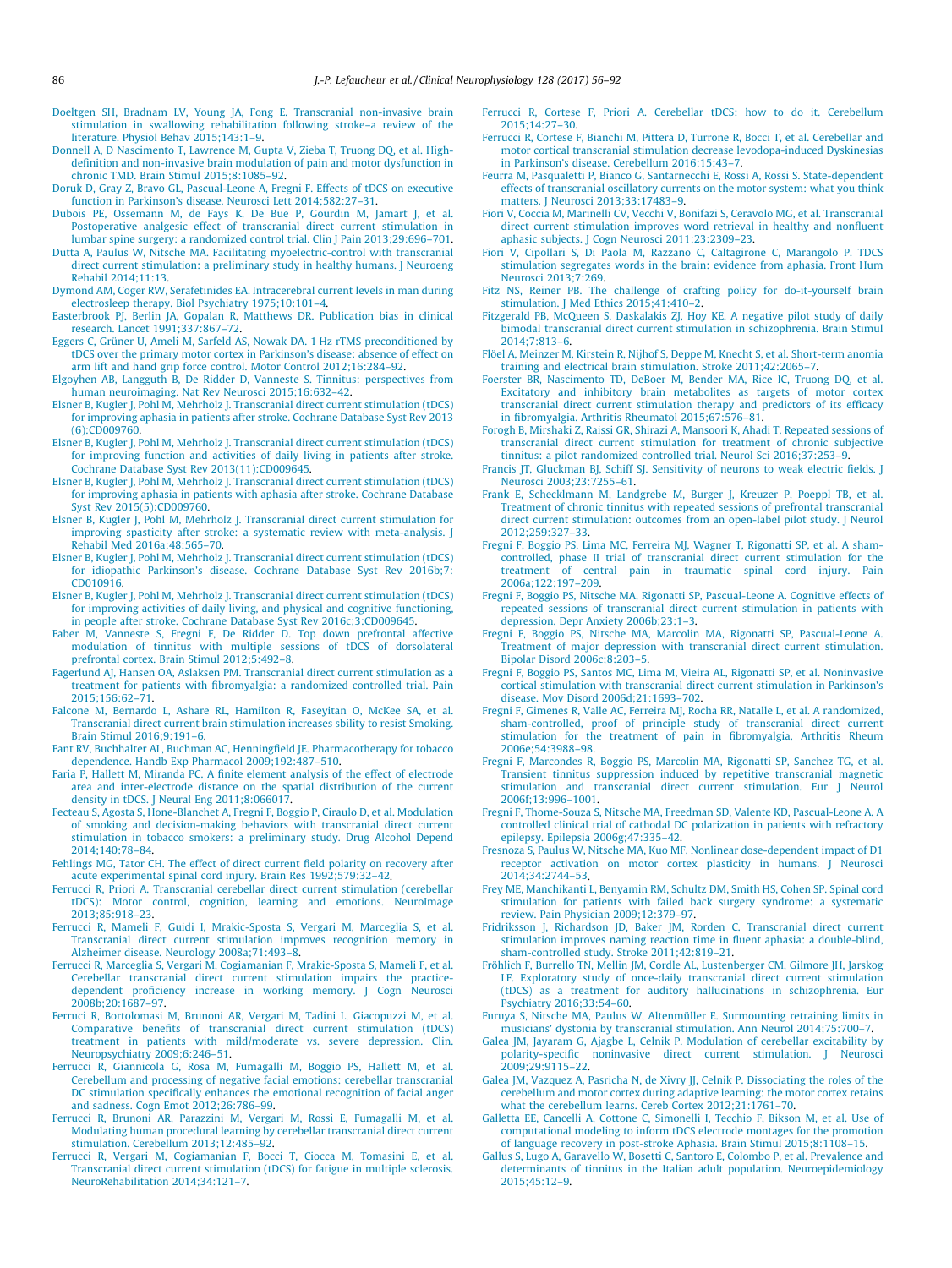- <span id="page-31-0"></span>[Garin P, Gilain C, Van Damme JP, de Fays K, Jamart J, Ossemann M, et al. Short- and](http://refhub.elsevier.com/S1388-2457(16)30634-4/h0910) [long-lasting tinnitus relief induced by transcranial direct current stimulation. J](http://refhub.elsevier.com/S1388-2457(16)30634-4/h0910) [Neurol 2011;258:1940–8](http://refhub.elsevier.com/S1388-2457(16)30634-4/h0910).
- [Geroin C, Picelli A, Munari D, Waldner A, Tomelleri C, Smania N. Combined](http://refhub.elsevier.com/S1388-2457(16)30634-4/h0915) [transcranial direct current stimulation and robot-assisted gait training in](http://refhub.elsevier.com/S1388-2457(16)30634-4/h0915) [patients with chronic stroke: a preliminary comparison. Clin Rehabil](http://refhub.elsevier.com/S1388-2457(16)30634-4/h0915) [2011;25:537–48.](http://refhub.elsevier.com/S1388-2457(16)30634-4/h0915)
- [Gironell A, Martínez-Horta S, Aguilar S, Torres V, Pagonabarraga J, Pascual-Sedano B,](http://refhub.elsevier.com/S1388-2457(16)30634-4/h0920) [et al. Transcranial direct current stimulation of the cerebellum in essential](http://refhub.elsevier.com/S1388-2457(16)30634-4/h0920) [tremor: a controlled study. Brain Stimul 2014;7:491–2.](http://refhub.elsevier.com/S1388-2457(16)30634-4/h0920)
- [Glaser J, Reeves ST, Stoll WD, Epperson TI, Hilbert M, Madan A, et al. Motor/](http://refhub.elsevier.com/S1388-2457(16)30634-4/h0925) [prefrontal transcranial direct current stimulation \(tDCS\) following lumbar](http://refhub.elsevier.com/S1388-2457(16)30634-4/h0925) [surgery reduces postoperative analgesia use. Spine \(Phila Pa 1976\)](http://refhub.elsevier.com/S1388-2457(16)30634-4/h0925) [2016;41:835–9](http://refhub.elsevier.com/S1388-2457(16)30634-4/h0925).
- [Gluckman BJ, Neel EJ, Netoff TI, Ditto WL, Spano ML, Schiff SJ. Electric field](http://refhub.elsevier.com/S1388-2457(16)30634-4/h0930) [suppression of epileptiform activity in hippocampal slices. J Neurophysiol](http://refhub.elsevier.com/S1388-2457(16)30634-4/h0930) [1996;76:4202–5.](http://refhub.elsevier.com/S1388-2457(16)30634-4/h0930)
- [Goldstein RZ, Volkow ND. Drug addiction and its underlying neuro-biological basis:](http://refhub.elsevier.com/S1388-2457(16)30634-4/h0935) [neuroimaging evidence for the involvement of the frontal cortex. Am J](http://refhub.elsevier.com/S1388-2457(16)30634-4/h0935) [Psychiatry 2002;159:1642–52.](http://refhub.elsevier.com/S1388-2457(16)30634-4/h0935)
- [Gomes JS, Shiozawa P, Dias ÁM, Valverde Ducos D, Akiba H, Trevizol AP, et al. Left](http://refhub.elsevier.com/S1388-2457(16)30634-4/h0940) [dorsolateral prefrontal cortex anodal tDCS effects on negative symptoms in](http://refhub.elsevier.com/S1388-2457(16)30634-4/h0940) [schizophrenia. Brain Stimul 2015;8:989–91.](http://refhub.elsevier.com/S1388-2457(16)30634-4/h0940)
- [Gorini A, Lucchiari C, Russell-Edu W, Pravettoni G. Modulation of risky choices in](http://refhub.elsevier.com/S1388-2457(16)30634-4/h0945) [recently abstinent dependent cocaine users: a transcranial direct-current](http://refhub.elsevier.com/S1388-2457(16)30634-4/h0945) [stimulation study. Front Hum Neurosci 2014;8:661](http://refhub.elsevier.com/S1388-2457(16)30634-4/h0945).
- [Gorman AL. Differential patterns of activation of the pyramidal system elicited by](http://refhub.elsevier.com/S1388-2457(16)30634-4/h0950) surface anodal and cathodal cortical stimulation. I Neurophysiol [1966;29:547–64.](http://refhub.elsevier.com/S1388-2457(16)30634-4/h0950)
- [Grabow TS, Tella PK, Raja S. Spinal cord stimulation for complex regional pain](http://refhub.elsevier.com/S1388-2457(16)30634-4/h0955) [syndrome: an evidence-based medicine review of the literature. Clin J Pain](http://refhub.elsevier.com/S1388-2457(16)30634-4/h0955) [2003;19:371–83.](http://refhub.elsevier.com/S1388-2457(16)30634-4/h0955)
- [Grefkes C, Ward NS. Cortical reorganization after stroke: how much and how](http://refhub.elsevier.com/S1388-2457(16)30634-4/h0960) [functional? Neuroscientist 2014;20:56–70](http://refhub.elsevier.com/S1388-2457(16)30634-4/h0960).
- [Grimaldi G, Manto M. Anodal transcranial direct current stimulation \(tDCS\)](http://refhub.elsevier.com/S1388-2457(16)30634-4/h0965) [decreases the amplitudes of long-latency stretch reflexes in cerebellar ataxia.](http://refhub.elsevier.com/S1388-2457(16)30634-4/h0965) [Ann Biomed Eng 2013;41:2437–47](http://refhub.elsevier.com/S1388-2457(16)30634-4/h0965).
- [Grimaldi G, Argyropoulos GP, Boehringer A, Celnik P, Edwards MJ, Ferrucci R, et al.](http://refhub.elsevier.com/S1388-2457(16)30634-4/h0970) [Non-invasive cerebellar stimulation-a consensus paper. Cerebellum](http://refhub.elsevier.com/S1388-2457(16)30634-4/h0970) [2014a;13:121–38](http://refhub.elsevier.com/S1388-2457(16)30634-4/h0970).
- [Grimaldi G, Oulad Ben Taib N, Manto M, Bodranghien F. Marked reduction of](http://refhub.elsevier.com/S1388-2457(16)30634-4/h0975) [cerebellar deficits in upper limbs following transcranial cerebello-cerebral DC](http://refhub.elsevier.com/S1388-2457(16)30634-4/h0975) [stimulation: tremor reduction and re-programming of the timing of antagonist](http://refhub.elsevier.com/S1388-2457(16)30634-4/h0975) [commands. Front Syst Neurosci 2014b;8:9](http://refhub.elsevier.com/S1388-2457(16)30634-4/h0975).
- [Grimaldi G, Argyropoulos GP, Bastian A, Cortes M, Davis NJ, Edwards DJ, et al.](http://refhub.elsevier.com/S1388-2457(16)30634-4/h0980) [Cerebellar transcranial direct current stimulation \(ctDCS\): a novel approach to](http://refhub.elsevier.com/S1388-2457(16)30634-4/h0980) [understanding cerebellar function in health and disease. Neuroscientist](http://refhub.elsevier.com/S1388-2457(16)30634-4/h0980) [2016;22:83–97](http://refhub.elsevier.com/S1388-2457(16)30634-4/h0980).
- [Grüner U, Eggers C, Ameli M, Sarfeld AS, Fink GR, Nowak DA. 1 Hz rTMS](http://refhub.elsevier.com/S1388-2457(16)30634-4/h0985) [preconditioned by tDCS over the primary motor cortex in Parkinson's disease:](http://refhub.elsevier.com/S1388-2457(16)30634-4/h0985) [effects on bradykinesia of arm and hand. J Neural Transm 2010;117:207–16.](http://refhub.elsevier.com/S1388-2457(16)30634-4/h0985)
- [Guleyupoglu B, Schestatsky P, Edwards D, Fregni F, Bikson M. Classification of](http://refhub.elsevier.com/S1388-2457(16)30634-4/h0990) [methods in transcranial electrical stimulation \(tES\) and evolving strategy from](http://refhub.elsevier.com/S1388-2457(16)30634-4/h0990) [historical approaches to contemporary innovations. J Neurosci Methods](http://refhub.elsevier.com/S1388-2457(16)30634-4/h0990) [2013;219:297–311](http://refhub.elsevier.com/S1388-2457(16)30634-4/h0990).
- [Haesebaert F, Mondino M, Saoud M, Poulet E, Brunelin J. Efficacy and safety of](http://refhub.elsevier.com/S1388-2457(16)30634-4/h0995) [fronto-temporal transcranial random noise stimulation \(tRNS\) in drug-free](http://refhub.elsevier.com/S1388-2457(16)30634-4/h0995) [patients with schizophrenia: a case study. Schizophr Res 2014;159:251–2.](http://refhub.elsevier.com/S1388-2457(16)30634-4/h0995)
- [Hagenacker T, Bude V, Naegel S, Holle D, Katsarava Z, Diener HC, et al. Patient](http://refhub.elsevier.com/S1388-2457(16)30634-4/h1000)[conducted anodal transcranial direct current stimulation of the motor cortex](http://refhub.elsevier.com/S1388-2457(16)30634-4/h1000) [alleviates pain in trigeminal neuralgia. J Headache Pain 2014;15:78](http://refhub.elsevier.com/S1388-2457(16)30634-4/h1000).
- [Hamada M, Strigaro G, Murase N, Sadnicka A, Galea JM, Edwards MJ, et al. Cerebellar](http://refhub.elsevier.com/S1388-2457(16)30634-4/h1005) [modulation of human associative plasticity. J Physiol \(London\)](http://refhub.elsevier.com/S1388-2457(16)30634-4/h1005) [2012;590:2365–74](http://refhub.elsevier.com/S1388-2457(16)30634-4/h1005).
- [Hamada M, Murase N, Hasan A, Balaratnam M, Rothwell JC. The role of interneuron](http://refhub.elsevier.com/S1388-2457(16)30634-4/h1010) [networks in driving human motor cortical plasticity. Cereb Cortex](http://refhub.elsevier.com/S1388-2457(16)30634-4/h1010) [2013;23:1593–605](http://refhub.elsevier.com/S1388-2457(16)30634-4/h1010).
- [Hamilton JP, Siemer M, Gottlib IH. Amygdala volume in major depressive disorder:](http://refhub.elsevier.com/S1388-2457(16)30634-4/h1015) [a meta-analysis of magnetic resonance imaging studies. Mol Psychiatry](http://refhub.elsevier.com/S1388-2457(16)30634-4/h1015) [2008;13:993–1000](http://refhub.elsevier.com/S1388-2457(16)30634-4/h1015).
- [Hamilton R, Messing S, Chatterjee A. Rethinking the thinking cap: ethics of neural](http://refhub.elsevier.com/S1388-2457(16)30634-4/h1020) [enhancement using noninvasive brain stimulation. Neurology 2011;76:187–93](http://refhub.elsevier.com/S1388-2457(16)30634-4/h1020).
- [Hardwick RM, Celnik PA. Cerebellar direct current stimulation enhances motor](http://refhub.elsevier.com/S1388-2457(16)30634-4/h1025) [learning in older adults. Neurobiol Aging 2014;35:2217–21](http://refhub.elsevier.com/S1388-2457(16)30634-4/h1025).
- [Harvey RL, Winstein CJ. Everest Trial Group. Design for the everest randomized trial](http://refhub.elsevier.com/S1388-2457(16)30634-4/h1030) [of cortical stimulation and rehabilitation for arm function following stroke.](http://refhub.elsevier.com/S1388-2457(16)30634-4/h1030) [Neurorehabil Neural Repair 2009;23:32–44.](http://refhub.elsevier.com/S1388-2457(16)30634-4/h1030)
- [Heide AC, Winkler T, Helms HJ, Nitsche MA, Trenkwalder C, Paulus W, et al. Effects](http://refhub.elsevier.com/S1388-2457(16)30634-4/h1035) [of transcutaneous spinal direct current stimulation in idiopathic restless legs](http://refhub.elsevier.com/S1388-2457(16)30634-4/h1035) [patients. Brain Stimul 2014;7:636–42](http://refhub.elsevier.com/S1388-2457(16)30634-4/h1035).
- [Heinrichs JH. The promises and perils of non-invasive brain stimulation. Int J Law](http://refhub.elsevier.com/S1388-2457(16)30634-4/h1040) [Psychiatry 2012;35:121–9.](http://refhub.elsevier.com/S1388-2457(16)30634-4/h1040)
- [Heinz A, Beck A, Grusser M, Grace AA, Wrase J. Identifying the neural circuitry of](http://refhub.elsevier.com/S1388-2457(16)30634-4/h1045) [alcohol craving and relapse vulnerability. Addict Biol 2009;14:108–18](http://refhub.elsevier.com/S1388-2457(16)30634-4/h1045).
- [Heller AJ. Classification and epidemiology of tinnitus. Otolaryngol Clin North Am](http://refhub.elsevier.com/S1388-2457(16)30634-4/h1050) [2003;36:239–48.](http://refhub.elsevier.com/S1388-2457(16)30634-4/h1050)
- [Heneka MT, Carson MJ, El Khoury J, Landreth GE, Brosseron F, Feinstein DL, et al.](http://refhub.elsevier.com/S1388-2457(16)30634-4/h1055) [Neuroinflammation in Alzheimer's disease. Lancet Neurol 2015;14:388–405.](http://refhub.elsevier.com/S1388-2457(16)30634-4/h1055)
- [Herzfeld DJ, Pastor D, Haith AM, Rossetti Y, Shadmehr R, O'Shea J. Contributions of](http://refhub.elsevier.com/S1388-2457(16)30634-4/h1060) [the cerebellum and the motor cortex to acquisition and retention of motor](http://refhub.elsevier.com/S1388-2457(16)30634-4/h1060) [memories. NeuroImage 2014;98:147–58.](http://refhub.elsevier.com/S1388-2457(16)30634-4/h1060)
- [Hesse S, Waldner A, Mehrholz J, Tomelleri C, Pohl M, Werner C. Combined](http://refhub.elsevier.com/S1388-2457(16)30634-4/h1065) [transcranial direct current stimulation and robot-assisted arm training in](http://refhub.elsevier.com/S1388-2457(16)30634-4/h1065) [subacute stroke patients: an exploratory, randomized multicenter trial.](http://refhub.elsevier.com/S1388-2457(16)30634-4/h1065) [Neurorehabil Neural Repair 2011;25:838–46.](http://refhub.elsevier.com/S1388-2457(16)30634-4/h1065)
- [Hill AT, Fitzgerald PB, Hoy KE. Effects of anodal transcranial direct current](http://refhub.elsevier.com/S1388-2457(16)30634-4/h1070) [stimulation on working memory: a systematic review and meta-analysis of](http://refhub.elsevier.com/S1388-2457(16)30634-4/h1070) [findings from healthy and neuropsychiatric populations. Brain Stimul](http://refhub.elsevier.com/S1388-2457(16)30634-4/h1070) [2016;9:197–208.](http://refhub.elsevier.com/S1388-2457(16)30634-4/h1070)
- [Ho KA, Bai S, Martin D, Alonzo A, Dokos S, Puras P, et al. A pilot study of alternative](http://refhub.elsevier.com/S1388-2457(16)30634-4/h1075) [transcranial direct current stimulation electrode montages for the treatment of](http://refhub.elsevier.com/S1388-2457(16)30634-4/h1075) [major depression. J Affect Disord 2014;167:251–8](http://refhub.elsevier.com/S1388-2457(16)30634-4/h1075).
- [Hodaj H, Payen JF, Lefaucheur JP. A case of long-term treatment of chronic pain](http://refhub.elsevier.com/S1388-2457(16)30634-4/h1080) [syndrome by anodal tDCS of the motor cortex, previously resistant to high](http://refhub.elsevier.com/S1388-2457(16)30634-4/h1080)[frequency rTMS and implanted spinal cord stimulation. Brain Stimul](http://refhub.elsevier.com/S1388-2457(16)30634-4/h1080) [2016;9:618–20.](http://refhub.elsevier.com/S1388-2457(16)30634-4/h1080)
- [Holsheimer J, Lefaucheur JP, Buitenweg JR, Goujon C, Nineb A, Nguyen JP. The role of](http://refhub.elsevier.com/S1388-2457(16)30634-4/h1085) [intra-operative motor evoked potentials in the optimization of chronic cortical](http://refhub.elsevier.com/S1388-2457(16)30634-4/h1085) [stimulation for the treatment of neuropathic pain. Clin Neurophysiol](http://refhub.elsevier.com/S1388-2457(16)30634-4/h1085) [2007a;118:2287–96.](http://refhub.elsevier.com/S1388-2457(16)30634-4/h1085)
- [Holsheimer J, Nguyen JP, Lefaucheur JP, Manola L. Cathodal, anodal or bifocal](http://refhub.elsevier.com/S1388-2457(16)30634-4/h1090) [stimulation of the motor cortex in the management of chronic pain? Acta](http://refhub.elsevier.com/S1388-2457(16)30634-4/h1090) [Neurochir Suppl 2007b;97:57–66](http://refhub.elsevier.com/S1388-2457(16)30634-4/h1090).
- [Hubli M, Dietz V, Schrafl-Altermatt M, Bolliger M. Modulation of spinal neuronal](http://refhub.elsevier.com/S1388-2457(16)30634-4/h1095) [excitability by spinal direct currents and locomotion after spinal cord injury.](http://refhub.elsevier.com/S1388-2457(16)30634-4/h1095) [Clin Neurophysiol 2013;124:1187–95](http://refhub.elsevier.com/S1388-2457(16)30634-4/h1095).
- [Hummel F, Celnik P, Giraux P, Floel A, Wu WH, Gerloff C, et al. Effects of non](http://refhub.elsevier.com/S1388-2457(16)30634-4/h1100)[invasive cortical stimulation on skilled motor function in chronic stroke. Brain](http://refhub.elsevier.com/S1388-2457(16)30634-4/h1100) [2005;128:490–9.](http://refhub.elsevier.com/S1388-2457(16)30634-4/h1100)
- [Hummel FC, Voller B, Celnik P, Floel A, Giraux P, Gerloff C, et al. Effects of brain](http://refhub.elsevier.com/S1388-2457(16)30634-4/h1105) [polarization on reaction times and pinch force in chronic stroke. BMC Neurosci](http://refhub.elsevier.com/S1388-2457(16)30634-4/h1105) [2006;7:73.](http://refhub.elsevier.com/S1388-2457(16)30634-4/h1105)
- [Hyvärinen P, Mäkitie A, Aarnisalo AA. Self-Administered domiciliary tDCS treatment](http://refhub.elsevier.com/S1388-2457(16)30634-4/h1110) [for tinnitus: a double-blind sham-controlled study. PLoS One 2016;11:e0154286.](http://refhub.elsevier.com/S1388-2457(16)30634-4/h1110)
- [Iodice R, Dubbioso R, Ruggiero L, Santoro L, Manganelli F. Anodal transcranial direct](http://refhub.elsevier.com/S1388-2457(16)30634-4/h1115) [current stimulation of motor cortex does not ameliorate spasticity in multiple](http://refhub.elsevier.com/S1388-2457(16)30634-4/h1115) [sclerosis. Restor Neurol Neurosci 2015;33:487–92.](http://refhub.elsevier.com/S1388-2457(16)30634-4/h1115)
- [Jales Jr LH, Costa MD, Jales Neto LH, Ribeiro JP, Freitas WJ, Teixeira MJ. Transcranial](http://refhub.elsevier.com/S1388-2457(16)30634-4/h1120) [direct current stimulation in fibromyalgia: effects on pain and quality of life](http://refhub.elsevier.com/S1388-2457(16)30634-4/h1120) [evaluated clinically and by brain perfusion scintigraphy. Rev Dor São Paulo](http://refhub.elsevier.com/S1388-2457(16)30634-4/h1120) [2015;16:37–42](http://refhub.elsevier.com/S1388-2457(16)30634-4/h1120).
- [Jauch-Chara K, Kistenmacher A, Herzog N, Schwarz M, Schweiger U, Oltmanns KM.](http://refhub.elsevier.com/S1388-2457(16)30634-4/h1125) [Repetitive electric brain stimulation reduces food intake in humans. Am J Clin](http://refhub.elsevier.com/S1388-2457(16)30634-4/h1125) [Nutr 2014;100:1003–9](http://refhub.elsevier.com/S1388-2457(16)30634-4/h1125).
- [Jayaram G, Tang B, Pallegadda R, Vasudevan EV, Celnik P, Bastian A. Modulating](http://refhub.elsevier.com/S1388-2457(16)30634-4/h1130) locomotor adaptation with cerebellar stimulation. I Neurophysiol [2012;107:2950–7.](http://refhub.elsevier.com/S1388-2457(16)30634-4/h1130)
- [Jefferys JG. Nonsynaptic modulation of neuronal activity in the brain: electric](http://refhub.elsevier.com/S1388-2457(16)30634-4/h1135) [currents and extracellular ions. Physiol Rev 1995;75:689–723.](http://refhub.elsevier.com/S1388-2457(16)30634-4/h1135)
- [Johansen-Berg H, Dawes H, Guy C, Smith SM, Wade DT, Matthews PM. Correlation](http://refhub.elsevier.com/S1388-2457(16)30634-4/h1140) [between motor improvements and altered fMRI activity after rehabilitative](http://refhub.elsevier.com/S1388-2457(16)30634-4/h1140) [therapy. Brain 2002a;125:2731–42.](http://refhub.elsevier.com/S1388-2457(16)30634-4/h1140)
- [Johansen-Berg H, Rushworth MF, Bogdanovic MD, Kischka U, Wimalaratna S,](http://refhub.elsevier.com/S1388-2457(16)30634-4/h1145) [Matthews PM. The role of ipsilateral premotor cortex in hand movement after](http://refhub.elsevier.com/S1388-2457(16)30634-4/h1145) [stroke. Proc Natl Acad Sci USA 2002b;99:14518–23.](http://refhub.elsevier.com/S1388-2457(16)30634-4/h1145)
- [Joos K, Vanneste S, De Ridder D. Disentangling depression and distress networks in](http://refhub.elsevier.com/S1388-2457(16)30634-4/h1150) [the tinnitus brain. PloS One 2012;7:e40544.](http://refhub.elsevier.com/S1388-2457(16)30634-4/h1150)
- [Joos K, De Ridder D, Van de Heyning P, Vanneste S. Polarity specific suppression](http://refhub.elsevier.com/S1388-2457(16)30634-4/h1155) [effects of transcranial direct current stimulation for tinnitus. Neural Plast](http://refhub.elsevier.com/S1388-2457(16)30634-4/h1155) [2014;2014:930860](http://refhub.elsevier.com/S1388-2457(16)30634-4/h1155).
- [Joos K, De Ridder D, Vanneste S. The differential effect of low- versus high](http://refhub.elsevier.com/S1388-2457(16)30634-4/h1160)[frequency random noise stimulation in the treatment of tinnitus. Exp Brain Res](http://refhub.elsevier.com/S1388-2457(16)30634-4/h1160) [2015;233:1433–40](http://refhub.elsevier.com/S1388-2457(16)30634-4/h1160).
- [Jung IY, Lim JY, Kang EK, Sohn HM, Paik NJ. The factors associated with good](http://refhub.elsevier.com/S1388-2457(16)30634-4/h1165) [responses to speech therapy combined with transcranial direct current](http://refhub.elsevier.com/S1388-2457(16)30634-4/h1165) [stimulation in post-stroke aphasic patients. Ann Rehabil Med 2011;35:460–9](http://refhub.elsevier.com/S1388-2457(16)30634-4/h1165).
- [Kabakov AY, Muller PA, Pascual-Leone A, Jensen FE, Rotenberg A. Contribution of](http://refhub.elsevier.com/S1388-2457(16)30634-4/h1170) [axonal orientation to pathway-dependent modulation of excitatory](http://refhub.elsevier.com/S1388-2457(16)30634-4/h1170) [transmission by direct current stimulation in isolated rat hippocampus. J](http://refhub.elsevier.com/S1388-2457(16)30634-4/h1170) [Neurophysiol 2012;107:1881–9](http://refhub.elsevier.com/S1388-2457(16)30634-4/h1170).
- [Kalu UG, Sexton CE, Loo CK, Ebmeier KP. Transcranial direct current stimulation in](http://refhub.elsevier.com/S1388-2457(16)30634-4/h1175) [the treatment of major depression: a meta-analysis. Psychol Med](http://refhub.elsevier.com/S1388-2457(16)30634-4/h1175) [2012;42:1791–800](http://refhub.elsevier.com/S1388-2457(16)30634-4/h1175).
- [Kang EK, Kim YK, Sohn HM, Cohen LG, Paik NJ. Improved picture naming in aphasia](http://refhub.elsevier.com/S1388-2457(16)30634-4/h1180) [patients treated with cathodal tDCS to inhibit the right Broca's homologue area.](http://refhub.elsevier.com/S1388-2457(16)30634-4/h1180) [Restor Neurol Neurosci 2011;29:141–52.](http://refhub.elsevier.com/S1388-2457(16)30634-4/h1180)
- [Kang N, Summers JJ, Cauraugh JH. Transcranial direct current stimulation facilitates](http://refhub.elsevier.com/S1388-2457(16)30634-4/h1185) [motor learning post-stroke: a systematic review and meta-analysis. J Neurol](http://refhub.elsevier.com/S1388-2457(16)30634-4/h1185) [Neurosurg Psychiatry 2016;87:345–55](http://refhub.elsevier.com/S1388-2457(16)30634-4/h1185).
- [Kaski D, Allum JH, Bronstein AM, Dominguez RO. Applying anodal tDCS during](http://refhub.elsevier.com/S1388-2457(16)30634-4/h1190) [tango dancing in a patient with Parkinson's disease. Neurosci Lett](http://refhub.elsevier.com/S1388-2457(16)30634-4/h1190) [2014a;568:39–43](http://refhub.elsevier.com/S1388-2457(16)30634-4/h1190).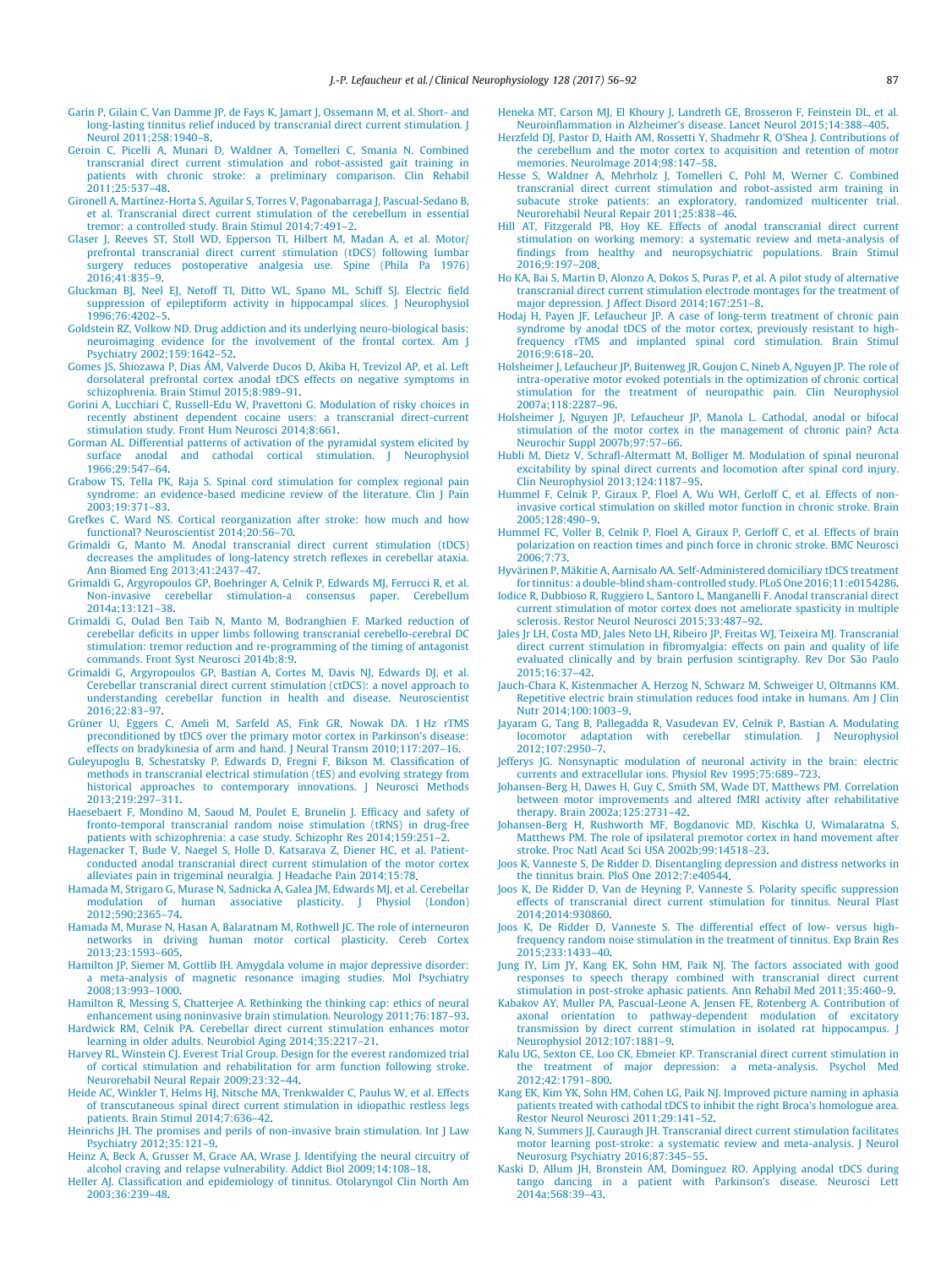- <span id="page-32-0"></span>[Kaski D, Dominguez RO, Allum JH, Islam AF, Bronstein AM. Combining physical](http://refhub.elsevier.com/S1388-2457(16)30634-4/h1195) [training with transcranial direct current stimulation to improve gait in](http://refhub.elsevier.com/S1388-2457(16)30634-4/h1195) [Parkinson's disease: a pilot randomized controlled study. Clin Rehabil](http://refhub.elsevier.com/S1388-2457(16)30634-4/h1195) [2014b;28:1115–24.](http://refhub.elsevier.com/S1388-2457(16)30634-4/h1195)
- [Kasschau M, Sherman K, Haider L, Frontario A, Shaw M, Datta A, et al. A protocol for](http://refhub.elsevier.com/S1388-2457(16)30634-4/h1200) [the use of remotely-supervised transcranial direct current stimulation \(tDCS\) in](http://refhub.elsevier.com/S1388-2457(16)30634-4/h1200) [multiple sclerosis \(MS\). J Vis Exp 2015;106:e53542.](http://refhub.elsevier.com/S1388-2457(16)30634-4/h1200)
- [Keeser D, Meindl T, Bor J, Palm U, Pogarell O, Mulert C, et al. Prefrontal transcranial](http://refhub.elsevier.com/S1388-2457(16)30634-4/h1205) [direct current stimulation changes connectivity of resting-state networks](http://refhub.elsevier.com/S1388-2457(16)30634-4/h1205) [during fMRI. J Neurosci 2011a;31:15284–93](http://refhub.elsevier.com/S1388-2457(16)30634-4/h1205).
- [Keeser D, Padberg F, Reisinger E, Pogarell O, Kirsch V, Palm U, et al. Prefrontal direct](http://refhub.elsevier.com/S1388-2457(16)30634-4/h1210) [current stimulation modulates resting EEG and event-related potentials in](http://refhub.elsevier.com/S1388-2457(16)30634-4/h1210) [healthy subjects: a standardized low resolution tomography \(sLORETA\) study.](http://refhub.elsevier.com/S1388-2457(16)30634-4/h1210) [Neuroimage 2011b;55:644–57.](http://refhub.elsevier.com/S1388-2457(16)30634-4/h1210)
- [Kekic M, McClelland J, Campbell I, Nestler S, Rubia K, David AS, et al. The effects of](http://refhub.elsevier.com/S1388-2457(16)30634-4/h1215) [prefrontal cortex transcranial direct current stimulation \(tDCS\) on food craving](http://refhub.elsevier.com/S1388-2457(16)30634-4/h1215) [and temporal discounting in women with frequent food cravings. Appetite](http://refhub.elsevier.com/S1388-2457(16)30634-4/h1215)  $2014.78.55 - 62$
- [Kessler SK, Turkeltaub PE, Benson JG, Hamilton RH. Differences in the experience of](http://refhub.elsevier.com/S1388-2457(16)30634-4/h1220) [active and sham transcranial direct current stimulation. Brain Stimul](http://refhub.elsevier.com/S1388-2457(16)30634-4/h1220) [2012;5:155–62](http://refhub.elsevier.com/S1388-2457(16)30634-4/h1220).
- [Khedr EM, Shawky OA, El-Hammady DH, Rothwell JC, Darwish ES, Mostafa OM,](http://refhub.elsevier.com/S1388-2457(16)30634-4/h1225) [et al. Effect of anodal versus cathodal transcranial direct current stimulation on](http://refhub.elsevier.com/S1388-2457(16)30634-4/h1225) [stroke rehabilitation: a pilot randomized controlled trial. Neurorehabil Neural](http://refhub.elsevier.com/S1388-2457(16)30634-4/h1225) [Repair 2013;27:592–601](http://refhub.elsevier.com/S1388-2457(16)30634-4/h1225).
- [Khedr EM, Abo El-Fetoh N, Ali AM, El-Hammady DH, Khalifa H, Atta H, et al. Dual](http://refhub.elsevier.com/S1388-2457(16)30634-4/h1230)[hemisphere repetitive transcranial magnetic stimulation for rehabilitation of](http://refhub.elsevier.com/S1388-2457(16)30634-4/h1230) [poststroke aphasia: a randomized, double-blind clinical trial. Neurorehabil](http://refhub.elsevier.com/S1388-2457(16)30634-4/h1230) [Neural Repair 2014a;28:740–50](http://refhub.elsevier.com/S1388-2457(16)30634-4/h1230).
- [Khedr EM, Gamal NF, El-Fetoh NA, Khalifa H, Ahmed EM, Ali AM, et al. A double](http://refhub.elsevier.com/S1388-2457(16)30634-4/h1235)[blind randomized clinical trial on the efficacy of cortical direct current](http://refhub.elsevier.com/S1388-2457(16)30634-4/h1235) [stimulation for the treatment of Alzheimer's disease. Front Aging Neurosci](http://refhub.elsevier.com/S1388-2457(16)30634-4/h1235) [2014b;6:275.](http://refhub.elsevier.com/S1388-2457(16)30634-4/h1235)
- [Klein MM, Treister R, Raij T, Pascual-Leone A, Park L, Nurmikko T, et al. Transcranial](http://refhub.elsevier.com/S1388-2457(16)30634-4/h1240) [magnetic stimulation of the brain: guidelines for pain treatment research. Pain](http://refhub.elsevier.com/S1388-2457(16)30634-4/h1240) [2015;156:1601–14.](http://refhub.elsevier.com/S1388-2457(16)30634-4/h1240)
- [Kim YJ, Ku J, Kim HJ, Im DJ, Lee HS, Han KA, et al. Randomized, sham controlled trial](http://refhub.elsevier.com/S1388-2457(16)30634-4/h1245) [of transcranial direct current stimulation for painful diabetic polyneuropathy.](http://refhub.elsevier.com/S1388-2457(16)30634-4/h1245) [Ann Rehabil Med 2013;37:766–76.](http://refhub.elsevier.com/S1388-2457(16)30634-4/h1245)
- [Kiran S. What is the nature of poststroke language recovery and reorganization?](http://refhub.elsevier.com/S1388-2457(16)30634-4/h1250) [ISRN Neurol 2012;2012:786872.](http://refhub.elsevier.com/S1388-2457(16)30634-4/h1250)
- Kirson ED, Dbalý [V, Tovarys F, Vymazal J, Soustiel JF, Itzhaki A, et al. Alternating](http://refhub.elsevier.com/S1388-2457(16)30634-4/h1255) [electric fields arrest cell proliferation in animal tumor models and human brain](http://refhub.elsevier.com/S1388-2457(16)30634-4/h1255) [tumors. Proc Natl Acad Sci USA 2007;104:10152–7](http://refhub.elsevier.com/S1388-2457(16)30634-4/h1255).
- [Klauss J, Penido Pinheiro LC, Silva Merlo BL, de Almeida Correia Santos G, Fregni F,](http://refhub.elsevier.com/S1388-2457(16)30634-4/h1260) [Nitsche MA, et al. A randomized controlled trial of targeted prefrontal cortex](http://refhub.elsevier.com/S1388-2457(16)30634-4/h1260) [modulation with tDCS in patients with alcohol dependence. Int J](http://refhub.elsevier.com/S1388-2457(16)30634-4/h1260) [Neuropsychopharmacol 2014;17:1793–803.](http://refhub.elsevier.com/S1388-2457(16)30634-4/h1260)
- [Koenigs M, Grafman J. The functional neuroanatomy of depression: distinct roles for](http://refhub.elsevier.com/S1388-2457(16)30634-4/h1265) [ventromedial and dorsolateral prefrontal cortex. Behav Brain Res](http://refhub.elsevier.com/S1388-2457(16)30634-4/h1265) [2009;201:239–43.](http://refhub.elsevier.com/S1388-2457(16)30634-4/h1265)
- [Kumar S, Wagner CW, Frayne C, Zhu L, Selim M, Feng W, et al. Noninvasive brain](http://refhub.elsevier.com/S1388-2457(16)30634-4/h1270) [stimulation may improve stroke-related dysphagia: a pilot study. Stroke](http://refhub.elsevier.com/S1388-2457(16)30634-4/h1270) [2011;42:1035–40.](http://refhub.elsevier.com/S1388-2457(16)30634-4/h1270)
- [Kuo MF, Nitsche MA. Effects of transcranial electrical stimulation on cognition. Clin](http://refhub.elsevier.com/S1388-2457(16)30634-4/h1275) [EEG Neurosci 2012;43:192–9](http://refhub.elsevier.com/S1388-2457(16)30634-4/h1275).
- [Kuo HI, Paulus W, Batsikadze G, Jamil A, Kuo MF, Nitsche MA. Chronic enhancement](http://refhub.elsevier.com/S1388-2457(16)30634-4/h1280) [of serotonin facilitates excitatory transcranial direct current stimulation](http://refhub.elsevier.com/S1388-2457(16)30634-4/h1280)[induced neuroplasticity. Neuropsychopharmacology 2016;41:1223–30](http://refhub.elsevier.com/S1388-2457(16)30634-4/h1280).
- [Kurimori M, Shiozawa P, Bikson M, Aboseria M, Cordeiro Q. Targeting negative](http://refhub.elsevier.com/S1388-2457(16)30634-4/h1285) [symptoms in schizophrenia: results from a proof-of-concept trial assessing](http://refhub.elsevier.com/S1388-2457(16)30634-4/h1285) [prefrontal anodic tDCS protocol. Schizophr Res 2015;166:362–3.](http://refhub.elsevier.com/S1388-2457(16)30634-4/h1285)
- [Lamy JC, Ho C, Badel A, Arrigo RT, Boakye M. Modulation of soleus H reflex by spinal](http://refhub.elsevier.com/S1388-2457(16)30634-4/h1290) [DC stimulation in humans. J Neurophysiol 2012;108:906–14](http://refhub.elsevier.com/S1388-2457(16)30634-4/h1290).
- [Langguth B, Landgrebe M, Kleinjung T, Sand GP, Hajak G. Tinnitus and depression.](http://refhub.elsevier.com/S1388-2457(16)30634-4/h1295) [World J Biol Psychiatry 2011;12:489–500](http://refhub.elsevier.com/S1388-2457(16)30634-4/h1295).
- [Langguth B, Kreuzer PM, Kleinjung T, De Ridder D. Tinnitus: causes and clinical](http://refhub.elsevier.com/S1388-2457(16)30634-4/h1300) [management. Lancet Neurol 2013;12:920–30.](http://refhub.elsevier.com/S1388-2457(16)30634-4/h1300)
- [Laska AC, Hellblom A, Murray V, Kahan T, Von Arbin M. Aphasia in acute stroke and](http://refhub.elsevier.com/S1388-2457(16)30634-4/h1305) [relation to outcome. J Intern Med 2001;249:413–22](http://refhub.elsevier.com/S1388-2457(16)30634-4/h1305).
- [Lazar RM, Minzer B, Antoniello D, Festa JR, Krakauer JW, Marshall RS. Improvement](http://refhub.elsevier.com/S1388-2457(16)30634-4/h1310) [in aphasia scores after stroke is well predicted by initial severity. Stroke](http://refhub.elsevier.com/S1388-2457(16)30634-4/h1310) [2010;41:1485–8.](http://refhub.elsevier.com/S1388-2457(16)30634-4/h1310)
- [Lee SY, Cheon HJ, Yoon KJ, Chang WH, Kim YH. Effects of dual transcranial direct](http://refhub.elsevier.com/S1388-2457(16)30634-4/h1315) [current stimulation for aphasia in chronic stroke patients. Ann Rehabil Med](http://refhub.elsevier.com/S1388-2457(16)30634-4/h1315) [2013;37:603–10.](http://refhub.elsevier.com/S1388-2457(16)30634-4/h1315)
- [Lee SJ, Chun MH. Combination transcranial direct current stimulation and virtual](http://refhub.elsevier.com/S1388-2457(16)30634-4/h1320) [reality therapy for upper extremity training in patients with subacute stroke.](http://refhub.elsevier.com/S1388-2457(16)30634-4/h1320) [Arch Phys Med Rehabil 2014;95:431–8.](http://refhub.elsevier.com/S1388-2457(16)30634-4/h1320)
- [Lefaucheur JP. The use of repetitive transcranial magnetic stimulation \(rTMS\) in](http://refhub.elsevier.com/S1388-2457(16)30634-4/h1325) [chronic neuropathic pain. Neurophysiol Clin 2006;36:117–24.](http://refhub.elsevier.com/S1388-2457(16)30634-4/h1325)
- [Lefaucheur JP. Methods of therapeutic cortical stimulation. Neurophysiol Clin](http://refhub.elsevier.com/S1388-2457(16)30634-4/h1330)  $2009.39.1 - 14$
- [Lefaucheur JP. Neurophysiology of cortical stimulation. Int Rev Neurobiol](http://refhub.elsevier.com/S1388-2457(16)30634-4/h1335) [2012;107:57–85.](http://refhub.elsevier.com/S1388-2457(16)30634-4/h1335)
- [Lefaucheur JP, Drouot X, Menard-Lefaucheur I, Zerah F, Bendib B, Cesaro P, et al.](http://refhub.elsevier.com/S1388-2457(16)30634-4/h1340) [Neurogenic pain relief by repetitive transcranial magnetic cortical stimulation](http://refhub.elsevier.com/S1388-2457(16)30634-4/h1340) [depends on the origin and the site of pain. J Neurol Neurosurg Psychiatry](http://refhub.elsevier.com/S1388-2457(16)30634-4/h1340) [2004;75:612–6](http://refhub.elsevier.com/S1388-2457(16)30634-4/h1340).
- [Lefaucheur JP, Hatem S, Nineb A, Ménard-Lefaucheur I, Wendling S, Keravel Y, et al.](http://refhub.elsevier.com/S1388-2457(16)30634-4/h1345) [Somatotopic organization of the analgesic effects of motor cortex rTMS in](http://refhub.elsevier.com/S1388-2457(16)30634-4/h1345) [neuropathic pain. Neurology 2006;67:1998–2004](http://refhub.elsevier.com/S1388-2457(16)30634-4/h1345).
- [Lefaucheur JP, Holsheimer J, Goujon C, Keravel Y, Nguyen JP. Descending volleys](http://refhub.elsevier.com/S1388-2457(16)30634-4/h1350) [generated by efficacious epidural motor cortex stimulation in patients with](http://refhub.elsevier.com/S1388-2457(16)30634-4/h1350) [chronic neuropathic pain. Exp Neurol 2010;223:609–14.](http://refhub.elsevier.com/S1388-2457(16)30634-4/h1350)
- [Lefaucheur JP, André-Obadia N, Antal A, Ayache SS, Baeken C, Benninger DH, et al.](http://refhub.elsevier.com/S1388-2457(16)30634-4/h1355) [Evidence-based guidelines on the therapeutic use of repetitive transcranial](http://refhub.elsevier.com/S1388-2457(16)30634-4/h1355) [magnetic stimulation \(rTMS\). Clin Neurophysiol 2014;125:2150–206.](http://refhub.elsevier.com/S1388-2457(16)30634-4/h1355)
- [Lefebvre S, Laloux P, Peeters A, Desfontaines P, Jamart J, Vandermeeren Y. Dual-tDCS](http://refhub.elsevier.com/S1388-2457(16)30634-4/h1360) [enhances online motor skill learning and long-term retention in chronic stroke](http://refhub.elsevier.com/S1388-2457(16)30634-4/h1360) [patients. Front Hum Neurosci 2012;6:343.](http://refhub.elsevier.com/S1388-2457(16)30634-4/h1360)
- [Lefebvre S, Thonnard JL, Laloux P, Peeters A, Jamart J, Vandermeeren Y. Single](http://refhub.elsevier.com/S1388-2457(16)30634-4/h1365) [session of dual-tDCS transiently improves precision grip and dexterity of the](http://refhub.elsevier.com/S1388-2457(16)30634-4/h1365) [paretic hand after stroke. Neurorehabil Neural Repair 2014;28:100–10.](http://refhub.elsevier.com/S1388-2457(16)30634-4/h1365)
- [Levasseur-Moreau J, Brunelin J, Fecteau S. Non-invasive brain stimulation can](http://refhub.elsevier.com/S1388-2457(16)30634-4/h1370) [induce paradoxical facilitation. Are these neuroenhancements transferable and](http://refhub.elsevier.com/S1388-2457(16)30634-4/h1370) [meaningful to security services? Front Hum Neurosci 2013;7:449](http://refhub.elsevier.com/S1388-2457(16)30634-4/h1370).
- [Liebetanz D, Nitsche MA, Tergau F, Paulus W. Pharmacological approach to the](http://refhub.elsevier.com/S1388-2457(16)30634-4/h1375) [mechanisms of transcranial DC-stimulation-induced after-effects of human](http://refhub.elsevier.com/S1388-2457(16)30634-4/h1375) [motor cortex excitability. Brain 2002;125:2238–47.](http://refhub.elsevier.com/S1388-2457(16)30634-4/h1375)
- [Lim CY, Shin HI. Noninvasive DC stimulation on neck changes MEP. Neuroreport](http://refhub.elsevier.com/S1388-2457(16)30634-4/h1380) [2011;22:819–23](http://refhub.elsevier.com/S1388-2457(16)30634-4/h1380).
- [Lindenberg R, Renga V, Zhu LL, Nair D, Schlaug G. Bihemispheric brain stimulation](http://refhub.elsevier.com/S1388-2457(16)30634-4/h1385) [facilitates motor recovery in chronic stroke patients. Neurology](http://refhub.elsevier.com/S1388-2457(16)30634-4/h1385) [2010;75:2176–84.](http://refhub.elsevier.com/S1388-2457(16)30634-4/h1385)
- [Lindenberg R, Sieg MM, Meinzer M, Nachtigall L, Flöel A. Neural correlates of](http://refhub.elsevier.com/S1388-2457(16)30634-4/h1390) [unihemispheric and bihemispheric motor cortex stimulation in healthy young](http://refhub.elsevier.com/S1388-2457(16)30634-4/h1390) [adults. Neuroimage 2016;140:141–9](http://refhub.elsevier.com/S1388-2457(16)30634-4/h1390).
- [Liu A, Bryant A, Jefferson A, Friedman D, Minhas P, Barnard S, et al. Exploring the](http://refhub.elsevier.com/S1388-2457(16)30634-4/h1395) [efficacy of a 5-day course of transcranial direct current stimulation \(TDCS\) on](http://refhub.elsevier.com/S1388-2457(16)30634-4/h1395) [depression and memory function in patients with well-controlled temporal](http://refhub.elsevier.com/S1388-2457(16)30634-4/h1395) [lobe epilepsy. Epilepsy Behav 2016;55:11–20.](http://refhub.elsevier.com/S1388-2457(16)30634-4/h1395)
- Ljubisavljevic M, Maxood K, Bjekic J, Oommen J, Nagelkerke N. Long-term effects of repeated prefrontal cortex transcranial direct current stimulation (tDCS) on food craving in normal and overweight young adults. Brain Stimul 2016. [http://](http://dx.doi.org/10.1016/j.brs.2016.07.002) [dx.doi.org/10.1016/j.brs.2016.07.002](http://dx.doi.org/10.1016/j.brs.2016.07.002). in press.
- [Lolas F. Brain polarization: behavioral and therapeutic effects. Biol Psychiatry](http://refhub.elsevier.com/S1388-2457(16)30634-4/h1405) [1977;12:37–47](http://refhub.elsevier.com/S1388-2457(16)30634-4/h1405).
- [Loo CK, Sachdev P, Martin DM, Pigot M, Alonzo A, Malhi GS, et al. A double-Blind,](http://refhub.elsevier.com/S1388-2457(16)30634-4/h1410) [sham-controlled trial of transcranial direct current stimulation for the](http://refhub.elsevier.com/S1388-2457(16)30634-4/h1410) [treatment of depression. Int J Neuropsychopharmacol 2010;13:61–9.](http://refhub.elsevier.com/S1388-2457(16)30634-4/h1410)
- [Loo CK, Martin DM, Alonzo A, Gandevia S, Mitchell PB, Sachdev P. Avoiding skin](http://refhub.elsevier.com/S1388-2457(16)30634-4/h1415) [burns with transcranial direct current stimulation: preliminary considerations.](http://refhub.elsevier.com/S1388-2457(16)30634-4/h1415) [Int J Neuropsychopharmacol 2011;14:425–6](http://refhub.elsevier.com/S1388-2457(16)30634-4/h1415).
- [Loo CK, Alonzo A, Martin DM, Mitchel PB, Galvez V, Sachdev P. Transcranial direct](http://refhub.elsevier.com/S1388-2457(16)30634-4/h1420) [current stimulation for depression: 3-week, randomized, sham-controlled trial.](http://refhub.elsevier.com/S1388-2457(16)30634-4/h1420) [Br J Psychiatry 2012;200:52–9.](http://refhub.elsevier.com/S1388-2457(16)30634-4/h1420)
- [Lopez-Alonso V, Cheeran B, Rio-Rodriguez D, Fernandez-Del-Olmo M. Inter](http://refhub.elsevier.com/S1388-2457(16)30634-4/h1425)[individual variability in response to non-invasive brain stimulation](http://refhub.elsevier.com/S1388-2457(16)30634-4/h1425) [paradigms. Brain Stimul 2014;7:372–80.](http://refhub.elsevier.com/S1388-2457(16)30634-4/h1425)
- [Lopez-Alonso V, Fernandez-Del-Olmo M, Costantini A, Gonzalez-Henriquez JJ,](http://refhub.elsevier.com/S1388-2457(16)30634-4/h1430) [Cheeran B. Intra-individual variability in the response to anodal transcranial](http://refhub.elsevier.com/S1388-2457(16)30634-4/h1430) [direct current stimulation. Clin Neurophysiol 2015;126:2342–7](http://refhub.elsevier.com/S1388-2457(16)30634-4/h1430).
- [Luedtke K, May A, Jurgens TP. No effect of a single session of transcranial direct](http://refhub.elsevier.com/S1388-2457(16)30634-4/h1435) [current stimulation on experimentally induced pain in patients with chronic](http://refhub.elsevier.com/S1388-2457(16)30634-4/h1435) [low back pain – an exploratory study. PloS One 2012;7:e48857.](http://refhub.elsevier.com/S1388-2457(16)30634-4/h1435)
- [Luedtke K, Rushton A, Wright C, Jürgens T, Polzer A, Mueller G, et al. Effectiveness of](http://refhub.elsevier.com/S1388-2457(16)30634-4/h1440) [transcranial direct current stimulation preceding cognitive behavioural](http://refhub.elsevier.com/S1388-2457(16)30634-4/h1440) [management for chronic low back pain: sham controlled double blinded](http://refhub.elsevier.com/S1388-2457(16)30634-4/h1440) [randomised controlled trial. BMJ 2015;350:h1640](http://refhub.elsevier.com/S1388-2457(16)30634-4/h1440).
- [Macher K, Bohringer A, Villringer A, Pleger B. Cerebellar-parietal connections](http://refhub.elsevier.com/S1388-2457(16)30634-4/h1445) [underpin phonological storage. J Neurosci 2014;34:5029–37](http://refhub.elsevier.com/S1388-2457(16)30634-4/h1445).
- [Mahmoudi H, Borhani Haghighi A, Petramfar P, Jahanshahi S, Salehi Z, Fregni F.](http://refhub.elsevier.com/S1388-2457(16)30634-4/h1450) [Transcranial direct current stimulation: electrode montage in stroke. Disabil](http://refhub.elsevier.com/S1388-2457(16)30634-4/h1450) [Rehabil 2011;33:1383–8.](http://refhub.elsevier.com/S1388-2457(16)30634-4/h1450)
- [Mailis-Gagnon A, Furlan AD, Sandoval JA. Taylor R Spinal cord stimulation for](http://refhub.elsevier.com/S1388-2457(16)30634-4/h1455) [chronic pain. Cochrane Database Syst Rev 2004;3:CD003783.](http://refhub.elsevier.com/S1388-2457(16)30634-4/h1455)
- [Manenti R, Brambilla M, Rosini S, Orizio I, Ferrari C, Borroni B, et al. Time up and go](http://refhub.elsevier.com/S1388-2457(16)30634-4/h1460) [task performance improves after transcranial direct current stimulation in](http://refhub.elsevier.com/S1388-2457(16)30634-4/h1460) [patient affected by Parkinson's disease. Neurosci Lett 2014;580:74–7](http://refhub.elsevier.com/S1388-2457(16)30634-4/h1460).
- [Manenti R, Petesi M, Brambilla M, Rosini S, Miozzo A, Padovani A, et al. Efficacy of](http://refhub.elsevier.com/S1388-2457(16)30634-4/h1465) [semantic-phonological treatment combined with tDCS for verb retrieval in a](http://refhub.elsevier.com/S1388-2457(16)30634-4/h1465) [patient with aphasia. Neurocase 2015;21:109–19.](http://refhub.elsevier.com/S1388-2457(16)30634-4/h1465)
- [Manenti R, Brambilla M, Benussi A, Rosini S, Cobelli C, Ferrari C, et al. Mild cognitive](http://refhub.elsevier.com/S1388-2457(16)30634-4/h1470) [impairment in Parkinson's disease is improved by transcranial direct current](http://refhub.elsevier.com/S1388-2457(16)30634-4/h1470) [stimulation combined with physical therapy. Mov Disord 2016;31:715–24.](http://refhub.elsevier.com/S1388-2457(16)30634-4/h1470)
- [Manola L, Roelofsen BH, Holsheimer J, Marani E, Geelen J. Modelling motor cortex](http://refhub.elsevier.com/S1388-2457(16)30634-4/h1475) [stimulation for chronic pain control: electrical potential field, activating](http://refhub.elsevier.com/S1388-2457(16)30634-4/h1475) [functions and responses of simple nerve fibre models. Med Biol Eng Comput](http://refhub.elsevier.com/S1388-2457(16)30634-4/h1475) [2005;43:335–43.](http://refhub.elsevier.com/S1388-2457(16)30634-4/h1475)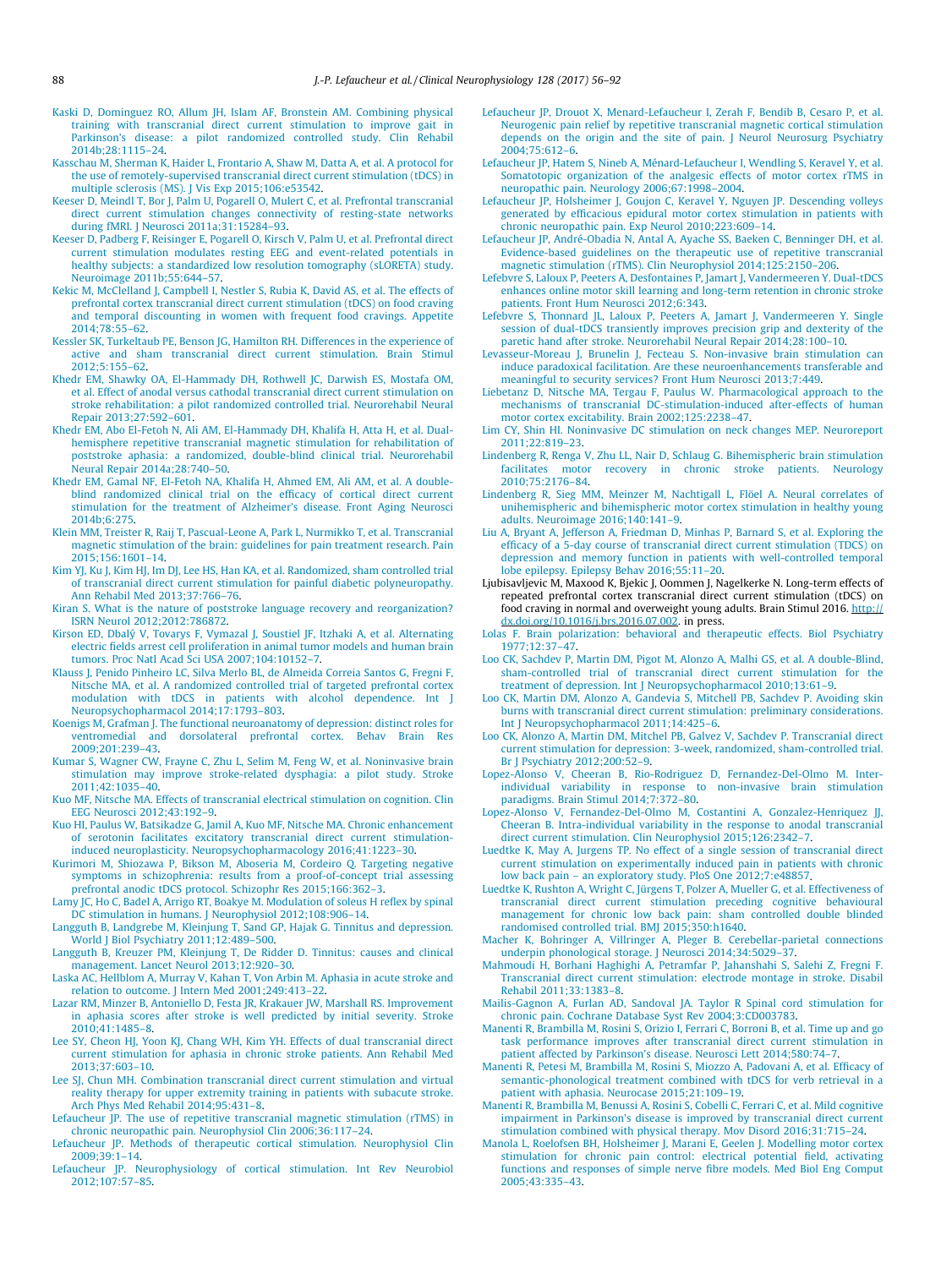- <span id="page-33-0"></span>[Marangolo P, Marinelli CV, Bonifazi S, Fiori V, Ceravolo MG, Provinciali L, et al.](http://refhub.elsevier.com/S1388-2457(16)30634-4/h1480) [Electrical stimulation over the left inferior frontal gyrus \(IFG\) determines long](http://refhub.elsevier.com/S1388-2457(16)30634-4/h1480)[term effects in the recovery of speech apraxia in three chronic aphasics. Behav](http://refhub.elsevier.com/S1388-2457(16)30634-4/h1480) [Brain Res 2011;225:498–504.](http://refhub.elsevier.com/S1388-2457(16)30634-4/h1480)
- [Marangolo P, Fiori V, Calpagnano MA, Campana S, Razzano C, Caltagirone C, et al.](http://refhub.elsevier.com/S1388-2457(16)30634-4/h1485) [TDCS over the left inferior frontal cortex improves speech production in](http://refhub.elsevier.com/S1388-2457(16)30634-4/h1485) [aphasia. Front Hum Neurosci 2013a;7:539.](http://refhub.elsevier.com/S1388-2457(16)30634-4/h1485)
- [Marangolo P, Fiori V, Cipollari S, Campana S, Razzano C, Di Paola M, et al.](http://refhub.elsevier.com/S1388-2457(16)30634-4/h1490) [Bihemispheric stimulation over left and right inferior frontal region enhances](http://refhub.elsevier.com/S1388-2457(16)30634-4/h1490) [recovery from apraxia of speech in chronic aphasia. Eur J Neurosci](http://refhub.elsevier.com/S1388-2457(16)30634-4/h1490) [2013b;38:3370–7.](http://refhub.elsevier.com/S1388-2457(16)30634-4/h1490)
- [Marangolo P, Fiori V, Di Paola M, Cipollari S, Razzano C, Oliveri M, et al. Differential](http://refhub.elsevier.com/S1388-2457(16)30634-4/h1495) [involvement of the left frontal and temporal regions in verb naming: a tDCS](http://refhub.elsevier.com/S1388-2457(16)30634-4/h1495) [treatment study. Restor Neurol Neurosci 2013c;31:63–72.](http://refhub.elsevier.com/S1388-2457(16)30634-4/h1495)
- [Marangolo P, Fiori V, Campana S, Calpagnano MA, Razzano C, Caltagirone C, et al.](http://refhub.elsevier.com/S1388-2457(16)30634-4/h1500) [Something to talk about: enhancement of linguistic cohesion through tdCS in](http://refhub.elsevier.com/S1388-2457(16)30634-4/h1500) [chronic non fluent aphasia. Neuropsychologia 2014a;53:246–56.](http://refhub.elsevier.com/S1388-2457(16)30634-4/h1500)
- [Marangolo P, Fiori V, Gelfo F, Shofany J, Razzano C, Caltagirone C, et al.](http://refhub.elsevier.com/S1388-2457(16)30634-4/h1505) [Bihemispheric tDCS enhances language recovery but does not alter BDNF](http://refhub.elsevier.com/S1388-2457(16)30634-4/h1505) [levels in chronic aphasic patients. Restor Neurol Neurosci 2014b;32:367–79](http://refhub.elsevier.com/S1388-2457(16)30634-4/h1505).
- [Marangolo P, Fiori V, Sabatini U, De Pasquale G, Razzano C, Caltagirone C, et al.](http://refhub.elsevier.com/S1388-2457(16)30634-4/h1510) [Bilateral transcranial direct current stimulation language treatment enhances](http://refhub.elsevier.com/S1388-2457(16)30634-4/h1510) [functional connectivity in the left hemisphere: preliminary data from aphasia. J](http://refhub.elsevier.com/S1388-2457(16)30634-4/h1510) [Cogn Neurosci 2016;28:724–38.](http://refhub.elsevier.com/S1388-2457(16)30634-4/h1510)
- [Marshall RS, Perera GM, Lazar RM, Krakauer JW, Constantine RC, DeLaPaz RL.](http://refhub.elsevier.com/S1388-2457(16)30634-4/h1515) [Evolution of cortical activation during recovery from corticospinal tract](http://refhub.elsevier.com/S1388-2457(16)30634-4/h1515) [infarction. Stroke 2000;31:656–61](http://refhub.elsevier.com/S1388-2457(16)30634-4/h1515).
- [Marshall L, Molle M, Hallschmid M, Born J. Transcranial direct current stimulation](http://refhub.elsevier.com/S1388-2457(16)30634-4/h1520) [during sleep improves declarative memory. J Neurosci 2004;24:9985–92](http://refhub.elsevier.com/S1388-2457(16)30634-4/h1520).
- [Marshall L, Helgadóttir H, Mölle M, Born J. Boosting slow oscillations during sleep](http://refhub.elsevier.com/S1388-2457(16)30634-4/h1525) [potentiates memory. Nature 2006;444:610–3.](http://refhub.elsevier.com/S1388-2457(16)30634-4/h1525)
- [Martin DM, Alonzo A, Mitchell PB, Sachdev P, Galvez V, Loo CK. Fronto-extracephalic](http://refhub.elsevier.com/S1388-2457(16)30634-4/h1530) [transcranial direct current stimulation as a treatment for major depression: an](http://refhub.elsevier.com/S1388-2457(16)30634-4/h1530) [open-label pilot study. J Affect Disord 2011;134:459–63.](http://refhub.elsevier.com/S1388-2457(16)30634-4/h1530)
- [Martin DM, Alonzo A, Ho KA, Player M, Mitchell PB, Sachdev P, et al. Continuation](http://refhub.elsevier.com/S1388-2457(16)30634-4/h1535) [transcranial direct current stimulation for the prevention of relapse in major](http://refhub.elsevier.com/S1388-2457(16)30634-4/h1535) [depression. J Affect Disord 2013;25:274–8](http://refhub.elsevier.com/S1388-2457(16)30634-4/h1535).
- [Maslen H, Douglas T, Cohen Kadosh R, Levy N, Savulescu J. Do-it-yourself brain](http://refhub.elsevier.com/S1388-2457(16)30634-4/h1540) [stimulation: a regulatory model. J Med Ethics 2015;41:413–4](http://refhub.elsevier.com/S1388-2457(16)30634-4/h1540).
- [Massaquoi SG. Physiology of clinical dysfunction of the cerebellum. Handb Clin](http://refhub.elsevier.com/S1388-2457(16)30634-4/h1545) [Neurol 2012;103:37–62](http://refhub.elsevier.com/S1388-2457(16)30634-4/h1545).
- [Matsunaga K, Nitsche MA, Tsuji S, Rothwell JC. Effect of transcranial DC](http://refhub.elsevier.com/S1388-2457(16)30634-4/h1550) [sensorimotor cortex stimulation on somatosensory evoked potentials in](http://refhub.elsevier.com/S1388-2457(16)30634-4/h1550) [humans. Clin Neurophysiol 2004;115:456–60](http://refhub.elsevier.com/S1388-2457(16)30634-4/h1550).
- [Mattai A, Miller R, Weisinger B, Greenstein D, Bakalar J, Tossell J, et al. Tolerability of](http://refhub.elsevier.com/S1388-2457(16)30634-4/h1555) [transcranial direct current stimulation in childhood-onset schizophrenia. Brain](http://refhub.elsevier.com/S1388-2457(16)30634-4/h1555) [Stimul 2011;4:275–80.](http://refhub.elsevier.com/S1388-2457(16)30634-4/h1555)
- [Mattioli F, Bellomi F, Stampatori C, Capra R, Miniussi C. Neuroenhancement through](http://refhub.elsevier.com/S1388-2457(16)30634-4/h1560) [cognitive training and anodal tDCS in multiple sclerosis. Mult Scler](http://refhub.elsevier.com/S1388-2457(16)30634-4/h1560) [2016;22:222–30.](http://refhub.elsevier.com/S1388-2457(16)30634-4/h1560)
- [McFadden JL, Borckardt JJ, George MS, Beam W. Reducing procedural pain and](http://refhub.elsevier.com/S1388-2457(16)30634-4/h1565) [discomfort associated with transcranial direct current stimulation. Brain Stimul](http://refhub.elsevier.com/S1388-2457(16)30634-4/h1565) [2011;4:38–42](http://refhub.elsevier.com/S1388-2457(16)30634-4/h1565).
- [Meesen RL, Thijs H, Leenus DJ, Cuypers K. A single session of 1 mA anodal tDCS](http://refhub.elsevier.com/S1388-2457(16)30634-4/h1570)[supported motor training does not improve motor performance in patients with](http://refhub.elsevier.com/S1388-2457(16)30634-4/h1570) [multiple sclerosis. Restor Neurol Neurosci 2014;32:293–300](http://refhub.elsevier.com/S1388-2457(16)30634-4/h1570).
- [Mehta AR, Brittain JS, Brown P. The selective influence of rhythmic cortical versus](http://refhub.elsevier.com/S1388-2457(16)30634-4/h1575) [cerebellar transcranial stimulation on human physiological tremor. J Neurosci](http://refhub.elsevier.com/S1388-2457(16)30634-4/h1575)  $2014:34:7501-8$
- [Meinzer M, Darkow R, Lindenberg R, Flöel A. Electrical stimulation of the motor](http://refhub.elsevier.com/S1388-2457(16)30634-4/h1580) [cortex enhances treatment outcome in post-stroke aphasia. Brain](http://refhub.elsevier.com/S1388-2457(16)30634-4/h1580) [2016;139:1152–63](http://refhub.elsevier.com/S1388-2457(16)30634-4/h1580).
- [Mellerio C, Farhat WH, Calvet D, Oppenheim C, Lefaucheur JP, Bartolucci P. Cerebral](http://refhub.elsevier.com/S1388-2457(16)30634-4/h1585) [reorganization of language and motor control secondary to chronic hemispheric](http://refhub.elsevier.com/S1388-2457(16)30634-4/h1585) [vasculopathy in a patient with homozygous sickle-cell disease. Am J Hematol](http://refhub.elsevier.com/S1388-2457(16)30634-4/h1585) [2014;89:662–3](http://refhub.elsevier.com/S1388-2457(16)30634-4/h1585).
- [Mendonca ME, Santana MB, Baptista AF, Datta A, Bikson M, Fregni F, et al.](http://refhub.elsevier.com/S1388-2457(16)30634-4/h1590) [Transcranial DC stimulation in fibromyalgia: optimized cortical target](http://refhub.elsevier.com/S1388-2457(16)30634-4/h1590) [supported by high-resolution computational models. J Pain 2011;12:610–7](http://refhub.elsevier.com/S1388-2457(16)30634-4/h1590).
- [Meron D, Hedger N, Garner M, Baldwin DS. Transcranial direct current stimulation](http://refhub.elsevier.com/S1388-2457(16)30634-4/h1595) [\(tDCS\) in the treatment of depression: systematic review and meta-analysis of](http://refhub.elsevier.com/S1388-2457(16)30634-4/h1595) [efficacy and tolerability. Neurosci Biobehav Rev 2015;57:46–62](http://refhub.elsevier.com/S1388-2457(16)30634-4/h1595).
- [Minichino A, Bersani FS, Spagnoli F, Corrado A, De Michele F, Calò WK, et al. Prefronto](http://refhub.elsevier.com/S1388-2457(16)30634-4/h1600)[cerebellar transcranial direct current stimulation improves sleep quality in](http://refhub.elsevier.com/S1388-2457(16)30634-4/h1600) [euthymic bipolar patients: a brief report. Behav Neurol 2014;2014:876521.](http://refhub.elsevier.com/S1388-2457(16)30634-4/h1600)
- [Minichino A, Bersani FS, Bernabei L, Spagnoli F, Vergnani L, Corrado A, et al.](http://refhub.elsevier.com/S1388-2457(16)30634-4/h1605) [Prefronto-cerebellar transcranial direct current stimulation improves](http://refhub.elsevier.com/S1388-2457(16)30634-4/h1605) [visuospatial memory, executive functions, and neurological soft signs in](http://refhub.elsevier.com/S1388-2457(16)30634-4/h1605) [patients with euthymic bipolar disorder. Neuropsychiatr Dis Treat](http://refhub.elsevier.com/S1388-2457(16)30634-4/h1605) [2015;11:2265–70.](http://refhub.elsevier.com/S1388-2457(16)30634-4/h1605)
- [Miranda PC, Faria P, Hallett M. What does the ratio of injected current to electrode](http://refhub.elsevier.com/S1388-2457(16)30634-4/h1610) [area tell us about current density in the brain during tDCS? Clin Neurophysiol](http://refhub.elsevier.com/S1388-2457(16)30634-4/h1610) [2009;120:1183–7.](http://refhub.elsevier.com/S1388-2457(16)30634-4/h1610)
- [Moliadze V, Antal A, Paulus W. Boosting brain excitability by transcranial high](http://refhub.elsevier.com/S1388-2457(16)30634-4/h1615) [frequency stimulation in the ripple range. J Physiol \(London\)](http://refhub.elsevier.com/S1388-2457(16)30634-4/h1615) [2010;588:4891–904](http://refhub.elsevier.com/S1388-2457(16)30634-4/h1615).
- [Moliadze V, Atalay D, Antal A, Paulus W. Close to threshold transcranial electrical](http://refhub.elsevier.com/S1388-2457(16)30634-4/h1620) [stimulation preferentially activates inhibitory networks before switching to](http://refhub.elsevier.com/S1388-2457(16)30634-4/h1620) [excitation with higher intensities. Brain Stimul 2012;5:505–11](http://refhub.elsevier.com/S1388-2457(16)30634-4/h1620).
- [Moliadze V, Fritzsche G, Antal A. Comparing the efficacy of excitatory transcranial](http://refhub.elsevier.com/S1388-2457(16)30634-4/h1625) [stimulation methods measuring motor evoked potentials. Neural Plast](http://refhub.elsevier.com/S1388-2457(16)30634-4/h1625) [2014;2014:837141](http://refhub.elsevier.com/S1388-2457(16)30634-4/h1625).
- [Mondino M, Bennabi D, Poulet E, Galvao F, Brunelin J, Haffen E. Can transcranial](http://refhub.elsevier.com/S1388-2457(16)30634-4/h1630) [direct current stimulation \(tDCS\) alleviate symptoms and improve cognition in](http://refhub.elsevier.com/S1388-2457(16)30634-4/h1630) [psychiatric disorders? World J Biol Psychiatry 2014;15:261–75](http://refhub.elsevier.com/S1388-2457(16)30634-4/h1630).
- [Mondino M, Haesebaert F, Poulet E, Suaud-Chagny MF, Brunelin J. Fronto-temporal](http://refhub.elsevier.com/S1388-2457(16)30634-4/h1635) [transcranial direct current stimulation \(tDCS\) reduces source-monitoring](http://refhub.elsevier.com/S1388-2457(16)30634-4/h1635) [deficits and auditory hallucinations in patients with schizophrenia. Schizophr](http://refhub.elsevier.com/S1388-2457(16)30634-4/h1635) [Res 2015;161:515–6](http://refhub.elsevier.com/S1388-2457(16)30634-4/h1635).
- [Mondino M, Jardri R, Suaud-Chagny MF, Saoud M, Poulet E, Brunelin J. Effects of](http://refhub.elsevier.com/S1388-2457(16)30634-4/h1640) [fronto-temporal transcranial direct current stimulation on auditory verbal](http://refhub.elsevier.com/S1388-2457(16)30634-4/h1640) [hallucinations and resting-state functional connectivity of the left temporo](http://refhub.elsevier.com/S1388-2457(16)30634-4/h1640)[parietal junction in patients with schizophrenia. Schizophr Bull](http://refhub.elsevier.com/S1388-2457(16)30634-4/h1640) [2016;42:318–26.](http://refhub.elsevier.com/S1388-2457(16)30634-4/h1640)
- [Monte-Silva K, Kuo MF, Liebetanz D, Paulus W, Nitsche MA. Shaping the optimal](http://refhub.elsevier.com/S1388-2457(16)30634-4/h1645) [repetition interval for cathodal transcranial direct current stimulation \(tDCS\). J](http://refhub.elsevier.com/S1388-2457(16)30634-4/h1645) [Neurophysiol 2010a;103:1735–40](http://refhub.elsevier.com/S1388-2457(16)30634-4/h1645).
- [Monte-Silva K, Liebetanz D, Grundey J, Paulus W, Nitsche MA. Dosage-dependent](http://refhub.elsevier.com/S1388-2457(16)30634-4/h1650) [non-linear effect of](http://refhub.elsevier.com/S1388-2457(16)30634-4/h1650) [L-dopa on human motor cortex plasticity. J Physiol \(London\)](http://refhub.elsevier.com/S1388-2457(16)30634-4/h1650) [2010b;588:3415–24](http://refhub.elsevier.com/S1388-2457(16)30634-4/h1650).
- [Monte-Silva K, Kuo MF, Hessenthaler S, Fresnoza S, Liebetanz D, Paulus W, et al.](http://refhub.elsevier.com/S1388-2457(16)30634-4/h1655) [Induction of late LTP-like plasticity in the human motor cortex by repeated non](http://refhub.elsevier.com/S1388-2457(16)30634-4/h1655)[invasive brain stimulation. Brain Stimul 2013;6:424–32](http://refhub.elsevier.com/S1388-2457(16)30634-4/h1655).
- [Monti A, Cogiamanian F, Marceglia S, Ferrucci R, Mameli F, Mrakic-Sposta S, et al.](http://refhub.elsevier.com/S1388-2457(16)30634-4/h1660) [Improved naming after transcranial direct current stimulation in aphasia. J](http://refhub.elsevier.com/S1388-2457(16)30634-4/h1660) [Neurol Neurosurg Psychiatry 2008;79:451–3.](http://refhub.elsevier.com/S1388-2457(16)30634-4/h1660)
- [Monti A, Ferrucci R, Fumagalli M, Mameli F, Cogiamanian F, Ardolino G, Priori A.](http://refhub.elsevier.com/S1388-2457(16)30634-4/h1665) [Transcranial direct current stimulation \(tDCS\) and language. J Neurol Neurosurg](http://refhub.elsevier.com/S1388-2457(16)30634-4/h1665) [Psychiatry 2013;84:832–42](http://refhub.elsevier.com/S1388-2457(16)30634-4/h1665).
- [Mori F, Codecà C, Kusayanagi H, Monteleone F, Buttari F, Fiore S, et al. Effects of](http://refhub.elsevier.com/S1388-2457(16)30634-4/h1670) [anodal transcranial direct current stimulation on chronic neuropathic pain in](http://refhub.elsevier.com/S1388-2457(16)30634-4/h1670) [patients with multiple sclerosis. J Pain 2010;11:436–42.](http://refhub.elsevier.com/S1388-2457(16)30634-4/h1670)
- [Mori F, Nicoletti CG, Kusayanagi H, Foti C, Restivo DA, Marciani MG, et al.](http://refhub.elsevier.com/S1388-2457(16)30634-4/h1675) [Transcranial direct current stimulation ameliorates tactile sensory deficit in](http://refhub.elsevier.com/S1388-2457(16)30634-4/h1675) [multiple sclerosis. Brain Stimul 2013;6:654–9](http://refhub.elsevier.com/S1388-2457(16)30634-4/h1675).
- [Mortensen J, Figlewski K, Andersen H. Combined transcranial direct current](http://refhub.elsevier.com/S1388-2457(16)30634-4/h1680) [stimulation and home-based occupational therapy for upper limb motor](http://refhub.elsevier.com/S1388-2457(16)30634-4/h1680) [impairment following intracerebral hemorrhage: a double-blind randomized](http://refhub.elsevier.com/S1388-2457(16)30634-4/h1680) [controlled trial. Disabil Rehabil 2016;38:637–43.](http://refhub.elsevier.com/S1388-2457(16)30634-4/h1680)
- [Mrakic-Sposta S, Marceglia S, Mameli F, Dilena R, Tadini L, Priori A. Transcranial](http://refhub.elsevier.com/S1388-2457(16)30634-4/h1685) [direct current stimulation in two patients with Tourette syndrome. Mov Disord](http://refhub.elsevier.com/S1388-2457(16)30634-4/h1685) [2008;23:2259–61.](http://refhub.elsevier.com/S1388-2457(16)30634-4/h1685)
- [Müller-Dahlhaus F, Ziemann U. Metaplasticity in human cortex. Neuroscientist](http://refhub.elsevier.com/S1388-2457(16)30634-4/h1690) [2015;21:185–202.](http://refhub.elsevier.com/S1388-2457(16)30634-4/h1690)
- [Murase N, Duque J, Mazzocchio R, Cohen LG. Influence of interhemispheric](http://refhub.elsevier.com/S1388-2457(16)30634-4/h1695) [interactions on motor function in chronic stroke. Ann Neurol 2004;55:400–9.](http://refhub.elsevier.com/S1388-2457(16)30634-4/h1695)
- Mylius V, Borckardt JJ, Lefaucheur JP, Noninvasive cortical modulation of [experimental pain. Pain 2012;153:1350–63.](http://refhub.elsevier.com/S1388-2457(16)30634-4/h1700)
- [Nair DG, Renga V, Lindenberg R, Zhu L, Schlaug G. Optimizing recovery potential](http://refhub.elsevier.com/S1388-2457(16)30634-4/h1705) [through simultaneous occupational therapy and non-invasive brain-](http://refhub.elsevier.com/S1388-2457(16)30634-4/h1705)[stimulation using tDCS. Restor Neurol Neurosci 2011;29:411–20](http://refhub.elsevier.com/S1388-2457(16)30634-4/h1705).
- [Nakamura-Palacios EM, de Almeida Benevides MC, da Penha Zago-Gomes M, de](http://refhub.elsevier.com/S1388-2457(16)30634-4/h1710) [Oliveira RW, de Vasconcellos VF, de Castro LN, et al. Auditory event-related](http://refhub.elsevier.com/S1388-2457(16)30634-4/h1710) [potentials \(P3\) and cognitive changes induced by frontal direct current](http://refhub.elsevier.com/S1388-2457(16)30634-4/h1710) [stimulation in alcoholics according to Lesch alcoholism typology. Int J](http://refhub.elsevier.com/S1388-2457(16)30634-4/h1710) [Neuropsychopharmacol 2012;15:601–16.](http://refhub.elsevier.com/S1388-2457(16)30634-4/h1710)
- [Nakamura-Palacios EM, Lopes IB, Souza RA, Klauss J, Batista EK, Conti CL, et al.](http://refhub.elsevier.com/S1388-2457(16)30634-4/h1715) [Ventral medial prefrontal cortex \(vmPFC\) as a target of the dorsolateral](http://refhub.elsevier.com/S1388-2457(16)30634-4/h1715) [prefrontal modulation by transcranial direct current stimulation \(tDCS\) in drug](http://refhub.elsevier.com/S1388-2457(16)30634-4/h1715) [addiction. J Neural Transm \(Vienna\) 2016;123:1179–94.](http://refhub.elsevier.com/S1388-2457(16)30634-4/h1715)
- [Naro A, Calabrò RS, Russo M, Leo A, Pollicino P, Quartarone A, et al. Can transcranial](http://refhub.elsevier.com/S1388-2457(16)30634-4/h1720) [direct current stimulation be useful in differentiating unresponsive](http://refhub.elsevier.com/S1388-2457(16)30634-4/h1720) [wakefulness syndrome from minimally conscious state patients? Restor](http://refhub.elsevier.com/S1388-2457(16)30634-4/h1720) [Neurol Neurosci 2015;33:159–76](http://refhub.elsevier.com/S1388-2457(16)30634-4/h1720).
- [Naro A, Russo M, Leo A, Cannavò A, Manuli A, Bramanti A, et al. Cortical connectivity](http://refhub.elsevier.com/S1388-2457(16)30634-4/h1725) [modulation induced by cerebellar oscillatory transcranial direct current](http://refhub.elsevier.com/S1388-2457(16)30634-4/h1725) [stimulation in patients with chronic disorders of consciousness: a marker of](http://refhub.elsevier.com/S1388-2457(16)30634-4/h1725) [covert cognition? Clin Neurophysiol 2016;127:1845–54](http://refhub.elsevier.com/S1388-2457(16)30634-4/h1725).
- [Nguyen JP, Nizard J, Keravel Y, Lefaucheur JP. Invasive brain stimulation for the](http://refhub.elsevier.com/S1388-2457(16)30634-4/h1730) [treatment of neuropathic pain. Nat Rev Neurol 2011;7:699–709](http://refhub.elsevier.com/S1388-2457(16)30634-4/h1730).
- [Nienow TM, MacDonald 3rd AW, Lim KO. TDCS produces incremental gain when](http://refhub.elsevier.com/S1388-2457(16)30634-4/h1735) [combined with working memory training in patients with schizophrenia: a](http://refhub.elsevier.com/S1388-2457(16)30634-4/h1735) [proof of concept pilot study. Schizophr Res 2016;172:218–9](http://refhub.elsevier.com/S1388-2457(16)30634-4/h1735).
- [Niérat MC, Similowski T, Lamy JC. Does trans-spinal direct current stimulation alter](http://refhub.elsevier.com/S1388-2457(16)30634-4/h1740) [phrenic motoneurons and respiratory neuromechanical outputs in humans? A](http://refhub.elsevier.com/S1388-2457(16)30634-4/h1740) [double-blind, sham-controlled, randomized, crossover study. J Neurosci](http://refhub.elsevier.com/S1388-2457(16)30634-4/h1740) [2014;34:14420–9.](http://refhub.elsevier.com/S1388-2457(16)30634-4/h1740)
- [Nitsche MA, Paulus W. Excitability changes induced in the human motor cortex by](http://refhub.elsevier.com/S1388-2457(16)30634-4/h1745)<br>weak transcranial direct current stimulation. J Physiol (London) direct current stimulation. J Physiol (London) [2000;527:633–9.](http://refhub.elsevier.com/S1388-2457(16)30634-4/h1745)
- [Nitsche MA, Paulus W. Sustained excitability elevations induced by transcranial DC](http://refhub.elsevier.com/S1388-2457(16)30634-4/h1750) [motor cortex stimulation in humans. Neurology 2001;57:1899–901.](http://refhub.elsevier.com/S1388-2457(16)30634-4/h1750)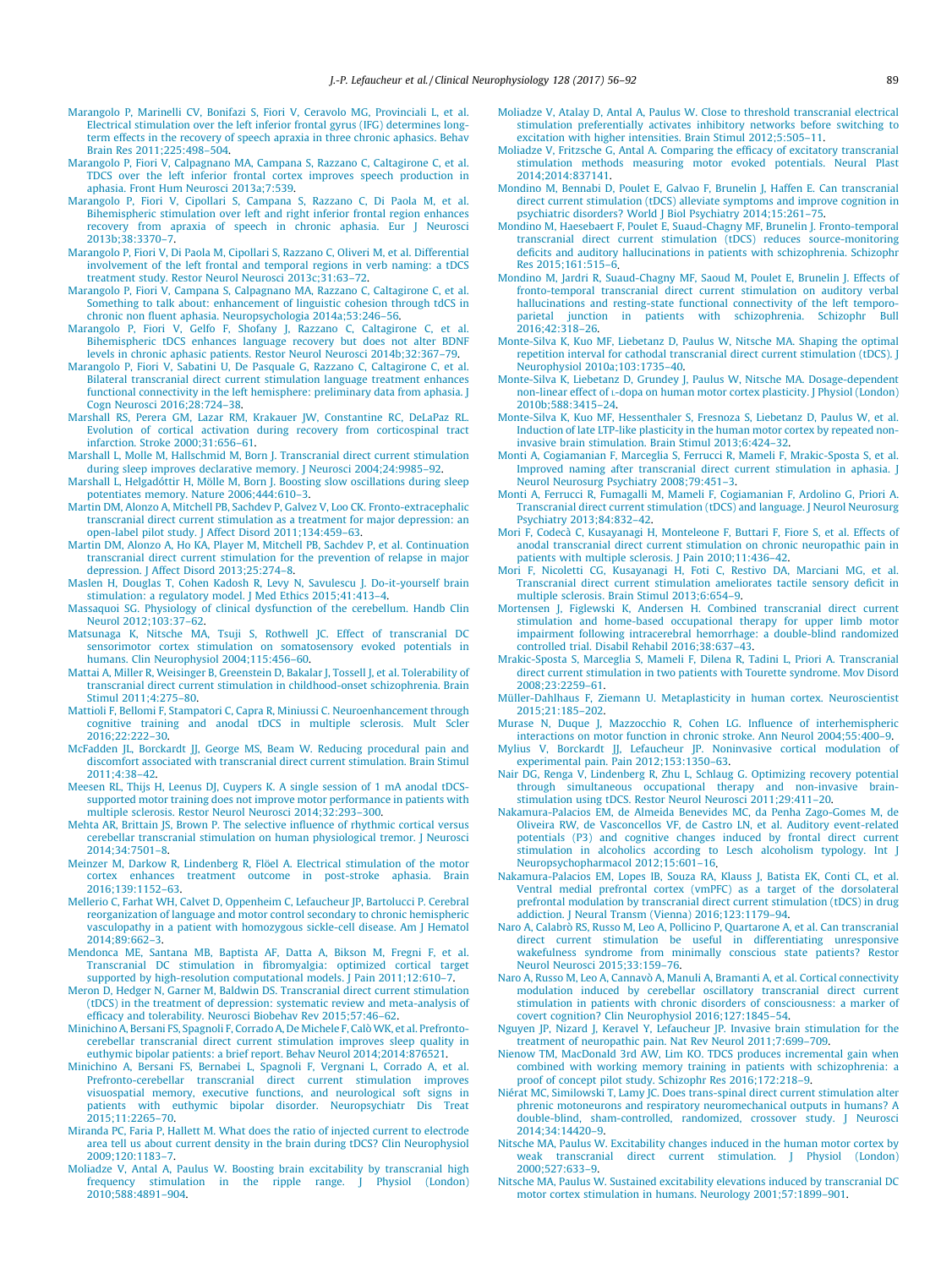- <span id="page-34-0"></span>[Nitsche MA, Fricke K, Henschke U, Schlitterlau A, Liebetanz D, Lang N, et al.](http://refhub.elsevier.com/S1388-2457(16)30634-4/h1755) [Pharmacological modulation of cortical excitability shifts induced by](http://refhub.elsevier.com/S1388-2457(16)30634-4/h1755) [transcranial direct current stimulation in humans. J Physiol \(London\)](http://refhub.elsevier.com/S1388-2457(16)30634-4/h1755) [2003a;553:293–301.](http://refhub.elsevier.com/S1388-2457(16)30634-4/h1755)
- [Nitsche MA, Liebetanz D, Antal A, Lang N, Tergau F, Paulus W. Modulation of cortical](http://refhub.elsevier.com/S1388-2457(16)30634-4/h1760) [excitability by weak direct current stimulation–technical, safety and functional](http://refhub.elsevier.com/S1388-2457(16)30634-4/h1760) [aspects. Suppl Clin Neurophysiol 2003b;56:255–76.](http://refhub.elsevier.com/S1388-2457(16)30634-4/h1760)
- [Nitsche MA, Schauenburg A, Lang N, Liebetanz D, Exner C, Paulus W, et al.](http://refhub.elsevier.com/S1388-2457(16)30634-4/h1765) [Facilitation of implicit motor learning by weak transcranial direct current](http://refhub.elsevier.com/S1388-2457(16)30634-4/h1765) [stimulation of the primary motor cortex in the human. J Cogn Neurosci](http://refhub.elsevier.com/S1388-2457(16)30634-4/h1765) [2003c;15:619–26](http://refhub.elsevier.com/S1388-2457(16)30634-4/h1765).
- [Nitsche MA, Lampe C, Antal A, Liebetanz D, Lang N, Tergau F, et al. Dopaminergic](http://refhub.elsevier.com/S1388-2457(16)30634-4/h1770) [modulation of long-lasting direct current-induced cortical excitability changes](http://refhub.elsevier.com/S1388-2457(16)30634-4/h1770) [in the human motor cortex. Eur J Neurosci 2006;23:1651–7](http://refhub.elsevier.com/S1388-2457(16)30634-4/h1770).
- [Nitsche MA, Kuo MF, Grosch J, Bergner C, Monte-Silva K, Paulus W. D1-receptor](http://refhub.elsevier.com/S1388-2457(16)30634-4/h1775) [impact on neuroplasticity in humans. J Neurosci 2009a;29:2648–53](http://refhub.elsevier.com/S1388-2457(16)30634-4/h1775).
- [Nitsche MA, Kuo MF, Karrasch R, Wächter B, Liebetanz D, Paulus W. Serotonin](http://refhub.elsevier.com/S1388-2457(16)30634-4/h1780) [affects transcranial direct current-induced neuroplasticity in humans. Biol](http://refhub.elsevier.com/S1388-2457(16)30634-4/h1780) [Psychiatry 2009b;66:503–8](http://refhub.elsevier.com/S1388-2457(16)30634-4/h1780).
- [Nitsche MA, Müller-Dahlhaus F, Paulus W, Ziemann U. The pharmacology of](http://refhub.elsevier.com/S1388-2457(16)30634-4/h1785) [neuroplasticity induced by non-invasive brain stimulation: building models for](http://refhub.elsevier.com/S1388-2457(16)30634-4/h1785) [the clinical use of CNS active drugs. J Physiol \(London\) 2012;590:4641–62](http://refhub.elsevier.com/S1388-2457(16)30634-4/h1785).
- [O'Connell NE, Cossar J, Marston L, Wand BM, Bunce D, De Souza LH, et al.](http://refhub.elsevier.com/S1388-2457(16)30634-4/h1790) [Transcranial direct current stimulation of the motor cortex in the treatment of](http://refhub.elsevier.com/S1388-2457(16)30634-4/h1790) [chronic nonspecific low back pain: a randomized, double-blind exploratory](http://refhub.elsevier.com/S1388-2457(16)30634-4/h1790) [study. Clin J Pain 2013;29:26–34](http://refhub.elsevier.com/S1388-2457(16)30634-4/h1790).
- [O'Neill F, Sacco P, Nurmikko T. Evaluation of a home-based transcranial direct](http://refhub.elsevier.com/S1388-2457(16)30634-4/h1795) [current stimulation \(tDCS\) treatment device for chronic pain: study protocol for](http://refhub.elsevier.com/S1388-2457(16)30634-4/h1795) [a randomised controlled trial. Trials 2015;16:186.](http://refhub.elsevier.com/S1388-2457(16)30634-4/h1795)
- [O'Shea J, Boudrias MH, Stagg CJ, Bachtiar V, Kischka U, Blicher JU, et al. Predicting](http://refhub.elsevier.com/S1388-2457(16)30634-4/h1800) [behavioural response to TDCS in chronic motor stroke. Neuroimage](http://refhub.elsevier.com/S1388-2457(16)30634-4/h1800) [2014;85:924–33](http://refhub.elsevier.com/S1388-2457(16)30634-4/h1800).
- [Ochi M, Saeki S, Oda T, Matsushima Y, Hachisuka K. Effects of anodal and cathodal](http://refhub.elsevier.com/S1388-2457(16)30634-4/h1805) [transcranial direct current stimulation combined with robotic therapy on](http://refhub.elsevier.com/S1388-2457(16)30634-4/h1805) severely affected arms in chronic stroke patients. I Rehabil Med [2013;45:137–40.](http://refhub.elsevier.com/S1388-2457(16)30634-4/h1805)
- [Oliveira JF, Zanao TA, Valiengo L, Lotufo PA, Bensenor IM, Fregni F, et al. Acute](http://refhub.elsevier.com/S1388-2457(16)30634-4/h1810) [working memory improvement after tDCS in antidepressant-free patients with](http://refhub.elsevier.com/S1388-2457(16)30634-4/h1810) [major depressive disorder. Neurosci Lett 2013;537:60–4](http://refhub.elsevier.com/S1388-2457(16)30634-4/h1810).
- [Oliveira LB, Lopes TS, Soares C, Maluf R, Goes BT, Sá KN, et al. Transcranial direct](http://refhub.elsevier.com/S1388-2457(16)30634-4/h1815) [current stimulation and exercises for treatment of chronic temporomandibular](http://refhub.elsevier.com/S1388-2457(16)30634-4/h1815) [disorders: a blind randomised-controlled trial. J Oral Rehabil 2015;42:723–32](http://refhub.elsevier.com/S1388-2457(16)30634-4/h1815).
- [Pal N, Maire R, Stephan MA, Herrmann FR, Benninger DH. Transcranial direct](http://refhub.elsevier.com/S1388-2457(16)30634-4/h1820) [current stimulation for the treatment of chronic tinnitus: a randomized](http://refhub.elsevier.com/S1388-2457(16)30634-4/h1820) [controlled study. Brain Stimul 2015;8:1101–7.](http://refhub.elsevier.com/S1388-2457(16)30634-4/h1820)
- [Palm U, Keeser D, Schiller C, Fintescu Z, Reisinger E, Baghai TC, et al. Transcranial](http://refhub.elsevier.com/S1388-2457(16)30634-4/h1825) [direct current stimulation in a patient with therapy-resistant major depression.](http://refhub.elsevier.com/S1388-2457(16)30634-4/h1825) [World J Biol Psychiatry 2009;10:632–5.](http://refhub.elsevier.com/S1388-2457(16)30634-4/h1825)
- [Palm U, Schiller C, Fintescu Z, Obermeier M, Keeser D, Reisinger E, et al. Transcranial](http://refhub.elsevier.com/S1388-2457(16)30634-4/h1830) [direct current stimulation in treatment resistant depression: a randomized](http://refhub.elsevier.com/S1388-2457(16)30634-4/h1830) [double-blind, placebo-controlled study. Brain Stimul 2012;5:242–51](http://refhub.elsevier.com/S1388-2457(16)30634-4/h1830).
- [Palm U, Hasan A, Keeser D, Falkai P, Padberg F. Transcranial random noise](http://refhub.elsevier.com/S1388-2457(16)30634-4/h1835) [stimulation for the treatment of negative symptoms in schizophrenia.](http://refhub.elsevier.com/S1388-2457(16)30634-4/h1835) [Schizophr Res 2013a;146:372–3.](http://refhub.elsevier.com/S1388-2457(16)30634-4/h1835)
- [Palm U, Keeser D, Blautzik J, Pogarell O, Ertl-Wagner B, Kupka MJ, et al. Prefrontal](http://refhub.elsevier.com/S1388-2457(16)30634-4/h1840) [transcranial direct current stimulation \(tDCS\) changes negative symptoms and](http://refhub.elsevier.com/S1388-2457(16)30634-4/h1840) [functional connectivity MRI \(fcMRI\) in a single case of treatment-resistant](http://refhub.elsevier.com/S1388-2457(16)30634-4/h1840) [schizophrenia. Schizophr Res 2013b;150:583–5](http://refhub.elsevier.com/S1388-2457(16)30634-4/h1840).
- [Palm U, Ayache SS, Padberg F, Lefaucheur JP. Non-invasive brain stimulation](http://refhub.elsevier.com/S1388-2457(16)30634-4/h1845) [therapy in multiple sclerosis: a review of tDCS, rTMS and ECT results. Brain](http://refhub.elsevier.com/S1388-2457(16)30634-4/h1845) [stimul 2014a;7:849–54](http://refhub.elsevier.com/S1388-2457(16)30634-4/h1845).
- [Palm U, Feichtner KB, Hasan A, Gauglitz G, Langguth B, Nitsche MA, Keeser D,](http://refhub.elsevier.com/S1388-2457(16)30634-4/h1850) [Padberg F. The role of contact media at the skin-electrode interface during](http://refhub.elsevier.com/S1388-2457(16)30634-4/h1850) [transcranial direct current stimulation \(tDCS\). Brain Stimul 2014b;7:762–4](http://refhub.elsevier.com/S1388-2457(16)30634-4/h1850).
- [Palm U, Chalah MA, Padberg F, Al-Ani T, Abdellaoui M, Sorel M, et al. Effects of](http://refhub.elsevier.com/S1388-2457(16)30634-4/h1855) [transcranial random noise stimulation \(tRNS\) on affect, pain, and attention in](http://refhub.elsevier.com/S1388-2457(16)30634-4/h1855) [multiple sclerosis. Restor Neurol Neurosci 2016a;34:189–99](http://refhub.elsevier.com/S1388-2457(16)30634-4/h1855).
- [Palm U, Keeser D, Hasan A, Kupka MJ, Blautzik J, Sarubin N, et al. Prefrontal](http://refhub.elsevier.com/S1388-2457(16)30634-4/h1860) [transcranial direct current stimulation for treatment of schizophrenia with](http://refhub.elsevier.com/S1388-2457(16)30634-4/h1860) [predominant negative symptoms: a double-blind, Sham-controlled proof-of](http://refhub.elsevier.com/S1388-2457(16)30634-4/h1860)[concept study.. Schizophr Bull 2016b;42:1253–61.](http://refhub.elsevier.com/S1388-2457(16)30634-4/h1860)
- [Parazzini M, Fiocchi S, Ravazzani P. Electric field and current density distribution in](http://refhub.elsevier.com/S1388-2457(16)30634-4/h1865) [an anatomical head model during transcranial direct current stimulation for](http://refhub.elsevier.com/S1388-2457(16)30634-4/h1865) [tinnitus treatment. Bioelectromagnetics 2012;33:476–87](http://refhub.elsevier.com/S1388-2457(16)30634-4/h1865).
- [Parazzini M, Fiocchi S, Liorni I, Rossi E, Cogiamanian F, Vergari M, et al. Modeling the](http://refhub.elsevier.com/S1388-2457(16)30634-4/h1870) [current density generated by transcutaneous spinal direct current stimulation](http://refhub.elsevier.com/S1388-2457(16)30634-4/h1870) [\(tsDCS\). Clin Neurophysiol 2014a;125:2260–70.](http://refhub.elsevier.com/S1388-2457(16)30634-4/h1870)
- [Parazzini M, Rossi E, Ferrucci R, Liorni I, Priori A, Ravazzani P. Modelling the electric](http://refhub.elsevier.com/S1388-2457(16)30634-4/h1875) [field and the current density generated by cerebellar transcranial DC](http://refhub.elsevier.com/S1388-2457(16)30634-4/h1875) [stimulation in humans. Clin Neurophysiol 2014b;125:577–84](http://refhub.elsevier.com/S1388-2457(16)30634-4/h1875).
- [Paulus W. Transcranial electrical stimulation \(tES tDCS; tRNS, tACS\) methods.](http://refhub.elsevier.com/S1388-2457(16)30634-4/h1880) [Neuropsychol Rehabil 2011;21:602–17.](http://refhub.elsevier.com/S1388-2457(16)30634-4/h1880)
- [Paulus W, Rothwell JC. Membrane resistance and shunting inhibition: where](http://refhub.elsevier.com/S1388-2457(16)30634-4/h1885) [biophysics meets state-dependent human neurophysiology. J Physiol \(London\)](http://refhub.elsevier.com/S1388-2457(16)30634-4/h1885) [2016;594:2719–28.](http://refhub.elsevier.com/S1388-2457(16)30634-4/h1885)
- [Pelletier SJ, Lagacé M, St-Amour I, Arsenault D, Cisbani G, Chabrat A. The](http://refhub.elsevier.com/S1388-2457(16)30634-4/h1890) [morphological and molecular changes of brain cells exposed to direct current](http://refhub.elsevier.com/S1388-2457(16)30634-4/h1890) [electric field stimulation. Neuropsychopharmacol 2014;18. pii: pyu090.](http://refhub.elsevier.com/S1388-2457(16)30634-4/h1890)
- [Peña-Gómez C, Sala-Lonch R, Junqué C, Clemente IC, Vidal D, Bargalló N, et al.](http://refhub.elsevier.com/S1388-2457(16)30634-4/h1895) [Modulation of large-scale brain networks by transcranial direct current](http://refhub.elsevier.com/S1388-2457(16)30634-4/h1895) [stimulation evidenced by resting-state functional MRI. Brain Stimul](http://refhub.elsevier.com/S1388-2457(16)30634-4/h1895) [2012;5:252–63](http://refhub.elsevier.com/S1388-2457(16)30634-4/h1895).
- [Pereira JB, Junqué C, Bartrés-Faz D, Martí MJ, Sala-Llonch R, Compta Y, et al.](http://refhub.elsevier.com/S1388-2457(16)30634-4/h1900) [Modulation of verbal fluency networks by transcranial direct current](http://refhub.elsevier.com/S1388-2457(16)30634-4/h1900) [stimulation \(tDCS\) in Parkinson's disease. Brain Stimul 2013;6:16–24](http://refhub.elsevier.com/S1388-2457(16)30634-4/h1900).
- [Pérez-Borrego YA, Campolo M, Soto-León V, Rodriguez-Matas MJ, Ortega E, Oliviero](http://refhub.elsevier.com/S1388-2457(16)30634-4/h1905) [A. Pain treatment using tDCS in a single patient: tele-medicine approach in non](http://refhub.elsevier.com/S1388-2457(16)30634-4/h1905)[invasive brain simulation. Brain Stimul 2014;7:334–5](http://refhub.elsevier.com/S1388-2457(16)30634-4/h1905).
- [Perrotta A, Bolla M, Anastasio MG, Serrao M, Sandrini G, Pierelli F. Modulation of](http://refhub.elsevier.com/S1388-2457(16)30634-4/h1910) [temporal summation threshold of the nociceptive withdrawal reflex by](http://refhub.elsevier.com/S1388-2457(16)30634-4/h1910) [transcutaneous spinal direct current stimulation in humans. Clin](http://refhub.elsevier.com/S1388-2457(16)30634-4/h1910) [Neurophysiol 2016;127:755–61.](http://refhub.elsevier.com/S1388-2457(16)30634-4/h1910)
- [Picelli A, Chemello E, Castellazzi P, Roncari L, Waldner A, Saltuari L, et al. Combined](http://refhub.elsevier.com/S1388-2457(16)30634-4/h1915) [effects of transcranial direct current stimulation \(tDCS\) and transcutaneous](http://refhub.elsevier.com/S1388-2457(16)30634-4/h1915) [spinal direct current stimulation \(tsDCS\) on robot-assisted gait training in](http://refhub.elsevier.com/S1388-2457(16)30634-4/h1915) [patients with chronic stroke: a pilot, double blind, randomized controlled trial.](http://refhub.elsevier.com/S1388-2457(16)30634-4/h1915) [Restor Neurol Neurosci 2015;33:357–68.](http://refhub.elsevier.com/S1388-2457(16)30634-4/h1915)
- [Pisegna JM, Kaneoka A, Pearson Jr WG, Kumar S, Langmore SE. Effects of non](http://refhub.elsevier.com/S1388-2457(16)30634-4/h1920)[invasive brain stimulation on post-stroke dysphagia: a systematic review and](http://refhub.elsevier.com/S1388-2457(16)30634-4/h1920) [meta-analysis of randomized controlled trials. Clin Neurophysiol](http://refhub.elsevier.com/S1388-2457(16)30634-4/h1920) [2016;127:956–68.](http://refhub.elsevier.com/S1388-2457(16)30634-4/h1920)
- [Plewnia C, Zwissler B, Längst I, Maurer B, Giel K, Krüger R. Effects of transcranial](http://refhub.elsevier.com/S1388-2457(16)30634-4/h1925) [direct current stimulation \(tDCS\) on executive functions: influence of COMT](http://refhub.elsevier.com/S1388-2457(16)30634-4/h1925) [Val/Met polymorphism. Cortex 2013;49:1801–7](http://refhub.elsevier.com/S1388-2457(16)30634-4/h1925).
- [Polanía R, Nitsche MA, Paulus W. Modulating functional connectivity patterns and](http://refhub.elsevier.com/S1388-2457(16)30634-4/h1930) [topological functional organization of the human brain with transcranial direct](http://refhub.elsevier.com/S1388-2457(16)30634-4/h1930) [current stimulation. Hum Brain Mapp 2011a;32:1236–49.](http://refhub.elsevier.com/S1388-2457(16)30634-4/h1930)
- [Polanía R, Paulus W, Antal A, Nitsche MA. Introducing graph theory to track for](http://refhub.elsevier.com/S1388-2457(16)30634-4/h1935) [neuroplastic alterations in the resting human brain: a transcranial direct](http://refhub.elsevier.com/S1388-2457(16)30634-4/h1935) [current stimulation study. Neuroimage 2011b;54:2287–96.](http://refhub.elsevier.com/S1388-2457(16)30634-4/h1935)
- [Polanía R, Paulus W, Nitsche MA. Modulating cortico-striatal and thalamo-cortical](http://refhub.elsevier.com/S1388-2457(16)30634-4/h1940) [functional connectivity with transcranial direct current stimulation. Hum Brain](http://refhub.elsevier.com/S1388-2457(16)30634-4/h1940) [Mapp 2012;33:2499–508](http://refhub.elsevier.com/S1388-2457(16)30634-4/h1940).
- Polanowska KE, Leśniak MM, Seniów JB, Czepiel W, Członkowska A. Anodal [transcranial direct current stimulation in early rehabilitation of patients with](http://refhub.elsevier.com/S1388-2457(16)30634-4/h1945) [post-stroke non-fluent aphasia: a randomized, double-blind, sham-controlled](http://refhub.elsevier.com/S1388-2457(16)30634-4/h1945) [pilot study. Restor Neurol Neurosci 2013a;31:761–71.](http://refhub.elsevier.com/S1388-2457(16)30634-4/h1945)
- Polanowska KE, Leśniak M, Seniów JB, Członkowska A. No effects of anodal [transcranial direct stimulation on language abilities in early rehabilitation of](http://refhub.elsevier.com/S1388-2457(16)30634-4/h1950) [post-stroke aphasic patients. Neurol Neurochir Pol 2013b;47:414–22.](http://refhub.elsevier.com/S1388-2457(16)30634-4/h1950)
- [Pope PA, Miall RC. Task-specific facilitation of cognition by cathodal transcranial](http://refhub.elsevier.com/S1388-2457(16)30634-4/h1955) [direct current stimulation of the cerebellum. Brain Stimul 2012;5:84–94.](http://refhub.elsevier.com/S1388-2457(16)30634-4/h1955)
- [Poreisz C, Boros K, Antal A, Paulus W. Safety aspects of transcranial direct current](http://refhub.elsevier.com/S1388-2457(16)30634-4/h1960) [stimulation concerning healthy subjects and patients. Brain Res Bull](http://refhub.elsevier.com/S1388-2457(16)30634-4/h1960) [2007;72:208–14.](http://refhub.elsevier.com/S1388-2457(16)30634-4/h1960)
- [Priori A. Brain polarization in humans: a reappraisal of an old tool for prolonged](http://refhub.elsevier.com/S1388-2457(16)30634-4/h1965) [non-invasive modulation of brain excitability. Clin Neurophysiol](http://refhub.elsevier.com/S1388-2457(16)30634-4/h1965) [2003;114:589–95.](http://refhub.elsevier.com/S1388-2457(16)30634-4/h1965)
- [Priori A, Berardelli A, Rona S, Accornero N, Manfredi M. Polarization of the human](http://refhub.elsevier.com/S1388-2457(16)30634-4/h1970) [motor cortex through the scalp. Neuroreport 1998;9:2257–60](http://refhub.elsevier.com/S1388-2457(16)30634-4/h1970).
- [Priori A, Ciocca M, Parazzini M, Vergari M, Ferrucci R. Transcranial cerebellar direct](http://refhub.elsevier.com/S1388-2457(16)30634-4/h1975) [current stimulation and transcutaneous spinal cord direct current stimulation](http://refhub.elsevier.com/S1388-2457(16)30634-4/h1975) [as innovative tools for neuroscientists. J Physiol \(London\) 2014;592:3345–69.](http://refhub.elsevier.com/S1388-2457(16)30634-4/h1975)
- [Pripfl J, Lamm C. Focused transcranial direct current stimulation \(tDCS\) over the](http://refhub.elsevier.com/S1388-2457(16)30634-4/h1980) [dorsolateral prefrontal cortex modulates specific domains of self-regulation.](http://refhub.elsevier.com/S1388-2457(16)30634-4/h1980) [Neurosci Res 2015;91:41–7.](http://refhub.elsevier.com/S1388-2457(16)30634-4/h1980)
- [Pripfl J, Neumann R, Kohler U, Lamm C. Effects of transcranial direct current](http://refhub.elsevier.com/S1388-2457(16)30634-4/h1985) [stimulation on risky decision making are mediated by ''hot" and ''cold"](http://refhub.elsevier.com/S1388-2457(16)30634-4/h1985) [decisions, personality and hemisphere. Eur J Neurosci 2013;38:3778–85](http://refhub.elsevier.com/S1388-2457(16)30634-4/h1985).
- [Purpura DP, McMurtry JG. Intracellular activities and evoked potential changes](http://refhub.elsevier.com/S1388-2457(16)30634-4/h1990) [during polarization of motor cortex. J Neurophysiol 1965;28:166–85.](http://refhub.elsevier.com/S1388-2457(16)30634-4/h1990)
- [Quartarone A, Hallett M. Emerging concepts in the physiological basis of dystonia.](http://refhub.elsevier.com/S1388-2457(16)30634-4/h1995) [Mov Disord 2013;28:958–67](http://refhub.elsevier.com/S1388-2457(16)30634-4/h1995).
- [Rahman A, Reato D, Arlotti M, Gasca F, Datta A, Parra LC, et al. Cellular effects of](http://refhub.elsevier.com/S1388-2457(16)30634-4/h2000) [acute direct current stimulation: somatic and synaptic terminal effects. J](http://refhub.elsevier.com/S1388-2457(16)30634-4/h2000) [Physiol \(London\) 2013;591:2563–78](http://refhub.elsevier.com/S1388-2457(16)30634-4/h2000).
- [Reato D, Rahman A, Bikson M, Parra LC. Effects of weak transcranial alternating](http://refhub.elsevier.com/S1388-2457(16)30634-4/h2005) [current stimulation on brain activity – a review of known mechanisms from](http://refhub.elsevier.com/S1388-2457(16)30634-4/h2005) [animal studies. Front Hum Neurosci 2013;7:687.](http://refhub.elsevier.com/S1388-2457(16)30634-4/h2005)
- [Reid SA, Duke LM, Allen JJ. Resting frontal electroencephalographic asymmetry in](http://refhub.elsevier.com/S1388-2457(16)30634-4/h2010) [depression: inconsistencies suggest the need to identify mediating factors.](http://refhub.elsevier.com/S1388-2457(16)30634-4/h2010) [Psychophysiol 1998;35:389–404](http://refhub.elsevier.com/S1388-2457(16)30634-4/h2010).
- [Reis J, Schambra HM, Cohen LG, Buch ER, Fritsch B, Zarahn E, et al. Noninvasive](http://refhub.elsevier.com/S1388-2457(16)30634-4/h2015) [cortical stimulation enhances motor skill acquisition over multiple](http://refhub.elsevier.com/S1388-2457(16)30634-4/h2015) [days through an effect on consolidation. Proc Natl Acad Sci USA 2009;106:](http://refhub.elsevier.com/S1388-2457(16)30634-4/h2015) [1590–5](http://refhub.elsevier.com/S1388-2457(16)30634-4/h2015).
- [Riberto M, Marcon Alfieri F, de Benedetto Monteiro, Pacheco K, Dini Leite V, Nemoto](http://refhub.elsevier.com/S1388-2457(16)30634-4/h2020) [Kaihami H, Fregni F, et al. Efficacy of transcranial direct current stimulation](http://refhub.elsevier.com/S1388-2457(16)30634-4/h2020) [coupled with a multidisciplinary rehabilitation program for the treatment of](http://refhub.elsevier.com/S1388-2457(16)30634-4/h2020) [fibromyalgia. Open Rheumatol J 2011;5:45–50.](http://refhub.elsevier.com/S1388-2457(16)30634-4/h2020)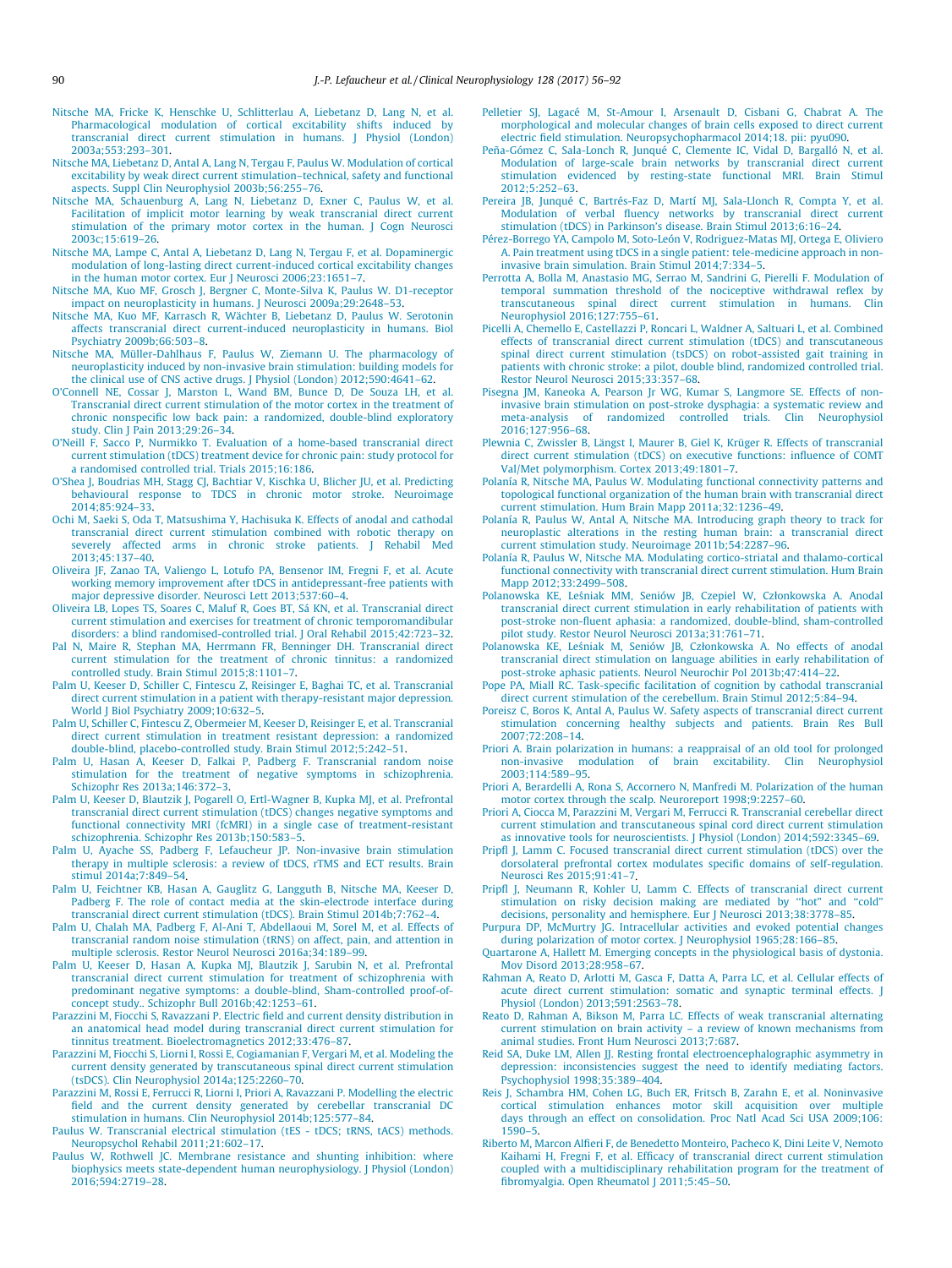- <span id="page-35-0"></span>[Riggall K, Forlini C, Carter A, Hall W, Weier M, Partridge B, et al. Researchers'](http://refhub.elsevier.com/S1388-2457(16)30634-4/h2025) [perspectives on scientific and ethical issues with transcranial direct current](http://refhub.elsevier.com/S1388-2457(16)30634-4/h2025) [stimulation: an international survey. Sci Rep 2015;5:10618](http://refhub.elsevier.com/S1388-2457(16)30634-4/h2025).
- [Rigonatti SP, Boggio PS, Myczkowski ML, Otta E, Fiquer JT, Ribeiro RB, et al.](http://refhub.elsevier.com/S1388-2457(16)30634-4/h2030) [Transcranial direct current stimulation and fluoxetin for the treatment of](http://refhub.elsevier.com/S1388-2457(16)30634-4/h2030) [depression. Eur Psychiatry 2008;23:74–6.](http://refhub.elsevier.com/S1388-2457(16)30634-4/h2030)
- [Riley JD, Le V, Der-Yeghiaian L, See J, Newton JM, Ward NS, et al. Anatomy of stroke](http://refhub.elsevier.com/S1388-2457(16)30634-4/h2035) [injury predicts gains from therapy. Stroke 2011;42:421–6.](http://refhub.elsevier.com/S1388-2457(16)30634-4/h2035)
- [Rocha S, Silva E, Foerster Á, Wiesiolek C, Chagas AP, Machado G, et al. The impact of](http://refhub.elsevier.com/S1388-2457(16)30634-4/h2040) [transcranial direct current stimulation \(tDCS\) combined with modified](http://refhub.elsevier.com/S1388-2457(16)30634-4/h2040) [constraint-induced movement therapy \(mCIMT\) on upper limb function in](http://refhub.elsevier.com/S1388-2457(16)30634-4/h2040) [chronic stroke: a double-blind randomized controlled trial. Disabil Rehabil](http://refhub.elsevier.com/S1388-2457(16)30634-4/h2040) [2016;38:653–60.](http://refhub.elsevier.com/S1388-2457(16)30634-4/h2040)
- [Roizenblatt S, Fregni F, Gimenez R, Wetzel T, Rigonatti SP, Tufik S, et al. Site-specific](http://refhub.elsevier.com/S1388-2457(16)30634-4/h2045) [effects of transcranial direct current stimulation on sleep and pain in](http://refhub.elsevier.com/S1388-2457(16)30634-4/h2045) [fibromyalgia: a randomized, sham-controlled study. Pain Pract 2007;7:297–306](http://refhub.elsevier.com/S1388-2457(16)30634-4/h2045).
- [Rosset-Llobet J, Fàbregas-Molas S, Pascual-Leone Á. Effect of transcranial direct](http://refhub.elsevier.com/S1388-2457(16)30634-4/h2050) [current stimulation on neurorehabilitation of task-specific dystonia: a double](http://refhub.elsevier.com/S1388-2457(16)30634-4/h2050)[blind, randomized clinical trial. Med Probl Perform Art 2015;30:178–84.](http://refhub.elsevier.com/S1388-2457(16)30634-4/h2050)
- [Rossi C, Sallustio F, Di Legge S, Stanzione P, Koch G. Transcranial direct current](http://refhub.elsevier.com/S1388-2457(16)30634-4/h2055) [stimulation of the affected hemisphere does not accelerate recovery of acute](http://refhub.elsevier.com/S1388-2457(16)30634-4/h2055) [stroke patients. Eur J Neurol 2013;20:202–4](http://refhub.elsevier.com/S1388-2457(16)30634-4/h2055).
- [Ruohonen J, Karhu J. TDCS possibly stimulates glial cells. Clin Neurophysiol](http://refhub.elsevier.com/S1388-2457(16)30634-4/h2060) [2012;123:2006–9.](http://refhub.elsevier.com/S1388-2457(16)30634-4/h2060)
- [Rush S, Driscoll DA. Current distribution in the brain from surface electrodes. Anaest](http://refhub.elsevier.com/S1388-2457(16)30634-4/h2065) [Analg Curr Res 1968;47:717–23](http://refhub.elsevier.com/S1388-2457(16)30634-4/h2065).
- [Sadleir RJ, Vannorsdall TD, Schretlen DJ, Gordon B. Target optimization in](http://refhub.elsevier.com/S1388-2457(16)30634-4/h2070) [transcranial direct current stimulation. Front Psychiatry 2012;3:90](http://refhub.elsevier.com/S1388-2457(16)30634-4/h2070).
- [Sadnicka A, Hamada M, Bhatia KP, Rothwell JC, Edwards MJ. Cerebellar stimulation](http://refhub.elsevier.com/S1388-2457(16)30634-4/h2075) [fails to modulate motor cortex plasticity in writing dystonia. Mov Disord](http://refhub.elsevier.com/S1388-2457(16)30634-4/h2075) [2014;29:1304–7.](http://refhub.elsevier.com/S1388-2457(16)30634-4/h2075)
- [Saiote C, Goldschmidt T, Timäus C, Steenwijk MD, Opitz A, Antal A, et al. Impact of](http://refhub.elsevier.com/S1388-2457(16)30634-4/h2080) [transcranial direct current stimulation on fatigue in multiple sclerosis. Restor](http://refhub.elsevier.com/S1388-2457(16)30634-4/h2080) [Neurol Neurosci 2014;32:423–36](http://refhub.elsevier.com/S1388-2457(16)30634-4/h2080).
- [Sakrajai P, Janyacharoen T, Jensen MP, Sawanyawisuth K, Auvichayapat N,](http://refhub.elsevier.com/S1388-2457(16)30634-4/h2085) [Tunkamnerdthai O, et al. Pain reduction in myofascial pain syndrome by](http://refhub.elsevier.com/S1388-2457(16)30634-4/h2085) [anodal transcranial direct current stimulation combined with standard](http://refhub.elsevier.com/S1388-2457(16)30634-4/h2085) [treatment: a randomized controlled study. Clin J Pain 2014;30:1076–83.](http://refhub.elsevier.com/S1388-2457(16)30634-4/h2085)
- [San-Juan D, Calcáneo Jde D, González-Aragón MF, Bermúdez Maldonado L, Avellán](http://refhub.elsevier.com/S1388-2457(16)30634-4/h2090) [AM, Argumosa EV, et al. Transcranial direct current stimulation in adolescent](http://refhub.elsevier.com/S1388-2457(16)30634-4/h2090) [and adult Rasmussen's encephalitis. Epilepsy Behav 2011;20:126–31](http://refhub.elsevier.com/S1388-2457(16)30634-4/h2090).
- San-Juan D, Espinoza López DA, Vázquez Gregorio R, Trenado C, González-Aragón MF, Morales-Quezada L, et al. Transcranial direct current stimulation in mesial temporal lobe epilepsy and hippocampal sclerosis. Brain Stimul 2016. [http://dx.](http://dx.doi.org/10.1016/j.brs.2016.08.013) [doi.org/10.1016/j.brs.2016.08.013](http://dx.doi.org/10.1016/j.brs.2016.08.013). in press.
- [Santarnecchi E, Feurra M, Galli G, Rossi A, Rossi S. Overclock your brain for gaming?](http://refhub.elsevier.com/S1388-2457(16)30634-4/h2100) [Ethical, social and health care risks. Brain Stimul 2013;6:713–4.](http://refhub.elsevier.com/S1388-2457(16)30634-4/h2100)
- [Santarnecchi E, Feurra M, Barneschi F, Acampa M, Bianco G, Cioncoloni D, et al. Time](http://refhub.elsevier.com/S1388-2457(16)30634-4/h2105) [course of corticospinal excitability and autonomic function interplay during](http://refhub.elsevier.com/S1388-2457(16)30634-4/h2105) [and following monopolar tDCS. Front Psychiatry 2014;5:86.](http://refhub.elsevier.com/S1388-2457(16)30634-4/h2105)
- [Sattler V, Acket B, Raposo N, Albucher JF, Thalamas C, Loubinoux I, et al. Anodal tDCS](http://refhub.elsevier.com/S1388-2457(16)30634-4/h2110) [combined with radial nerve stimulation promotes hand motor recovery in the](http://refhub.elsevier.com/S1388-2457(16)30634-4/h2110) [acute phase after ischemic stroke. Neurorehabil Neural Repair 2015;29:743–54](http://refhub.elsevier.com/S1388-2457(16)30634-4/h2110).
- [Saturnino GB, Antunes A, Thielscher A. On the importance of electrode parameters for](http://refhub.elsevier.com/S1388-2457(16)30634-4/h2115) [shaping electric field patterns generated by tDCS. Neuroimage 2015;120:25–35](http://refhub.elsevier.com/S1388-2457(16)30634-4/h2115).
- [Saunders N, Downham R, Turman B, Kropotov J, Clark R, Yumash R, et al. Working](http://refhub.elsevier.com/S1388-2457(16)30634-4/h2120) [memory training with tDCS improves behavioral and neurophysiological](http://refhub.elsevier.com/S1388-2457(16)30634-4/h2120) [symptoms in pilot group with post-traumatic stress disorder \(PTSD\) and with](http://refhub.elsevier.com/S1388-2457(16)30634-4/h2120)
- [poor working memory. Neurocase 2015;21:271–8.](http://refhub.elsevier.com/S1388-2457(16)30634-4/h2120) [Schmidt SL, Iyengar AK, Foulser AA, Boyle MR, Fröhlich F. Endogenous cortical](http://refhub.elsevier.com/S1388-2457(16)30634-4/h2125) [oscillations constrain neuromodulation by weak electric fields. Brain Stimul](http://refhub.elsevier.com/S1388-2457(16)30634-4/h2125) [2014;7:878–89](http://refhub.elsevier.com/S1388-2457(16)30634-4/h2125).
- [Segrave RA, Arnold S, Hoy K, Fitzgerald PB. Concurrent cognitive control training](http://refhub.elsevier.com/S1388-2457(16)30634-4/h2130) [augments the antidepressant efficacy of tDCS: a pilot study. Brain Stimul](http://refhub.elsevier.com/S1388-2457(16)30634-4/h2130) [2014;7:325–31](http://refhub.elsevier.com/S1388-2457(16)30634-4/h2130).
- [Sellers KK, Mellin JM, Lustenberger CM, Boyle MR, Lee WH, Peterchev AV, et al.](http://refhub.elsevier.com/S1388-2457(16)30634-4/h2135) [Transcranial direct current stimulation \(tDCS\) of frontal cortex decreases](http://refhub.elsevier.com/S1388-2457(16)30634-4/h2135) [performance on the WAIS-IV intelligence test. Behav Brain Res](http://refhub.elsevier.com/S1388-2457(16)30634-4/h2135) [2015;290:32–44.](http://refhub.elsevier.com/S1388-2457(16)30634-4/h2135)
- [Senço NM, Huang Y, D'Urso G, Parra LC, Bikson M, Mantovani A, et al. Transcranial](http://refhub.elsevier.com/S1388-2457(16)30634-4/h2140) [direct current stimulation in obsessive-compulsive disorder: emerging clinical](http://refhub.elsevier.com/S1388-2457(16)30634-4/h2140) [evidence and considerations for optimal montage of electrodes. Expert Rev Med](http://refhub.elsevier.com/S1388-2457(16)30634-4/h2140) [Devices 2015;12:381–91](http://refhub.elsevier.com/S1388-2457(16)30634-4/h2140).
- [Shekhawat GS, Searchfield GD, Stinear CM. Randomized trial of transcranial direct](http://refhub.elsevier.com/S1388-2457(16)30634-4/h2145) [current stimulation and hearing aids for tinnitus management. Neurorehabil](http://refhub.elsevier.com/S1388-2457(16)30634-4/h2145) [Neural Repair 2013a;28:410–9](http://refhub.elsevier.com/S1388-2457(16)30634-4/h2145).
- [Shekhawat GS, Stinear CM, Searchfield GD. Transcranial direct current stimulation](http://refhub.elsevier.com/S1388-2457(16)30634-4/h2150) [intensity and duration effects on tinnitus suppression. Neurorehabil Neural](http://refhub.elsevier.com/S1388-2457(16)30634-4/h2150) [Repair 2013b;27:164–72](http://refhub.elsevier.com/S1388-2457(16)30634-4/h2150).
- [Shekhawat GS, Sundram F, Bikson M, Truong D, De Ridder D, Stinear CM, et al.](http://refhub.elsevier.com/S1388-2457(16)30634-4/h2155) [Intensity, duration, and location of high-definition transcranial direct current](http://refhub.elsevier.com/S1388-2457(16)30634-4/h2155) [stimulation for tinnitus relief. Neurorehabil Neural Repair 2016;30:349–59](http://refhub.elsevier.com/S1388-2457(16)30634-4/h2155).
- [Shigematsu T, Fujishima I, Ohno K. Transcranial direct current stimulation improves](http://refhub.elsevier.com/S1388-2457(16)30634-4/h2160) [swallowing function in stroke patients. Neurorehabil Neural Repair](http://refhub.elsevier.com/S1388-2457(16)30634-4/h2160) [2013;27:363–9](http://refhub.elsevier.com/S1388-2457(16)30634-4/h2160).
- [Shin YI, Foerster Á, Nitsche MA. Transcranial direct current stimulation \(tDCS\) –](http://refhub.elsevier.com/S1388-2457(16)30634-4/h2165) [application in neuropsychology. Neuropsychologia 2015;69:154–75.](http://refhub.elsevier.com/S1388-2457(16)30634-4/h2165)
- [Shiozawa P, da Silva ME, Cordeiro Q, Fregni F, Brunoni AR. Transcranial direct](http://refhub.elsevier.com/S1388-2457(16)30634-4/h2170) [current stimulation \(tDCS\) for catatonic schizophrenia: a case study. Schizophr](http://refhub.elsevier.com/S1388-2457(16)30634-4/h2170) [Res 2013;146:374–5](http://refhub.elsevier.com/S1388-2457(16)30634-4/h2170).
- [Shiozawa P, Fregni F, Benseñor I, Lotufo PA, Berlim MT, Daskalakis JZ, et al.](http://refhub.elsevier.com/S1388-2457(16)30634-4/h2175) [Transcranial direct current stimulation for major depression: an updated](http://refhub.elsevier.com/S1388-2457(16)30634-4/h2175) [systematic review and meta-analysis. Int J Neuropsychopharmacol](http://refhub.elsevier.com/S1388-2457(16)30634-4/h2175) [2014;17:1443–52.](http://refhub.elsevier.com/S1388-2457(16)30634-4/h2175)
- [Shirota Y, Hewitt M, Paulus W. Neuroscientists do not use non-invasive brain](http://refhub.elsevier.com/S1388-2457(16)30634-4/h2180) [stimulation on themselves for neural enhancement. Brain Stimul](http://refhub.elsevier.com/S1388-2457(16)30634-4/h2180) [2014;7:618–9](http://refhub.elsevier.com/S1388-2457(16)30634-4/h2180).
- [Smith RC, Boules S, Mattiuz S, Youssef M, Tobe RH, Sershen H, et al. Effects of](http://refhub.elsevier.com/S1388-2457(16)30634-4/h2185) [transcranial direct current stimulation \(tDCS\) on cognition, symptoms, and](http://refhub.elsevier.com/S1388-2457(16)30634-4/h2185) [smoking in schizophrenia: a randomized controlled study. Schizophr Res](http://refhub.elsevier.com/S1388-2457(16)30634-4/h2185)  $2015:168:260-6$
- [Sohn MK, Jee SJ, Kim YW. Effect of transcranial direct current stimulation on](http://refhub.elsevier.com/S1388-2457(16)30634-4/h2190) [postural stability and lower extremity strength in hemiplegic stroke patients.](http://refhub.elsevier.com/S1388-2457(16)30634-4/h2190) [Ann Rehabil Med 2013;37:759–65](http://refhub.elsevier.com/S1388-2457(16)30634-4/h2190).
- [Soler MD, Kumru H, Pelayo R, Vidal J, Tormos JM, Fregni F, et al. Effectiveness of](http://refhub.elsevier.com/S1388-2457(16)30634-4/h2195) [transcranial direct current stimulation and visual illusion on neuropathic pain](http://refhub.elsevier.com/S1388-2457(16)30634-4/h2195) [in spinal cord injury. Brain 2010;133:2565–77](http://refhub.elsevier.com/S1388-2457(16)30634-4/h2195).
- Soltaninejad Z, Nejati V, Ekhtiari H. Effect of anodal and cathodal transcranial direct current stimulation on DLPFC on modulation of inhibitory control in ADHD. J Atten Disord 2016. [http://dx.doi.org/10.1177/1087054715618792.](http://dx.doi.org/10.1177/1087054715618792) in press.
- [Sommer M, Wu T, Tergau F, Paulus W. Intra- and interindividual variability of motor](http://refhub.elsevier.com/S1388-2457(16)30634-4/h2205) [responses to repetitive transcranial magnetic stimulation. Clin Neurophysiol](http://refhub.elsevier.com/S1388-2457(16)30634-4/h2205) [2002;113:265–9.](http://refhub.elsevier.com/S1388-2457(16)30634-4/h2205)
- [Souto G, Borges IC, Goes BT, de Mendonça ME, Gonçalves RG, Garcia LB, et al. Effects](http://refhub.elsevier.com/S1388-2457(16)30634-4/h2210) [of tDCS induced motor cortex modulation on pain in HTLV-1. A blind](http://refhub.elsevier.com/S1388-2457(16)30634-4/h2210) [randomized clinical trial. Clin J Pain 2014;30:809–15](http://refhub.elsevier.com/S1388-2457(16)30634-4/h2210).
- [Stagg CJ, Best JG, Stephenson MC, O'Shea J, Wylezinska M, Kincses ZT, et al. Polarity](http://refhub.elsevier.com/S1388-2457(16)30634-4/h2215)[sensitive modulation of cortical neurotransmitters by transcranial stimulation. J](http://refhub.elsevier.com/S1388-2457(16)30634-4/h2215) [Neurosci 2009;29:5202–6](http://refhub.elsevier.com/S1388-2457(16)30634-4/h2215).
- [Stagg CJ, Bachtiar V, O'Shea J, Allman C, Bosnell RA, Kischka U, et al. Cortical](http://refhub.elsevier.com/S1388-2457(16)30634-4/h2220) [activation changes underlying stimulation-induced behavioural gains in](http://refhub.elsevier.com/S1388-2457(16)30634-4/h2220) [chronic stroke. Brain 2012;135:276–84.](http://refhub.elsevier.com/S1388-2457(16)30634-4/h2220)
- [Steenbergen L, Sellaro R, Hommel B, Lindenberger U, Kühn S, Colzato LS. ''Unfocus"](http://refhub.elsevier.com/S1388-2457(16)30634-4/h2225) [on foc.us: commercial tDCS headset impairs working memory. Exp Brain Res](http://refhub.elsevier.com/S1388-2457(16)30634-4/h2225) [2016;234:637–43.](http://refhub.elsevier.com/S1388-2457(16)30634-4/h2225)
- [Strube W, Bunse T, Malchow B, Hasan A. Efficacy and interindividual variability in](http://refhub.elsevier.com/S1388-2457(16)30634-4/h2230) [motor-cortex plasticity following anodal tDCS and paired-associative](http://refhub.elsevier.com/S1388-2457(16)30634-4/h2230) [stimulation. Neural Plast 2015;2015:530423.](http://refhub.elsevier.com/S1388-2457(16)30634-4/h2230)
- [Suemoto CK, Apolinario D, Nakamura-Palacios EM, Lopes L, Leite RE, Sales MC, et al.](http://refhub.elsevier.com/S1388-2457(16)30634-4/h2235) [Effects of a non-focal plasticity protocol on apathy in moderate Alzheimer's](http://refhub.elsevier.com/S1388-2457(16)30634-4/h2235) [disease: a randomized, double-blind, sham-controlled trial. Brain Stimul](http://refhub.elsevier.com/S1388-2457(16)30634-4/h2235)  $2014.7:308-13$
- [Swanson KD, Lok E, Wong ET. An overview of alternating electric fields therapy](http://refhub.elsevier.com/S1388-2457(16)30634-4/h2240) [\(NovoTTF therapy\) for the treatment of malignant glioma. Curr Neurol Neurosci](http://refhub.elsevier.com/S1388-2457(16)30634-4/h2240) [Rep 2016;16:8](http://refhub.elsevier.com/S1388-2457(16)30634-4/h2240).
- [Talelli P, Greenwood RJ, Rothwell JC. Arm function after stroke: neurophysiological](http://refhub.elsevier.com/S1388-2457(16)30634-4/h2245) [correlates and recovery mechanisms assessed by transcranial magnetic](http://refhub.elsevier.com/S1388-2457(16)30634-4/h2245) [stimulation. Clin Neurophysiol 2006;117:1641–59.](http://refhub.elsevier.com/S1388-2457(16)30634-4/h2245)
- [Tecchio F, Cancelli A, Cottone C, Zito G, Pasqualetti P, Ghazaryan A, et al. Multiple](http://refhub.elsevier.com/S1388-2457(16)30634-4/h2250) [sclerosis fatigue relief by bilateral somatosensory cortex neuromodulation. J](http://refhub.elsevier.com/S1388-2457(16)30634-4/h2250) [Neurol 2014;261:1552–8](http://refhub.elsevier.com/S1388-2457(16)30634-4/h2250).
- [Tecchio F, Cancelli A, Cottone C, Ferrucci R, Vergari M, Zito G, et al. Brain plasticity](http://refhub.elsevier.com/S1388-2457(16)30634-4/h2255) [effects of neuromodulation against multiple sclerosis fatigue. Front Neurol](http://refhub.elsevier.com/S1388-2457(16)30634-4/h2255)  $2015:6:141$
- [Tedesco Triccas L, Burridge JH, Hughes AM, Pickering RM, Desikan M, Rothwell JC,](http://refhub.elsevier.com/S1388-2457(16)30634-4/h2260) [et al. Multiple sessions of transcranial direct current stimulation and upper](http://refhub.elsevier.com/S1388-2457(16)30634-4/h2260) [extremity rehabilitation in stroke: a review and meta-analysis. Clin](http://refhub.elsevier.com/S1388-2457(16)30634-4/h2260) [Neurophysiol 2016;127:946–55](http://refhub.elsevier.com/S1388-2457(16)30634-4/h2260).
- [Teismann H, Wollbrink A, Okamoto H, Schlaug G, Rudack C, Pantev C.](http://refhub.elsevier.com/S1388-2457(16)30634-4/h2265) [Combining transcranial direct current stimulation and tailor-made notched](http://refhub.elsevier.com/S1388-2457(16)30634-4/h2265) [music training to decrease tinnitus-related distress – a pilot study. PloS One](http://refhub.elsevier.com/S1388-2457(16)30634-4/h2265) [2014;9:e89904.](http://refhub.elsevier.com/S1388-2457(16)30634-4/h2265)
- [Tekturk P, Erdogan ET, Kurt A, Kocagoncu E, Kucuk Z, Kinay D, et al. Transcranial](http://refhub.elsevier.com/S1388-2457(16)30634-4/h2270) [direct current stimulation improves seizure control in patients with Rasmussen](http://refhub.elsevier.com/S1388-2457(16)30634-4/h2270) [encephalitis. Epileptic Disord 2016a;18:58–66](http://refhub.elsevier.com/S1388-2457(16)30634-4/h2270).
- [Tekturk P, Erdogan ET, Kurt A, Vanli-Yavuz EN, Ekizoglu E, Kocagoncu E, et al. The](http://refhub.elsevier.com/S1388-2457(16)30634-4/h2275) [effect of transcranial direct current stimulation on seizure frequency of patients](http://refhub.elsevier.com/S1388-2457(16)30634-4/h2275) [with mesial temporal lobe epilepsy with hippocampal sclerosis. Clin Neurol](http://refhub.elsevier.com/S1388-2457(16)30634-4/h2275) [Neurosurg 2016b;149:27–32](http://refhub.elsevier.com/S1388-2457(16)30634-4/h2275).
- [Terney D, Chaieb L, Moliadze V, Antal A, Paulus W. Increasing human brain](http://refhub.elsevier.com/S1388-2457(16)30634-4/h2280) [excitability by transcranial high-frequency random noise stimulation. J](http://refhub.elsevier.com/S1388-2457(16)30634-4/h2280) [Neurosci 2008;28:14147–55](http://refhub.elsevier.com/S1388-2457(16)30634-4/h2280).
- [Thibaut A, Bruno MA, Ledoux D, Demertzi A, Laureys S. TDCS in patients with](http://refhub.elsevier.com/S1388-2457(16)30634-4/h2285) [disorders of consciousness: Sham-controlled randomized double-blind study.](http://refhub.elsevier.com/S1388-2457(16)30634-4/h2285) [Neurology 2014;82:1112–8](http://refhub.elsevier.com/S1388-2457(16)30634-4/h2285).
- [Toschi F, Lugli F, Biscarini F, Zerbetto F. Effects of electric field stress on a beta](http://refhub.elsevier.com/S1388-2457(16)30634-4/h2290)[amyloid peptide. J Phys Chem B 2009;113:369–76](http://refhub.elsevier.com/S1388-2457(16)30634-4/h2290).
- [Traversa R, Cicinelli P, Pasqualetti P, Filippi M, Rossini PM. Follow-up of](http://refhub.elsevier.com/S1388-2457(16)30634-4/h2295) [interhemispheric differences of motor evoked potentials from the 'affected'](http://refhub.elsevier.com/S1388-2457(16)30634-4/h2295) [and 'unaffected' hemispheres in human stroke. Brain Res 1998;803:1–8.](http://refhub.elsevier.com/S1388-2457(16)30634-4/h2295)